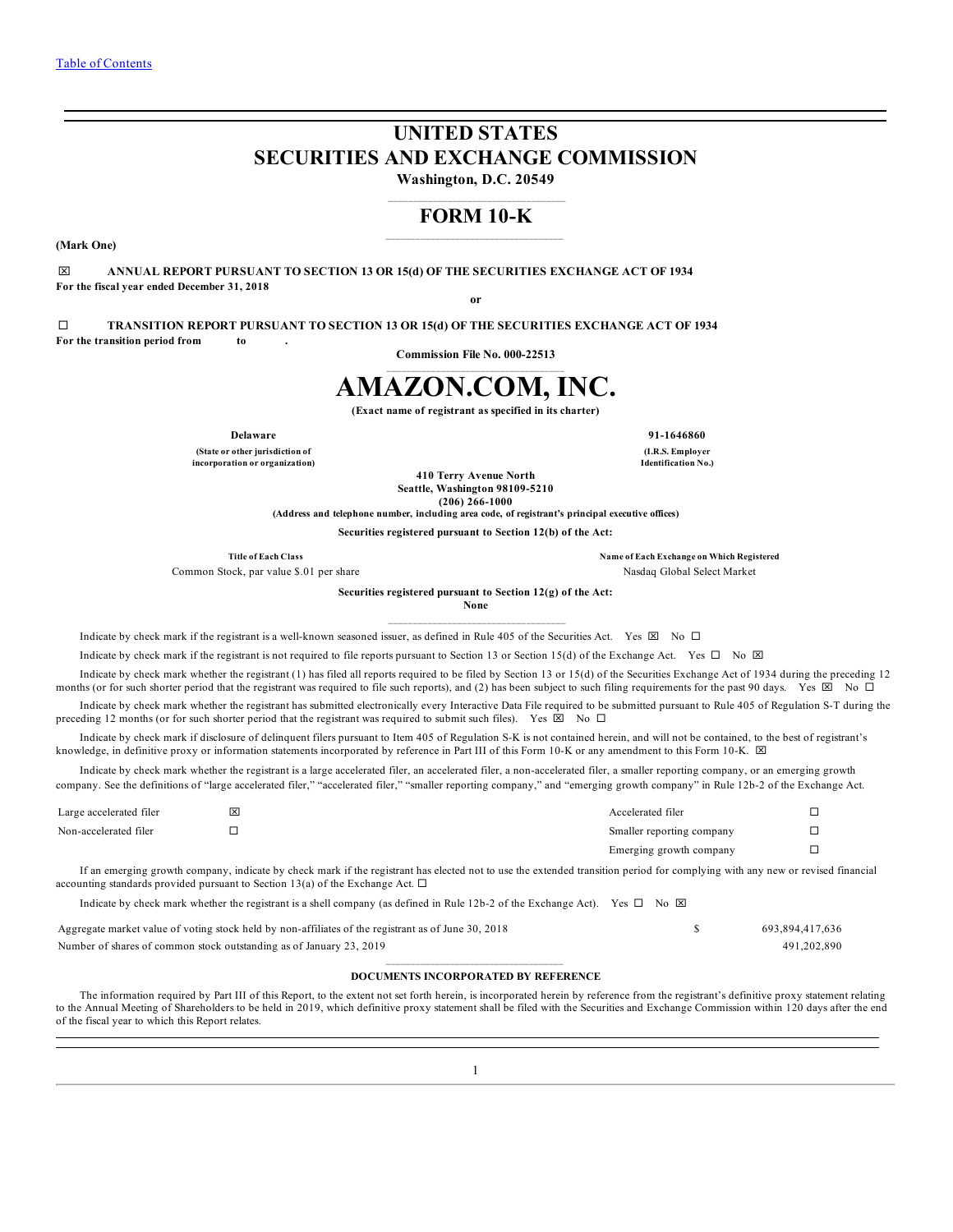# **AMAZON.COM, INC. FORM 10-K For the Fiscal Year Ended December 31, 2018 INDEX**

<span id="page-1-0"></span>

|                   |                                                                                                                  | Page            |
|-------------------|------------------------------------------------------------------------------------------------------------------|-----------------|
|                   | <b>PART I</b>                                                                                                    |                 |
| Item 1.           | <b>Business</b>                                                                                                  | <u>3</u>        |
| Item 1A.          | <b>Risk Factors</b>                                                                                              | $\underline{6}$ |
| Item 1B.          | <b>Unresolved Staff Comments</b>                                                                                 | <u>14</u>       |
| Item 2.           | Properties                                                                                                       | <u>15</u>       |
| Item 3.           | <b>Legal Proceedings</b>                                                                                         | 15              |
| Item 4.           | <b>Mine Safety Disclosures</b>                                                                                   | 15              |
|                   | <b>PART II</b>                                                                                                   |                 |
| Item 5.           | Market for the Registrant's Common Stock, Related Shareholder Matters, and Issuer Purchases of Equity Securities | <u>16</u>       |
| Item 6.           | <b>Selected Consolidated Financial Data</b>                                                                      | <u>17</u>       |
| Item 7.           | Management's Discussion and Analysis of Financial Condition and Results of Operations                            | 18              |
| Item 7A.          | Quantitative and Qualitative Disclosures About Market Risk                                                       | 31              |
| Item 8.           | <b>Financial Statements and Supplementary Data</b>                                                               | <u>34</u>       |
| Item 9.           | Changes in and Disagreements with Accountants on Accounting and Financial Disclosure                             | 70              |
| Item 9A.          | <b>Controls and Procedures</b>                                                                                   | $\overline{20}$ |
| Item 9B.          | Other Information                                                                                                | 72              |
|                   | <b>PART III</b>                                                                                                  |                 |
| Item 10.          | Directors, Executive Officers, and Corporate Governance                                                          | <u>72</u>       |
| Item 11.          | <b>Executive Compensation</b>                                                                                    | 72              |
| Item 12.          | Security Ownership of Certain Beneficial Owners and Management and Related Shareholder Matters                   | 72              |
| Item 13.          | Certain Relationships and Related Transactions, and Director Independence                                        | 72              |
| Item 14.          | <b>Principal Accountant Fees and Services</b>                                                                    | 72              |
|                   | <b>PART IV</b>                                                                                                   |                 |
| Item 15.          | <b>Exhibits, Financial Statement Schedules</b>                                                                   | <u>73</u>       |
| Item 16.          | Form 10-K Summary                                                                                                | 73              |
| <b>Signatures</b> |                                                                                                                  | 75              |
|                   |                                                                                                                  |                 |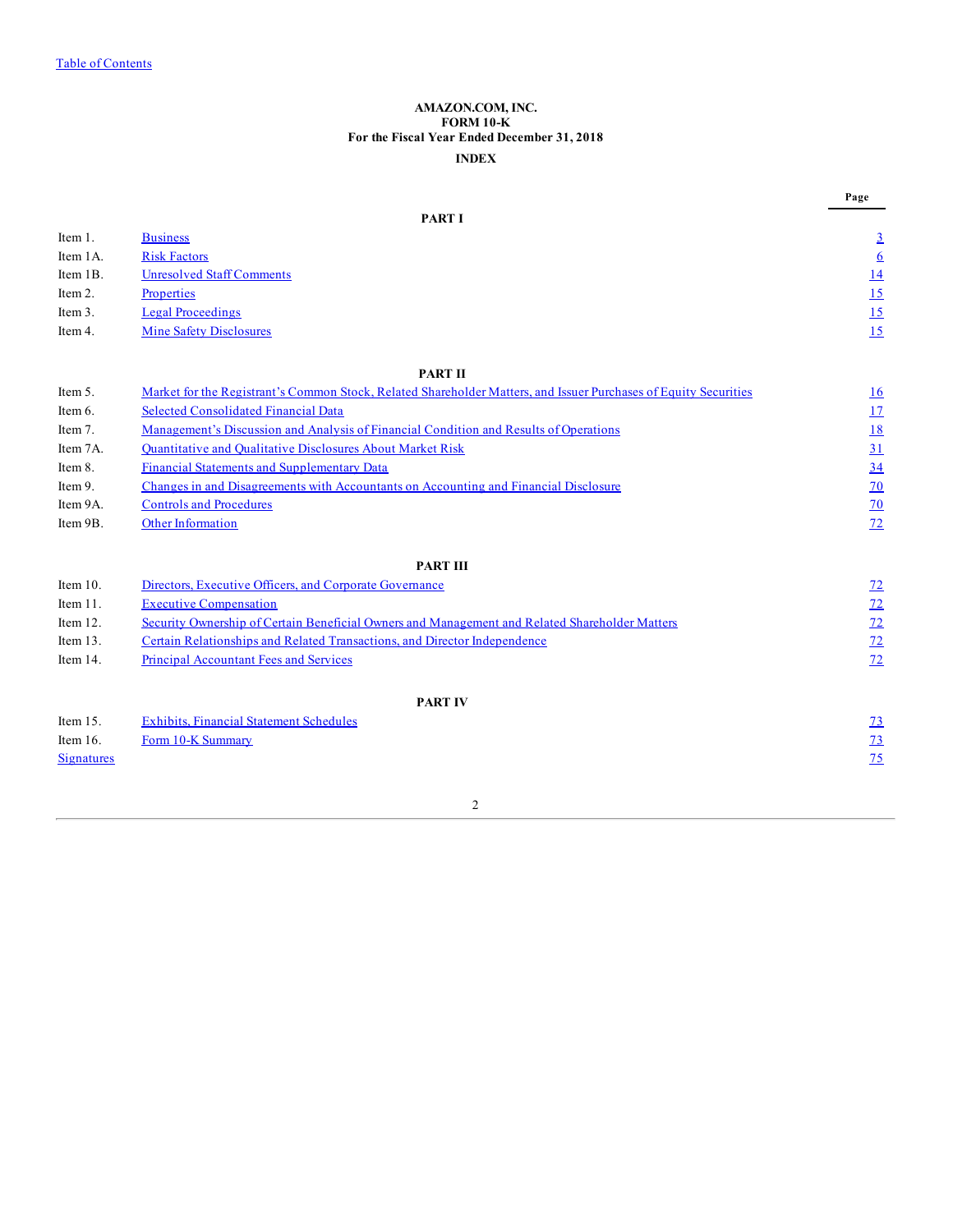## **AMAZON.COM, INC.**

### **PART I**

### <span id="page-2-0"></span>**Item 1.** *Business*

This Annual Report on Form 10-K and the documents incorporated herein by reference contain forward-looking statements based on expectations, estimates, and projections as of the date of this filing. Actual results may differ materially from those expressed in forward-looking statements. See Item 1A *of Part I — "Risk Factors."*

Amazon.com, Inc. was incorporated in 1994 in the state of Washington and reincorporated in 1996 in the state of Delaware. Our principal corporate offices are located in Seattle, Washington. We completed our initial public offering in May 1997 and our common stock is listed on the Nasdaq Global Select Market under the symbol "AMZN."

As used herein, "Amazon.com," "we," "our," and similar terms include Amazon.com, Inc. and its subsidiaries, unless the context indicates otherwise.

## **General**

We seek to be Earth's most customer-centric company. We are guided by four principles: customer obsession rather than competitor focus, passion for invention, commitment to operational excellence, and long-term thinking. In each of our segments, we serve our primary customer sets, consisting of consumers, sellers, developers, enterprises, and content creators. In addition, we provide services, such as advertising.

We have organized our operations into three segments: North America, International, and Amazon Web Services ("AWS"). These segments reflect the way the Company evaluates its business performance and manages its operations. Information on our net sales is contained in Item 8 of Part II, "Financial Statements and Supplementary Data — Note 10 — Segment Information." The financial results of Whole Foods Market, Inc. ("Whole Foods Market") have been included in our consolidated financial statements from the date of acquisition on August 28, 2017.

### **Consumers**

We serve consumers through our online and physical stores and focus on selection, price, and convenience. We design our stores to enable hundreds of millions of unique products to be sold by us and by third parties across dozens of product categories. Customers access our offerings through our websites, mobile apps, Alexa, and physically visiting our stores. We also manufacture and sell electronic devices, including Kindle e-readers, Fire tablets, Fire TVs, and Echo devices, and we develop and produce media content. We strive to offer our customers the lowest prices possible through low everyday product pricing and shipping offers, and to improve our operating efficiencies so that we can continue to lower prices for our customers. We also provide easy-to-use functionality, fast and reliable fulfillment, and timely customer service. In addition, we offer Amazon Prime, a membership program that includes unlimited free shipping on over 100 million items, access to unlimited streaming of thousands of movies and TV episodes, and other benefits.

We fulfill customer orders in a number of ways, including through: North America and International fulfillment and delivery networks that we operate; co-sourced and outsourced arrangements in certain countries; digital delivery; and through our physical stores. We operate customer service centers globally, which are supplemented by co-sourced arrangements. See Item 2 of Part I, "Properties."

### **Sellers**

We offer programs that enable sellers to grow their businesses, sell their products in our stores, and fulfill orders through us. We are not the seller of record in these transactions. We earn fixed fees, a percentage of sales, per-unit activity fees, interest, or some combination thereof, for our seller programs.

### **Developers and Enterprises**

We serve developers and enterprises of all sizes, including start-ups, government agencies, and academic institutions, through our AWS segment, which offers a broad set of global compute, storage, database, and other service offerings.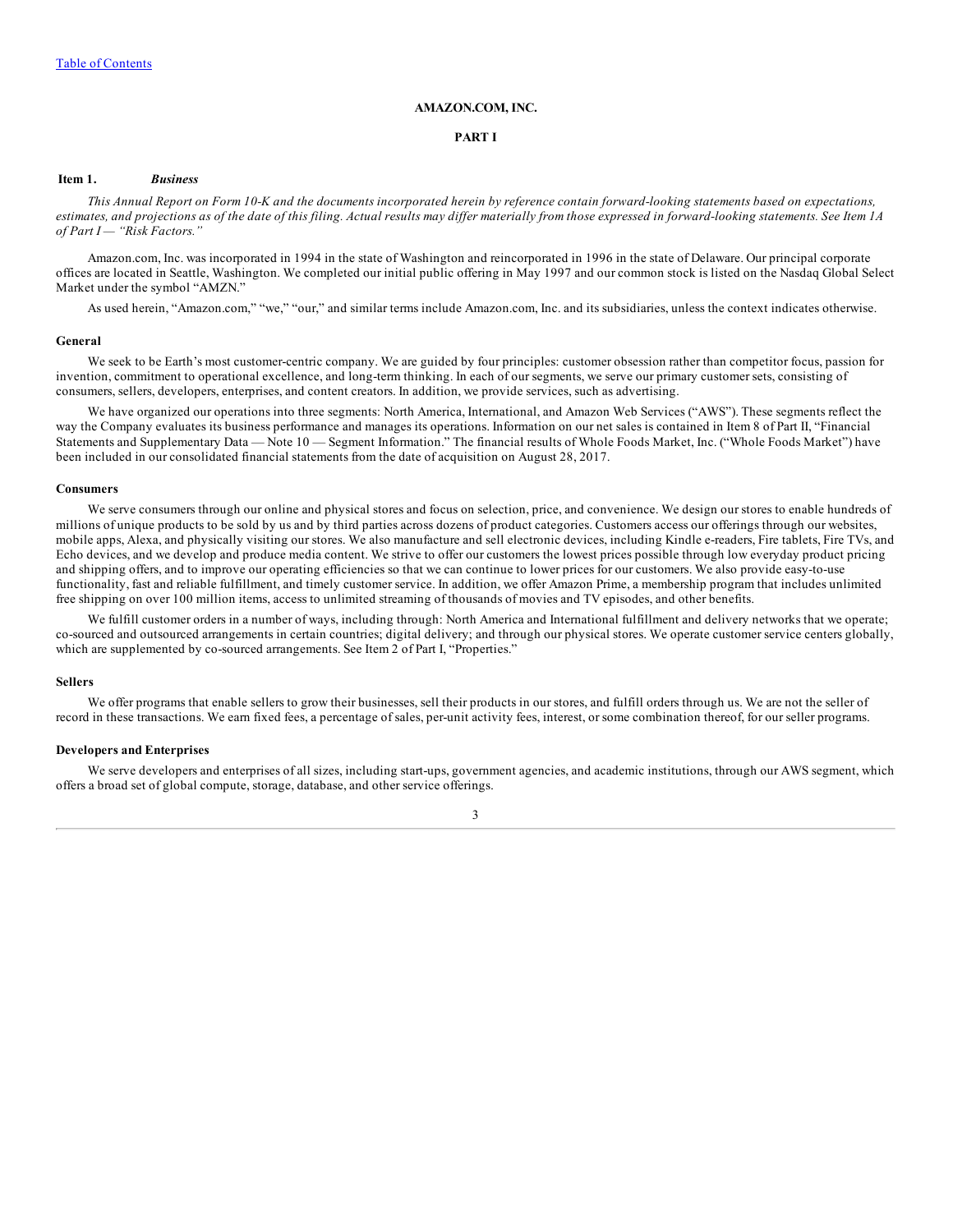### **Content Creators**

We serve authors and independent publishers with Kindle Direct Publishing, an online service that lets independent authors and publishers choose a royalty option and make their books available in the Kindle Store, along with Amazon's own publishing arm, Amazon Publishing. We also offer programs that allow authors, musicians, filmmakers, skill and app developers, and others to publish and sell content.

## **Competition**

Our businesses encompass a large variety of product types, service offerings, and delivery channels. The worldwide marketplace in which we compete is evolving rapidly and intensely competitive, and we face a broad array of competitors from many different industry sectors around the world. Our current and potential competitors include: (1) physical, e-commerce, and omnichannel retailers, publishers, vendors, distributors, manufacturers, and producers of the products we offer and sell to consumers and businesses; (2) publishers, producers, and distributors of physical, digital, and interactive media of all types and all distribution channels; (3) web search engines, comparison shopping websites, social networks, web portals, and other online and app-based means of discovering, using, or acquiring goods and services, either directly or in collaboration with other retailers; (4) companies that provide e-commerce services, including website development, advertising, fulfillment, customer service, and payment processing; (5) companies that provide fulfillment and logistics services for themselves or for third parties, whether online or offline; (6) companies that provide information technology services or products, including onpremises or cloud-based infrastructure and other services; and (7) companies that design, manufacture, market, or sell consumer electronics, telecommunication, and electronic devices. We believe that the principal competitive factors in our retail businesses include selection, price, and convenience, including fast and reliable fulfillment. Additional competitive factors for our seller and enterprise services include the quality, speed, and reliability of our services and tools, as well as customers' ability and willingness to change business practices. Some of our current and potential competitors have greater resources, longer histories, more customers, greater brand recognition, and greater control over inputs critical to our various businesses. They may secure better terms from suppliers, adopt more aggressive pricing, pursue restrictive distribution agreements that restrict our access to supply, direct consumers to their own offerings instead of ours, lock-in potential customers with restrictive terms, and devote more resources to technology, infrastructure, fulfillment, and marketing. Each of our businesses is also subject to rapid change and the development of new business models and the entry of new and wellfunded competitors. Other companies also may enter into business combinations or alliances that strengthen their competitive positions.

### **Intellectual Property**

We regard our trademarks, service marks, copyrights, patents, domain names, trade dress, trade secrets, proprietary technologies, and similar intellectual property as critical to our success, and we rely on trademark, copyright, and patent law, trade-secret protection, and confidentiality and/or license agreements with our employees, customers, partners, and others to protect our proprietary rights. We have registered, or applied for the registration of, a number of U.S. and international domain names, trademarks, service marks, and copyrights. Additionally, we have filed U.S. and international patent applications covering certain of our proprietary technology. We have licensed in the past, and expect that we may license in the future, certain of our proprietary rights to third parties.

### **Seasonality**

Our business is affected by seasonality, which historically has resulted in higher sales volume during our fourth quarter, which ends December 31. We recognized 32%, 34%, and 31% of our annual revenue during the fourth quarter of 2016, 2017, and 2018. Fourth quarter 2017 results include revenue attributable to Whole Foods Market, which we acquired on August 28, 2017.

### **Employees**

We employed approximately 647,500 full-time and part-time employees as of December 31, 2018. However, employment levels fluctuate due to seasonal factors affecting our business. Additionally, we utilize independent contractors and temporary personnel to supplement our workforce. We have works councils, statutory employee representation obligations, and union agreements in certain countries outside the United States and at certain of our studio operations within the United States. We consider our employee relations to be good. Competition for qualified personnel in our industry has historically been intense, particularly for software engineers, computer scientists, and other technical staff.

# **Available Information**

Our investor relations website is amazon.com/ir and we encourage investors to use it as a way of easily finding information about us. We promptly make available on this website, free of charge, the reports that we file or furnish with the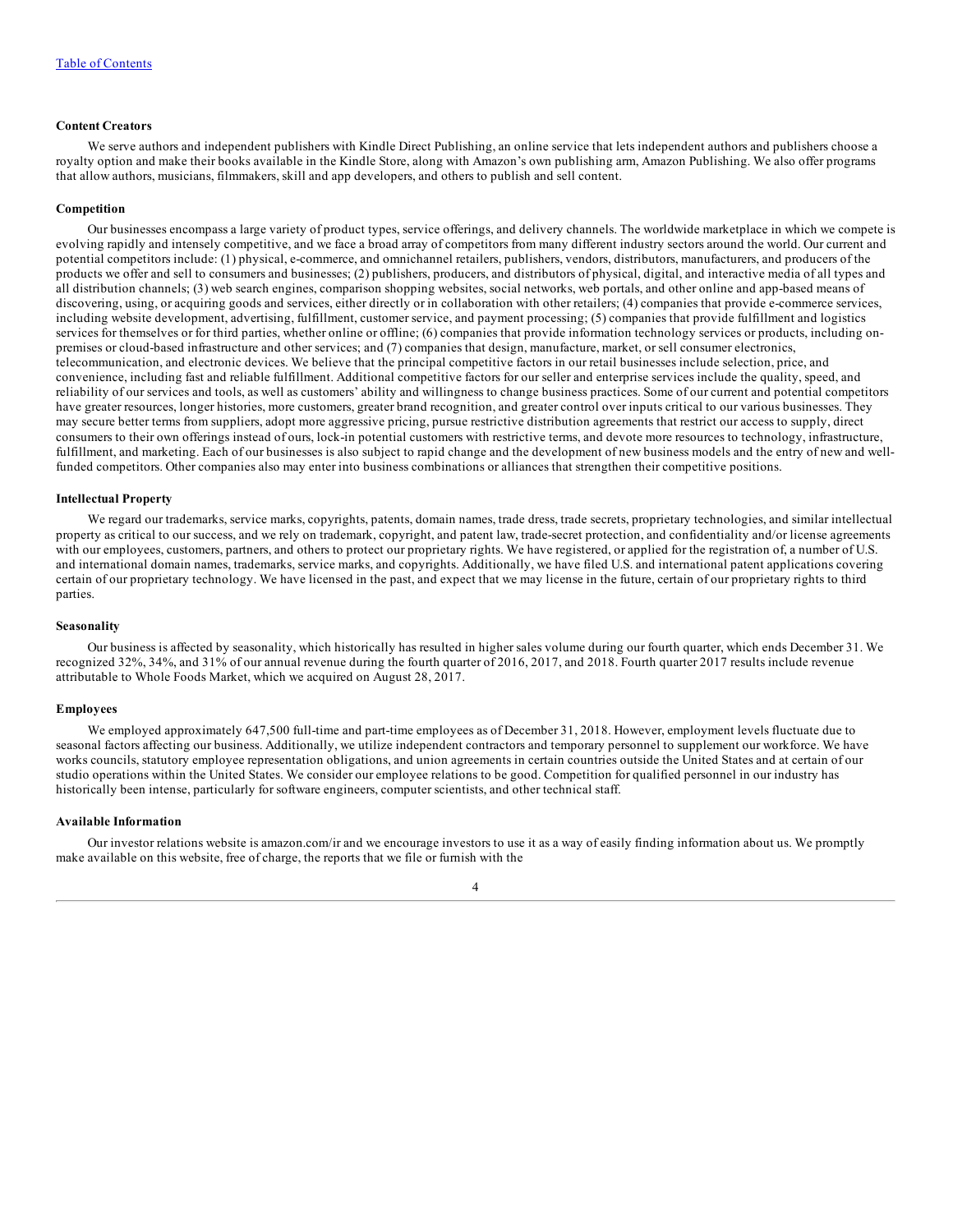Securities and Exchange Commission ("SEC"), corporate governance information (including our Code of Business Conduct and Ethics), and select press releases.

# **Executive Officers and Directors**

The following tables set forth certain information regarding our Executive Officers and Directors as of January 23, 2019:

# **Executive Officers of the Registrant**

| Name                 | Age | Position                                                               |
|----------------------|-----|------------------------------------------------------------------------|
| Jeffrey P. Bezos     | 55  | President, Chief Executive Officer, and Chairman of the Board          |
| Jeffrey M. Blackburn | 49  | Senior Vice President, Business Development                            |
| Andrew R. Jassy      | 51  | CEO Amazon Web Services                                                |
| Brian T. Olsavsky    | 55  | Senior Vice President and Chief Financial Officer                      |
| Shelley L. Reynolds  | 54  | Vice President, Worldwide Controller, and Principal Accounting Officer |
| Jeffrey A. Wilke     | 52  | CEO Worldwide Consumer                                                 |
| David A. Zapolsky    | 55  | Senior Vice President, General Counsel, and Secretary                  |

**Jeffrey P. Bezos.** Mr. Bezos has been Chairman of the Board of Amazon.com since founding it in 1994 and Chief Executive Officer since May 1996. Mr. Bezos served as President of the Company from founding until June 1999 and again from October 2000 to the present.

**Jeffrey M. Blackburn.** Mr. Blackburn has served as Senior Vice President, Business Development, since April 2006.

**Andrew R. Jassy.** Mr. Jassy has served as CEO Amazon Web Services since April 2016, and Senior Vice President, Amazon Web Services, from April 2006 until April 2016.

**Brian T. Olsavsky.** Mr. Olsavsky has served as Senior Vice President and Chief Financial Officer since June 2015, Vice President, Finance for the Global Consumer Business from December 2011 to June 2015, and numerous financial leadership roles across Amazon with global responsibility since April 2002.

**Shelley L. Reynolds.** Ms. Reynolds has served as Vice President, Worldwide Controller, and Principal Accounting Officer since April 2007.

**Jeffrey A. Wilke.** Mr. Wilke has served as CEO Worldwide Consumer since April 2016, Senior Vice President, Consumer Business, from February 2012 until April 2016, and as Senior Vice President, North America Retail, from January 2007 until February 2012.

**David A. Zapolsky.** Mr. Zapolsky has served as Senior Vice President, General Counsel, and Secretary since May 2014, Vice President, General Counsel, and Secretary from September 2012 to May 2014, and as Vice President and Associate General Counsel for Litigation and Regulatory matters from April 2002 until September 2012.

### **Board of Directors**

| Name                   | Age | Position                                                      |
|------------------------|-----|---------------------------------------------------------------|
| Jeffrey P. Bezos       | 55  | President, Chief Executive Officer, and Chairman of the Board |
| Tom A. Alberg          | 78  | Managing Director, Madrona Venture Group                      |
| Jamie S. Gorelick      | 68  | Partner, Wilmer Cutler Pickering Hale and Dorr LLP            |
| Daniel P. Huttenlocher | 60  | Dean and Vice Provost, Cornell Tech at Cornell University     |
| Judith A. McGrath      | 66  | Senior Advisor, Astronauts Wanted * No experience necessary   |
| Jonathan J. Rubinstein | 62  | Former co-CEO, Bridgewater Associates, LP                     |
| Thomas O. Ryder        | 74  | Retired, Former Chairman, Reader's Digest Association, Inc.   |
| Patricia O. Stonesifer | 62  | President and Chief Executive Officer, Martha's Table         |
| Wendell P. Weeks       | 59  | Chief Executive Officer, Corning Incorporated                 |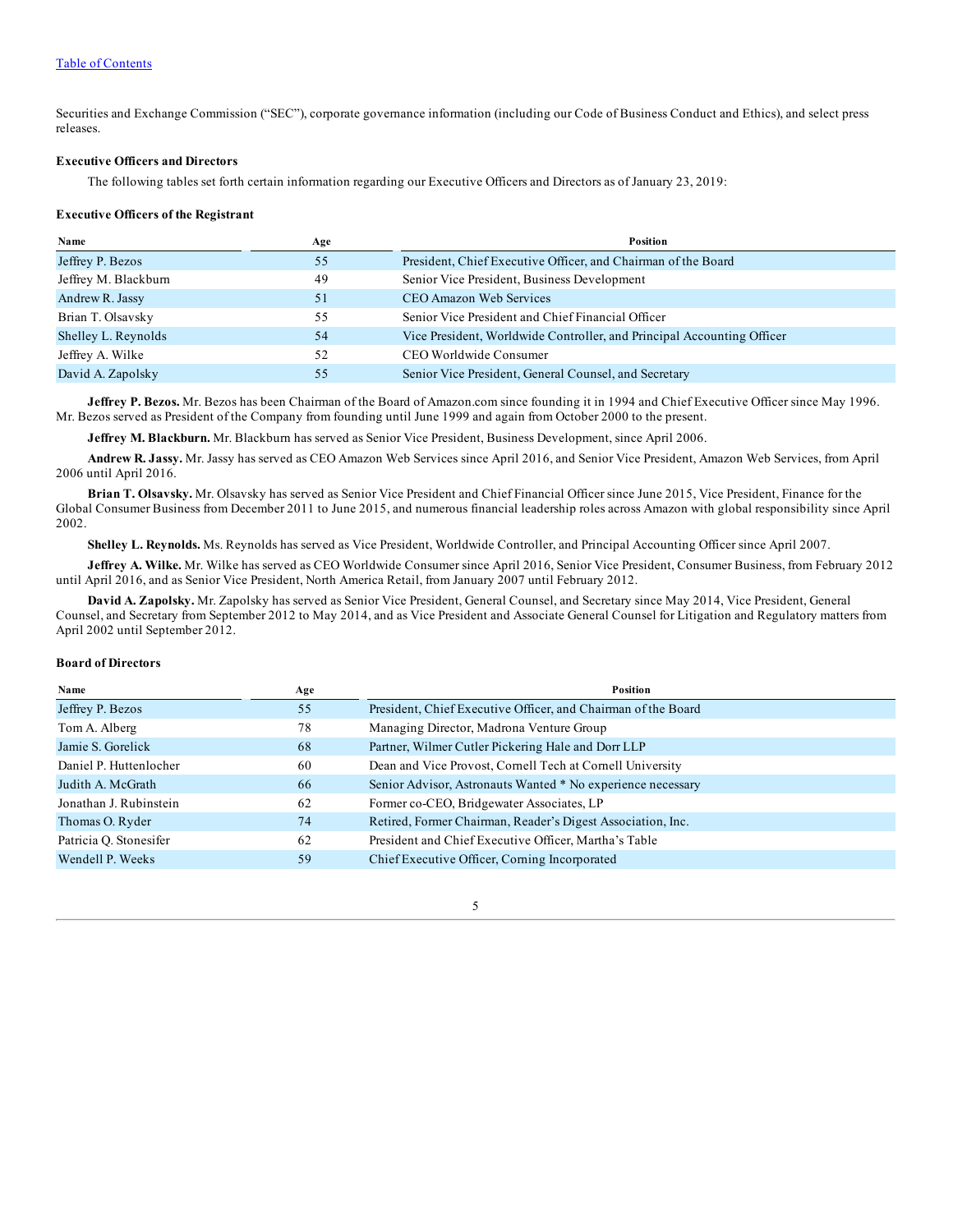# <span id="page-5-0"></span>**Item 1A.** *Risk Factors*

Please carefully consider the following risk factors. If any of the following risks occur, our business, financial condition, operating results, and cash flows could be materially adversely affected. In addition, the current global economic climate amplifies many of these risks.

## *We Face Intense Competition*

Our businesses are rapidly evolving and intensely competitive, and we have many competitors in different industries, including physical, e-commerce, and omnichannel retail, e-commerce services, digital content and electronic devices, web and infrastructure computing services, and transportation and logistics services, and across geographies, including cross-border competition. Some of our current and potential competitors have greater resources, longer histories, more customers, and/or greater brand recognition, particularly with our newly-launched products and services and in our newer geographic regions. They may secure better terms from vendors, adopt more aggressive pricing, and devote more resources to technology, infrastructure, fulfillment, and marketing.

Competition may intensify, including with the development of new business models and the entry of new and well-funded competitors, and as our competitors enter into business combinations or alliances and established companies in other market segments expand to become competitive with our business. In addition, new and enhanced technologies, including search, web and infrastructure computing services, digital content, and electronic devices, may increase our competition. The Internet facilitates competitive entry and comparison shopping, and increased competition may reduce our sales and profits.

### *Our Expansion Places a Significant Strain on our Management, Operational, Financial, and Other Resources*

We are rapidly and significantly expanding our global operations, including increasing our product and service offerings and scaling our infrastructure to support our retail and services businesses. This expansion increases the complexity of our business and places significant strain on our management, personnel, operations, systems, technical performance, financial resources, and internal financial control and reporting functions. We may not be able to manage growth effectively, which could damage our reputation, limit our growth, and negatively affect our operating results.

## Our Expansion into New Products, Services, Technologies, and Geographic Regions Subjects Us to Additional Business, Legal, Financial, and *Competitive Risks*

We may have limited or no experience in our newer market segments, and our customers may not adopt our offerings. These offerings may present new and difficult technology challenges, and we may be subject to claims if customers of these offerings experience service disruptions or failures or other quality issues. In addition, profitability, if any, in our newer activities may be lower than in our older activities, and we may not be successful enough in these newer activities to recoup our investments in them. If any of this were to occur, it could damage our reputation, limit our growth, and negatively affect our operating results.

### *We May Experience Significant Fluctuations in Our Operating Results and Growth Rate*

We may not be able to accurately forecast our growth rate. We base our expense levels and investment plans on sales estimates. A significant portion of our expenses and investments is fixed, and we may not be able to adjust our spending quickly enough if our sales are less than expected.

Our revenue growth may not be sustainable, and our percentage growth rates may decrease. Our revenue and operating profit growth depends on the continued growth of demand for the products and services offered by us or our sellers, and our business is affected by general economic and business conditions worldwide. A softening of demand, whether caused by changes in customer preferences or a weakening of the U.S. or global economies, may result in decreased revenue or growth.

Our sales and operating results will also fluctuate for many other reasons, including due to risks described elsewhere in this section and the following:

- our ability to retain and increase sales to existing customers, attract new customers, and satisfy our customers' demands;
- our ability to retain and expand our network of sellers;
- our ability to offer products on favorable terms, manage inventory, and fulfill orders;
- the introduction of competitive stores, websites, products, services, price decreases, or improvements;
- changes in usage or adoption rates of the Internet, e-commerce, electronic devices, and web services, including outside the U.S.;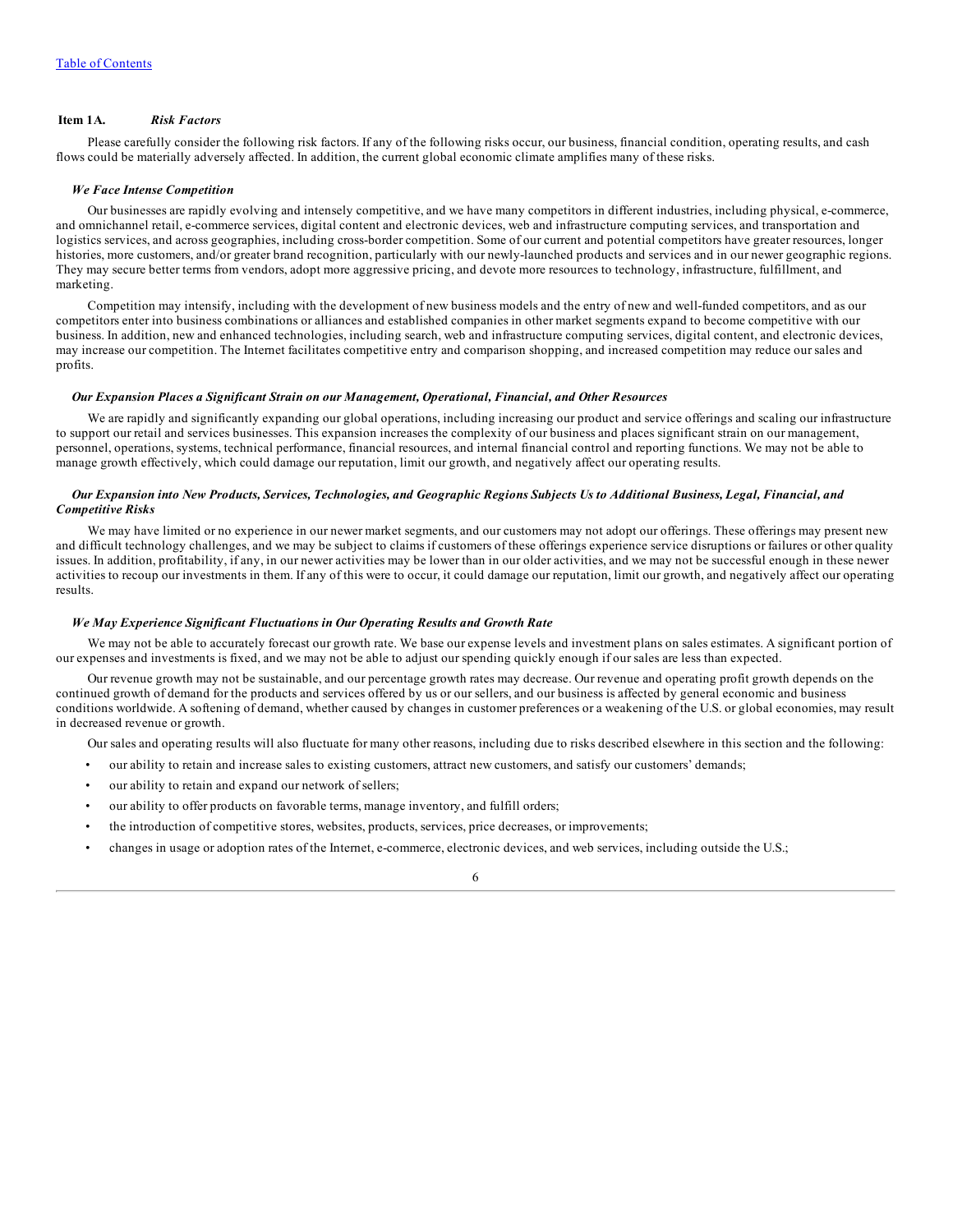- timing, effectiveness, and costs of expansion and upgrades of our systems and infrastructure;
- the success of our geographic, service, and product line expansions;
- the extent to which we finance, and the terms of any such financing for, our current operations and future growth;
- the outcomes of legal proceedings and claims, which may include significant monetary damages or injunctive relief and could have a material adverse impact on our operating results;
- variations in the mix of products and services we sell;
- variations in our level of merchandise and vendor returns;
- the extent to which we offer free shipping, continue to reduce prices worldwide, and provide additional benefits to our customers;
- factors affecting our reputation or brand image;
- the extent to which we invest in technology and content, fulfillment, and other expense categories;
- increases in the prices of fuel and gasoline, as well as increases in the prices of other energy products and commodities like paper and packing supplies;
- the extent to which our equity-method investees record significant operating and non-operating items;
- the extent to which operators of the networks between our customers and our stores successfully charge fees to grant our customers unimpaired and unconstrained access to our online services;
- our ability to collect amounts owed to us when they become due;
- the extent to which use of our services is affected by spyware, viruses, phishing and other spam emails, denial of service attacks, data theft, computer intrusions, outages, and similar events; and
- terrorist attacks and armed hostilities.

## *Our International Operations Expose Us to a Number of Risks*

Our international activities are significant to our revenues and profits, and we plan to further expand internationally. In certain international market segments, we have relatively little operating experience and may not benefit from any first-to-market advantages or otherwise succeed. It is costly to establish, develop, and maintain international operations and stores, and promote our brand internationally. Our international operations may not be profitable on a sustained basis.

In addition to risks described elsewhere in this section, our international sales and operations are subject to a number of risks, including:

- local economic and political conditions;
- government regulation (such as regulation of our product and service offerings and of competition); restrictive governmental actions (such as trade protection measures, including export duties and quotas and custom duties and tariffs); nationalization; and restrictions on foreign ownership;
- restrictions on sales or distribution of certain products or services and uncertainty regarding liability for products, services, and content, including uncertainty as a result of less Internet-friendly legal systems, local laws, lack of legal precedent, and varying rules, regulations, and practices regarding the physical and digital distribution of media products and enforcement of intellectual property rights;
- business licensing or certification requirements, such as for imports, exports, web services, and electronic devices;
- limitations on the repatriation and investment of funds and foreign currency exchange restrictions;
- limited fulfillment and technology infrastructure;
- shorter payable and longer receivable cycles and the resultant negative impact on cash flow;
- laws and regulations regarding consumer and data protection, privacy, network security, encryption, payments, and restrictions on pricing or discounts;
- lower levels of use of the Internet;
- lower levels of consumer spending and fewer opportunities for growth compared to the U.S.;
- lower levels of credit card usage and increased payment risk;
- difficulty in staffing, developing, and managing foreign operations as a result of distance, language, and cultural differences;

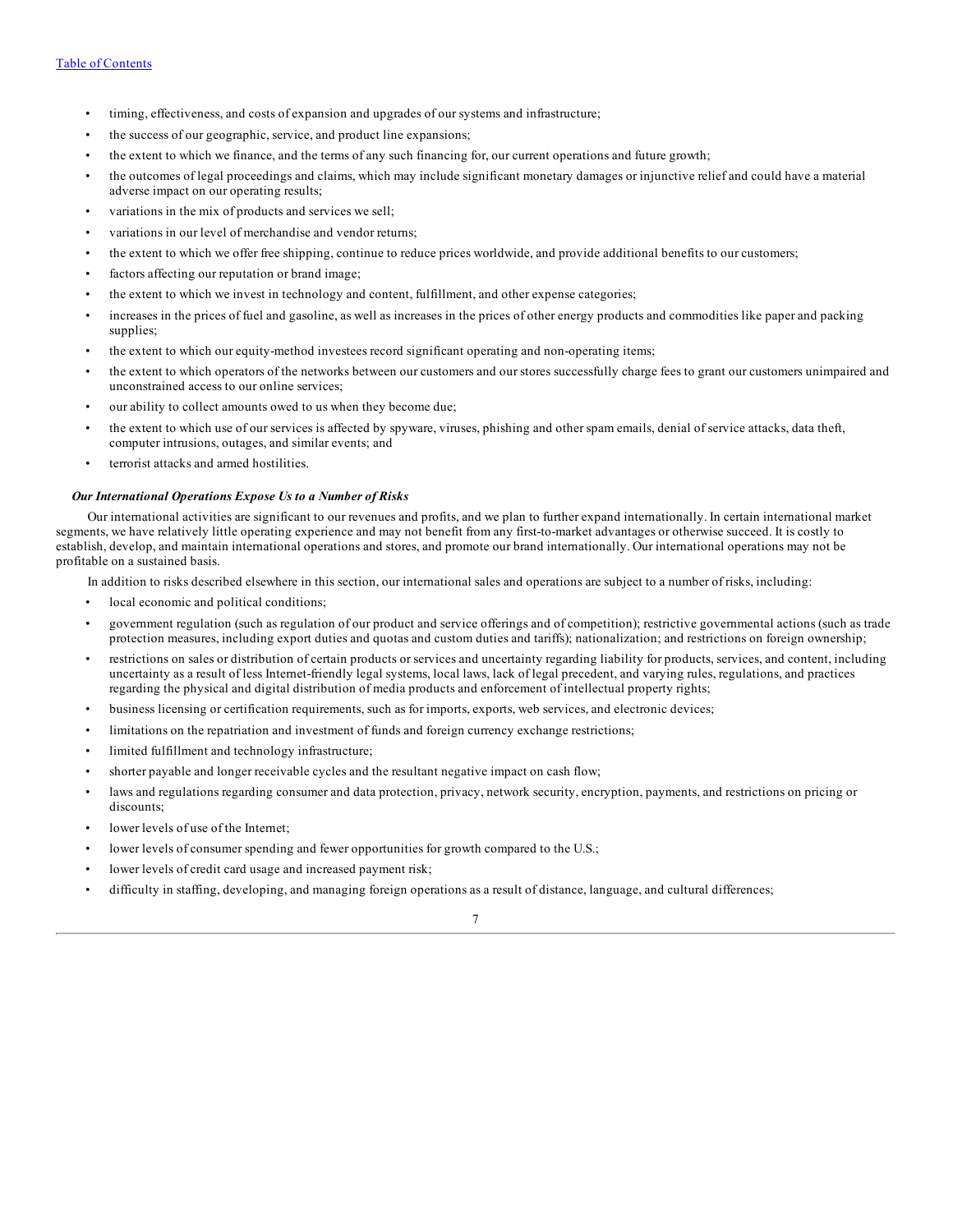- different employee/employer relationships and the existence of works councils and labor unions;
- compliance with the U.S. Foreign Corrupt Practices Act and other applicable U.S. and foreign laws prohibiting corrupt payments to government officials and other third parties;
- laws and policies of the U.S. and other jurisdictions affecting trade, foreign investment, loans, and taxes; and
- geopolitical events, including war and terrorism.

As international physical, e-commerce, and omnichannel retail and other services grow, competition will intensify, including through adoption of evolving business models. Local companies may have a substantial competitive advantage because of their greater understanding of, and focus on, the local customer, as well as their more established local brand names. We may not be able to hire, train, retain, and manage required personnel, which may limit our international growth.

The People's Republic of China ("PRC") and India regulate Amazon's and its affiliates' businesses and operations in country through regulations and license requirements that may restrict (i) foreign investment in and operation of the Internet, IT infrastructure, data centers, retail, delivery, and other sectors, (ii) Internet content, and (iii) the sale of media and other products and services. For example, in order to meet local ownership and regulatory licensing requirements, www.amazon.cn is operated by PRC companies that are indirectly owned, either wholly or partially, by PRC nationals. In addition, we provide certain technology services in China in conjunction with third parties that hold PRC licenses to provide services. In India, the government restricts the ownership or control of Indian companies by foreign entities involved in online multi-brand retail trading activities. For www.amazon.in, we provide certain marketing tools and logistics services to third-party sellers to enable them to sell online and deliver to customers, and we hold indirect minority interests in entities that are third-party sellers on the www.amazon.in marketplace. Although we believe these structures and activities comply with existing laws, they involve unique risks, and the PRC and India are actively considering changes in their foreign investment rules that could impact these structures and activities. There are substantial uncertainties regarding the interpretation of PRC and Indian laws and regulations, and it is possible that these governments will ultimately take a view contrary to ours. In addition, our Chinese and Indian businesses and operations may be unable to continue to operate if we or our affiliates are unable to access sufficient funding or in China enforce contractual relationships with respect to management and control of such businesses. If our international activities were found to be in violation of any existing or future PRC, Indian or other laws or regulations or if interpretations of those laws and regulations were to change, our businesses in those countries could be subject to fines and other financial penalties, have licenses revoked, or be forced to restructure our operations or shut down entirely.

## If We Do Not Successfully Optimize and Operate Our Fulfillment Network and Data Centers, Our Business Could Be Harmed

If we do not adequately predict customer demand or otherwise optimize and operate our fulfillment network and data centers successfully, it could result in excess or insufficient fulfillment or data center capacity, or result in increased costs, impairment charges, or both, or harm our business in other ways. As we continue to add fulfillment and data center capability or add new businesses with different requirements, our fulfillment and data center networks become increasingly complex and operating them becomes more challenging. There can be no assurance that we will be able to operate our networks effectively.

In addition, a failure to optimize inventory in our fulfillment network will increase our net shipping cost by requiring long-zone or partial shipments. We and our co-sourcers may be unable to adequately staff our fulfillment network and customer service centers. If the other businesses on whose behalf we perform inventory fulfillment services deliver product to our fulfillment centers in excess of forecasts, we may be unable to secure sufficient storage space and may be unable to optimize our fulfillment network.

We rely on a limited number of shipping companies to deliver inventory to us and completed orders to our customers. If we are not able to negotiate acceptable terms with these companies or they experience performance problems or other difficulties, it could negatively impact our operating results and customer experience. In addition, our ability to receive inbound inventory efficiently and ship completed orders to customers also may be negatively affected by inclement weather, fire, flood, power loss, earthquakes, labor disputes, acts of war or terrorism, acts of God, and similar factors.

Under some of our commercial agreements, we maintain the inventory of other companies, thereby increasing the complexity of tracking inventory and operating our fulfillment network. Our failure to properly handle such inventory or the inability of these other companies to accurately forecast product demand would result in unexpected costs and other harm to our business and reputation.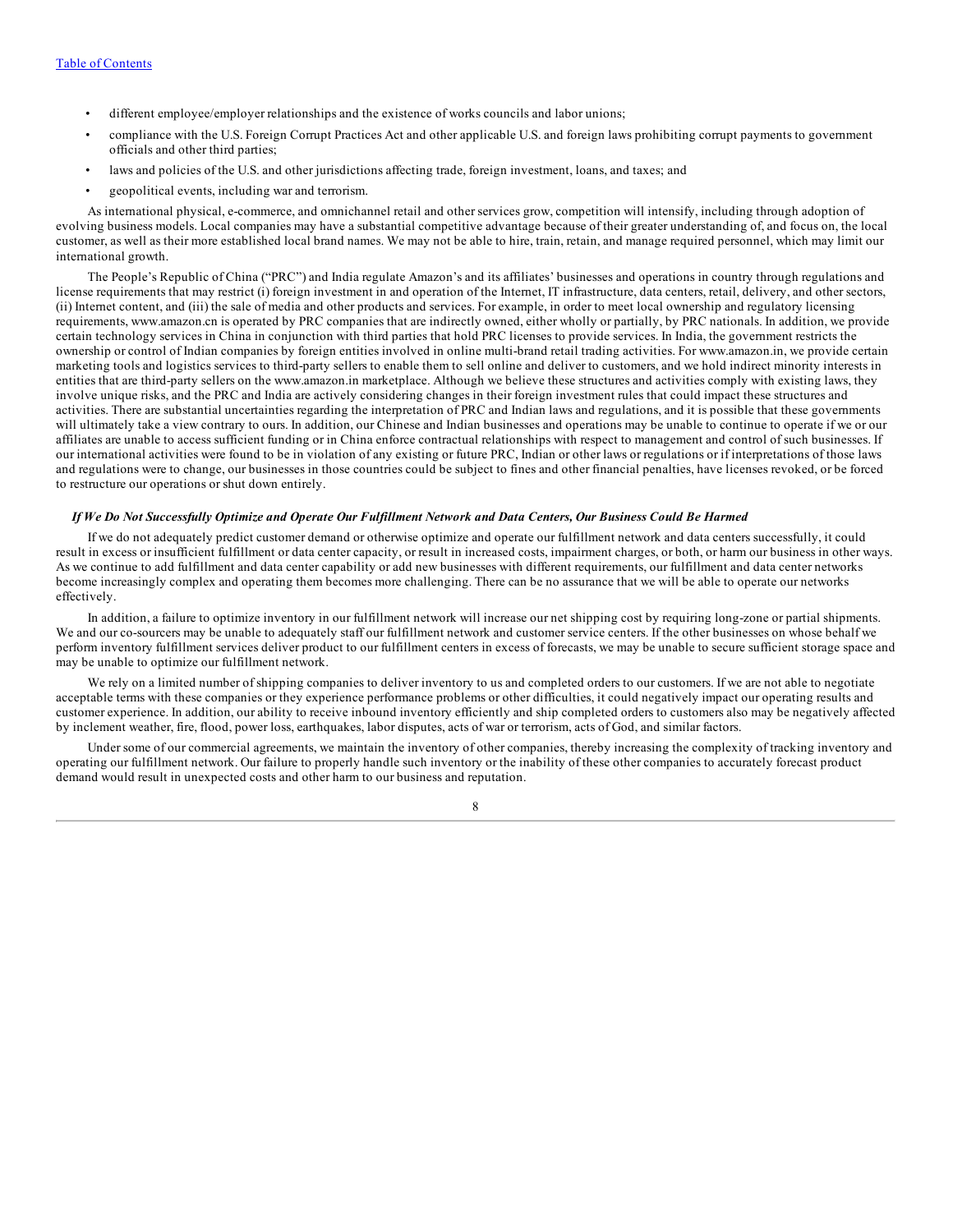## *The Seasonality of Our Business Places Increased Strain on Our Operations*

We expect a disproportionate amount of our net sales to occur during our fourth quarter. If we do not stock or restock popular products in sufficient amounts such that we fail to meet customer demand, it could significantly affect our revenue and our future growth. If we overstock products, we may be required to take significant inventory markdowns or write-offs and incur commitment costs, which could reduce profitability. We may experience an increase in our net shipping cost due to complimentary upgrades, split-shipments, and additional long-zone shipments necessary to ensure timely delivery for the holiday season. If too many customers access our websites within a short period of time due to increased demand, we may experience system interruptions that make our websites unavailable or prevent us from efficiently fulfilling orders, which may reduce the volume of goods we sell and the attractiveness of our products and services. In addition, we may be unable to adequately staff our fulfillment network and customer service centers during these peak periods and delivery and other fulfillment companies and customer service co-sourcers may be unable to meet the seasonal demand. We also face risks described elsewhere in this Item 1A relating to fulfillment network optimization and inventory.

We generally have payment terms with our retail vendors that extend beyond the amount of time necessary to collect proceeds from our consumer customers. As a result of holiday sales, as of December 31 of each year, our cash, cash equivalents, and marketable securities balances typically reach their highest level (other than as a result of cash flows provided by or used in investing and financing activities). This operating cycle results in a corresponding increase in accounts payable as of December 31. Our accounts payable balance generally declines during the first three months of the year, resulting in a corresponding decline in our cash, cash equivalents, and marketable securities balances.

## Our Business Could Suffer if We Are Unsuccessful in Making, Integrating, and Maintaining Commercial Agreements, Strategic Alliances, and Other *Business Relationships*

We provide physical, e-commerce, and omnichannel retail and other services to businesses through commercial agreements, strategic alliances, and business relationships. Under these agreements, we provide web services, technology, fulfillment, computing, digital storage, and other services, as well as enable sellers to offer products or services through our stores. These arrangements are complex and require substantial infrastructure capacity, personnel, and other resource commitments, which may limit the amount of business we can service. We may not be able to implement, maintain, and develop the components of these commercial relationships, which may include web services, fulfillment, customer service, inventory management, tax collection, payment processing, hardware, content, and third-party software, and engaging third parties to perform services. The amount of compensation we receive under certain of our commercial agreements is partially dependent on the volume of the other company's sales. Therefore, if the other company's offerings are not successful, the compensation we receive may be lower than expected or the agreement may be terminated. Moreover, we may not be able to enter into additional commercial relationships and strategic alliances on favorable terms. We also may be subject to claims from businesses to which we provide these services if we are unsuccessful in implementing, maintaining, or developing these services.

As our agreements terminate, we may be unable to renew or replace these agreements on comparable terms, or at all. We may in the future enter into amendments on less favorable terms or encounter parties that have difficulty meeting their contractual obligations to us, which could adversely affect our operating results.

Our present and future e-commerce services agreements, other commercial agreements, and strategic alliances create additional risks such as:

- disruption of our ongoing business, including loss of management focus on existing businesses;
- impairment of other relationships;
- variability in revenue and income from entering into, amending, or terminating such agreements or relationships; and
- difficulty integrating under the commercial agreements.

### Our Business Could Suffer if We Are Unsuccessful in Making, Integrating, and Maintaining Acquisitions and Investments

We have acquired and invested in a number of companies, and we may acquire or invest in or enter into joint ventures with additional companies. These transactions (such as our acquisition of Whole Foods Market, Inc.) create risks such as:

- disruption of our ongoing business, including loss of management focus on existing businesses;
- problems retaining key personnel;
- additional operating losses and expenses of the businesses we acquired or in which we invested;
- the potential impairment of tangible and intangible assets and goodwill, including as a result of acquisitions;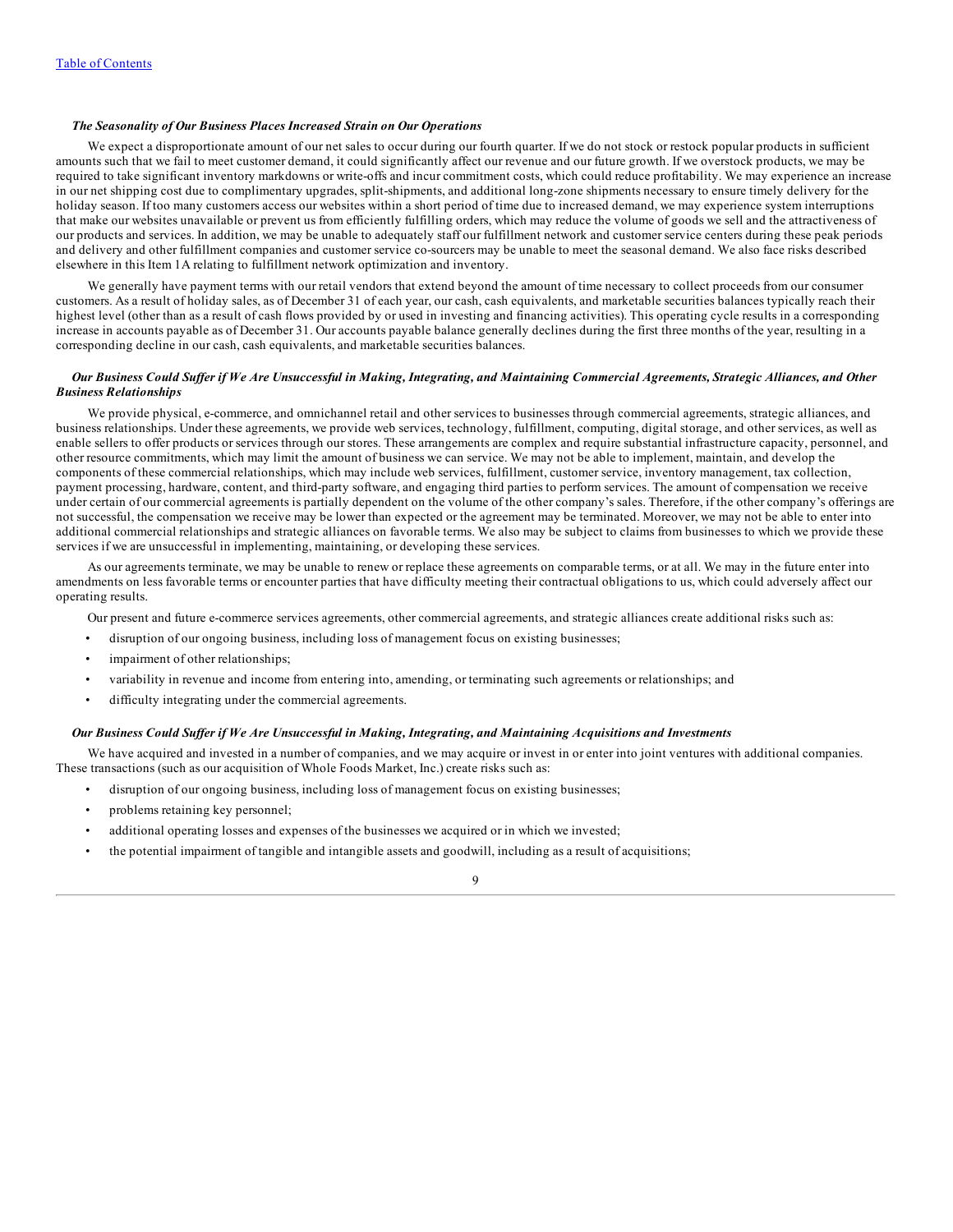- the potential impairment of customer and other relationships of the company we acquired or in which we invested or our own customers as a result of any integration of operations;
- the difficulty of completing such transactions and achieving anticipated benefits within expected timeframes, or at all;
- the difficulty of incorporating acquired operations, technology, and rights into our offerings, and unanticipated expenses related to such integration;
- the difficulty of integrating a new company's accounting, financial reporting, management, information and information security, human resource, and other administrative systems to permit effective management, and the lack of control if such integration is delayed or not implemented;
- for investments in which an investee's financial performance is incorporated into our financial results, either in full or in part, the dependence on the investee's accounting, financial reporting, and similar systems, controls, and processes;
- the difficulty of implementing at companies we acquire the controls, procedures, and policies appropriate for a larger public company;
- the risks associated with businesses we acquire or invest in, which may differ from or be more significant than the risks our other businesses face;
- potential unknown liabilities associated with a company we acquire or in which we invest; and
- for foreign transactions, additional risks related to the integration of operations across different cultures and languages, and the economic, political, and regulatory risks associated with specific countries.

As a result of future acquisitions or mergers, we might need to issue additional equity securities, spend our cash, or incur debt, contingent liabilities, or amortization expenses related to intangible assets, any of which could reduce our profitability and harm our business or only be available on unfavorable terms, if at all. In addition, valuations supporting our acquisitions and strategic investments could change rapidly given the current global economic climate. We could determine that such valuations have experienced impairments or other-than-temporary declines in fair value which could adversely impact our financial results.

### *We Have Foreign Exchange Risk*

The results of operations of, and certain of our intercompany balances associated with, our international stores and product and service offerings are exposed to foreign exchange rate fluctuations. Upon translation, operating results may differ materially from expectations, and we may record significant gains or losses on the remeasurement of intercompany balances. As we have expanded our international operations, our exposure to exchange rate fluctuations has increased. We also hold cash equivalents and/or marketable securities in foreign currencies including British Pounds, Euros, and Japanese Yen. If the U.S. Dollar strengthens compared to these currencies, cash equivalents, and marketable securities balances, when translated, may be materially less than expected and vice versa.

## The Loss of Key Senior Management Personnel or the Failure to Hire and Retain Highly Skilled and Other Key Personnel Could Negatively Affect Our *Business*

We depend on our senior management and other key personnel, particularly Jeffrey P. Bezos, our President, CEO, and Chairman. We do not have "key person" life insurance policies. We also rely on other highly skilled personnel. Competition for qualified personnel in the technology industry has historically been intense, particularly for software engineers, computer scientists, and other technical staff. The loss of any of our executive officers or other key employees or the inability to hire, train, retain, and manage qualified personnel, could harm our business.

### *We Could Be Harmed by Data Loss or Other Security Breaches*

Because we process, store, and transmit large amounts of data, including personal information, failure to prevent or mitigate data loss or other security breaches, including breaches of our vendors' or customers' technology and systems, could expose us or our customers to a risk of loss or misuse of such information, adversely affect our operating results, result in litigation or potential liability for us, deter customers or sellers from using our stores and services, and otherwise harm our business and reputation. We use third-party technology and systems for a variety of reasons, including, without limitation, encryption and authentication technology, employee email, content delivery to customers, back-office support, and other functions. Some of our systems have experienced past security breaches, and, although they did not have a material adverse effect on our operating results, there can be no assurance of a similar result in the future. Although we have developed systems and processes that are designed to protect customer information and prevent data loss and other security breaches, including

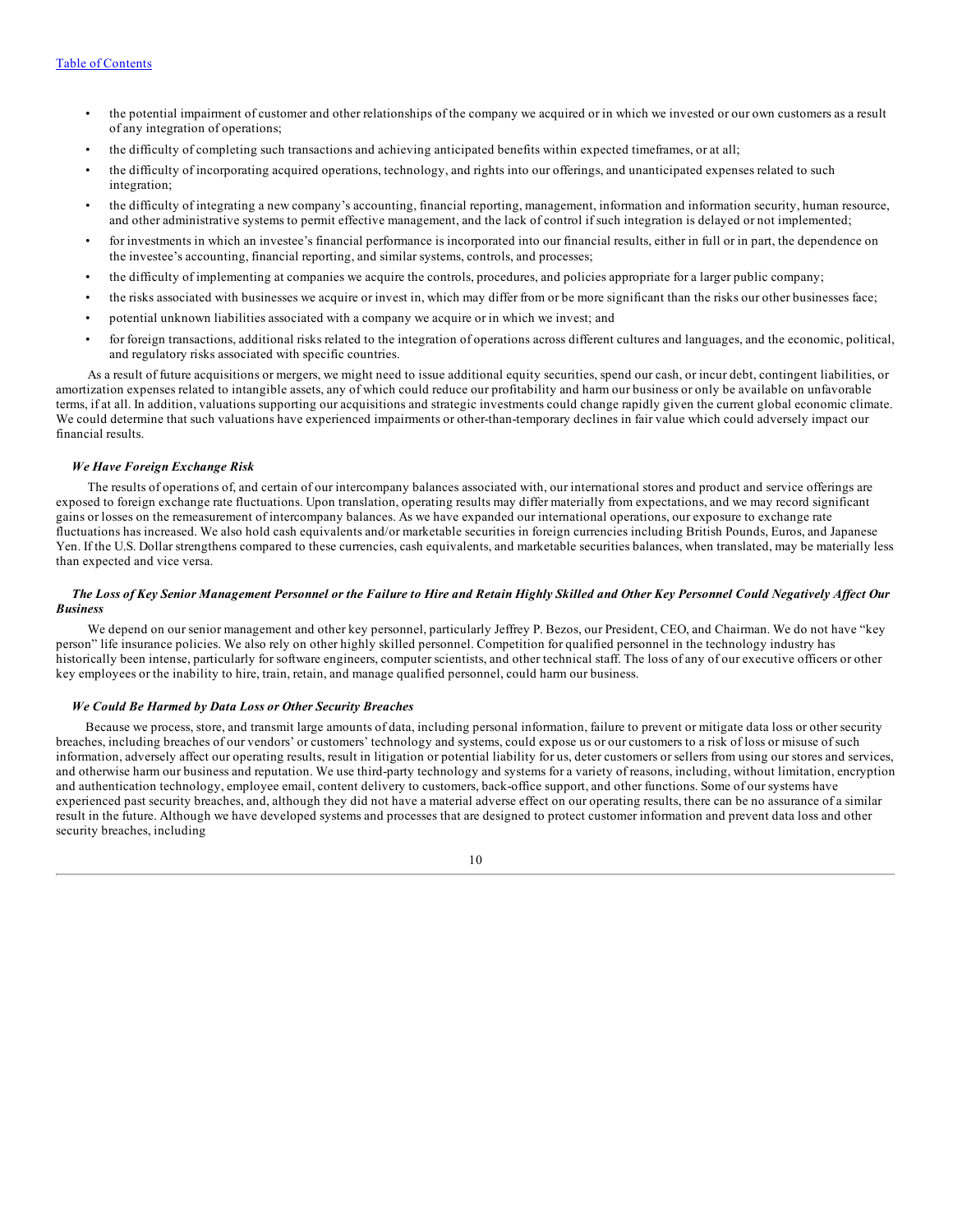systems and processes designed to reduce the impact of a security breach at a third-party vendor or customer, such measures cannot provide absolute security.

# *We Face Risks Related to System Interruption and Lack of Redundancy*

We experience occasional system interruptions and delays that make our websites and services unavailable or slow to respond and prevent us from efficiently fulfilling orders or providing services to third parties, which may reduce our net sales and the attractiveness of our products and services. If we are unable to continually add software and hardware, effectively upgrade our systems and network infrastructure, and take other steps to improve the efficiency of our systems, it could cause system interruptions or delays and adversely affect our operating results.

Our computer and communications systems and operations could be damaged or interrupted by fire, flood, power loss, telecommunications failure, earthquakes, acts of war or terrorism, acts of God, computer viruses, physical or electronic break-ins, and similar events or disruptions. Any of these events could cause system interruption, delays, and loss of critical data, and could prevent us from accepting and fulfilling customer orders and providing services, which could make our product and service offerings less attractive and subject us to liability. Our systems are not fully redundant and our disaster recovery planning may not be sufficient. In addition, we may have inadequate insurance coverage to compensate for any related losses. Any of these events could damage our reputation and be expensive to remedy.

### *We Face Significant Inventory Risk*

In addition to risks described elsewhere in this Item 1A relating to fulfillment network and inventory optimization by us and third parties, we are exposed to significant inventory risks that may adversely affect our operating results as a result of seasonality, new product launches, rapid changes in product cycles and pricing, defective merchandise, changes in consumer demand and consumer spending patterns, changes in consumer tastes with respect to our products, spoilage, and other factors. We endeavor to accurately predict these trends and avoid overstocking or understocking products we manufacture and/or sell. Demand for products, however, can change significantly between the time inventory or components are ordered and the date of sale. In addition, when we begin selling or manufacturing a new product, it may be difficult to establish vendor relationships, determine appropriate product or component selection, and accurately forecast demand. The acquisition of certain types of inventory or components may require significant lead-time and prepayment and they may not be returnable. We carry a broad selection and significant inventory levels of certain products, such as consumer electronics, and we may be unable to sell products in sufficient quantities or during the relevant selling seasons. Any one of the inventory risk factors set forth above may adversely affect our operating results.

## We May Not Be Able to Adequately Protect Our Intellectual Property Rights or May Be Accused of Infringing Intellectual Property Rights of Third *Parties*

We regard our trademarks, service marks, copyrights, patents, trade dress, trade secrets, proprietary technology, and similar intellectual property as critical to our success, and we rely on trademark, copyright, and patent law, trade secret protection, and confidentiality and/or license agreements with our employees, customers, and others to protect our proprietary rights. Effective intellectual property protection may not be available in every country in which our products and services are made available. We also may not be able to acquire or maintain appropriate domain names in all countries in which we do business. Furthermore, regulations governing domain names may not protect our trademarks and similar proprietary rights. We may be unable to prevent third parties from acquiring domain names that are similar to, infringe upon, or diminish the value of our trademarks and other proprietary rights.

We may not be able to discover or determine the extent of any unauthorized use of our proprietary rights. Third parties that license our proprietary rights also may take actions that diminish the value of our proprietary rights or reputation. The protection of our intellectual property may require the expenditure of significant financial and managerial resources. Moreover, the steps we take to protect our intellectual property may not adequately protect our rights or prevent third parties from infringing or misappropriating our proprietary rights. We also cannot be certain that others will not independently develop or otherwise acquire equivalent or superior technology or other intellectual property rights.

Other parties also may claim that we infringe their proprietary rights. We have been subject to, and expect to continue to be subject to, claims and legal proceedings regarding alleged infringement by us of the intellectual property rights of third parties. Such claims, whether or not meritorious, may result in the expenditure of significant financial and managerial resources, injunctions against us, or the payment of damages, including to satisfy indemnification obligations. We may need to obtain licenses from third parties who allege that we have infringed their rights, but such licenses may not be available on terms acceptable to us or at all. In addition, we may not be able to obtain or utilize on terms that are favorable to us, or at all, licenses or other rights with respect to intellectual property we do not own. These risks have been amplified by the increase in third parties whose sole or primary business is to assert such claims.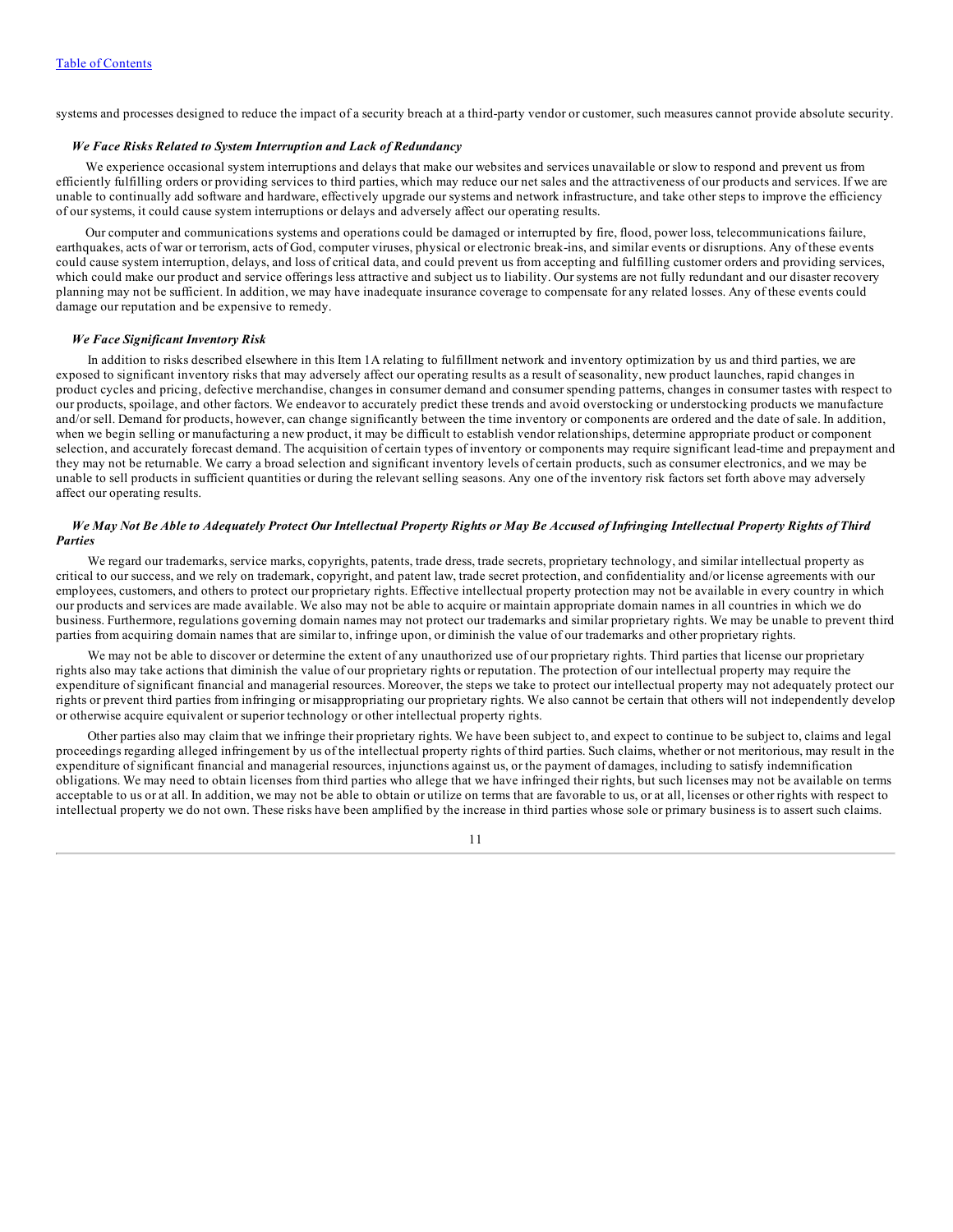Our digital content offerings depend in part on effective digital rights management technology to control access to digital content. If the digital rights management technology that we use is compromised or otherwise malfunctions, we could be subject to claims, and content providers may be unwilling to include their content in our service.

## *We Have a Rapidly Evolving Business Model and Our Stock Price Is Highly Volatile*

We have a rapidly evolving business model. The trading price of our common stock fluctuates significantly in response to, among other risks, the risks described elsewhere in this Item 1A, as well as:

- changes in interest rates;
- conditions or trends in the Internet and the industry segments we operate in;
- quarterly variations in operating results;
- fluctuations in the stock market in general and market prices for Internet-related companies in particular;
- changes in financial estimates by us or securities analysts and recommendations by securities analysts;
- changes in our capital structure, including issuance of additional debt or equity to the public;
- changes in the valuation methodology of, or performance by, other e-commerce or technology companies; and
- transactions in our common stock by major investors and certain analyst reports, news, and speculation.

Volatility in our stock price could adversely affect our business and financing opportunities and force us to increase our cash compensation to employees or grant larger stock awards than we have historically, which could hurt our operating results or reduce the percentage ownership of our existing stockholders, or both.

# *Government Regulation Is Evolving and Unfavorable Changes Could Harm Our Business*

We are subject to general business regulations and laws, as well as regulations and laws specifically governing the Internet, physical, e-commerce, and omnichannel retail, electronic devices, and other services. Existing and future laws and regulations may impede our growth. These regulations and laws may cover taxation, privacy, data protection, pricing, content, copyrights, distribution, transportation, mobile communications, electronic device certification, electronic waste, energy consumption, environmental regulation, electronic contracts and other communications, competition, consumer protection, employment, trade and protectionist measures, web services, the provision of online payment services, information reporting requirements, unencumbered Internet access to our services or access to our facilities, the design and operation of websites, health and sanitation standards, the characteristics, legality, and quality of products and services, product labeling, and the commercial operation of unmanned aircraft systems. It is not clear how existing laws governing issues such as property ownership, libel, data protection, and personal privacy apply to the Internet, e-commerce, digital content, web services, and artificial intelligence technologies and services. Jurisdictions may regulate consumer-to-consumer online businesses, including certain aspects of our seller programs. Unfavorable regulations, laws, and decisions interpreting or applying those laws and regulations could diminish the demand for, or availability of, our products and services and increase our cost of doing business.

### *We Could Be Subject to Additional Tax Liabilities and Collection Obligations*

We are subject to a variety of taxes and tax collection obligations in the U.S. (federal and state) and numerous foreign jurisdictions. We may recognize additional tax expense and be subject to additional tax liabilities, including other liabilities for tax collection obligations due to changes in laws, regulations, administrative practices, principles, and interpretations related to tax, including changes to the global tax framework, competition, and other laws and accounting rules in various jurisdictions. Such changes could come about as a result of economic, political, and other conditions. An increasing number of jurisdictions are considering or have adopted laws or administrative practices that impose new tax measures, including revenue-based taxes, targeting online commerce and the remote selling of goods and services. These include new obligations to collect sales, consumption, value added, or other taxes on online marketplaces and remote sellers, or other requirements that may result in liability for third party obligations. For example, the European Union, certain member states, and other countries have proposed or enacted taxes on online advertising and marketplace service revenues. Our results of operations and cash flows could be adversely effected by additional taxes of this nature imposed on us or additional taxes or penalties resulting from the failure to comply with any collection obligations or failure to provide information about our customers, suppliers, and other third parties for tax reporting purposes to various government agencies. In some cases we also may not have sufficient notice to enable us to build systems and adopt processes to properly comply by the effective date.

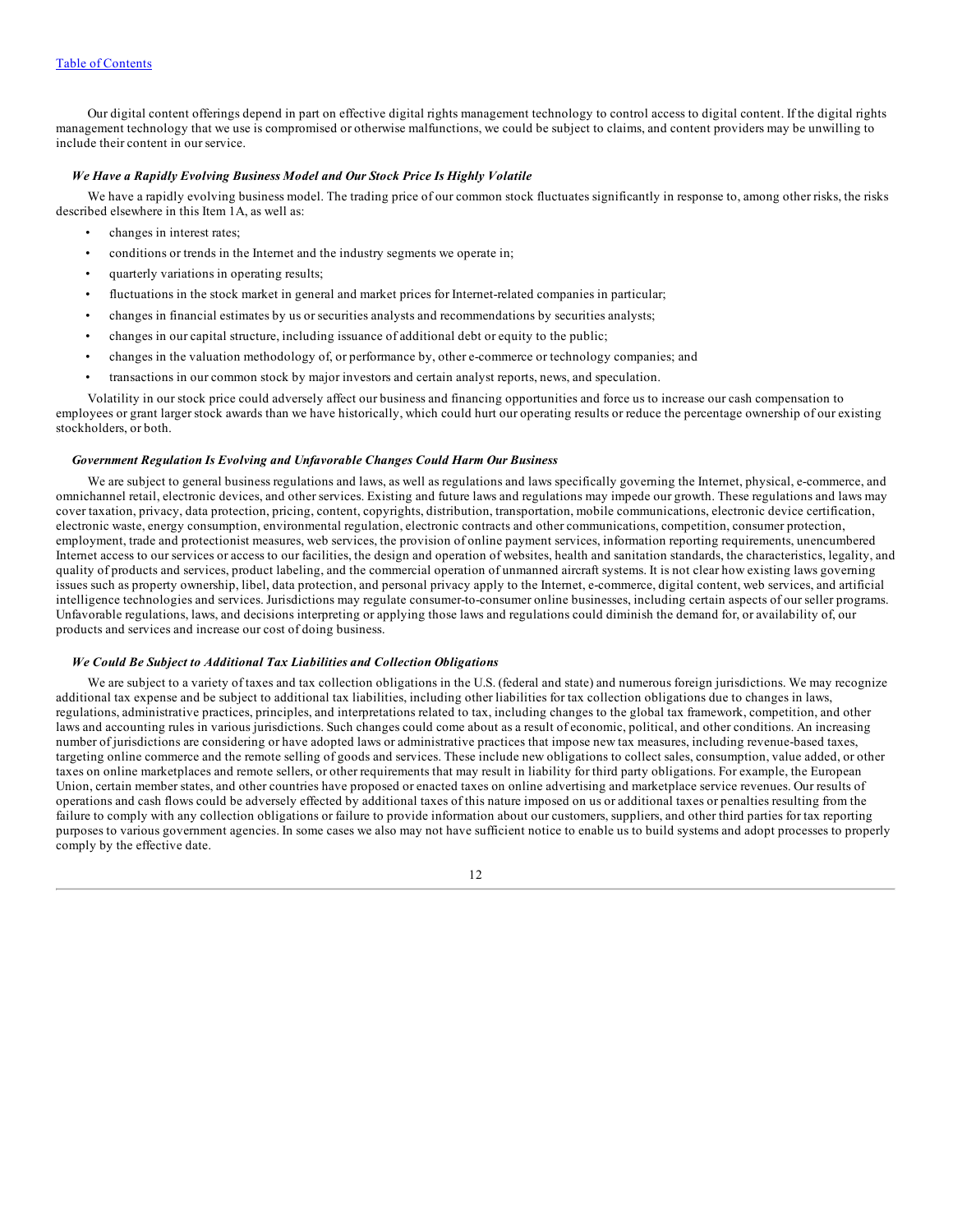Our tax expense and liabilities may also be affected by other factors, such as changes in our business operations, acquisitions, investments, entry into new businesses and geographies, intercompany transactions, the relative amount of our foreign earnings, losses incurred in jurisdictions for which we are not able to realize related tax benefits, the applicability of special tax regimes, changes in foreign currency exchange rates, changes in our stock price, and changes in our deferred tax assets and liabilities and their valuation. Significant judgment is required in evaluating and estimating our tax expense and liabilities. In the ordinary course of our business, there are many transactions and calculations for which the ultimate tax determination is uncertain. For example, the legislation known as the U.S. Tax Cuts and Jobs Act of 2017 (the "U.S. Tax Act") requires complex computations to be performed that were not previously required by U.S. tax law, significant judgments to be made in interpretation of the provisions of the U.S. Tax Act, significant estimates in calculations, and the preparation and analysis of information not previously relevant or regularly produced. The U.S. Treasury Department, the IRS, and other standard-setting bodies will continue to interpret or issue guidance on how provisions of the U.S. Tax Act will be applied or otherwise administered. As future guidance is issued, we may make adjustments to amounts that we have previously recorded that may materially impact our financial statements in the period in which the adjustments are made.

We are also currently subject to tax controversies in various jurisdictions, and these jurisdictions may assess additional tax liabilities against us. Developments in an audit, investigation, or other tax controversy could have a material effect on our operating results or cash flows in the period or periods for which that development occurs, as well as for prior and subsequent periods. We regularly assess the likelihood of an adverse outcome resulting from these proceedings to determine the adequacy of our tax accruals. Although we believe our tax estimates are reasonable, the final outcome of audits, investigations, and any other tax controversies could be materially different from our historical tax accruals.

# *Our Supplier Relationships Subject Us to a Number of Risks*

We have significant suppliers, including licensors, and in some cases, limited or single-sources of supply, that are important to our sourcing, services, manufacturing, and any related ongoing servicing of merchandise and content. We do not have long-term arrangements with most of our suppliers to guarantee availability of merchandise, content, components, or services, particular payment terms, or the extension of credit limits. If our current suppliers were to stop selling or licensing merchandise, content, components, or services to us on acceptable terms, or delay delivery, including as a result of one or more supplier bankruptcies due to poor economic conditions, as a result of natural disasters, or for other reasons, we may be unable to procure alternatives from other suppliers in a timely and efficient manner and on acceptable terms, or at all. In addition, if our suppliers or other vendors violate applicable laws, regulations, our code of standards and responsibilities, or implement practices regarded as unethical, unsafe, or hazardous to the environment, it could damage our reputation, limit our growth, and negatively affect our operating results.

### *We May Be Subject to Risks Related to Government Contracts and Related Procurement Regulations*

Our contracts with U.S., as well as state, local, and foreign, government entities are subject to various procurement regulations and other requirements relating to their formation, administration, and performance. We may be subject to audits and investigations relating to our government contracts, and any violations could result in various civil and criminal penalties and administrative sanctions, including termination of contract, refunding or suspending of payments, forfeiture of profits, payment of fines, and suspension or debarment from future government business. In addition, such contracts may provide for termination by the government at any time, without cause.

### We May Be Subject to Product Liability Claims if People or Property Are Harmed by the Products We Sell or Manufacture

Some of the products we sell or manufacture may expose us to product liability or food safety claims relating to personal injury or illness, death, or environmental or property damage, and may require product recalls or other actions. Certain third parties also sell products using our services and stores that may increase our exposure to product liability claims, such as if these sellers do not have sufficient protection from such claims. Although we maintain liability insurance, we cannot be certain that our coverage will be adequate for liabilities actually incurred or that insurance will continue to be available to us on economically reasonable terms, or at all. In addition, some of our agreements with our vendors and sellers do not indemnify us from product liability.

# *We Are Subject to Payments-Related Risks*

We accept payments using a variety of methods, including credit card, debit card, credit accounts (including promotional financing), gift cards, direct debit from a customer's bank account, consumer invoicing, physical bank check, and payment upon delivery. For existing and future payment options we offer to our customers, we may become subject to additional regulations and compliance requirements (including obligations to implement enhanced authentication processes that could result in significant costs and reduce the ease of use of our payments products), as well as fraud. For certain payment methods,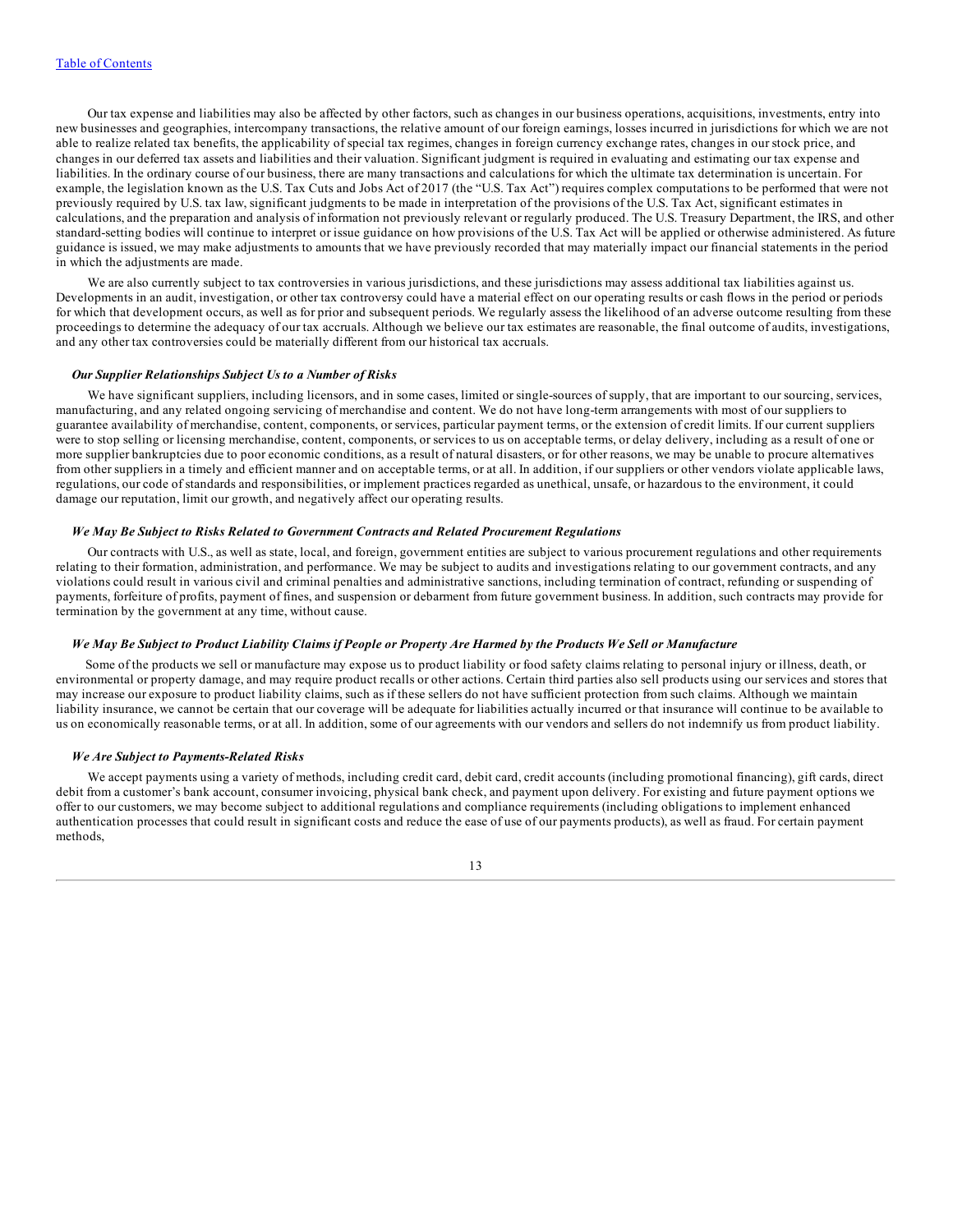<span id="page-13-0"></span>including credit and debit cards, we pay interchange and other fees, which may increase over time and raise our operating costs and lower profitability. We rely on third parties to provide certain Amazon-branded payment methods and payment processing services, including the processing of credit cards, debit cards, electronic checks, and promotional financing. In each case, it could disrupt our business if these companies become unwilling or unable to provide these services to us. We also offer co-branded credit card programs, which could adversely affect our operating results if terminated. We are also subject to payment card association operating rules, including data security rules, certification requirements, and rules governing electronic funds transfers, which could change or be reinterpreted to make it difficult or impossible for us to comply. If we fail to comply with these rules or requirements, or if our data security systems are breached, compromised, or otherwise unable to detect or prevent fraudulent activity, we may be liable for card issuing banks' costs, subject to fines and higher transaction fees, and lose our ability to accept credit and debit card payments from our customers, process electronic funds transfers, or facilitate other types of online payments, and our business and operating results could be adversely affected.

In addition, we provide regulated services in certain jurisdictions because we enable customers to keep account balances with us and transfer money to third parties, and because we provide services to third parties to facilitate payments on their behalf. In these jurisdictions, we may be subject to requirements for licensing, regulatory inspection, bonding and capital maintenance, the use, handling, and segregation of transferred funds, consumer disclosures, maintaining or processing data, and authentication. We are also subject to or voluntarily comply with a number of other laws and regulations relating to payments, money laundering, international money transfers, privacy and information security, and electronic fund transfers. If we were found to be in violation of applicable laws or regulations, we could be subject to additional requirements and civil and criminal penalties, or forced to cease providing certain services.

# *We Could Be Liable for Fraudulent or Unlawful Activities of Sellers*

The law relating to the liability of online service providers is currently unsettled. In addition, governmental agencies could require changes in the way this business is conducted. Under our seller programs, we may be unable to prevent sellers from collecting payments, fraudulently or otherwise, when buyers never receive the products they ordered or when the products received are materially different from the sellers' descriptions. We also may be unable to prevent sellers in our stores or through other stores from selling unlawful, counterfeit, pirated, or stolen goods, selling goods in an unlawful or unethical manner, violating the proprietary rights of others, or otherwise violating our policies. Under our A2Z Guarantee, we reimburse buyers for payments up to certain limits in these situations, and as our third-party seller sales grow, the cost of this program will increase and could negatively affect our operating results. In addition, to the extent any of this occurs, it could harm our business or damage our reputation and we could face civil or criminal liability for unlawful activities by our sellers.

**Item 1B.** *Unresolved Staf Comments*

None.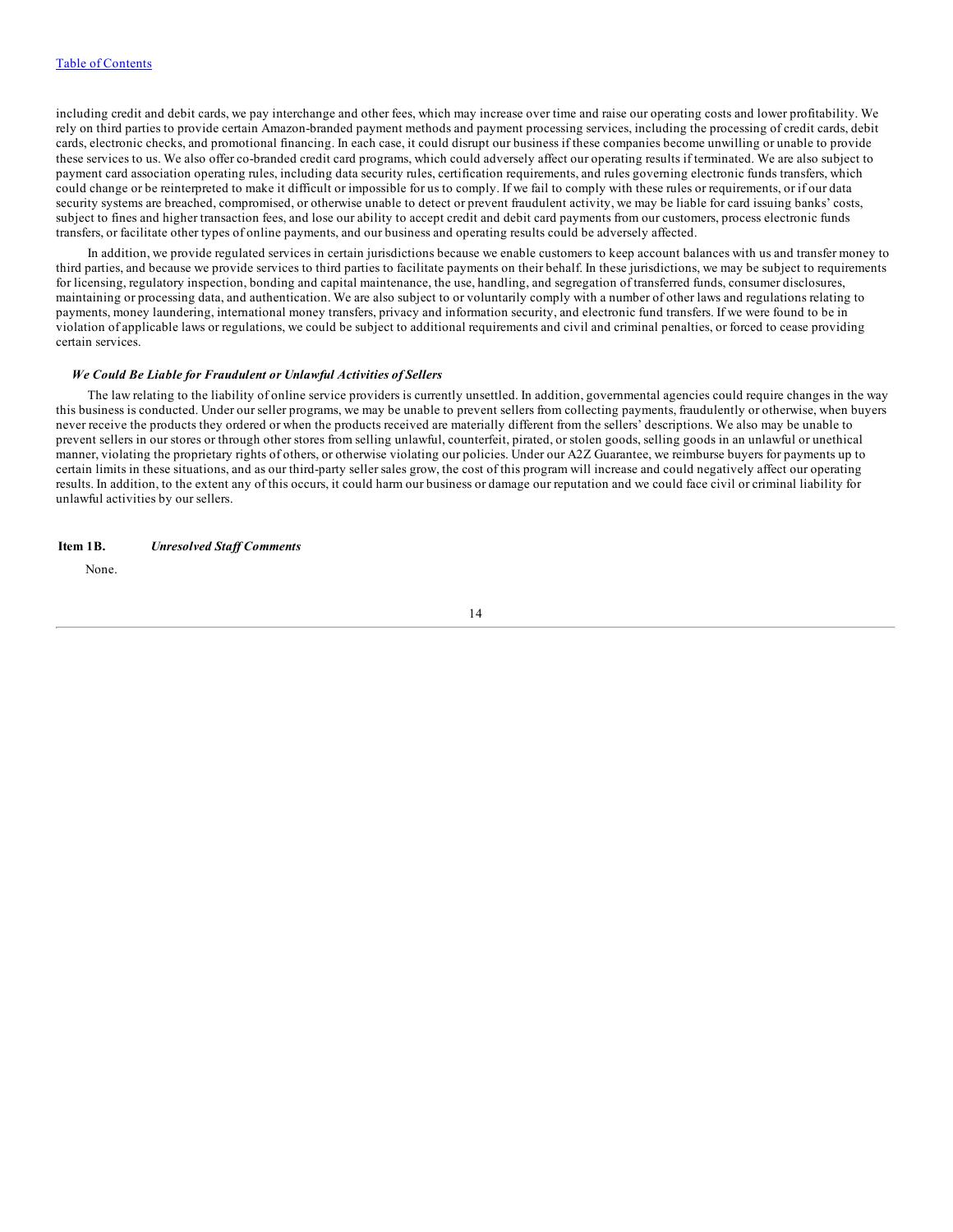# <span id="page-14-0"></span>**Item 2.** *Properties*

As of December 31, 2018, we operated the following facilities (in thousands):

| <b>Description of Use</b>            | <b>Leased Square</b><br>Footage (1) | <b>Owned Square Footage</b> | Location      |
|--------------------------------------|-------------------------------------|-----------------------------|---------------|
| Office space                         | 16,642                              | 3.901                       | North America |
| Office space                         | 14,738                              |                             | International |
| Physical stores (2)                  | 19,176                              | 724                         | North America |
| Physical stores (2)                  | 173                                 |                             | International |
| Fulfillment, data centers, and other | 153,917                             | 4.467                       | North America |
| Fulfillment, data centers, and other | 72,596                              | 2.085                       | International |
| Total                                | 277,242                             | 11,177                      |               |

(1) For leased properties, represents the total leased space excluding sub-leased space.

(2) This includes 520 North America and 7 International stores as of December 31, 2018.

| Segment       | <b>Leased Square</b><br>Footage (1) | <b>Owned Square Footage</b><br>(1) |
|---------------|-------------------------------------|------------------------------------|
| North America | 165,503                             | 1,977                              |
| International | 70,619                              | 895                                |
| AWS           | 9.740                               | 4,404                              |
| Total         | 245,862                             | 7,276                              |

 $(1)$  Segment amounts exclude corporate facilities. Shared facilities are allocated among the segments based on usage and primarily relate to facilities that hold our technology infrastructure. See Item 8 of Part II, "Financial Statements and Supplementary Data — Note 10 — Segment Information."

We own and lease our corporate headquarters in Seattle, Washington and have announced plans to establish additional headquarters in New York, New York and Arlington, Virginia.

## **Item 3.** *Legal Proceedings*

See Item 8 of Part II, "Financial Statements and Supplementary Data — Note 7 — Commitments and Contingencies — Legal Proceedings."

# **Item 4.** *Mine Safety Disclosures*

Not applicable.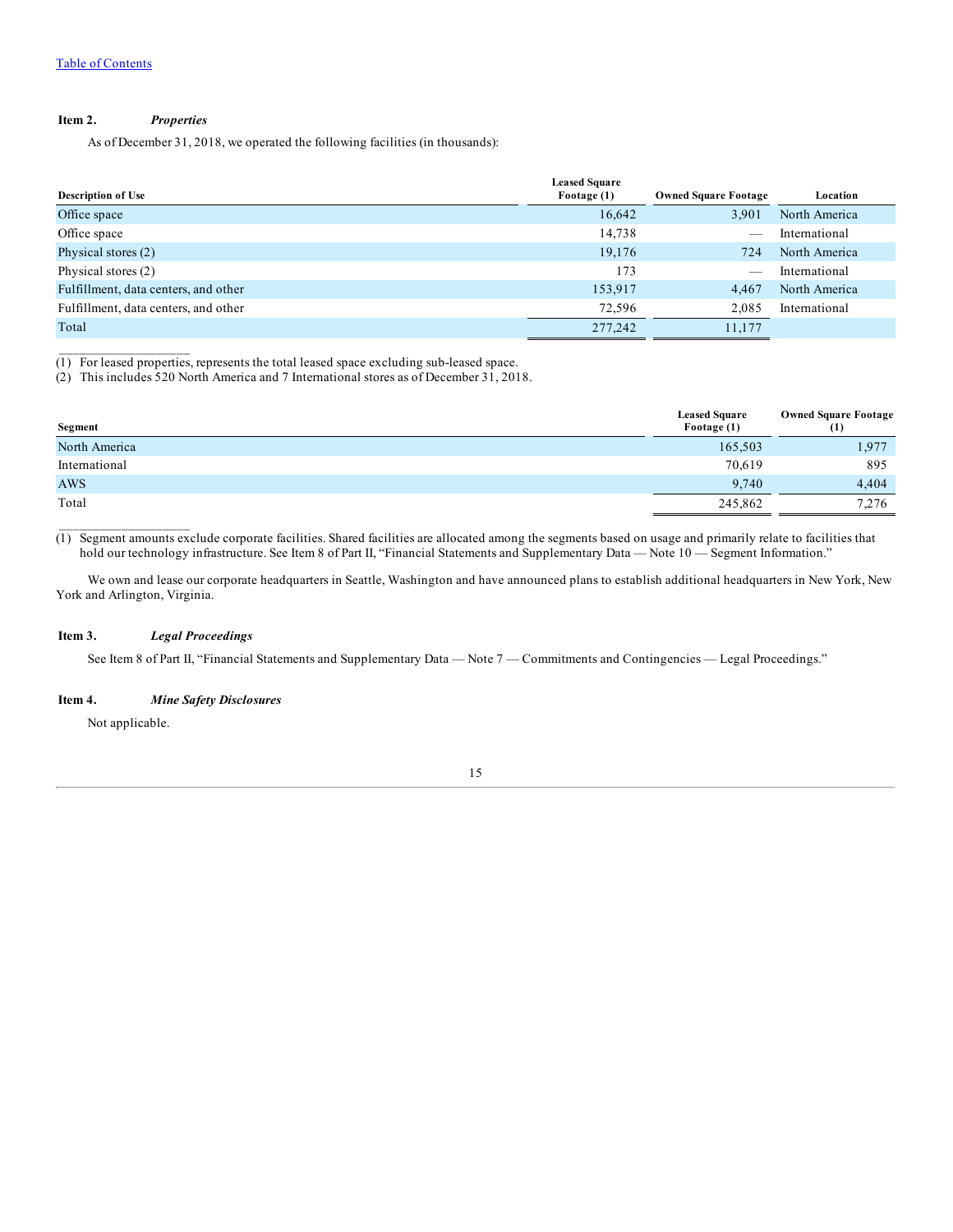# **PART II**

# <span id="page-15-0"></span>Item 5. Market for the Registrant's Common Stock, Related Shareholder Matters, and Issuer Purchases of Equity Securities

# *Market Information*

Our common stock is traded on the Nasdaq Global Select Market under the symbol "AMZN."

# *Holders*

As of January 23, 2019, there were 2,315 shareholders of record of our common stock, although there is a much larger number of beneficial owners.

# *Recent Sales of Unregistered Securities*

None.

# *Issuer Purchases of Equity Securities*

None.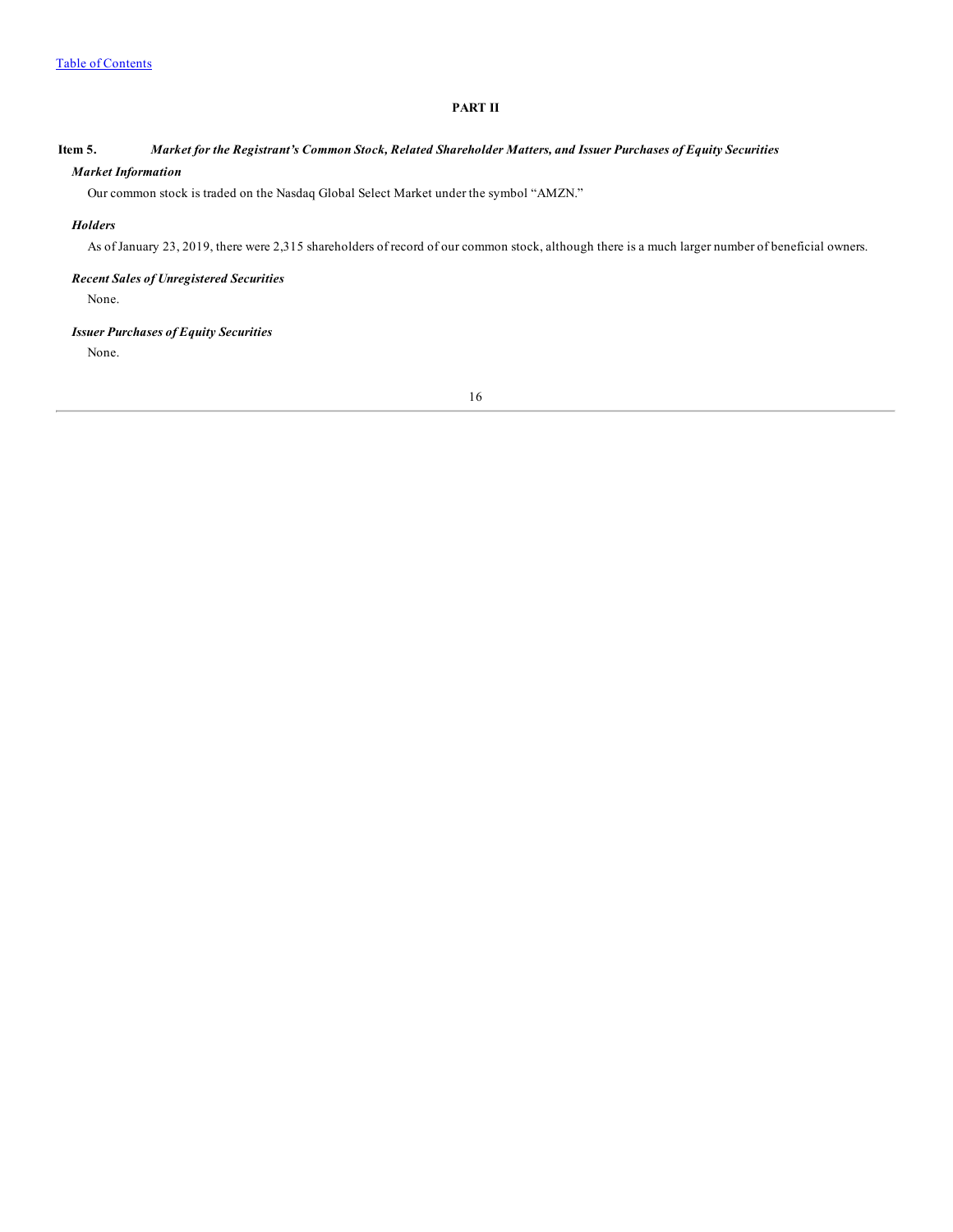# <span id="page-16-0"></span>**Item 6.** *Selected Consolidated Financial Data*

The following selected consolidated financial data should be read in conjunction with the consolidated financial statements and the notes thereto in Item 8 of Part II, "Financial Statements and Supplementary Data," and the information contained in Item 7 of Part II, "Management's Discussion and Analysis of Financial Condition and Results of Operations." Historical results are not necessarily indicative of future results.

|                                                                    | Year Ended December 31, |             |               |         |               |                                      |               |         |               |         |
|--------------------------------------------------------------------|-------------------------|-------------|---------------|---------|---------------|--------------------------------------|---------------|---------|---------------|---------|
|                                                                    |                         | 2014        |               | 2015    |               | 2016                                 |               | 2017(1) |               | 2018    |
|                                                                    |                         |             |               |         |               | (in millions, except per share data) |               |         |               |         |
| <b>Statements of Operations:</b>                                   |                         |             |               |         |               |                                      |               |         |               |         |
| Net sales                                                          | \$                      | 88,988      | S             | 107,006 | \$            | 135,987                              | S             | 177,866 | S             | 232,887 |
| Operating income                                                   | $\mathbb{S}$            | 178         | <sup>\$</sup> | 2,233   | <sup>\$</sup> | 4,186                                | <sup>\$</sup> | 4,106   | <sup>\$</sup> | 12,421  |
| Net income (loss)                                                  | S                       | (241)       | S             | 596     | S             | 2,371                                | S             | 3,033   | \$            | 10,073  |
| Basic earnings per share (2)                                       | \$                      | $(0.52)$ \$ |               | 1.28    | <sup>\$</sup> | 5.01                                 | \$            | 6.32    | <sup>\$</sup> | 20.68   |
| Diluted earnings per share (2)                                     | \$                      | $(0.52)$ \$ |               | 1.25    | S             | 4.90                                 | S             | 6.15    | S             | 20.14   |
| Weighted-average shares used in computation of earnings per share: |                         |             |               |         |               |                                      |               |         |               |         |
| Basic                                                              |                         | 462         |               | 467     |               | 474                                  |               | 480     |               | 487     |
| Diluted                                                            |                         | 462         |               | 477     |               | 484                                  |               | 493     |               | 500     |
| <b>Statements of Cash Flows:</b>                                   |                         |             |               |         |               |                                      |               |         |               |         |
| Net cash provided by (used in) operating activities (3)            | $\mathbb{S}$            | 6,976       | \$            | 11,909  | <sup>\$</sup> | 17,203                               | $\mathbb{S}$  | 18,365  | <sup>\$</sup> | 30,723  |

|                             | December 31,  |        |               |        |    |        |    |         |      |         |
|-----------------------------|---------------|--------|---------------|--------|----|--------|----|---------|------|---------|
|                             |               | 2014   |               | 2015   |    | 2016   |    | 2017    |      | 2018    |
|                             | (in millions) |        |               |        |    |        |    |         |      |         |
| <b>Balance Sheets:</b>      |               |        |               |        |    |        |    |         |      |         |
| Total assets                |               | 53.618 | <sup>\$</sup> | 64.747 | -S | 83.402 | -S | 131.310 | - \$ | 162,648 |
| Total long-term obligations |               | 14.794 |               | 17,477 |    | 20,301 |    | 45,718  |      | 50,708  |

 $(1)$  We acquired Whole Foods Market on August 28, 2017. The results of Whole Foods Market have been included in our results of operation from the date of acquisition.

(2) For further discussion of earnings per share, see Item 8 of Part II, "Financial Statements and Supplementary Data — Note 1 — Description of Business and Accounting Policies."

(3) As a result of the adoption of new accounting guidance, we retrospectively adjusted our consolidated statements of cash flows to add restricted cash to cash and cash equivalents, which restated cash provided by operating activities by \$128 million, \$(130) million, \$(69) million, and \$(69) million in 2014, 2015, 2016, and 2017. See Item 8 of Part II, "Financial Statements and Supplementary Data — Note 1 — Description of Business and Accounting Policies" for additional information.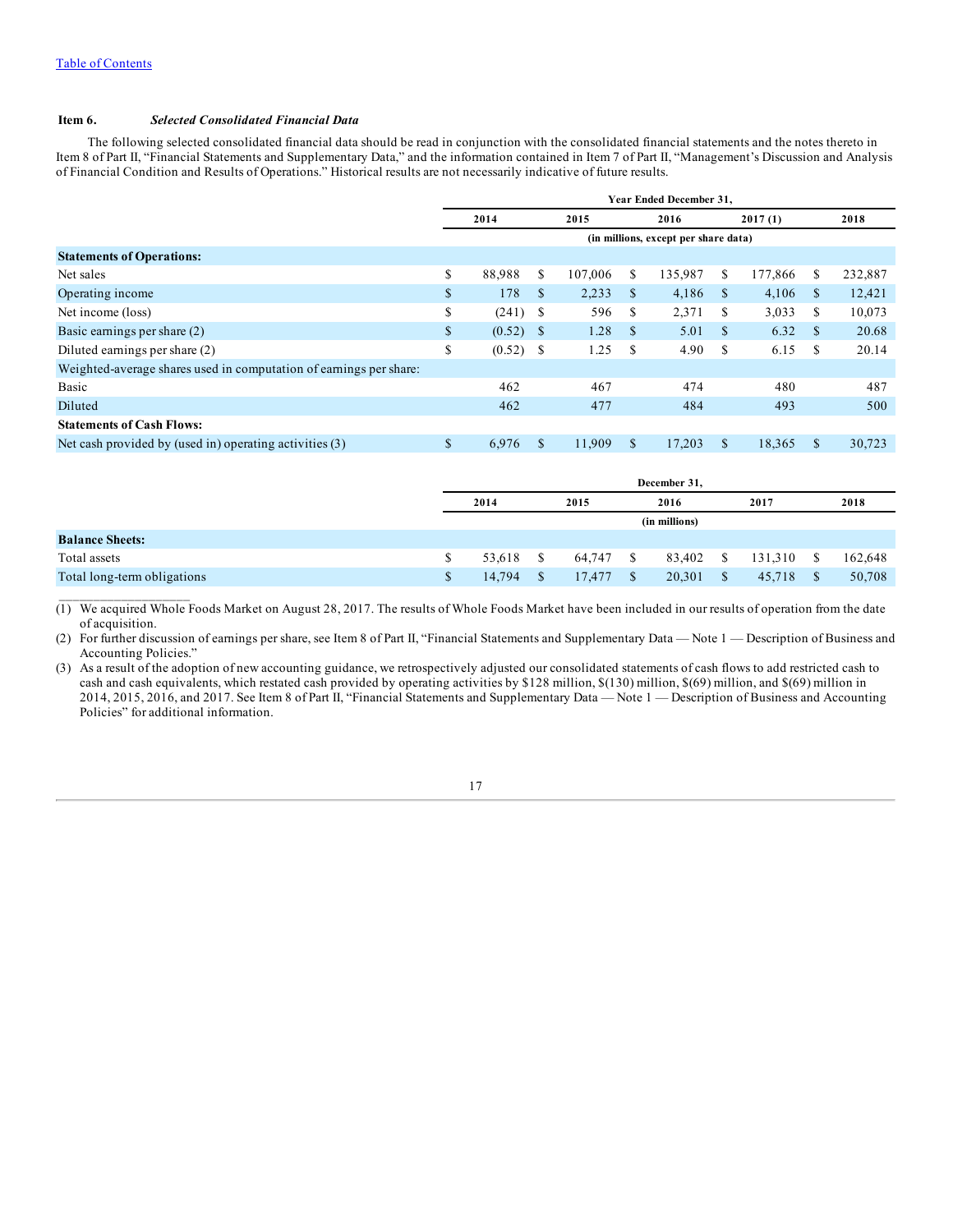### **Item 7.** *Management's Discussion and Analysis of Financial Condition and Results of Operations*

### **Forward-Looking Statements**

 $\mathcal{L}_\text{max}$  , where  $\mathcal{L}_\text{max}$  , we have the set of  $\mathcal{L}_\text{max}$ 

This Annual Report on Form 10-K includes forward-looking statements within the meaning of the Private Securities Litigation Reform Act of 1995. All statements other than statements of historical fact, including statements regarding guidance, industry prospects, or future results of operations or financial position, made in this Annual Report on Form 10-K are forward-looking. We use words such as anticipates, believes, expects, future, intends, and similar expressions to identify forward-looking statements. Forward-looking statements reflect management's current expectations and are inherently uncertain. Actual results could differ materially for a variety of reasons, including, among others, fluctuations in foreign exchange rates, changes in global economic conditions and customer spending, world events, the rate of growth of the Internet, online commerce, and cloud services, the amount that Amazon.com invests in new business opportunities and the timing of those investments, the mix of products and services sold to customers, the mix of net sales derived from products as compared with services, the extent to which we owe income or other taxes, competition, management of growth, potential fluctuations in operating results, international growth and expansion, the outcomes of legal proceedings and claims, fulfillment, sortation, delivery, and data center optimization, risks of inventory management, seasonality, the degree to which we enter into, maintain, and develop commercial agreements, proposed and completed acquisitions and strategic transactions, payments risks, and risks of fulfillment throughput and productivity. In addition, the current global economic climate amplifies many of these risks. These risks and uncertainties, as well as other risks and uncertainties that could cause our actual results to differ significantly from management's expectations, are described in greater detail in Item 1A of Part I, "Risk Factors."

## **Overview**

Our primary source of revenue is the sale of a wide range of products and services to customers. The products offered through our stores include merchandise and content we have purchased for resale and products offered by third-party sellers, and we also manufacture and sell electronic devices. Generally, we recognize gross revenue from items we sell from our inventory as product sales and recognize our net share of revenue of items sold by thirdparty sellers as service sales. We seek to increase unit sales across our stores, through increased product selection, across numerous product categories. We also offer other services such as compute, storage, and database offerings, fulfillment, publishing, digital content subscriptions, and advertising.

Our financial focus is on long-term, sustainable growth in free cash flows<sup>1</sup>. Free cash flows are driven primarily by increasing operating income and efficiently managing working capital<sup>2</sup> and cash capital expenditures, including our decision to purchase or lease property and equipment. Increases in operating income primarily result from increases in sales of products and services and efficiently managing our operating costs, partially offset by investments we make in longer-term strategic initiatives. To increase sales of products and services, we focus on improving all aspects of the customer experience, including lowering prices, improving availability, offering faster delivery and performance times, increasing selection, increasing product categories and service offerings, expanding product information, improving ease of use, improving reliability, and earning customer trust.

We seek to reduce our variable costs per unit and work to leverage our fixed costs. Our variable costs include product and content costs, payment processing and related transaction costs, picking, packaging, and preparing orders for shipment, transportation, customer service support, costs necessary to run AWS, and a portion of our marketing costs. Our fixed costs include the costs necessary to build and run our technology infrastructure; to build, enhance, and add features to our online stores, web services, electronic devices, and digital offerings; and to build and optimize our fulfillment centers and other facilities. Variable costs generally change directly with sales volume, while fixed costs generally are dependent on the timing of capacity needs, geographic expansion, category expansion, and other factors. To decrease our variable costs on a per unit basis and enable us to lower prices for customers, we seek to increase our direct sourcing, increase discounts from suppliers, and reduce defects in our processes. To minimize growth in fixed costs, we seek to improve process efficiencies and maintain a lean culture.

<sup>(1)</sup> See "Results of Operations — Non-GAAP Financial Measures" below for additional information on our non-GAAP free cash flows financial measures. (2) Working capital consists of accounts receivable, inventory, and accounts payable.

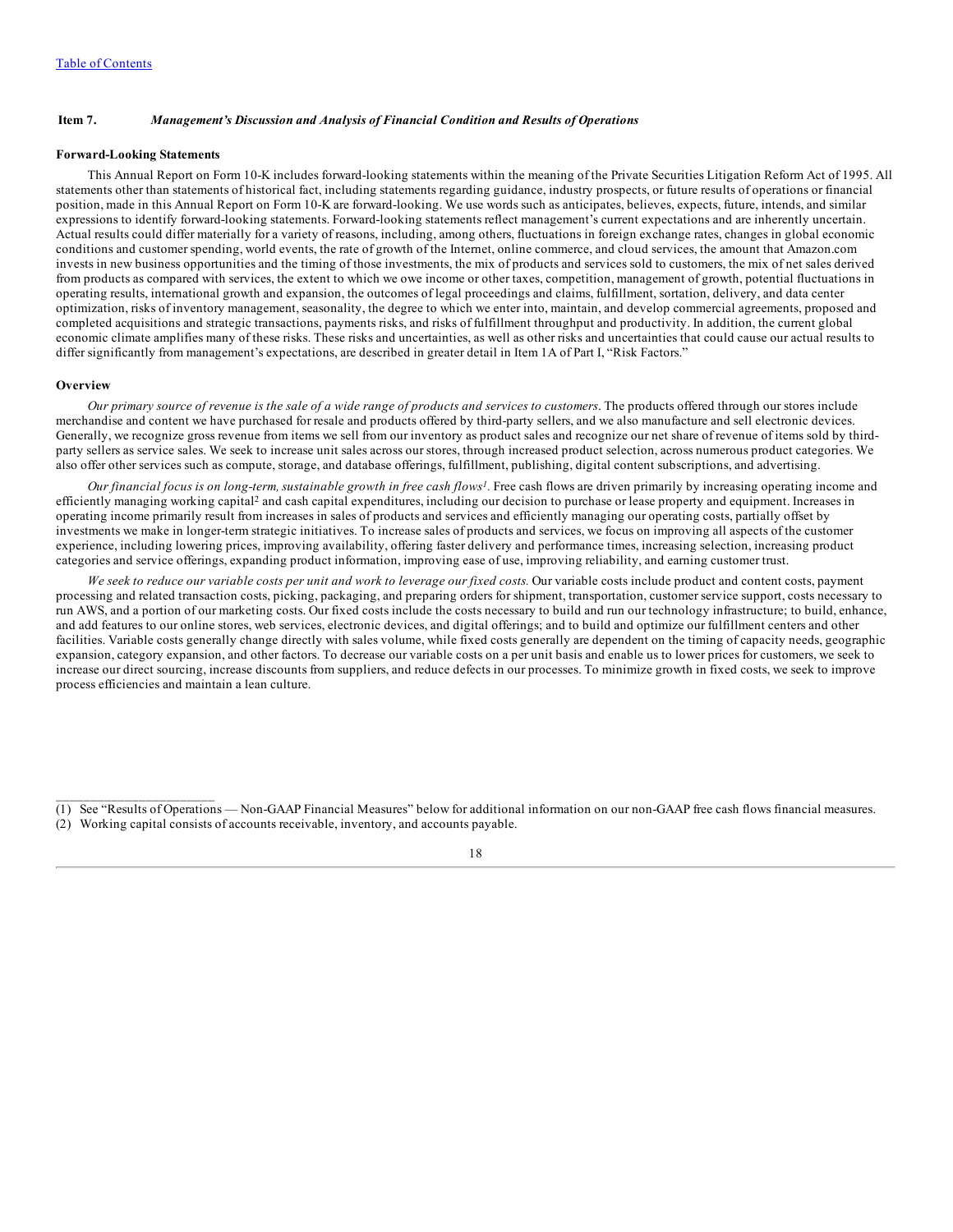Because of our model we are able to turn our inventory quickly and have a cash-generating operating cycle<sup>3</sup>. On average, our high inventory velocity means we generally collect from consumers before our payments to suppliers come due. We expect variability in inventory turnover over time since it is affected by numerous factors, including our product mix, the mix of sales by us and by third-party sellers, our continuing focus on in-stock inventory availability and selection of product offerings, our investment in new geographies and product lines, and the extent to which we choose to utilize third-party fulfillment providers. We also expect some variability in accounts payable days over time since they are affected by several factors, including the mix of product sales, the mix of sales by third-party sellers, the mix of suppliers, seasonality, and changes in payment terms over time, including the effect of balancing pricing and timing of payment terms with suppliers.

We expect spending in technology and content will increase over time as we add computer scientists, designers, software and hardware engineers, and merchandising employees. Our technology and content investment and capital spending projects often support a variety of product and service offerings due to geographic expansion and the cross-functionality of our systems and operations. We seek to invest efficiently in several areas of technology and content, including AWS, and expansion of new and existing product categories and service offerings, as well as in technology infrastructure to enhance the *customer experience and improve our process ef iciencies.* We believe that advances in technology, specifically the speed and reduced cost of processing power and the advances of wireless connectivity, will continue to improve the consumer experience on the Internet and increase its ubiquity in people's lives. To best take advantage of these continued advances in technology, we are investing in initiatives to build and deploy innovative and efficient software and electronic devices. We are also investing in AWS, which offers a broad set of global compute, storage, database, and other service offerings to developers and enterprises of all sizes.

We seek to efficiently manage shareholder dilution while maintaining the flexibility to issue shares for strategic purposes, such as financings, *acquisitions, and aligning employee compensation with shareholders' interests.* We utilize restricted stock units as our primary vehicle for equity compensation because we believe this compensation model aligns the long-term interests of our shareholders and employees. In measuring shareholder dilution, we include all vested and unvested stock awards outstanding, without regard to estimated forfeitures. Total shares outstanding plus outstanding stock awards were 504 million and 507 million as of December 31, 2017 and 2018.

Our financial reporting currency is the U.S. Dollar and changes in foreign exchange rates significantly affect our reported results and consolidated *trends*. For example, if the U.S. Dollar weakens year-over-year relative to currencies in our international locations, our consolidated net sales and operating expenses will be higher than if currencies had remained constant. Likewise, if the U.S. Dollar strengthens year-over-year relative to currencies in our international locations, our consolidated net sales and operating expenses will be lower than if currencies had remained constant. We believe that our increasing diversification beyond the U.S. economy through our growing international businesses benefits our shareholders over the long-term. We also believe it is useful to evaluate our operating results and growth rates before and after the effect of currency changes.

In addition, the remeasurement of our intercompany balances can result in significant gains and losses associated with the effect of movements in foreign currency exchange rates. Currency volatilities may continue, which may significantly impact (either positively or negatively) our reported results and consolidated trends and comparisons.

For additional information about each line item addressed above, refer to Item 8 of Part II, "Financial Statements and Supplementary Data - Note 1 -Description of Business and Accounting Policies."

(3) The operating cycle is the number of days of sales in inventory plus the number of days of sales in accounts receivable minus accounts payable days.

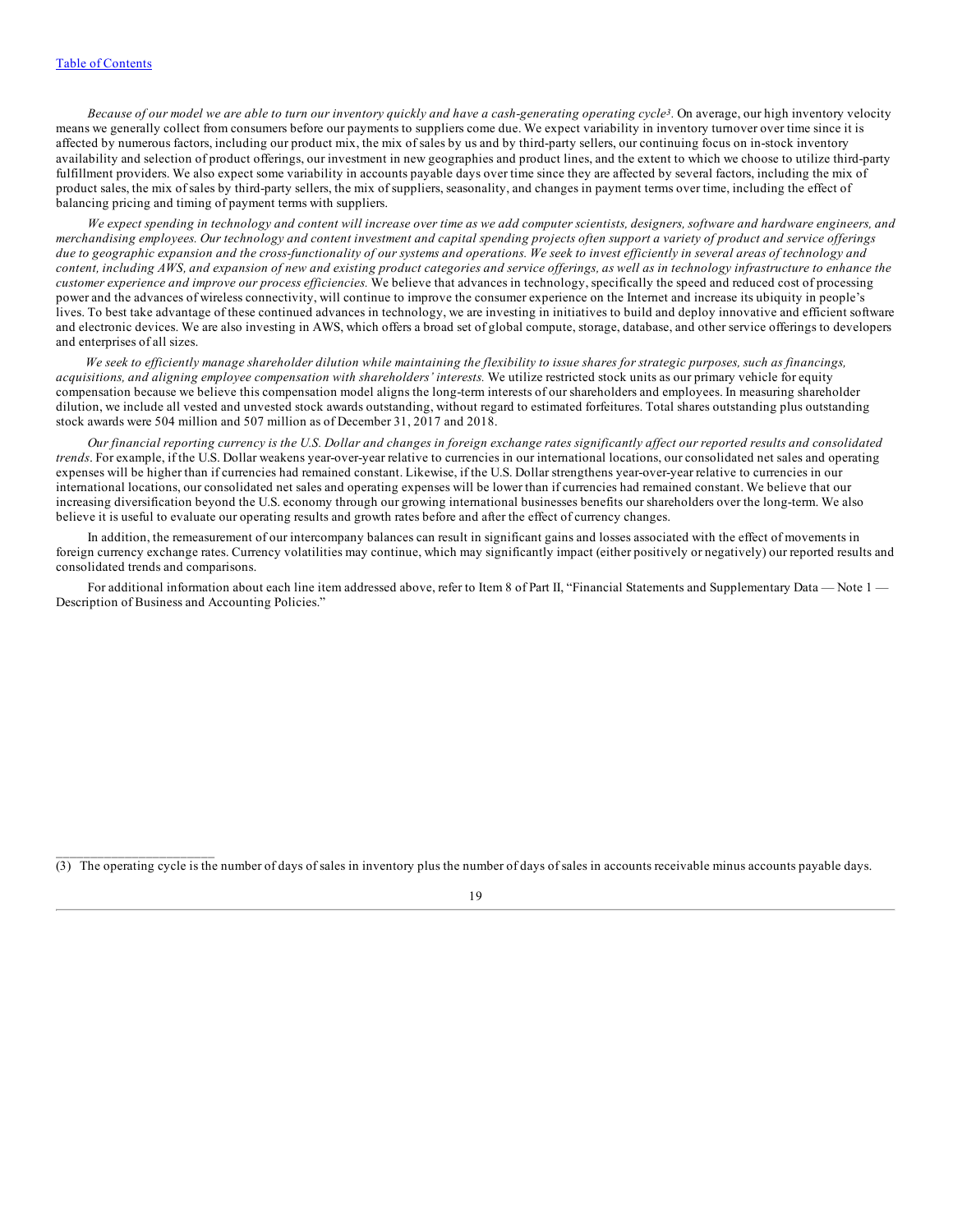### **Critical Accounting Judgments**

The preparation of financial statements in conformity with generally accepted accounting principles of the United States ("GAAP") requires estimates and assumptions that affect the reported amounts of assets and liabilities, revenues and expenses, and related disclosures of contingent liabilities in the consolidated financial statements and accompanying notes. The SEC has defined a company's critical accounting policies as the ones that are most important to the portrayal of the company's financial condition and results of operations, and which require the company to make its most difficult and subjective judgments, often as a result of the need to make estimates of matters that are inherently uncertain. Based on this definition, we have identified the critical accounting policies and judgments addressed below. We also have other key accounting policies, which involve the use of estimates, judgments, and assumptions that are significant to understanding our results. For additional information, see Item 8 of Part II, "Financial Statements and Supplementary Data Note 1 — Description of Business and Accounting Policies." Although we believe that our estimates, assumptions, and judgments are reasonable, they are based upon information presently available. Actual results may differ significantly from these estimates under different assumptions, judgments, or conditions.

## *Inventories*

Inventories, consisting of products available for sale, are primarily accounted for using the first-in first-out method, and are valued at the lower of cost and net realizable value. This valuation requires us to make judgments, based on currently available information, about the likely method of disposition, such as through sales to individual customers, returns to product vendors, or liquidations, and expected recoverable values of each disposition category. These assumptions about future disposition of inventory are inherently uncertain and changes in our estimates and assumptions may cause us to realize material write-downs in the future. As a measure of sensitivity, for every 1% of additional inventory valuation allowance as of December 31, 2018, we would have recorded an additional cost of sales of approximately \$190 million.

In addition, we enter into supplier commitments for certain electronic device components and certain products. These commitments are based on forecasted customer demand. If we reduce these commitments, we may incur additional costs.

### *Income Taxes*

We are subject to income taxes in the U.S. (federal and state) and numerous foreign jurisdictions. Tax laws, regulations, administrative practices, principles, and interpretations in various jurisdictions may be subject to significant change, with or without notice, due to economic, political, and other conditions, and significant judgment is required in evaluating and estimating our provision and accruals for these taxes. There are many transactions that occur during the ordinary course of business for which the ultimate tax determination is uncertain. Our effective tax rates could be affected by numerous factors, such as changes in our business operations, acquisitions, investments, entry into new businesses and geographies, intercompany transactions, the relative amount of our foreign earnings, including earnings being lower than anticipated in jurisdictions where we have lower statutory rates and higher than anticipated in jurisdictions where we have higher statutory rates, losses incurred in jurisdictions for which we are not able to realize related tax benefits, the applicability of special tax regimes, changes in foreign currency exchange rates, changes in our stock price, changes in our deferred tax assets and liabilities and their valuation, changes in the laws, regulations, administrative practices, principles, and interpretations related to tax, including changes to the global tax framework, competition, and other laws and accounting rules in various jurisdictions. In addition, a number of countries are actively pursuing changes to their tax laws applicable to corporate multinationals, such as the U.S. tax reform legislation commonly known as the U.S. Tax Cuts and Jobs Act of 2017 (the "U.S. Tax Act"). Finally, foreign governments may enact tax laws in response to the U.S. Tax Act that could result in further changes to global taxation and materially affect our financial position and results of operations.

The U.S. Tax Act significantly changed how the U.S. taxes corporations. The U.S. Tax Act requires complex computations to be performed that were not previously required by U.S. tax law, significant judgments to be made in interpretation of the provisions of the U.S. Tax Act, significant estimates in calculations, and the preparation and analysis of information not previously relevant or regularly produced. The U.S. Treasury Department, the IRS, and other standard-setting bodies will continue to interpret or issue guidance on how provisions of the U.S. Tax Act will be applied or otherwise administered. As future guidance is issued, we may make adjustments to amounts that we have previously recorded that may materially impact our provision for income taxes in the period in which the adjustments are made.

We are also currently subject to tax controversies in various jurisdictions, and these jurisdictions may assess additional income tax liabilities against us. Developments in an audit, investigation, or other tax controversy could have a material effect on our operating results or cash flows in the period or periods for which that development occurs, as well as for prior and subsequent periods. We regularly assess the likelihood of an adverse outcome resulting from these proceedings to determine the adequacy of our tax accruals. Although we believe our tax estimates are reasonable, the final outcome of audits, investigations, and any other tax controversies could be materially different from our historical income tax provisions and accruals.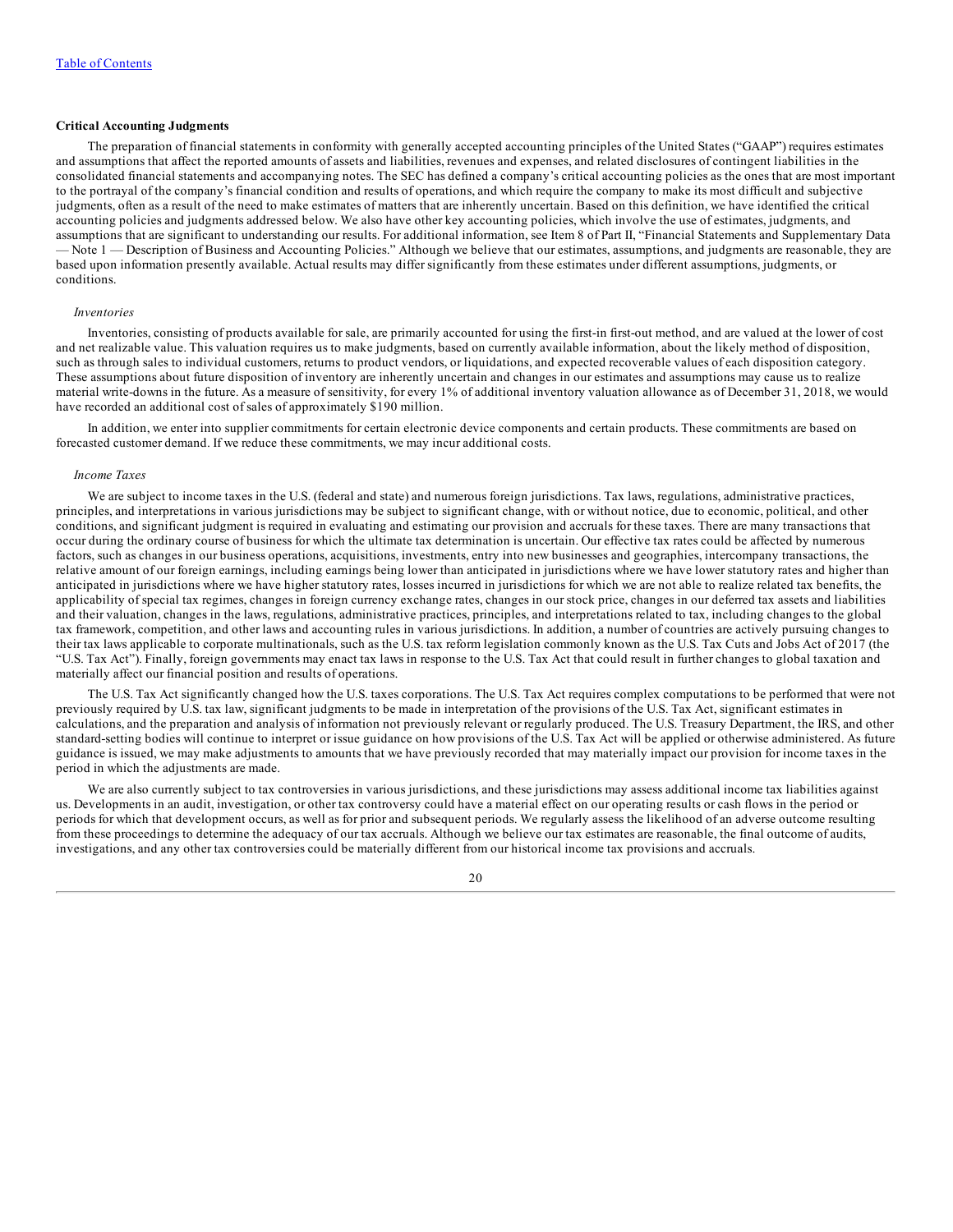### *Recent Accounting Pronouncements*

See Item 8 of Part II, "Financial Statements and Supplementary Data — Note 1 — Description of Business and Accounting Policies."

### **Liquidity and Capital Resources**

Cash flow information, which reflects retrospective adjustments to our consolidated statements of cash flows as described in Item 8 of Part II, "Financial Statements and Supplementary Data — Note 1 — Description of Business and Accounting Policies," is as follows (in millions):

|                             | <b>Year Ended December 31.</b> |  |          |  |          |  |  |  |  |
|-----------------------------|--------------------------------|--|----------|--|----------|--|--|--|--|
|                             | 2016                           |  | 2017     |  | 2018     |  |  |  |  |
| Cash provided by (used in): |                                |  |          |  |          |  |  |  |  |
| Operating activities        | 17,203                         |  | 18,365   |  | 30,723   |  |  |  |  |
| Investing activities        | (9,516)                        |  | (27,084) |  | (12,369) |  |  |  |  |
| Financing activities        | (3,716)                        |  | 9,928    |  | (7,686)  |  |  |  |  |

Our principal sources of liquidity are cash flows generated from operations and our cash, cash equivalents, and marketable securities balances, which, at fair value, were \$26.0 billion, \$31.0 billion, and \$41.3 billion as of December 31, 2016, 2017, and 2018. Amounts held in foreign currencies were \$9.1 billion, \$11.1 billion, and \$13.8 billion, as of December 31, 2016, 2017, and 2018, and were primarily Euros, British Pounds, and Japanese Yen.

Cash provided by (used in) operating activities was \$17.2 billion, \$18.4 billion, and \$30.7 billion in 2016, 2017, and 2018. Our operating cash flows result primarily from cash received from our consumer, seller, developer, enterprise, and content creator customers, and advertisers, offset by cash payments we make for products and services, employee compensation, payment processing and related transaction costs, operating leases, and interest payments on our long-term obligations. Cash received from our customers and other activities generally corresponds to our net sales. Because consumers primarily use credit cards to buy from us, our receivables from consumers settle quickly. The increase in operating cash flow in 2017 and 2018, compared to the comparable prior years, is primarily due to the increase in net income, excluding non-cash charges such as depreciation, amortization, and stock-based compensation. Cash provided by (used in) operating activities is also subject to changes in working capital. Working capital at any specific point in time is subject to many variables, including seasonality, inventory management and category expansion, the timing of cash receipts and payments, vendor payment terms, and fluctuations in foreign exchange rates.

Cash provided by (used in) investing activities corresponds with cash capital expenditures, including leasehold improvements, incentives received from property and equipment vendors, cash outlays for acquisitions, investments in other companies and intellectual property rights, and purchases, sales, and maturities of marketable securities. Cash provided by (used in) investing activities was  $\mathcal{S}(9.5)$  billion,  $\mathcal{S}(27.1)$  billion, and  $\mathcal{S}(12.4)$  billion in 2016, 2017, and 2018, with the variability caused primarily by cash paid for acquisitions, our decision to purchase or lease property and equipment, and purchases, maturities, and sales of marketable securities. Cash capital expenditures were \$6.7 billion, \$10.1 billion, and \$11.3 billion in 2016, 2017, and 2018, which primarily reflect additional capacity to support our fulfillment operations and additional investments in support of continued business growth in technology infrastructure (the majority of which is to support AWS), during all three years. In 2016, 2017, and 2018, we made cash payments, net of acquired cash, related to acquisition and other investment activity of \$116 million, \$14.0 billion, and \$2.2 billion.

Cash provided by (used in) financing activities was \$(3.7) billion, \$9.9 billion, and \$(7.7) billion in 2016, 2017, and 2018. Cash outflows from financing activities result from principal repayments on obligations related to capital leases and finance leases and repayments of long-term debt and other, which were \$4.3 billion, \$6.3 billion, and \$8.5 billion in 2016, 2017, and 2018. Property and equipment acquired under capital leases was \$5.7 billion, \$9.6 billion, and \$10.6 billion in 2016, 2017, and 2018, with the increase reflecting investments in support of continued business growth primarily due to investments in technology infrastructure for AWS, which investments we expect to continue over time. Cash inflows from financing activities primarily result from proceeds from long-term debt and other. Proceeds from long-term debt and other were \$618 million, \$16.2 billion, and \$768 million in 2016, 2017, and 2018. During 2017, cash inflows from financing activities consisted primarily of proceeds from the issuance of \$16.0 billion of senior unsecured notes in seven tranches maturing in 2020 through 2057. The proceeds from notes issued in August 2017 (the "August 2017 Notes") were used to fund the consideration for the acquisition of Whole Foods Market, to repay notes due in 2017, and for general corporate purposes.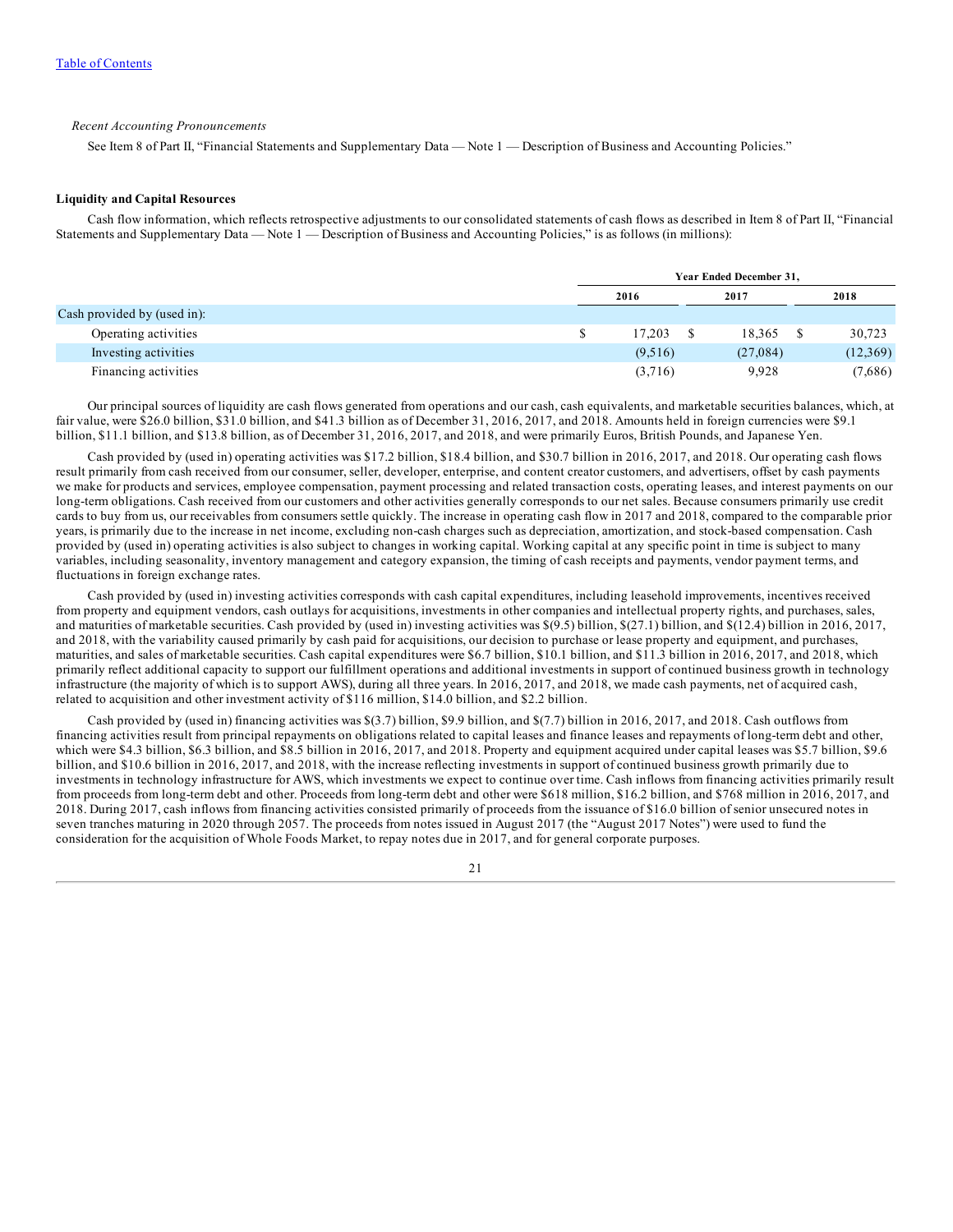In April 2018, we established a commercial paper program (the "Commercial Paper Program") under which we may from time to time issue unsecured commercial paper up to a total of \$7.0 billion at any time, with individual maturities that may vary but will not exceed 397 days from the date of issue. There were no borrowings outstanding under the Commercial Paper Program as of December 31, 2018.

We had no borrowings outstanding under our unsecured revolving credit facility (the "Credit Agreement") and \$594 million of borrowings outstanding under our \$620 million secured revolving credit facility (the "Credit Facility") as of December 31, 2018. See Item 8 of Part II, "Financial Statements and Supplementary Data — Note 5 — Debt" for additional information.

In 2016, 2017, and 2018, we recorded net tax provisions of \$1.4 billion, \$769 million, and \$1.2 billion. Certain foreign subsidiary earnings are subject to U.S. taxation under the U.S. Tax Act, which also repeals U.S. taxation on the subsequent repatriation of those earnings. We intend to invest substantially all of our foreign subsidiary earnings, as well as our capital in our foreign subsidiaries, indefinitely outside of the U.S. in those jurisdictions in which we would incur significant, additional costs upon repatriation of such amounts. As of December 31, 2018, cash, cash equivalents, and marketable securities held by foreign subsidiaries was \$12.0 billion.

We have tax benefits relating to excess stock-based compensation deductions and accelerated depreciation deductions that are being utilized to reduce our U.S. taxable income. The U.S. Tax Act enhanced and extended the option to claim accelerated depreciation deductions by allowing full expensing of qualified property, primarily equipment, through 2022. Cash taxes paid (net of refunds) were \$412 million, \$957 million, and \$1.2 billion for 2016, 2017, and 2018. As of December 31, 2018, our federal net operating loss carryforward was approximately \$627 million and we had approximately \$1.4 billion of federal tax credits potentially available to offset future tax liabilities. Our federal tax credits are primarily related to the U.S. federal research and development credit. As we utilize our federal net operating losses and tax credits we expect cash paid for taxes to increase. We endeavor to manage our global taxes on a cash basis, rather than on a financial reporting basis. In connection with the European Commission's October 2017 decision against us on state aid, Luxembourg tax authorities computed an initial recovery amount, consistent with the European Commission's decision, of approximately €250 million, that we deposited into escrow in March 2018, subject to adjustment pending conclusion of all appeals.

Our liquidity is also affected by restricted cash balances that are pledged as collateral for real estate leases, amounts due to third-party sellers in certain jurisdictions, debt, and standby and trade letters of credit. To the extent we process payments for third-party sellers or offer certain types of stored value to our customers, some jurisdictions may restrict our use of those funds. These restrictions would result in the reclassification of a portion of our cash and cash equivalents from "Cash and cash equivalents" to restricted cash, which is classified within "Accounts receivable, net and other" on our consolidated balance sheets. As of December 31, 2017 and 2018, restricted cash, cash equivalents, and marketable securities were \$1.3 billion and \$426 million. See Item 8 of Part II, "Financial Statements and Supplementary Data — Note 7 — Commitments and Contingencies" for additional discussion of our principal contractual commitments, as well as our pledged assets. Additionally, purchase obligations and open purchase orders, consisting of inventory and significant noninventory commitments, were \$13.1 billion as of December 31, 2018. These purchase obligations and open purchase orders are generally cancellable in full or in part through the contractual provisions.

We believe that cash flows generated from operations and our cash, cash equivalents, and marketable securities balances, as well as our borrowing arrangements, will be sufficient to meet our anticipated operating cash needs for at least the next 12 months. However, any projections of future cash needs and cash flows are subject to substantial uncertainty. See Item 1A of Part I, "Risk Factors." We continually evaluate opportunities to sell additional equity or debt securities, obtain credit facilities, obtain capital, finance, and operating lease arrangements, repurchase common stock, pay dividends, or repurchase, refinance, or otherwise restructure our debt for strategic reasons or to further strengthen our financial position.

The sale of additional equity or convertible debt securities would likely be dilutive to our shareholders. In addition, we will, from time to time, consider the acquisition of, or investment in, complementary businesses, products, services, capital infrastructure, and technologies, which might affect our liquidity requirements or cause us to secure additional financing, or issue additional equity or debt securities. There can be no assurance that additional credit lines or financing instruments will be available in amounts or on terms acceptable to us, if at all.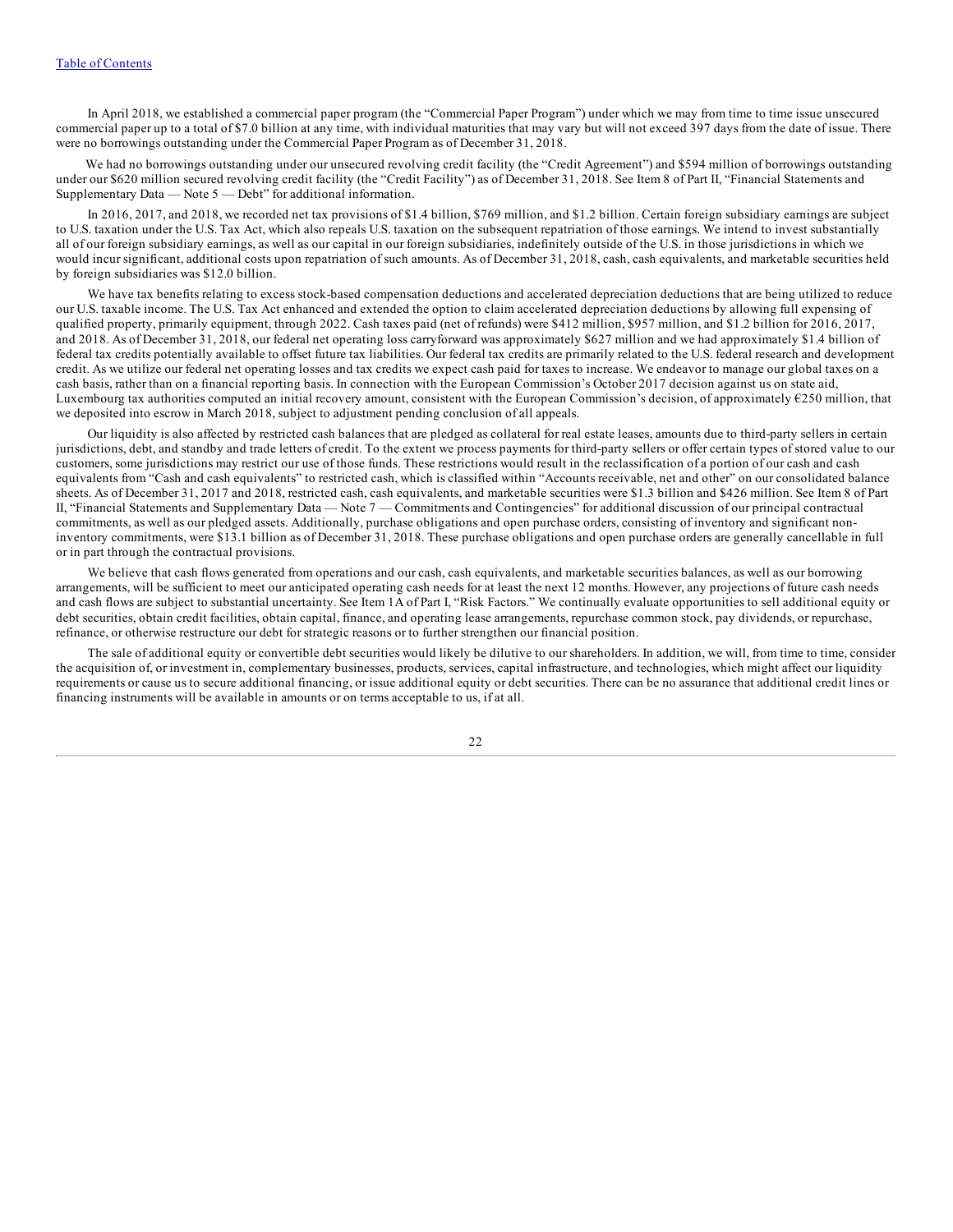# **Results of Operations**

We have organized our operations into three segments: North America, International, and AWS. Our results reflect the operations of Whole Foods Market from the date of acquisition in August 2017. These segments reflect the way the Company evaluates its business performance and manages its operations. See Item 8 of Part II, "Financial Statements and Supplementary Data — Note 10 — Segment Information."

### *Net Sales*

Net sales include product and service sales. Product sales represent revenue from the sale of products and related shipping fees and digital media content where we record revenue gross. Service sales primarily represent third-party seller fees, which includes commissions and any related fulfillment and shipping fees, AWS sales, Amazon Prime membership fees, advertising services, and certain digital content subscriptions. Net sales information is as follows (in millions):

|                                                                                   | Year Ended December 31, |         |              |         |              |         |  |
|-----------------------------------------------------------------------------------|-------------------------|---------|--------------|---------|--------------|---------|--|
|                                                                                   |                         | 2016    |              | 2017    |              | 2018    |  |
| Net Sales:                                                                        |                         |         |              |         |              |         |  |
| North America                                                                     | \$                      | 79,785  | \$           | 106,110 | \$           | 141,366 |  |
| International                                                                     |                         | 43,983  |              | 54,297  |              | 65,866  |  |
| AWS                                                                               |                         | 12,219  |              | 17,459  |              | 25,655  |  |
| Consolidated                                                                      | $\mathbb{S}$            | 135,987 | $\mathbb{S}$ | 177,866 | $\mathbb{S}$ | 232,887 |  |
| Year-over-year Percentage Growth:                                                 |                         |         |              |         |              |         |  |
| North America                                                                     |                         | 25%     |              | 33%     |              | 33%     |  |
| International                                                                     |                         | 24      |              | 23      |              | 21      |  |
| <b>AWS</b>                                                                        |                         | 55      |              | 43      |              | 47      |  |
| Consolidated                                                                      |                         | 27      |              | 31      |              | 31      |  |
| Year-over-year Percentage Growth, excluding the effect of foreign exchange rates: |                         |         |              |         |              |         |  |
| North America                                                                     |                         | 25%     |              | 33%     |              | 33%     |  |
| International                                                                     |                         | 26      |              | 23      |              | 19      |  |
| AWS                                                                               |                         | 55      |              | 43      |              | 47      |  |
| Consolidated                                                                      |                         | 28      |              | 31      |              | 30      |  |
| Net sales mix:                                                                    |                         |         |              |         |              |         |  |
| North America                                                                     |                         | 59%     |              | 60%     |              | 61%     |  |
| International                                                                     |                         | 32      |              | 30      |              | 28      |  |
| <b>AWS</b>                                                                        |                         | 9       |              | 10      |              | 11      |  |
| Consolidated                                                                      |                         | 100%    |              | 100%    |              | 100%    |  |

Sales increased 31% in 2017 and 2018, compared to the comparable prior years. Changes in foreign currency exchange rates impacted net sales by \$(550) million, \$210 million, and \$1.3 billion for 2016, 2017, and 2018. For a discussion of the effect on sales growth of foreign exchange rates, see "Effect of Foreign Exchange Rates" below.

North America sales increased 33% in 2017 and 2018, compared to the comparable prior years. The sales growth in each year primarily reflects increased unit sales, including sales by third-party sellers, and the impact of the acquisition of Whole Foods Market. Increased unit sales were driven largely by our continued efforts to reduce prices for our customers, including from our shipping offers, increased in-stock inventory availability, and increased selection.

International sales increased 23% and 21% in 2017, and 2018, compared to the comparable prior years. The sales growth in each year primarily reflects increased unit sales, including sales by third-party sellers. Increased unit sales were driven largely by our continued efforts to reduce prices for our customers, including from our shipping offers, increased in-stock inventory availability, and increased selection. Changes in foreign currency exchange rates impacted International net sales by \$(489) million, \$138 million, and \$1.3 billion in 2016, 2017, and 2018.

AWS sales increased 43% and 47% in 2017 and 2018, compared to the comparable prior years. The sales growth in each year primarily reflects increased customer usage, partially offset by pricing changes. Pricing changes were driven largely by our continued efforts to reduce prices for our customers.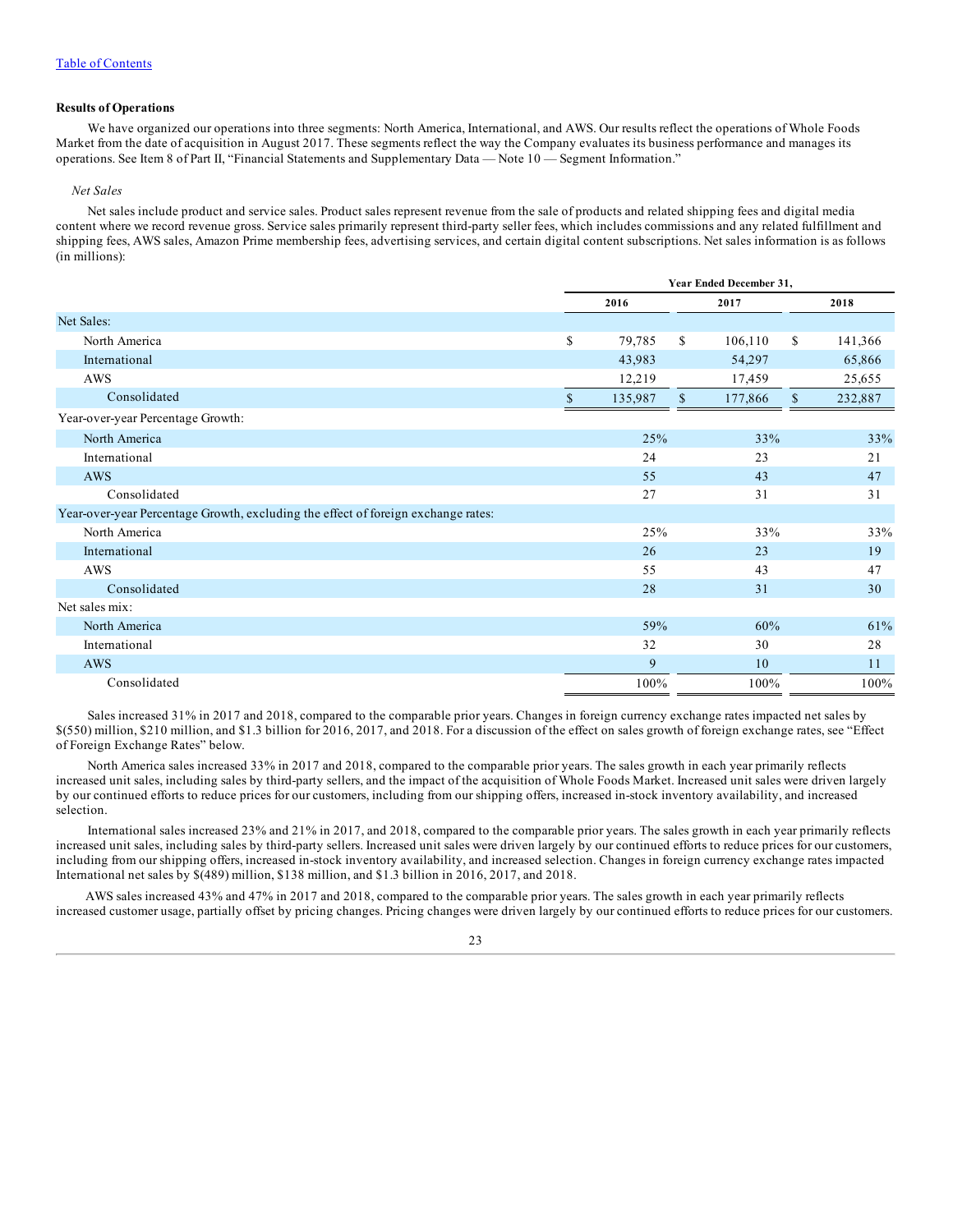# *Operating Income (Loss)*

Operating income (loss) by segment is as follows (in millions):

|                          | Year Ended December 31, |   |         |   |         |  |  |  |
|--------------------------|-------------------------|---|---------|---|---------|--|--|--|
|                          | 2016                    |   | 2017    |   | 2018    |  |  |  |
| Operating Income (Loss): |                         |   |         |   |         |  |  |  |
| North America            | 2,361                   | S | 2,837   | S | 7,267   |  |  |  |
| International            | (1,283)                 |   | (3,062) |   | (2,142) |  |  |  |
| AWS                      | 3,108                   |   | 4,331   |   | 7,296   |  |  |  |
| Consolidated             | 4,186                   |   | 4.106   |   | 12,421  |  |  |  |

Operating income was \$4.2 billion, \$4.1 billion, and \$12.4 billion for 2016, 2017, and 2018. We believe that operating income (loss) is a more meaningful measure than gross profit and gross margin due to the diversity of our product categories and services.

The increase in North America operating income in absolute dollars in 2017 and 2018, compared to the comparable prior years, is primarily due to increased unit sales, including sales by third-party sellers, advertising sales, and slower growth in certain operating expenses, partially offset by costs to expand our fulfillment network. Changes in foreign exchange rates impacted operating income by \$27 million, \$(4) million, and \$17 million for 2016, 2017, and 2018.

The decrease in International operating loss in absolute dollars in 2017 and 2018, compared to the comparable prior years, is primarily due to increased unit sales, including sales by third-party sellers, advertising sales, and slower growth in certain operating expenses, partially offset by costs to expand our fulfillment network. Changes in foreign exchange rates impacted operating loss by \$89 million, \$(85) million, and \$258 million for 2016, 2017, and 2018.

The increase in AWS operating income in absolute dollars in 2017 and 2018, compared to the comparable prior years, is primarily due to increased customer usage and cost structure productivity, partially offset by pricing changes and increased spending on technology infrastructure and payroll and related expenses, which was primarily driven by additional investments to support the business growth. Changes in foreign exchange rates impacted operating income by \$(5) million, \$(53) million, and \$(49) million for 2016, 2017, and 2018.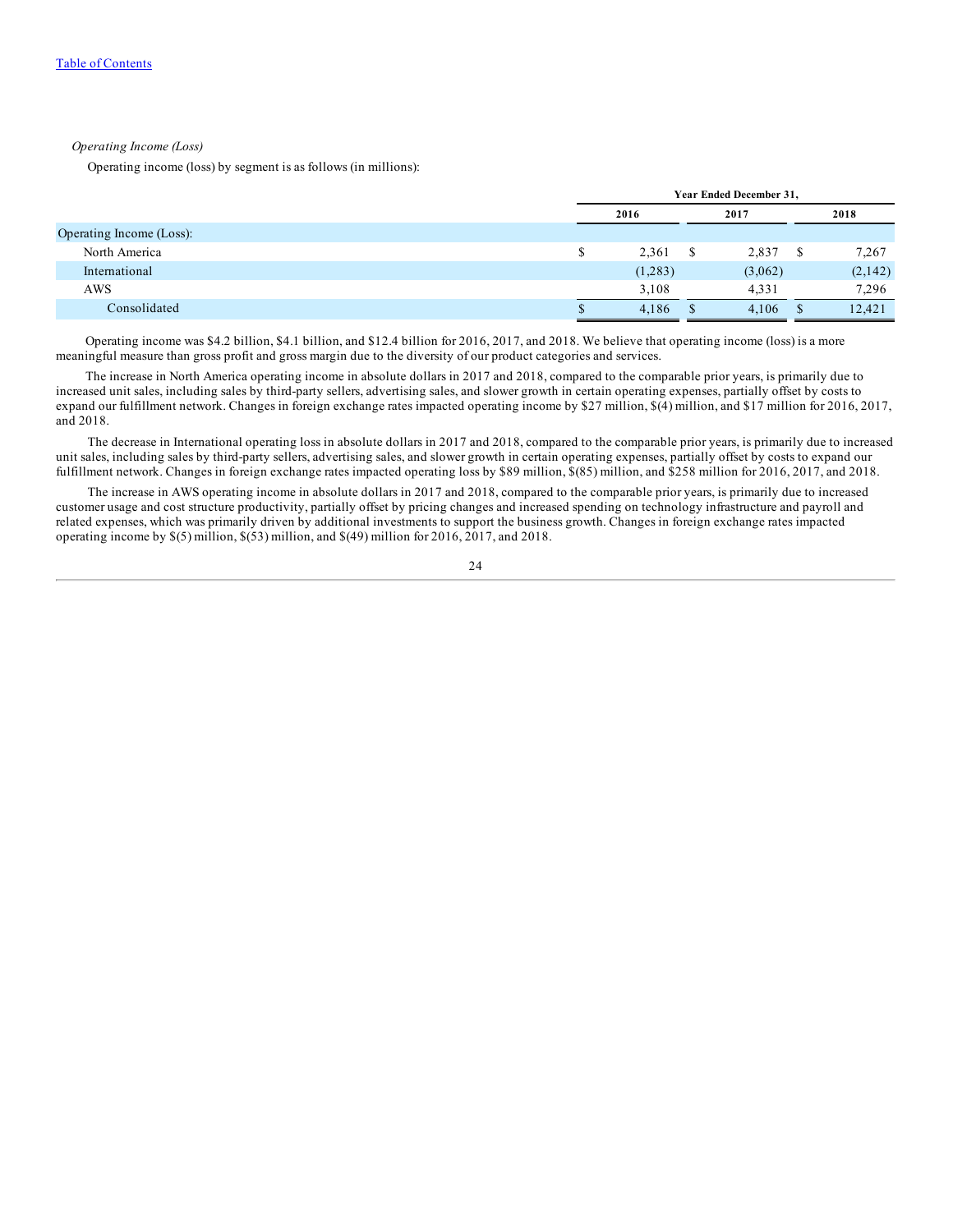# *Operating Expenses*

Information about operating expenses is as follows (in millions):

|                                   |     | Year Ended December 31, |    |         |    |         |  |  |
|-----------------------------------|-----|-------------------------|----|---------|----|---------|--|--|
|                                   |     | 2016                    |    | 2017    |    |         |  |  |
| Operating expenses:               |     |                         |    |         |    |         |  |  |
| Cost of sales                     | \$  | 88,265                  | \$ | 111,934 | \$ | 139,156 |  |  |
| Fulfillment                       |     | 17,619                  |    | 25,249  |    | 34,027  |  |  |
| Marketing                         |     | 7.233                   |    | 10,069  |    | 13,814  |  |  |
| Technology and content            |     | 16,085                  |    | 22,620  |    | 28,837  |  |  |
| General and administrative        |     | 2,432                   |    | 3,674   |    | 4,336   |  |  |
| Other operating expense, net      |     | 167                     |    | 214     |    | 296     |  |  |
| Total operating expenses          | \$. | 131,801                 | \$ | 173,760 | \$ | 220,466 |  |  |
| Year-over-year Percentage Growth: |     |                         |    |         |    |         |  |  |
| Cost of sales                     |     | 23 %                    |    | 27%     |    | 24%     |  |  |
| Fulfillment                       |     | 31                      |    | 43      |    | 35      |  |  |
| Marketing                         |     | 38                      |    | 39      |    | 37      |  |  |
| Technology and content            |     | 28                      |    | 41      |    | 27      |  |  |
| General and administrative        |     | 39                      |    | 51      |    | 18      |  |  |
| Other operating expense, net      |     | (2)                     |    | 28      |    | 38      |  |  |
| Percent of Net Sales:             |     |                         |    |         |    |         |  |  |
| Cost of sales                     |     | 64.9%                   |    | 62.9%   |    | 59.8%   |  |  |
| Fulfillment                       |     | 13.0                    |    | 14.2    |    | 14.6    |  |  |
| Marketing                         |     | 5.3                     |    | 5.7     |    | 5.9     |  |  |
| Technology and content            |     | 11.8                    |    | 12.7    |    | 12.4    |  |  |
| General and administrative        |     | 1.8                     |    | 2.1     |    | 1.9     |  |  |
| Other operating expense, net      |     | 0.1                     |    | 0.1     |    | 0.1     |  |  |

# *Cost of Sales*

Cost of sales primarily consists of the purchase price of consumer products, digital media content costs where we record revenue gross, including video and music, packaging supplies, sortation and delivery centers and related equipment costs, and inbound and outbound shipping costs, including where we are the transportation service provider.

The increase in cost of sales in absolute dollars in 2017 and 2018, compared to the comparable prior years, is primarily due to increased product and shipping costs resulting from increased sales.

Shipping costs to receive products from our suppliers are included in our inventory and recognized as cost of sales upon sale of products to our customers. Shipping costs, which include sortation and delivery centers and transportation costs, were \$16.2 billion, \$21.7 billion, and \$27.7 billion in 2016, 2017, and 2018. We expect our cost of shipping to continue to increase to the extent our customers accept and use our shipping offers at an increasing rate, we reduce shipping rates, we use more expensive shipping methods, and we offer additional services. We seek to mitigate costs of shipping over time in part through achieving higher sales volumes, optimizing our fulfillment network, negotiating better terms with our suppliers, and achieving better operating efficiencies. We believe that offering low prices to our customers is fundamental to our future success, and one way we offer lower prices is through shipping offers.

Costs to operate our AWS segment are primarily classified as "Technology and content" as we leverage a shared infrastructure that supports both our internal technology requirements and external sales to AWS customers.

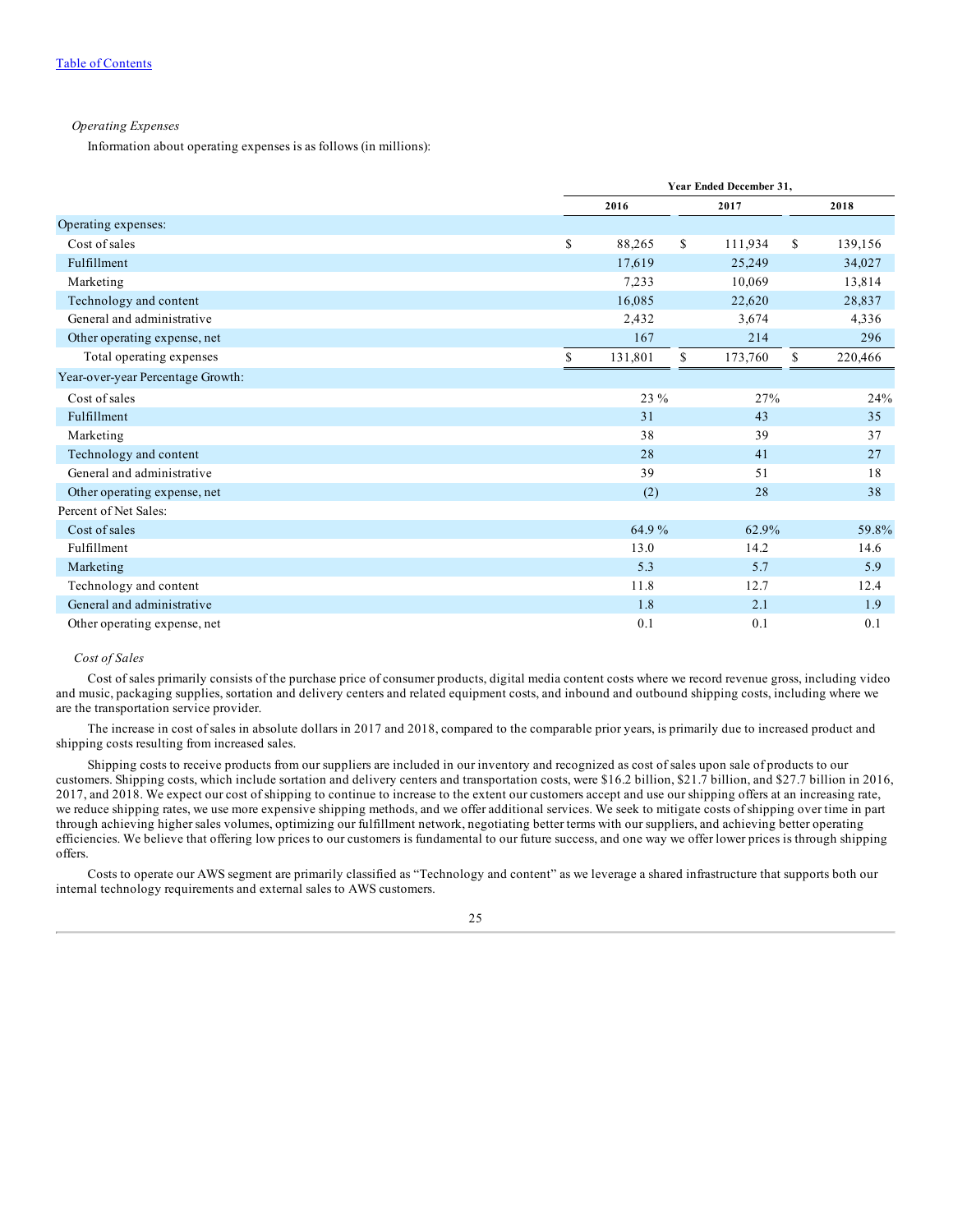# *Fulfillment*

Fulfillment costs primarily consist of those costs incurred in operating and staffing our North America and International fulfillment centers, customer service centers, and physical stores and payment processing costs. While AWS payment processing and related transaction costs are included in fulfillment, AWS costs are primarily classified as "Technology and content." Fulfillment costs as a percentage of net sales may vary due to several factors, such as payment processing and related transaction costs, our level of productivity and accuracy, changes in volume, size, and weight of units received and fulfilled, timing of fulfillment network and physical store expansion, the extent we utilize fulfillment services provided by third parties, mix of products and services sold, and our ability to affect customer service contacts per unit by implementing improvements in our operations and enhancements to our customer selfservice features. Additionally, because payment processing and fulfillment costs associated with seller transactions are based on the gross purchase price of underlying transactions, and payment processing and related transaction and fulfillment costs are higher as a percentage of sales versus our retail sales, sales by our sellers have higher fulfillment costs as a percent of net sales.

The increase in fulfillment costs in absolute dollars in 2017 and 2018, compared to the comparable prior years, is primarily due to costs from expanding our fulfillment network, which includes physical stores, and variable costs corresponding with increased product and service sales volume and inventory levels.

We seek to expand our fulfillment network to accommodate a greater selection and in-stock inventory levels and to meet anticipated shipment volumes from sales of our own products as well as sales by third parties for which we provide the fulfillment services. We regularly evaluate our facility requirements.

### *Marketing*

We direct customers to our stores primarily through a number of targeted online marketing channels, such as our sponsored search, third party customer referrals, social and online advertising, television advertising, and other initiatives. Our marketing costs are largely variable, based on growth in sales and changes in rates. To the extent there is increased or decreased competition for these traffic sources, or to the extent our mix of these channels shifts, we would expect to see a corresponding change in our marketing costs.

The increase in marketing costs in absolute dollars in 2017 and 2018, compared to the comparable prior years, is primarily due to payroll and related expenses for personnel engaged in marketing and selling activities, as well as increased spending on online marketing channels.

While costs associated with Amazon Prime memberships and other shipping offers are not included in marketing expense, we view these offers as effective worldwide marketing tools, and intend to continue offering them indefinitely.

### *Technology and Content*

Technology and content costs include payroll and related expenses for employees involved in the research and development of new and existing products and services, development, design, and maintenance of our stores, curation and display of products and services made available in our online stores, and infrastructure costs. Infrastructure costs include servers, networking equipment, and data center related depreciation, rent, utilities, and other expenses necessary to support AWS and other Amazon businesses. Collectively, these costs reflect the investments we make in order to offer a wide variety of products and services to our customers.

We seek to invest efficiently in numerous areas of technology and content so we may continue to enhance the customer experience and improve our process efficiency through rapid technology developments, while operating at an ever increasing scale. Our technology and content investment and capital spending projects often support a variety of product and service offerings due to geographic expansion and the cross-functionality of our systems and operations. We expect spending in technology and content to increase over time as we continue to add employees and technology infrastructure. These costs are allocated to segments based on usage. The increase in technology and content costs in absolute dollars in 2017 and 2018, compared to the comparable prior years, is primarily due to an increase in spending on technology infrastructure and increased payroll and related costs associated with technical teams responsible for expanding our existing products and services and initiatives to introduce new products and service offerings.

### *General and Administrative*

The increase in general and administrative costs in absolute dollars in 2017 and 2018, compared to the comparable prior years, is primarily due to increases in payroll and related expenses.

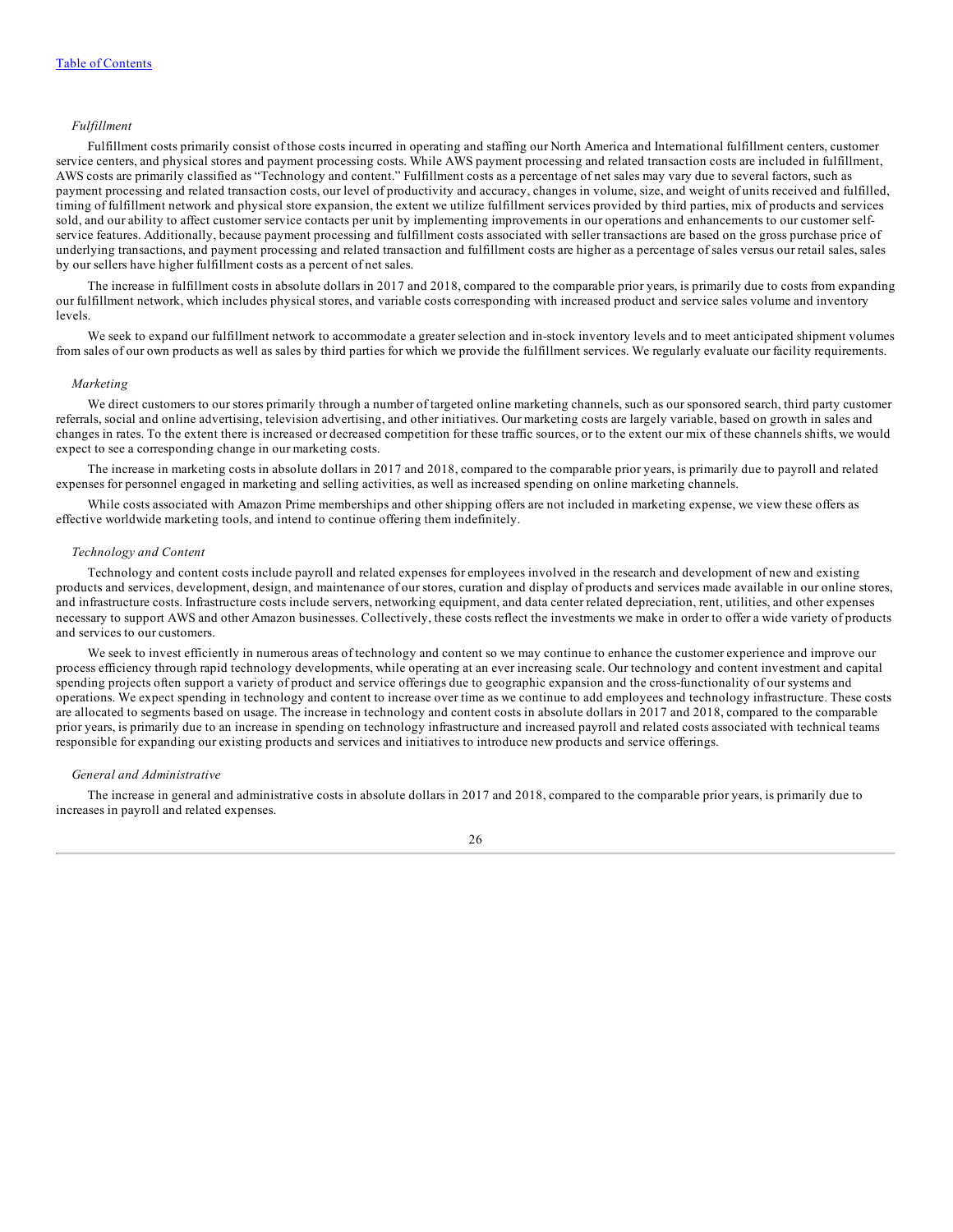## *Other Operating Expense, Net*

Other operating expense, net was \$167 million, \$214 million, and \$296 million during 2016, 2017, and 2018, and is primarily related to the amortization of intangible assets.

## *Interest Income and Expense*

Our interest income was \$100 million, \$202 million, and \$440 million during 2016, 2017, and 2018. We generally invest our excess cash in AAA-rated money market funds and investment grade short- to intermediate-term fixed income securities. Our interest income corresponds with the average balance of invested funds based on the prevailing rates, which vary depending on the geographies and currencies in which they are invested.

Interest expense was \$484 million, \$848 million, and \$1.4 billion in 2016, 2017, and 2018. The increase is primarily due to increases in our long-term debt and capital and finance lease arrangements.

Our long-term debt was \$24.7 billion and \$23.5 billion as of December 31, 2017 and 2018. Our other long-term liabilities were \$21.0 billion and \$27.2 billion as of December 31, 2017 and 2018. See Item 8 of Part II, "Financial Statements and Supplementary Data — Note 5 — Debt and Note 6 — Other Long-Term Liabilities" for additional information.

### *Other Income (Expense), Net*

Other income (expense), net was \$90 million, \$346 million, and \$(183) million during 2016, 2017, and 2018. The primary components of other income (expense), net are related to foreign currency, equity warrant valuation, and equity securities gains.

#### *Income Taxes*

Our effective tax rate is subject to significant variation due to several factors, including variability in our pre-tax and taxable income and loss and the mix of jurisdictions to which they relate, intercompany transactions, the applicability of special tax regimes, changes in how we do business, acquisitions, investments, audit-related developments, changes in our stock price, changes in our deferred tax assets and liabilities and their valuation, foreign currency gains (losses), changes in statutes, regulations, case law, and administrative practices, principles, and interpretations related to tax, including changes to the global tax framework, competition, and other laws and accounting rules in various jurisdictions, and relative changes of expenses or losses for which tax benefits are not recognized. Additionally, our effective tax rate can be more or less volatile based on the amount of pre-tax income or loss. For example, the impact of discrete items and non-deductible expenses on our effective tax rate is greater when our pre-tax income is lower.

The U.S. Tax Act was signed into law on December 22, 2017. The U.S. Tax Act significantly revised the U.S. corporate income tax by, among other things, lowering the statutory corporate tax rate from 35% to 21%, eliminating certain deductions, imposing a mandatory one-time tax on accumulated earnings of foreign subsidiaries, introducing new tax regimes, and changing how foreign earnings are subject to U.S. tax. The U.S. Tax Act also enhanced and extended the option to claim accelerated depreciation deductions by allowing full expensing of qualified property, primarily equipment, through 2022. We reasonably estimated the effects of the U.S. Tax Act and recorded provisional amounts in our financial statements as of December 31, 2017. We recorded a provisional tax benefit for the impact of the U.S. Tax Act of approximately \$789 million. This amount was primarily comprised of the remeasurement of federal net deferred tax liabilities resulting from the permanent reduction in the U.S. statutory corporate tax rate to 21% from 35%, after taking into account the mandatory one-time tax on the accumulated earnings of our foreign subsidiaries. The amount of this one-time tax was not material. In 2018, we completed our determination of the accounting implications of the U.S. Tax Act.

We recorded a provision for income taxes of \$1.4 billion, \$769 million, and \$1.2 billion in 2016, 2017, and 2018. Our provision for income taxes in 2017 was lower than in 2016 primarily due to excess tax benefits from stock-based compensation and the one-time favorable effect of the U.S. Tax Act, partially offset by an increase in the proportion of foreign losses for which we may not realize a tax benefit and audit-related developments. We have recorded valuation allowances against the deferred tax assets associated with losses for which we may not realize a related tax benefit.

We regularly assess whether it is more likely than not that we will realize our deferred tax assets in each taxing jurisdiction in which we operate. In performing this assessment with respect to each jurisdiction, we review all available evidence, including recent cumulative loss experience and expectations of future earnings, capital gains, and investment in such jurisdiction, the carry-forward periods available to us for tax reporting purposes, and other relevant factors. In Q2 2017, we recognized an estimated charge to tax expense of \$600 million to record a valuation allowance against the net deferred tax assets in Luxembourg.

Our provision for income taxes in 2018 was higher than in 2017 primarily due to an increase in U.S. pre-tax income and the one-time provisional tax benefit of the U.S. Tax Act recognized in 2017. This was partially offset by the reduction to the

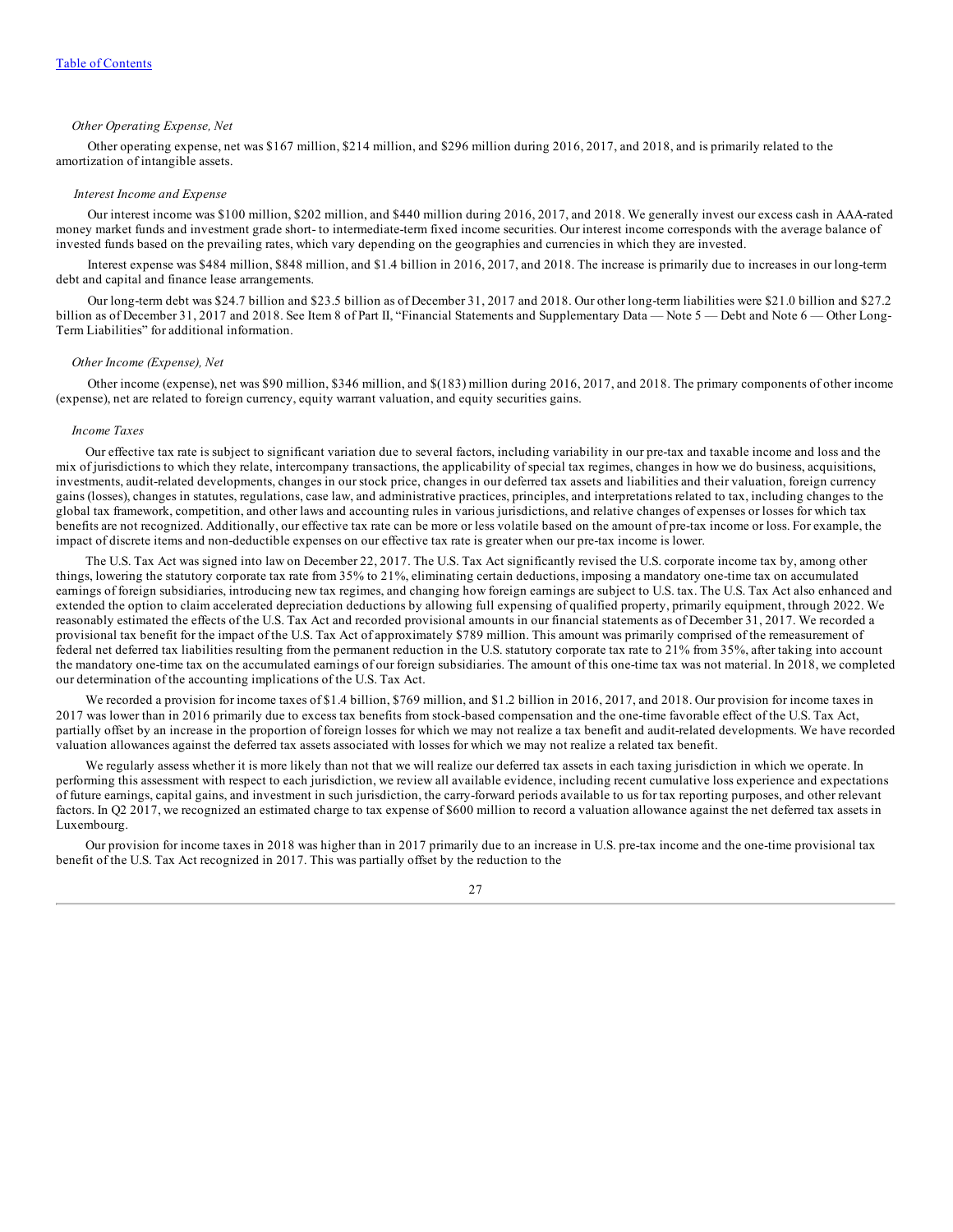U.S. federal statutory tax rate in 2018, a decline in the proportion of foreign losses for which we may not realize a tax benefit, and an increase in excess tax benefits from stock-based compensation.

We have tax benefits relating to excess stock-based compensation deductions and accelerated depreciation deductions that are being utilized to reduce our U.S. taxable income. As of December 31, 2018, our federal net operating loss carryforward was approximately \$627 million and we had approximately \$1.4 billion of federal tax credits potentially available to offset future tax liabilities. Our federal tax credits are primarily related to the U.S. federal research and development credit.

See Item 8 of Part II, "Financial Statements and Supplementary Data — Note 9 — Income Taxes" for additional information.

### *Equity-Method Investment Activity, Net of Tax*

Equity-method investment activity, net of tax, was \$(96) million, \$(4) million, and \$9 million in 2016, 2017, and 2018. The primary components of this activity during 2016, 2017, and 2018 were our equity-method investment gains (losses) during the years and impairments recorded in 2016.

### *Non-GAAP Financial Measures*

Regulation G, Conditions for Use of Non-GAAP Financial Measures, and other SEC regulations define and prescribe the conditions for use of certain non-GAAP financial information. Our measures of free cash flows and the effect of foreign exchange rates on our consolidated statements of operations meet the definition of non-GAAP financial measures.

We provide multiple measures of free cash flows because we believe these measures provide additional perspective on the impact of acquiring property and equipment with cash and through capital and finance leases. As a result of the adoption of new accounting guidance, we retrospectively adjusted our consolidated statements of cash flows to add restricted cash to cash and cash equivalents. See Item 8 of Part II, "Financial Statements and Supplementary Data — Note 1 — Description of Business and Accounting Policies."

### *Free Cash Flow*

Free cash flow is cash flow from operations reduced by "Purchases of property and equipment, net of proceeds from property and equipment incentives," which both are included in cash flow from investing activities. The following is a reconciliation of free cash flow to the most comparable GAAP cash flow measure, "Net cash provided by (used in) operating activities," for 2016, 2017, and 2018 (in millions):

|                                                                                             | Year Ended December 31, |              |    |          |               |          |
|---------------------------------------------------------------------------------------------|-------------------------|--------------|----|----------|---------------|----------|
|                                                                                             |                         | 2016         |    | 2017     |               | 2018     |
| Net cash provided by (used in) operating activities                                         |                         | 17.203       | -8 | 18.365   | <sup>\$</sup> | 30,723   |
| Purchases of property and equipment, net of proceeds from property and equipment incentives |                         | (6,737)      |    | (10.058) |               | (11,323) |
| Free cash flow                                                                              |                         | 10.466       |    | 8.307    |               | 19,400   |
|                                                                                             |                         |              |    |          |               |          |
| Net cash provided by (used in) investing activities                                         |                         | $(9,516)$ \$ |    | (27,084) | -S            | (12,369) |
| Net cash provided by (used in) financing activities                                         |                         | $(3,716)$ \$ |    | 9.928    | -S            | (7,686)  |
|                                                                                             |                         |              |    |          |               |          |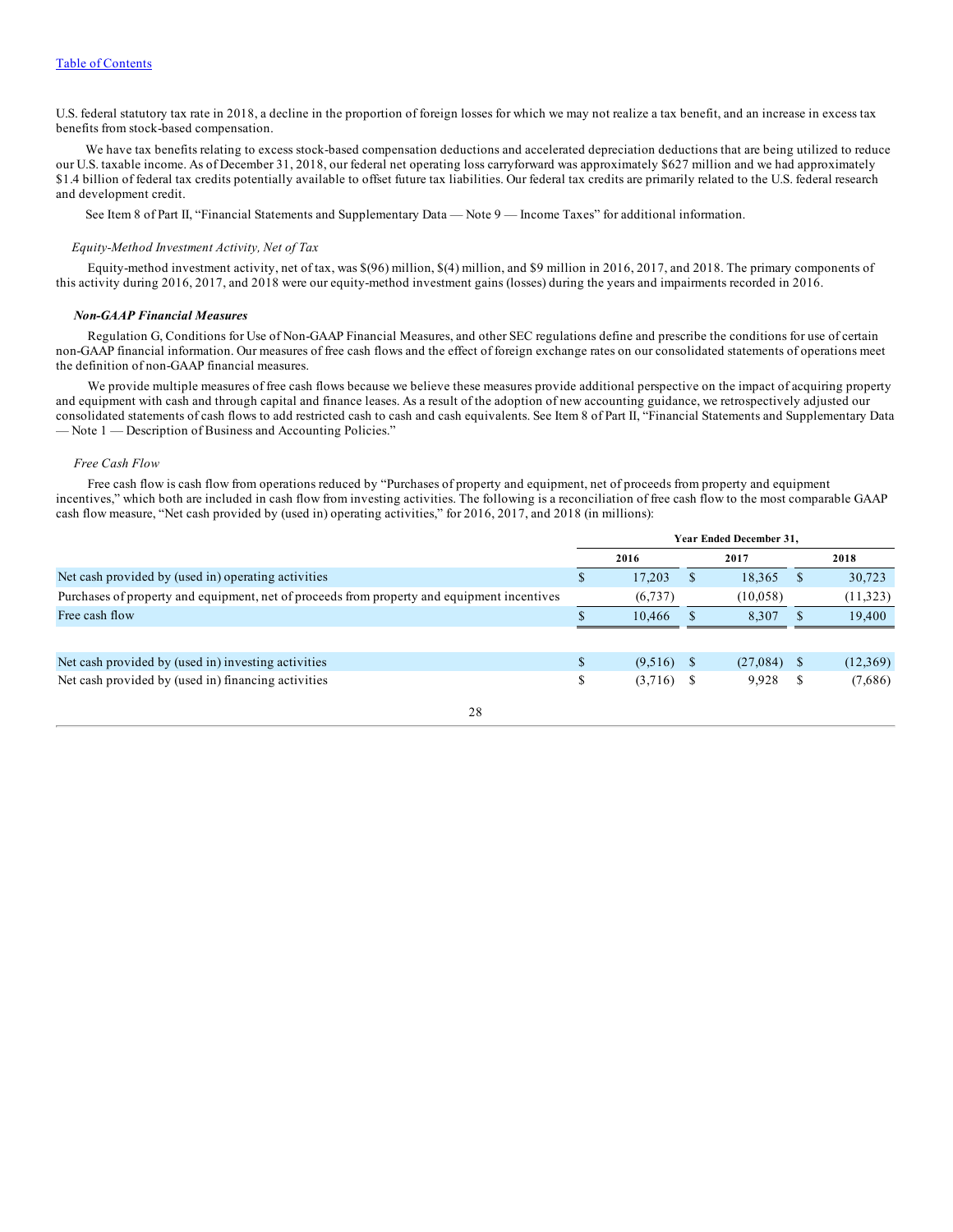# *Free Cash Flow Less Lease Principal Repayments*

Free cash flow less lease principal repayments is free cash flow reduced by "Principal repayments of capital lease obligations," and "Principal repayments of finance lease obligations," which are included in cash flow from financing activities. Free cash flow less lease principal repayments approximates the actual payments of cash for our capital and finance leases. The following is a reconciliation of free cash flow less lease principal repayments to the most comparable GAAP cash flow measure, "Net cash provided by (used in) operating activities," for 2016, 2017, and 2018 (in millions):

|                                                                                             | <b>Year Ended December 31.</b> |              |          |          |              |          |  |  |
|---------------------------------------------------------------------------------------------|--------------------------------|--------------|----------|----------|--------------|----------|--|--|
|                                                                                             |                                | 2016         |          | 2017     |              | 2018     |  |  |
| Net cash provided by (used in) operating activities                                         | D.                             | 17.203       | <b>S</b> | 18,365   | <sup>S</sup> | 30,723   |  |  |
| Purchases of property and equipment, net of proceeds from property and equipment incentives |                                | (6, 737)     |          | (10,058) |              | (11,323) |  |  |
| Principal repayments of capital lease obligations                                           |                                | (3,860)      |          | (4,799)  |              | (7, 449) |  |  |
| Principal repayments of finance lease obligations                                           |                                | (147)        |          | (200)    |              | (337)    |  |  |
| Free cash flow less lease principal repayments                                              |                                | 6.459        |          | 3.308    |              | 11,614   |  |  |
|                                                                                             |                                |              |          |          |              |          |  |  |
| Net cash provided by (used in) investing activities                                         | \$.                            | $(9.516)$ \$ |          | (27,084) | - \$         | (12,369) |  |  |
| Net cash provided by (used in) financing activities                                         |                                | (3,716)      |          | 9,928    |              | (7,686)  |  |  |

### *Free Cash Flow Less Finance Lease Principal Repayments and Assets Acquired Under Capital Leases*

Free cash flow less finance lease principal repayments and assets acquired under capital leases is free cash flow reduced by "Principal repayments of finance lease obligations," which is included in cash flow from financing activities, and property and equipment acquired under capital leases. In this measure, property and equipment acquired under capital leases is reflected as if these assets had been purchased with cash, which is not the case as these assets have been leased. The following is a reconciliation of free cash flow less finance lease principal repayments and assets acquired under capital leases to the most comparable GAAP cash flow measure, "Net cash provided by (used in) operating activities," for 2016, 2017, and 2018 (in millions):

|                                                                                                 | <b>Year Ended December 31.</b> |              |  |               |    |          |  |  |
|-------------------------------------------------------------------------------------------------|--------------------------------|--------------|--|---------------|----|----------|--|--|
|                                                                                                 |                                | 2016         |  | 2017          |    | 2018     |  |  |
| Net cash provided by (used in) operating activities                                             |                                | 17,203       |  | 18,365        |    | 30,723   |  |  |
| Purchases of property and equipment, net of proceeds from property and equipment incentives     |                                | (6, 737)     |  | (10,058)      |    | (11,323) |  |  |
| Property and equipment acquired under capital leases                                            |                                | (5,704)      |  | (9,637)       |    | (10,615) |  |  |
| Principal repayments of finance lease obligations                                               |                                | (147)        |  | (200)         |    | (337)    |  |  |
| Free cash flow less finance lease principal repayments and assets acquired under capital leases |                                | 4,615        |  | $(1,530)$ \$  |    | 8,448    |  |  |
|                                                                                                 |                                |              |  |               |    |          |  |  |
| Net cash provided by (used in) investing activities                                             | S                              | $(9.516)$ \$ |  | $(27,084)$ \$ |    | (12,369) |  |  |
| Net cash provided by (used in) financing activities                                             | S                              | $(3,716)$ \$ |  | 9,928         | -S | (7,686)  |  |  |

All of these free cash flows measures have limitations as they omit certain components of the overall cash flow statement and do not represent the residual cash flow available for discretionary expenditures. For example, these measures of free cash flows do not incorporate the portion of payments representing principal reductions of debt or cash payments for business acquisitions. Additionally, our mix of property and equipment acquisitions with cash or other financing options may change over time. Therefore, we believe it is important to view free cash flows measures only as a complement to our entire consolidated statements of cash flows.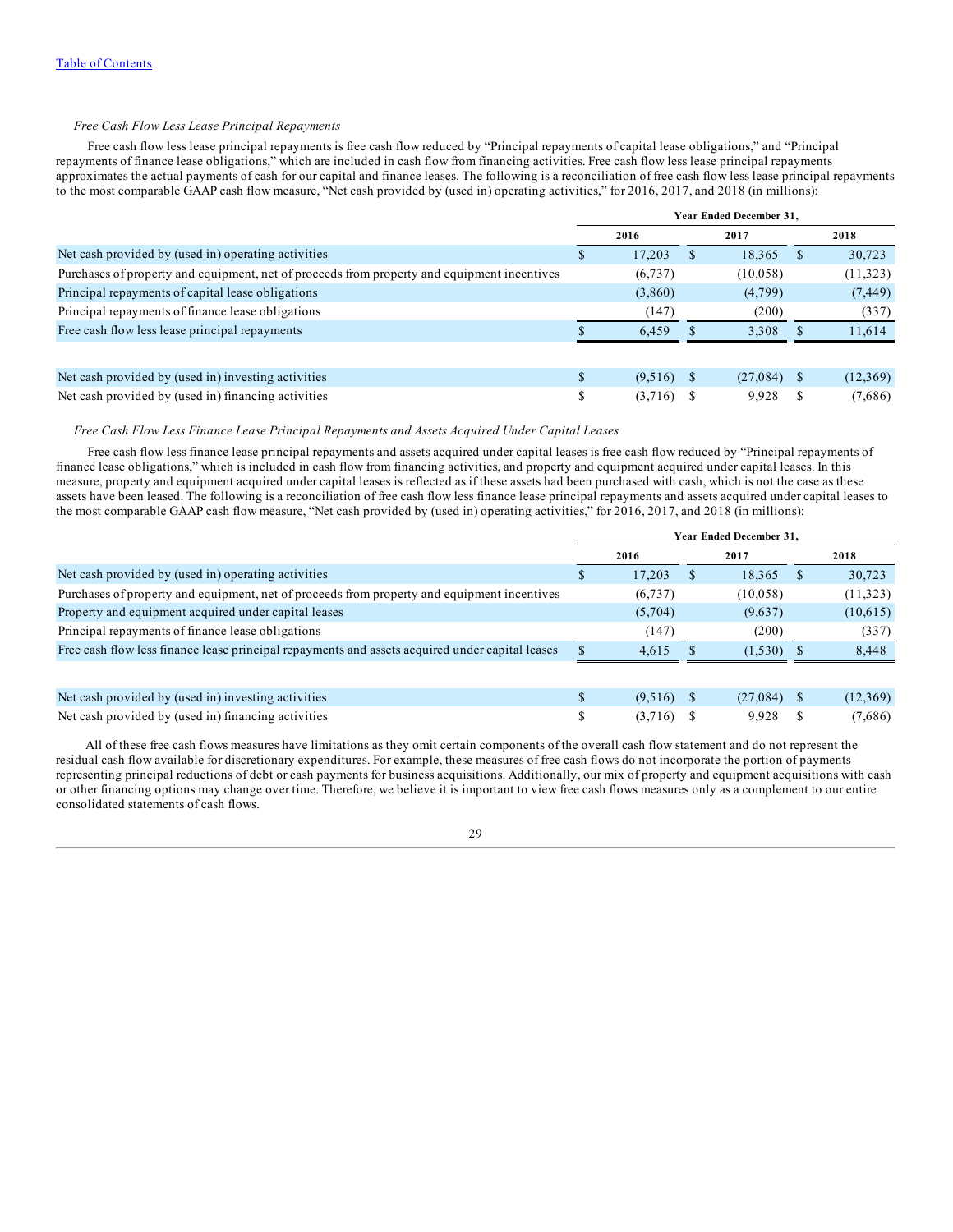# <span id="page-29-0"></span>*Ef ect of Foreign Exchange Rates*

Information regarding the effect of foreign exchange rates, versus the U.S. Dollar, on our net sales, operating expenses, and operating income is provided to show reported period operating results had the foreign exchange rates remained the same as those in effect in the comparable prior years. The effect on our net sales, operating expenses, and operating income from changes in our foreign exchange rates versus the U.S. Dollar is as follows (in millions):

|                    |                | Year Ended December 31, 2016 |                                                                     |           |                |                                  | Year Ended December 31, 2017 |                                        | Year Ended December 31, 2018 |                                  |                                        |  |
|--------------------|----------------|------------------------------|---------------------------------------------------------------------|-----------|----------------|----------------------------------|------------------------------|----------------------------------------|------------------------------|----------------------------------|----------------------------------------|--|
|                    | As<br>Reported |                              | At Prior<br>Exchange<br>Rate<br>Year<br>Effect $(1)$<br>Rates $(2)$ |           | As<br>Reported | Exchange<br>Rate<br>Effect $(1)$ |                              | <b>At Prior</b><br>Year<br>Rates $(2)$ |                              | Exchange<br>Rate<br>Effect $(1)$ | <b>At Prior</b><br>Year<br>Rates $(2)$ |  |
| Net sales          | \$135,987      |                              | 550                                                                 | \$136,537 | \$177,866      |                                  | (210)                        | \$177,656                              | \$232,887                    | (1.253)                          | \$231.634                              |  |
| Operating expenses | 131.801        |                              | 660                                                                 | 132.461   | 173.760        |                                  | (352)                        | 173.408                                | 220,466                      | (1,027)                          | 219,439                                |  |
| Operating income   | 4,186          |                              | (110)                                                               | 4,076     | 4,106          |                                  | 142                          | 4,248                                  | 12,421                       | (226)                            | 12,195                                 |  |

(1) Represents the change in reported amounts resulting from changes in foreign exchange rates from those in effect in the comparable prior year for operating results.

(2) Represents the outcome that would have resulted had foreign exchange rates in the reported period been the same as those in effect in the comparable prior year for operating results.

### *Guidance*

 $\mathcal{L}=\mathcal{L}=\mathcal{L}=\mathcal{L}=\mathcal{L}=\mathcal{L}=\mathcal{L}=\mathcal{L}=\mathcal{L}=\mathcal{L}=\mathcal{L}=\mathcal{L}=\mathcal{L}=\mathcal{L}=\mathcal{L}=\mathcal{L}=\mathcal{L}=\mathcal{L}=\mathcal{L}=\mathcal{L}=\mathcal{L}=\mathcal{L}=\mathcal{L}=\mathcal{L}=\mathcal{L}=\mathcal{L}=\mathcal{L}=\mathcal{L}=\mathcal{L}=\mathcal{L}=\mathcal{L}=\mathcal{L}=\mathcal{L}=\mathcal{L}=\mathcal{L}=\mathcal{L}=\mathcal{$ 

We provided guidance on January 31, 2019, in our earnings release furnished on Form 8-K as set forth below. These forward-looking statements reflect Amazon.com's expectations as of January 31, 2019, and are subject to substantial uncertainty. Our results are inherently unpredictable and may be materially affected by many factors, such as fluctuations in foreign exchange rates, changes in global economic conditions and customer spending, world events, the rate of growth of the Internet, online commerce, and cloud services, as well as those outlined in Item 1A of Part I, "Risk Factors."

### First Quarter 2019 Guidance

- Net sales are expected to be between \$56 billion and \$60 billion, or to grow between 10% and 18% compared with first quarter 2018. This guidance anticipates an unfavorable impact of approximately 210 basis points from foreign exchange rates.
- Operating income is expected to be between \$2.3 billion and \$3.3 billion, compared with \$1.9 billion in first quarter 2018.
- This guidance assumes, among other things, that no additional business acquisitions, investments, restructurings, or legal settlements are concluded.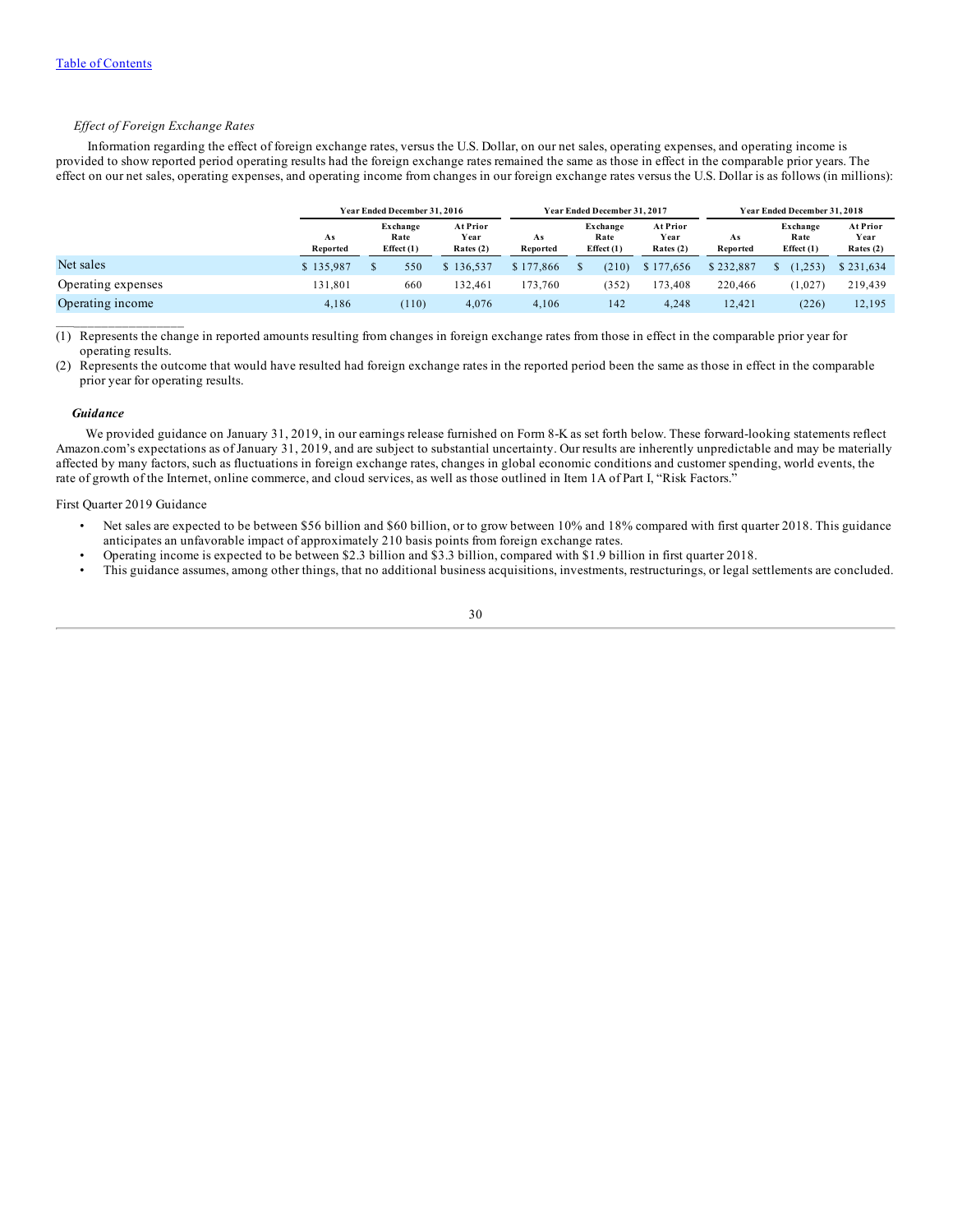# **Item 7A.** *Quantitative and Qualitative Disclosures About Market Risk*

We are exposed to market risk for the effect of interest rate changes, foreign currency fluctuations, and changes in the market values of our investments. Information relating to quantitative and qualitative disclosures about market risk is set forth below and in Item 7 of Part II, "Management's Discussion and Analysis of Financial Condition and Results of Operations — Liquidity and Capital Resources."

### *Interest Rate Risk*

Our exposure to market risk for changes in interest rates relates primarily to our investment portfolio and our long-term debt. Our long-term debt is carried at amortized cost and fluctuations in interest rates do not impact our consolidated financial statements. However, the fair value of our debt, which pays interest at a fixed rate, will generally fluctuate with movements of interest rates, increasing in periods of declining rates of interest and declining in periods of increasing rates of interest. All of our cash equivalent and marketable fixed income securities are designated as available-for-sale and, accordingly, are presented at fair value on our consolidated balance sheets. We generally invest our excess cash in AAA-rated money market funds and investment grade short- to intermediate-term fixed income securities. Fixed income securities may have their fair market value adversely affected due to a rise in interest rates, and we may suffer losses in principal if forced to sell securities that have declined in market value due to changes in interest rates.

The following table provides information about our cash equivalents and marketable fixed income securities, including principal cash flows by expected maturity and the related weighted-average interest rates as of December 31, 2018 (in millions, except percentages):

|                                                            |               | 2019   |             | 2020  | 2021           |               | 2022  |          | 2023  |              | Thereafter | Total        |              | <b>Estimated Fair</b><br>Value as of<br>December 31,<br>2018 |
|------------------------------------------------------------|---------------|--------|-------------|-------|----------------|---------------|-------|----------|-------|--------------|------------|--------------|--------------|--------------------------------------------------------------|
| Money market funds                                         | $\mathcal{S}$ | 12,515 | $\mathbf S$ |       |                | $\mathcal{S}$ |       | <b>S</b> |       | S            |            | \$<br>12,515 | $\mathbb{S}$ | 12,515                                                       |
| Weighted average interest rate                             |               | 1.16%  |             | $-$ % | $-$ %          |               | $-$ % |          | $-$ % |              | $-$ %      | 1.16%        |              |                                                              |
| Corporate debt securities                                  |               | 3,220  |             | 1,086 | 560            |               | 120   |          | 16    |              |            | 5,002        |              | 4,990                                                        |
| Weighted average interest rate                             |               | 2.96%  |             | 3.25% | 3.36%          |               | 3.86% |          | 4.26% |              | $-$ %      | 3.09%        |              |                                                              |
| U.S. government and agency securities                      |               | 11,071 |             | 416   | 135            |               | 91    |          | 4     |              |            | 11,717       |              | 11,667                                                       |
| Weighted average interest rate                             |               | 2.35%  |             | 2.49% | 2.68%          |               | 2.76% |          | 3.38% |              | $-$ %      | 2.36%        |              |                                                              |
| Asset-backed securities                                    |               | 305    |             | 255   | 162            |               | 121   |          | 52    |              |            | 895          |              | 892                                                          |
| Weighted average interest rate                             |               | 2.96%  |             | 3.07% | 3.02%          |               | 2.99% |          | 3.07% |              | $-$ %      | 3.01%        |              |                                                              |
| Foreign government and agency<br>securities                |               | 761    |             | 50    | $\overline{4}$ |               |       |          |       |              |            | 815          |              | 815                                                          |
| Weighted average interest rate                             |               | 2.60%  |             | 2.68% | 3.32%          |               | $-$ % |          | $-$ % |              | $-$ %      | 2.61%        |              |                                                              |
| Other fixed income securities                              |               | 89     |             | 67    | 32             |               |       |          |       |              |            | 188          |              | 188                                                          |
| Weighted average interest rate                             |               | 3.25%  |             | 2.89% | 3.13%          |               | $-$ % |          | $-$ % |              | $-$ %      | 3.10%        |              |                                                              |
|                                                            | <sup>\$</sup> | 27,961 |             | 1,874 | \$<br>893      |               | 332   | \$       | 72    | $\mathbf{s}$ |            | \$<br>31,132 |              |                                                              |
| Cash equivalents and marketable<br>fixed income securities |               |        |             |       |                |               |       |          |       |              |            |              | \$           | 31,067                                                       |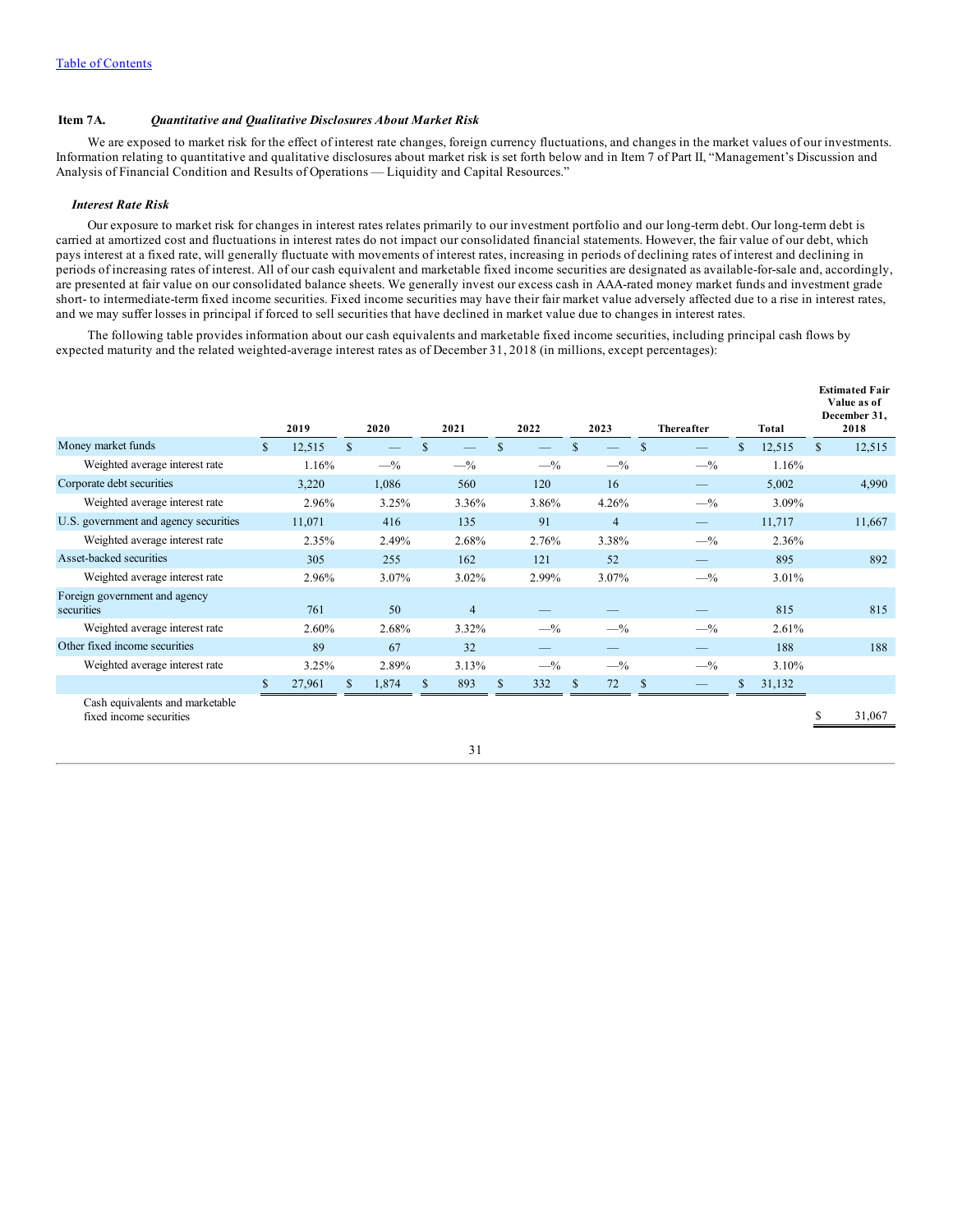As of December 31, 2018, we had \$25.0 billion of debt, including the current portion, primarily consisting of the following fixed rate unsecured debt (in millions):

| 2.600% Notes due on December 5, 2019  | $\mathbf{s}$ | 1,000 |
|---------------------------------------|--------------|-------|
| 1.900% Notes due on August 21, 2020   | \$           | 1,000 |
| 3.300% Notes due on December 5, 2021  | \$           | 1,000 |
| 2.500% Notes due on November 29, 2022 | S            | 1,250 |
| 2.400% Notes due on February 22, 2023 | $\mathbb{S}$ | 1,000 |
| 2.800% Notes due on August 22, 2024   | S            | 2,000 |
| 3.800% Notes due on December 5, 2024  | \$.          | 1,250 |
| 5.200% Notes due on December 3, 2025  | \$           | 1,000 |
| 3.150% Notes due on August 22, 2027   | \$           | 3,500 |
| 4.800% Notes due on December 5, 2034  | S            | 1,250 |
| 3.875% Notes due on August 22, 2037   | \$           | 2,750 |
| 4.950% Notes due on December 5, 2044  | S            | 1,500 |
| 4.050% Notes due on August 22, 2047   | \$.          | 3,500 |
| 4.250% Notes due on August 22, 2057   | S            | 2.250 |

Based upon quoted market prices and Level 2 inputs, the fair value of our total debt was \$25.0 billion as of December 31, 2018.

### *Foreign Exchange Risk*

During 2018, net sales from our International segment accounted for 28% of our consolidated revenues. Net sales and related expenses generated from our internationally-focused stores, including within Canada and Mexico (which are included in our North America segment), are primarily denominated in the functional currencies of the corresponding stores and primarily include Euros, British Pounds, and Japanese Yen. The results of operations of, and certain of our intercompany balances associated with, our internationally-focused stores and AWS are exposed to foreign exchange rate fluctuations. Upon consolidation, as foreign exchange rates vary, net sales and other operating results may differ materially from expectations, and we may record significant gains or losses on the remeasurement of intercompany balances. For example, as a result of fluctuations in foreign exchange rates throughout the year compared to rates in effect the prior year, International segment net sales increased by \$1.3 billion in comparison with the prior year.

We have foreign exchange risk related to foreign-denominated cash, cash equivalents, and marketable securities ("foreign funds"). Based on the balance of foreign funds as of December 31, 2018, of \$13.8 billion, an assumed 5%, 10%, and 20% adverse change to foreign exchange would result in fair value declines of \$690 million, \$1.4 billion, and \$2.8 billion. All cash equivalent and marketable fixed income securities are classified as "available-forsale." Fluctuations in fair value are recorded in "Accumulated other comprehensive loss," a separate component of stockholders' equity. Equity securities with readily determinable fair values are included in "Marketable securities" on our consolidated balance sheets and are measured at fair value with changes recognized in net income.

We have foreign exchange risk related to our intercompany balances denominated in various foreign currencies. Based on the intercompany balances as of December 31, 2018, an assumed 5%, 10%, and 20% adverse change to foreign exchange would result in losses of \$145 million, \$305 million, and \$685 million, recorded to "Other income (expense), net."

See Item 7 of Part II, "Management's Discussion and Analysis of Financial Condition and Results of Operations — Results of Operations — Effect of Foreign Exchange Rates" for additional information on the effect on reported results of changes in foreign exchange rates.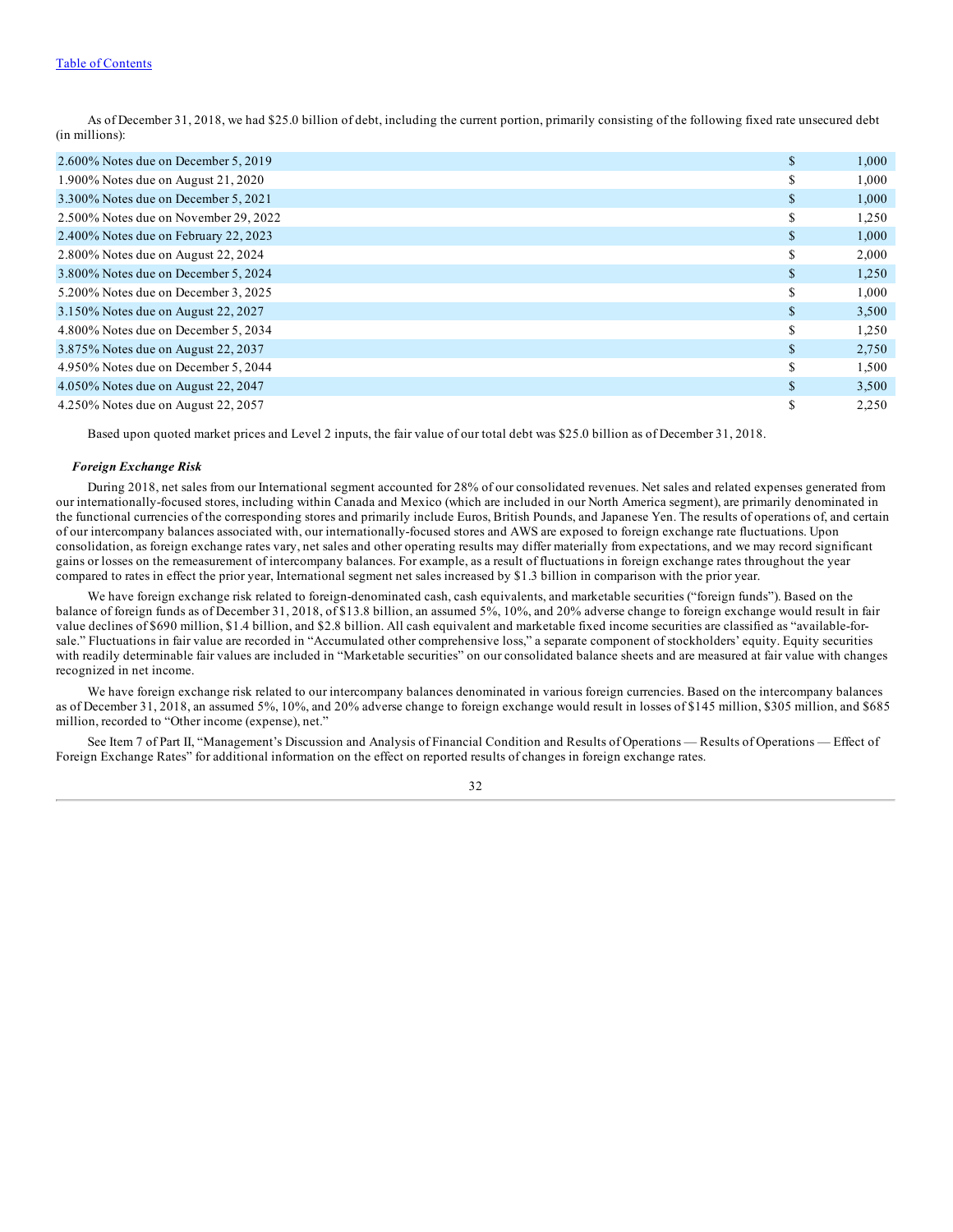# <span id="page-32-0"></span>*Investment Risk*

As of December 31, 2018, our recorded value in equity and equity warrant investments in public and private companies was \$942 million. Our equity and equity warrant investments in publicly traded companies represent \$518 million of our investments as of December 31, 2018, and are recorded at fair value, which is subject to market price volatility. We perform a qualitative assessment for our equity investments in private companies to identify impairment. If this assessment indicates that an impairment exists, we estimate the fair value of the investment and, if the fair value is less than carrying value, we write down the investment to fair value. Our assessment includes a review of recent operating results and trends, recent sales/acquisitions of the investee securities, and other publicly available data. The current global economic climate provides additional uncertainty. Valuations of private companies are inherently more complex due to the lack of readily available market data. As such, we believe that market sensitivities are not practicable.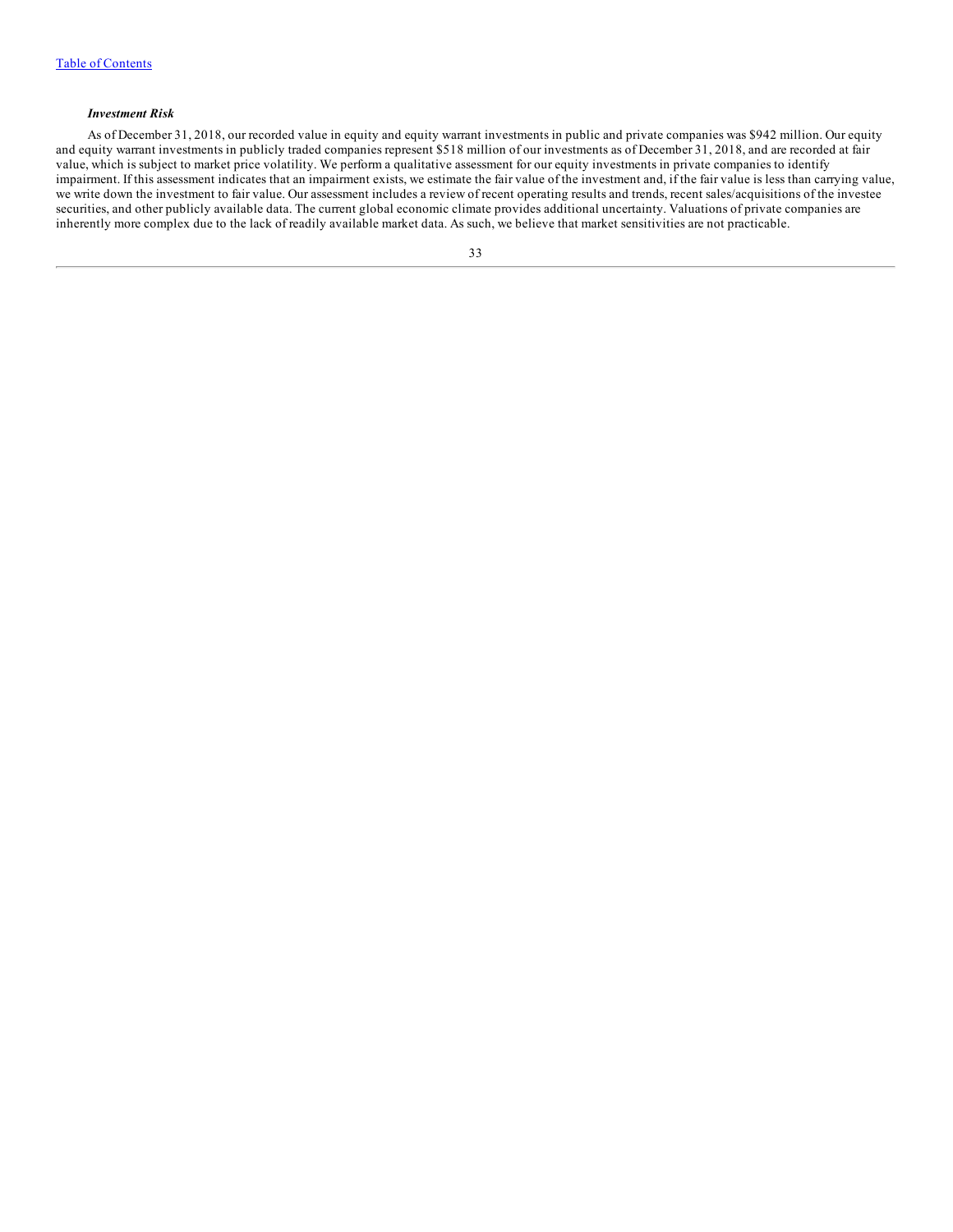# Table of [Contents](#page-1-0)

# **Item 8.** *Financial Statements and Supplementary Data*

# **INDEX TO CONSOLIDATED FINANCIAL STATEMENTS**

|                                                                            | Page      |
|----------------------------------------------------------------------------|-----------|
| Report of Ernst & Young LLP, Independent Registered Public Accounting Firm | <u>35</u> |
| <b>Consolidated Statements of Cash Flows</b>                               | 36        |
| <b>Consolidated Statements of Operations</b>                               | 37        |
| Consolidated Statements of Comprehensive Income                            | <u>38</u> |
| <b>Consolidated Balance Sheets</b>                                         | 39        |
| Consolidated Statements of Stockholders' Equity                            | 40        |
| Notes to Consolidated Financial Statements                                 | 41        |
|                                                                            |           |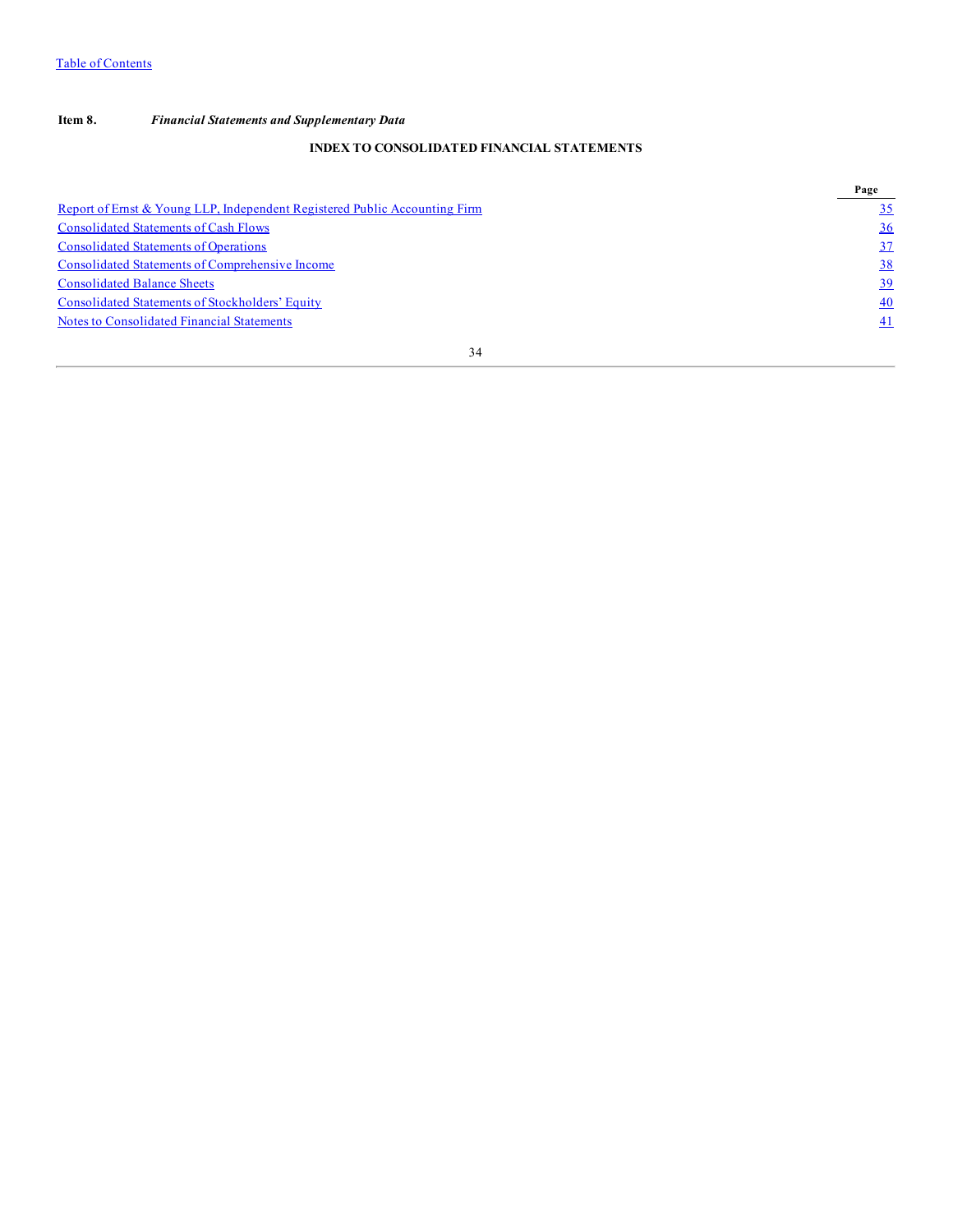### **Report of Independent Registered Public Accounting Firm**

<span id="page-34-0"></span>The Board of Directors and Shareholders Amazon.com, Inc.

### **Opinion on the Financial Statements**

We have audited the accompanying consolidated balance sheets of Amazon.com, Inc. (the Company) as of December 31, 2018 and 2017, and the related consolidated statements of operations, comprehensive income, stockholders' equity, and cash flows for each of the three years in the period ended December 31, 2018 and the related notes (collectively referred to as the "consolidated financial statements"). In our opinion, the consolidated financial statements present fairly, in all material respects, the financial position of the Company at December 31, 2018 and 2017, and the results of its operations and its cash flows for each of the three years in the period ended December 31, 2018, in conformity with U.S. generally accepted accounting principles.

We also have audited, in accordance with the standards of the Public Company Accounting Oversight Board (United States) (PCAOB), the Company's internal control over financial reporting as of December 31, 2018, based on criteria established in Internal Control — Integrated Framework issued by the Committee of Sponsoring Organizations of the Treadway Commission (2013 framework) and our report dated January 31, 2019 expressed an unqualified opinion thereon.

# **Basis for Opinion**

These financial statements are the responsibility of the Company's management. Our responsibility is to express an opinion on the Company's financial statements based on our audits. We are a public accounting firm registered with the PCAOB and are required to be independent with respect to the Company in accordance with the U.S. federal securities laws and the applicable rules and regulations of the Securities and Exchange Commission and the PCAOB.

We conducted our audits in accordance with the standards of the PCAOB. Those standards require that we plan and perform the audit to obtain reasonable assurance about whether the financial statements are free of material misstatement, whether due to error or fraud. Our audits included performing procedures to assess the risks of material misstatement of the financial statements, whether due to error or fraud, and performing procedures that respond to those risks. Such procedures included examining, on a test basis, evidence regarding the amounts and disclosures in the financial statements. Our audits also included evaluating the accounting principles used and significant estimates made by management, as well as evaluating the overall presentation of the financial statements. We believe that our audits provide a reasonable basis for our opinion.

/s/ Ernst & Young LLP

We have served as the Company's auditor since 1996. Seattle, Washington January 31, 2019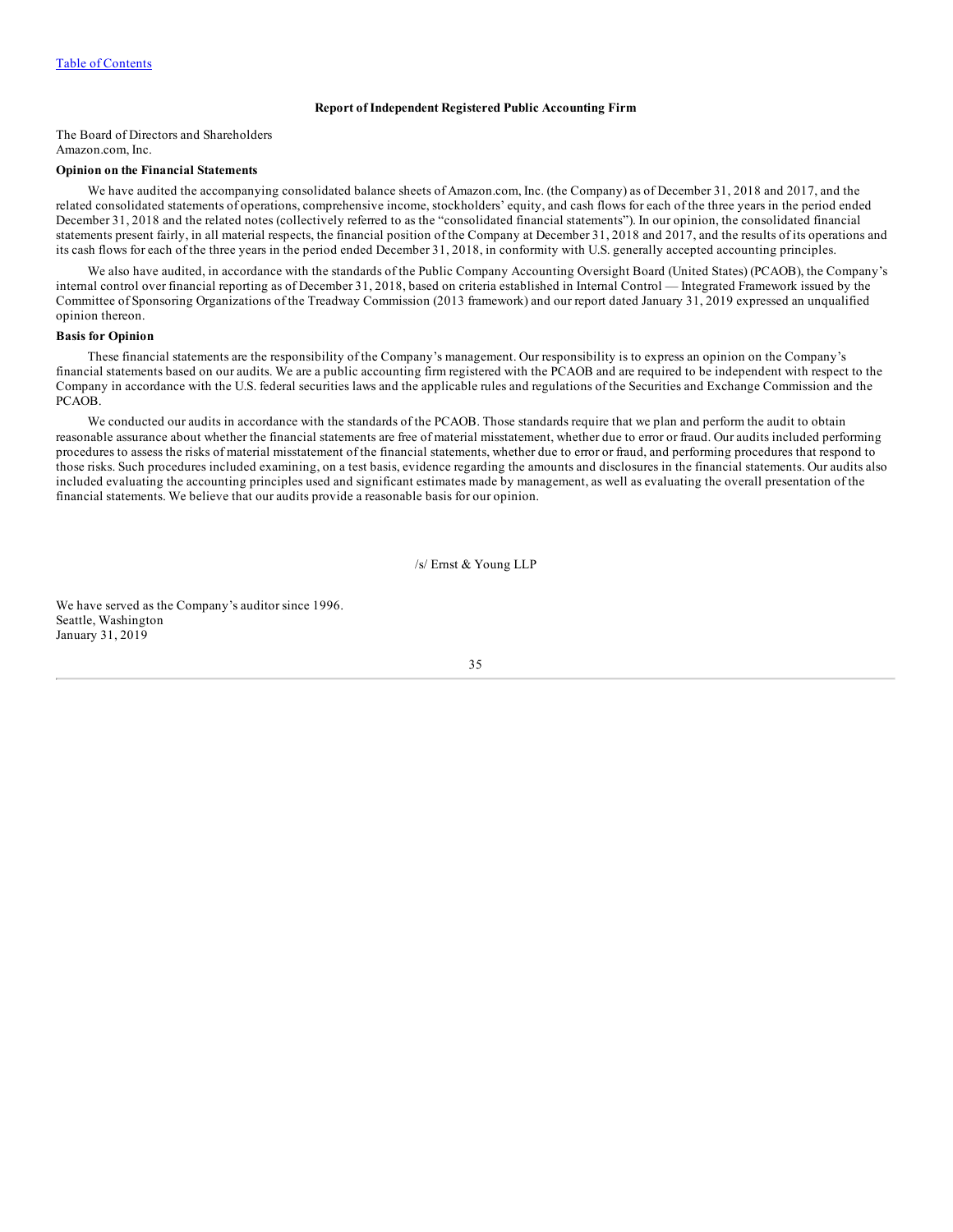# **AMAZON.COM, INC. CONSOLIDATED STATEMENTS OF CASH FLOWS (in millions)**

<span id="page-35-0"></span>

|                                                                                                    |              |          |               | Year Ended December 31, |              |           |
|----------------------------------------------------------------------------------------------------|--------------|----------|---------------|-------------------------|--------------|-----------|
|                                                                                                    |              | 2016     |               | 2017                    |              | 2018      |
| CASH, CASH EQUIVALENTS, AND RESTRICTED CASH, BEGINNING OF PERIOD                                   | $\mathbb{S}$ | 16,175   | $\mathcal{S}$ | 19,934                  | $\mathbb{S}$ | 21,856    |
| <b>OPERATING ACTIVITIES:</b>                                                                       |              |          |               |                         |              |           |
| Net income                                                                                         |              | 2,371    |               | 3,033                   |              | 10,073    |
| Adjustments to reconcile net income to net cash from operating activities:                         |              |          |               |                         |              |           |
| Depreciation of property and equipment and other amortization, including capitalized content costs |              | 8,116    |               | 11,478                  |              | 15,341    |
| Stock-based compensation                                                                           |              | 2,975    |               | 4,215                   |              | 5,418     |
| Other operating expense, net                                                                       |              | 160      |               | 202                     |              | 274       |
| Other expense (income), net                                                                        |              | (20)     |               | (292)                   |              | 219       |
| Deferred income taxes                                                                              |              | (246)    |               | (29)                    |              | 441       |
| Changes in operating assets and liabilities:                                                       |              |          |               |                         |              |           |
| Inventories                                                                                        |              | (1, 426) |               | (3,583)                 |              | (1, 314)  |
| Accounts receivable, net and other                                                                 |              | (3, 436) |               | (4,780)                 |              | (4, 615)  |
| Accounts payable                                                                                   |              | 5,030    |               | 7,100                   |              | 3,263     |
| Accrued expenses and other                                                                         |              | 1,724    |               | 283                     |              | 472       |
| Unearned revenue                                                                                   |              | 1,955    |               | 738                     |              | 1,151     |
| Net cash provided by (used in) operating activities                                                |              | 17,203   |               | 18,365                  |              | 30,723    |
| <b>INVESTING ACTIVITIES:</b>                                                                       |              |          |               |                         |              |           |
| Purchases of property and equipment                                                                |              | (7, 804) |               | (11, 955)               |              | (13, 427) |
| Proceeds from property and equipment incentives                                                    |              | 1,067    |               | 1,897                   |              | 2,104     |
| Acquisitions, net of cash acquired, and other                                                      |              | (116)    |               | (13,972)                |              | (2,186)   |
| Sales and maturities of marketable securities                                                      |              | 4,577    |               | 9,677                   |              | 8,240     |
| Purchases of marketable securities                                                                 |              | (7,240)  |               | (12, 731)               |              | (7,100)   |
| Net cash provided by (used in) investing activities                                                |              | (9,516)  |               | (27,084)                |              | (12, 369) |
| <b>FINANCING ACTIVITIES:</b>                                                                       |              |          |               |                         |              |           |
| Proceeds from long-term debt and other                                                             |              | 618      |               | 16,228                  |              | 768       |
| Repayments of long-term debt and other                                                             |              | (327)    |               | (1,301)                 |              | (668)     |
| Principal repayments of capital lease obligations                                                  |              | (3,860)  |               | (4,799)                 |              | (7, 449)  |
| Principal repayments of finance lease obligations                                                  |              | (147)    |               | (200)                   |              | (337)     |
| Net cash provided by (used in) financing activities                                                |              | (3,716)  |               | 9,928                   |              | (7,686)   |
| Foreign currency effect on cash, cash equivalents, and restricted cash                             |              | (212)    |               | 713                     |              | (351)     |
| Net increase (decrease) in cash, cash equivalents, and restricted cash                             |              | 3,759    |               | 1,922                   |              | 10,317    |
| CASH, CASH EQUIVALENTS, AND RESTRICTED CASH, END OF PERIOD                                         | $\mathbb{S}$ | 19,934   | \$            | 21,856                  | $\mathbb S$  | 32,173    |
| SUPPLEMENTAL CASH FLOW INFORMATION:                                                                |              |          |               |                         |              |           |
| Cash paid for interest on long-term debt                                                           | \$           | 290      | \$            | 328                     | $\mathbb S$  | 854       |
| Cash paid for interest on capital and finance lease obligations                                    |              | 206      |               | 319                     |              | 575       |
| Cash paid for income taxes, net of refunds                                                         |              | 412      |               | 957                     |              | 1,184     |
| Property and equipment acquired under capital leases                                               |              | 5,704    |               | 9,637                   |              | 10,615    |
| Property and equipment acquired under build-to-suit leases                                         |              | 1,209    |               | 3,541                   |              | 3,641     |

See accompanying notes to consolidated financial statements.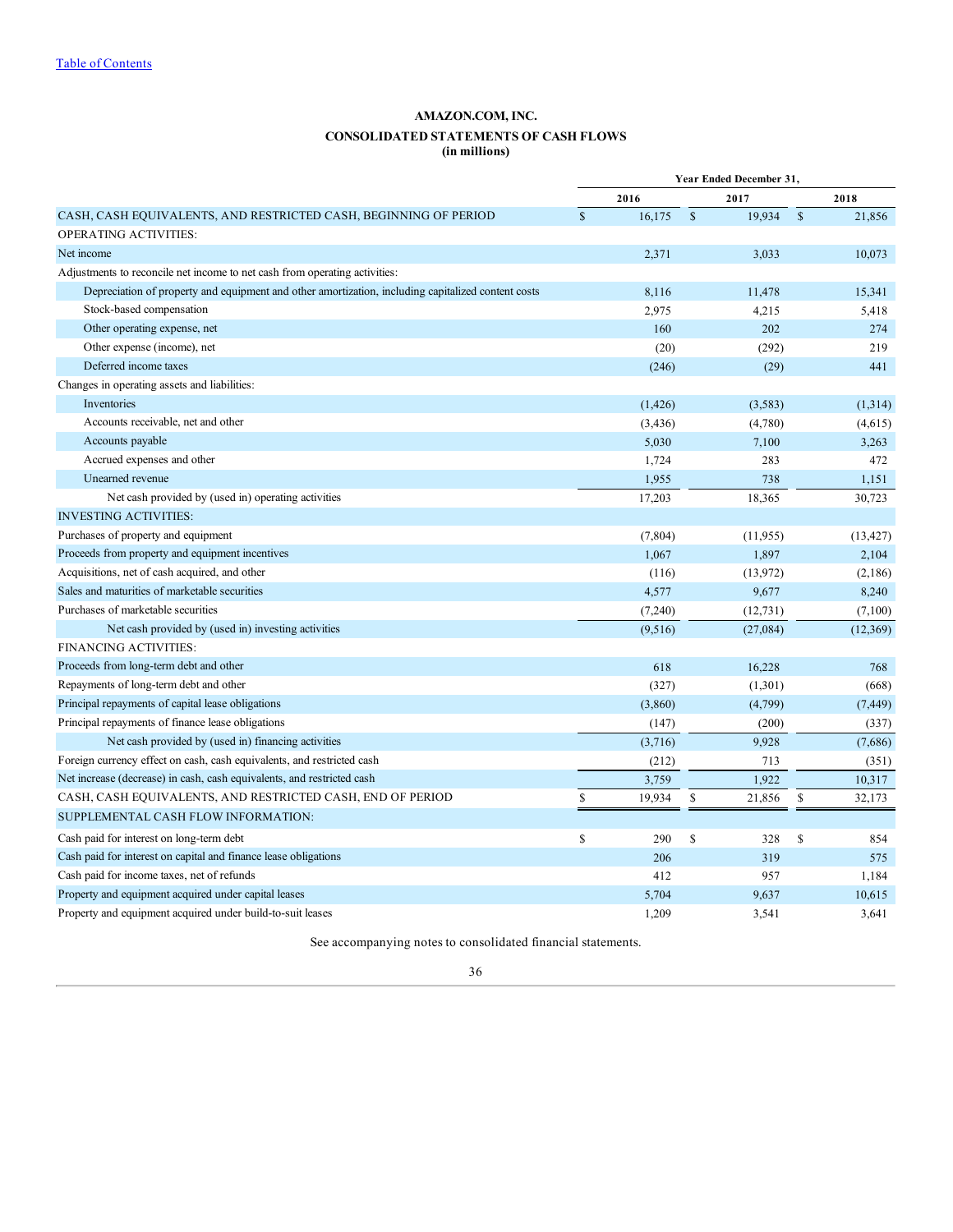# **AMAZON.COM, INC. CONSOLIDATED STATEMENTS OF OPERATIONS (in millions, except per share data)**

|                                                                    |              | Year Ended December 31, |              |         |               |          |  |
|--------------------------------------------------------------------|--------------|-------------------------|--------------|---------|---------------|----------|--|
|                                                                    |              | 2016                    |              | 2017    |               | 2018     |  |
| Net product sales                                                  | $\mathbb{S}$ | 94,665                  | $\mathbb{S}$ | 118,573 | $\mathbb{S}$  | 141,915  |  |
| Net service sales                                                  |              | 41,322                  |              | 59,293  |               | 90,972   |  |
| Total net sales                                                    |              | 135,987                 |              | 177,866 |               | 232,887  |  |
| Operating expenses:                                                |              |                         |              |         |               |          |  |
| Cost of sales                                                      |              | 88,265                  |              | 111,934 |               | 139,156  |  |
| Fulfillment                                                        |              | 17,619                  |              | 25,249  |               | 34,027   |  |
| Marketing                                                          |              | 7,233                   |              | 10,069  |               | 13,814   |  |
| Technology and content                                             |              | 16,085                  |              | 22,620  |               | 28,837   |  |
| General and administrative                                         |              | 2,432                   |              | 3,674   |               | 4,336    |  |
| Other operating expense, net                                       |              | 167                     |              | 214     |               | 296      |  |
| Total operating expenses                                           |              | 131,801                 |              | 173,760 |               | 220,466  |  |
| Operating income                                                   |              | 4,186                   |              | 4,106   |               | 12,421   |  |
| Interest income                                                    |              | 100                     |              | 202     |               | 440      |  |
| Interest expense                                                   |              | (484)                   |              | (848)   |               | (1, 417) |  |
| Other income (expense), net                                        |              | 90                      |              | 346     |               | (183)    |  |
| Total non-operating income (expense)                               |              | (294)                   |              | (300)   |               | (1,160)  |  |
| Income before income taxes                                         |              | 3,892                   |              | 3,806   |               | 11,261   |  |
| Provision for income taxes                                         |              | (1, 425)                |              | (769)   |               | (1,197)  |  |
| Equity-method investment activity, net of tax                      |              | (96)                    |              | (4)     |               | 9        |  |
| Net income                                                         | \$           | 2,371                   | $\mathbb{S}$ | 3,033   | <sup>\$</sup> | 10,073   |  |
| Basic earnings per share                                           | \$           | 5.01                    | $\mathbb{S}$ | 6.32    | $\mathbb{S}$  | 20.68    |  |
| Diluted earnings per share                                         | \$           | 4.90                    | S            | 6.15    | S             | 20.14    |  |
| Weighted-average shares used in computation of earnings per share: |              |                         |              |         |               |          |  |
| Basic                                                              |              | 474                     |              | 480     |               | 487      |  |
| Diluted                                                            |              | 484                     |              | 493     |               | 500      |  |
|                                                                    |              |                         |              |         |               |          |  |

See accompanying notes to consolidated financial statements.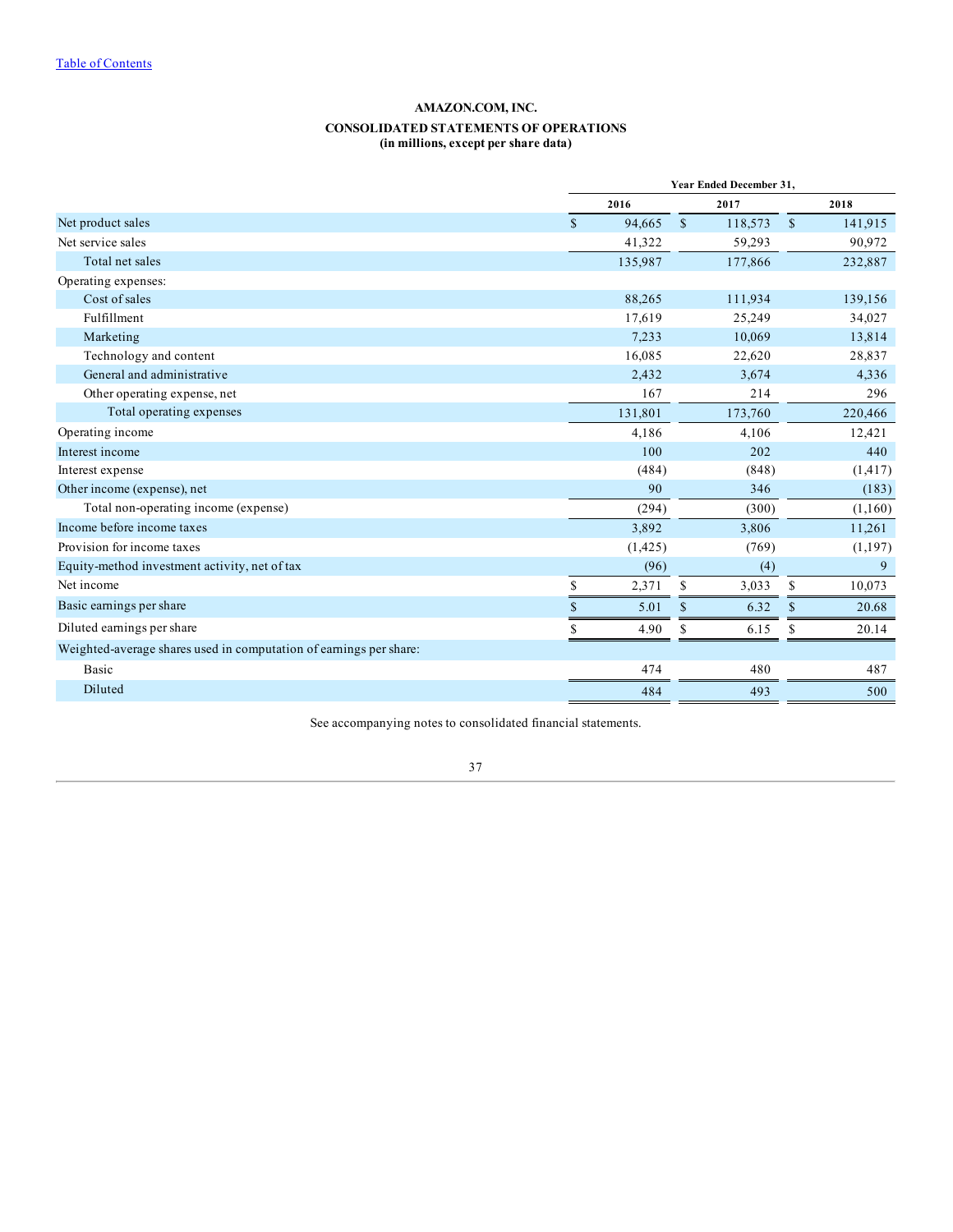# **AMAZON.COM, INC. CONSOLIDATED STATEMENTS OF COMPREHENSIVE INCOME (in millions)**

|                                                                                                                              | <b>Year Ended December 31.</b> |             |      |       |    |        |  |
|------------------------------------------------------------------------------------------------------------------------------|--------------------------------|-------------|------|-------|----|--------|--|
|                                                                                                                              |                                | 2016        | 2017 |       |    | 2018   |  |
| Net income                                                                                                                   |                                | 2,371       |      | 3,033 | -S | 10,073 |  |
| Other comprehensive income (loss):                                                                                           |                                |             |      |       |    |        |  |
| Foreign currency translation adjustments, net of tax of \$(49), \$5, and \$6                                                 |                                | (279)       |      | 533   |    | (538)  |  |
| Net change in unrealized gains (losses) on available-for-sale debt securities:                                               |                                |             |      |       |    |        |  |
| Unrealized gains (losses), net of tax of $\S(12)$ , \$5, and \$0                                                             |                                | $\mathbf Q$ |      | (39)  |    | (17)   |  |
| Reclassification adjustment for losses (gains) included in "Other income (expense),<br>net," net of tax of \$0, \$0, and \$0 |                                | 8           |      |       |    | 8      |  |
| Net unrealized gains (losses) on available-for-sale debt securities                                                          |                                |             |      | (32)  |    | (9)    |  |
| Total other comprehensive income (loss)                                                                                      |                                | (262)       |      | 501   |    | (547)  |  |
| Comprehensive income                                                                                                         |                                | 2,109       |      | 3.534 |    | 9.526  |  |

See accompanying notes to consolidated financial statements.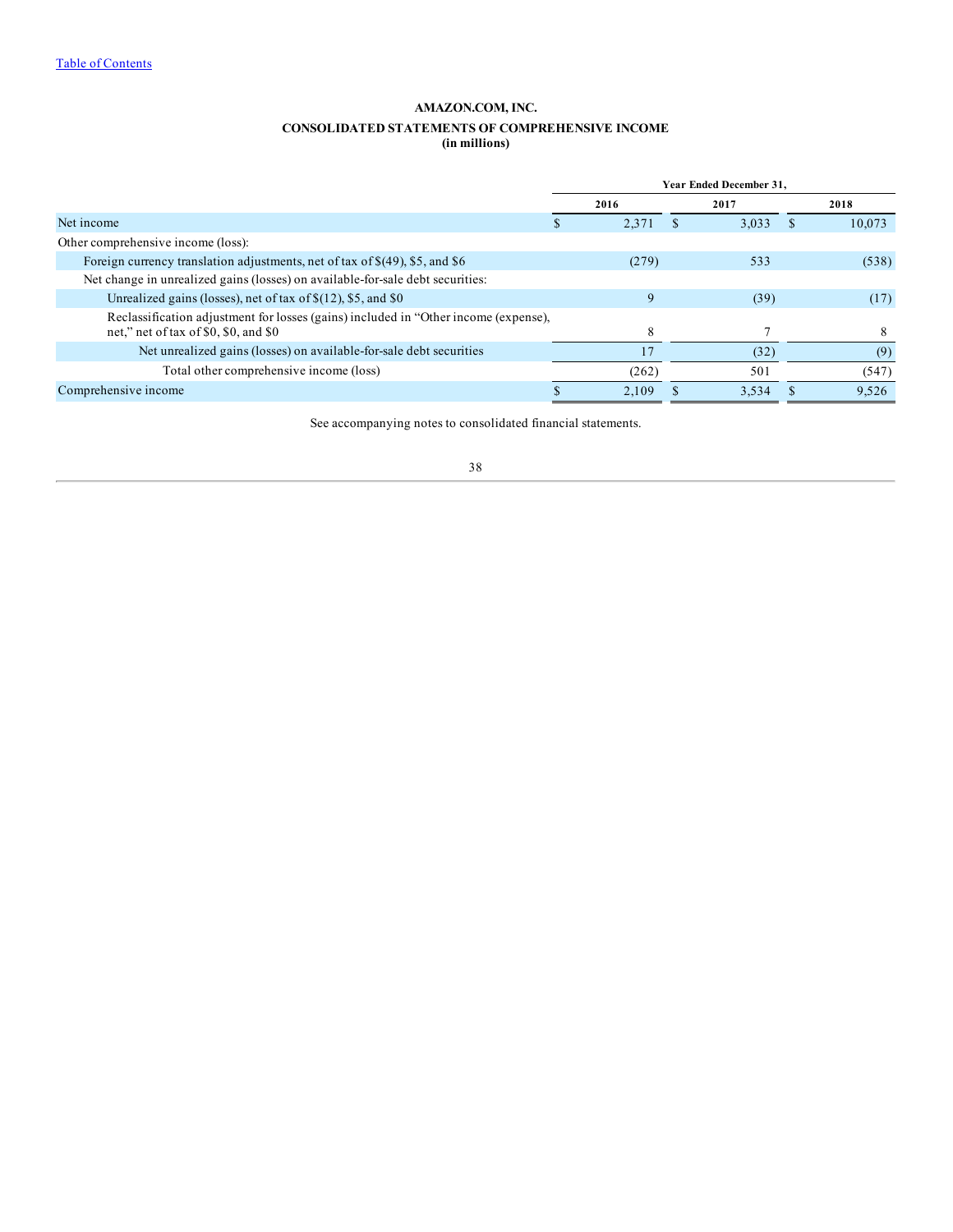# **AMAZON.COM, INC.**

# **CONSOLIDATED BALANCE SHEETS (in millions, except per share data)**

|                                             |               | December 31, |               |          |  |
|---------------------------------------------|---------------|--------------|---------------|----------|--|
|                                             |               | 2017         |               | 2018     |  |
| <b>ASSETS</b>                               |               |              |               |          |  |
| Current assets:                             |               |              |               |          |  |
| Cash and cash equivalents                   | $\mathbb{S}$  | 20,522       | $\mathcal{S}$ | 31,750   |  |
| Marketable securities                       |               | 10,464       |               | 9,500    |  |
| Inventories                                 |               | 16,047       |               | 17,174   |  |
| Accounts receivable, net and other          |               | 13,164       |               | 16,677   |  |
| Total current assets                        |               | 60,197       |               | 75,101   |  |
| Property and equipment, net                 |               | 48,866       |               | 61,797   |  |
| Goodwill                                    |               | 13,350       |               | 14,548   |  |
| Other assets                                |               | 8,897        |               | 11,202   |  |
| <b>Total</b> assets                         | $\mathcal{S}$ | 131,310      | $\mathcal{S}$ | 162,648  |  |
| <b>LIABILITIES AND STOCKHOLDERS' EQUITY</b> |               |              |               |          |  |
| Current liabilities:                        |               |              |               |          |  |
| Accounts payable                            | \$            | 34,616       | \$            | 38,192   |  |
| Accrued expenses and other                  |               | 18,170       |               | 23,663   |  |
| Unearned revenue                            |               | 5,097        |               | 6,536    |  |
| Total current liabilities                   |               | 57,883       |               | 68,391   |  |
| Long-term debt                              |               | 24,743       |               | 23,495   |  |
| Other long-term liabilities                 |               | 20,975       |               | 27,213   |  |
| Commitments and contingencies (Note 7)      |               |              |               |          |  |
| Stockholders' equity:                       |               |              |               |          |  |
| Preferred stock, \$0.01 par value:          |               |              |               |          |  |
| Authorized shares - 500                     |               |              |               |          |  |
| Issued and outstanding shares - none        |               |              |               |          |  |
| Common stock, \$0.01 par value:             |               |              |               |          |  |
| Authorized shares - 5,000                   |               |              |               |          |  |
| Issued shares $-507$ and 514                |               |              |               |          |  |
| Outstanding shares - 484 and 491            |               | 5            |               | 5        |  |
| Treasury stock, at cost                     |               | (1, 837)     |               | (1, 837) |  |
| Additional paid-in capital                  |               | 21,389       |               | 26,791   |  |
| Accumulated other comprehensive loss        |               | (484)        |               | (1,035)  |  |
| Retained earnings                           |               | 8,636        |               | 19,625   |  |
| Total stockholders' equity                  |               | 27,709       |               | 43,549   |  |
| Total liabilities and stockholders' equity  | \$            | 131,310      | $\mathbb{S}$  | 162,648  |  |

See accompanying notes to consolidated financial statements.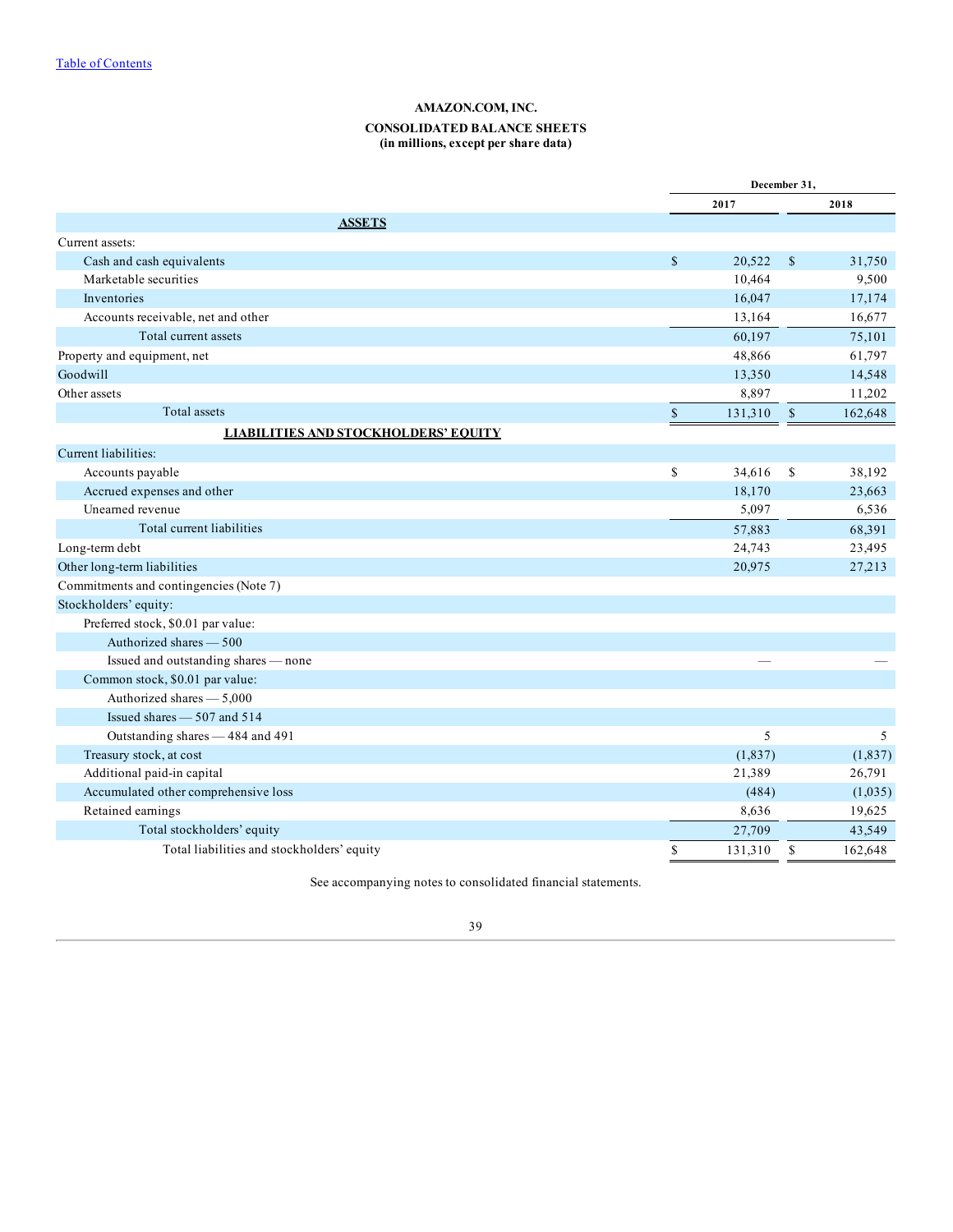# **AMAZON.COM, INC. CONSOLIDATED STATEMENTS OF STOCKHOLDERS' EQUITY (in millions)**

|                                                                                                                                     |                |               | <b>Common Stock</b> |              |                          |               |                                  |              |                                                            |              |                      |               |                                  |
|-------------------------------------------------------------------------------------------------------------------------------------|----------------|---------------|---------------------|--------------|--------------------------|---------------|----------------------------------|--------------|------------------------------------------------------------|--------------|----------------------|---------------|----------------------------------|
|                                                                                                                                     | <b>Shares</b>  |               | Amount              |              | Treasury<br><b>Stock</b> |               | Additional<br>Paid-In<br>Capital |              | <b>Accumulated Other</b><br>Comprehensive<br>Income (Loss) |              | Retained<br>Earnings |               | Total<br>Stockholders'<br>Equity |
| Balance as of January 1, 2016                                                                                                       | 471            | $\mathbf S$   | $\overline{5}$      | $\mathbf S$  | (1, 837)                 | $\mathcal{S}$ | 13,394                           | $\mathbb{S}$ | (723)                                                      | $\mathbb{S}$ | 2,545                | $\mathbf{s}$  | 13,384                           |
| Net income                                                                                                                          |                |               |                     |              |                          |               |                                  |              |                                                            |              | 2,371                |               | 2,371                            |
| Other comprehensive income (loss)                                                                                                   |                |               |                     |              |                          |               |                                  |              | (262)                                                      |              |                      |               | (262)                            |
| Exercise of common stock options                                                                                                    | 6              |               |                     |              |                          |               | 1                                |              |                                                            |              |                      |               |                                  |
| Excess tax benefits from stock-based<br>compensation                                                                                |                |               |                     |              |                          |               | 829                              |              |                                                            |              |                      |               | 829                              |
| Stock-based compensation and issuance of<br>employee benefit plan stock                                                             |                |               |                     |              |                          |               | 2,962                            |              |                                                            |              |                      |               | 2,962                            |
| Balance as of December 31, 2016                                                                                                     | 477            |               | $\overline{5}$      |              | (1, 837)                 |               | 17,186                           |              | (985)                                                      |              | 4,916                |               | 19,285                           |
| Cumulative effect of a change in accounting<br>principle related to stock-based compensation                                        |                |               |                     |              |                          |               |                                  |              |                                                            |              | 687                  |               | 687                              |
| Net income                                                                                                                          |                |               |                     |              |                          |               |                                  |              |                                                            |              | 3,033                |               | 3,033                            |
| Other comprehensive income (loss)                                                                                                   |                |               |                     |              |                          |               |                                  |              | 501                                                        |              |                      |               | 501                              |
| Exercise of common stock options                                                                                                    | $\overline{7}$ |               |                     |              |                          |               | $\mathbf{1}$                     |              |                                                            |              |                      |               | $\mathbf{1}$                     |
| Stock-based compensation and issuance of<br>employee benefit plan stock                                                             |                |               |                     |              |                          |               | 4,202                            |              |                                                            |              |                      |               | 4,202                            |
| Balance as of December 31, 2017                                                                                                     | 484            |               | 5                   |              | (1,837)                  |               | 21,389                           |              | (484)                                                      |              | 8.636                |               | 27,709                           |
| Cumulative effect of changes in accounting<br>principles related to revenue recognition, income<br>taxes, and financial instruments |                |               |                     |              |                          |               |                                  |              | (4)                                                        |              | 916                  |               | 912                              |
| Net income                                                                                                                          |                |               |                     |              |                          |               |                                  |              |                                                            |              | 10,073               |               | 10,073                           |
| Other comprehensive income (loss)                                                                                                   |                |               |                     |              |                          |               |                                  |              | (547)                                                      |              |                      |               | (547)                            |
| Exercise of common stock options                                                                                                    | $\overline{7}$ |               |                     |              |                          |               |                                  |              |                                                            |              |                      |               |                                  |
| Stock-based compensation and issuance of<br>employee benefit plan stock                                                             |                |               |                     |              |                          |               | 5,402                            |              |                                                            |              |                      |               | 5,402                            |
| Balance as of December 31, 2018                                                                                                     | 491            | $\mathcal{S}$ | 5                   | $\mathbb{S}$ | (1, 837)                 | \$            | 26,791                           | \$           | (1,035)                                                    | \$           | 19,625               | $\mathcal{S}$ | 43,549                           |

See accompanying notes to consolidated financial statements.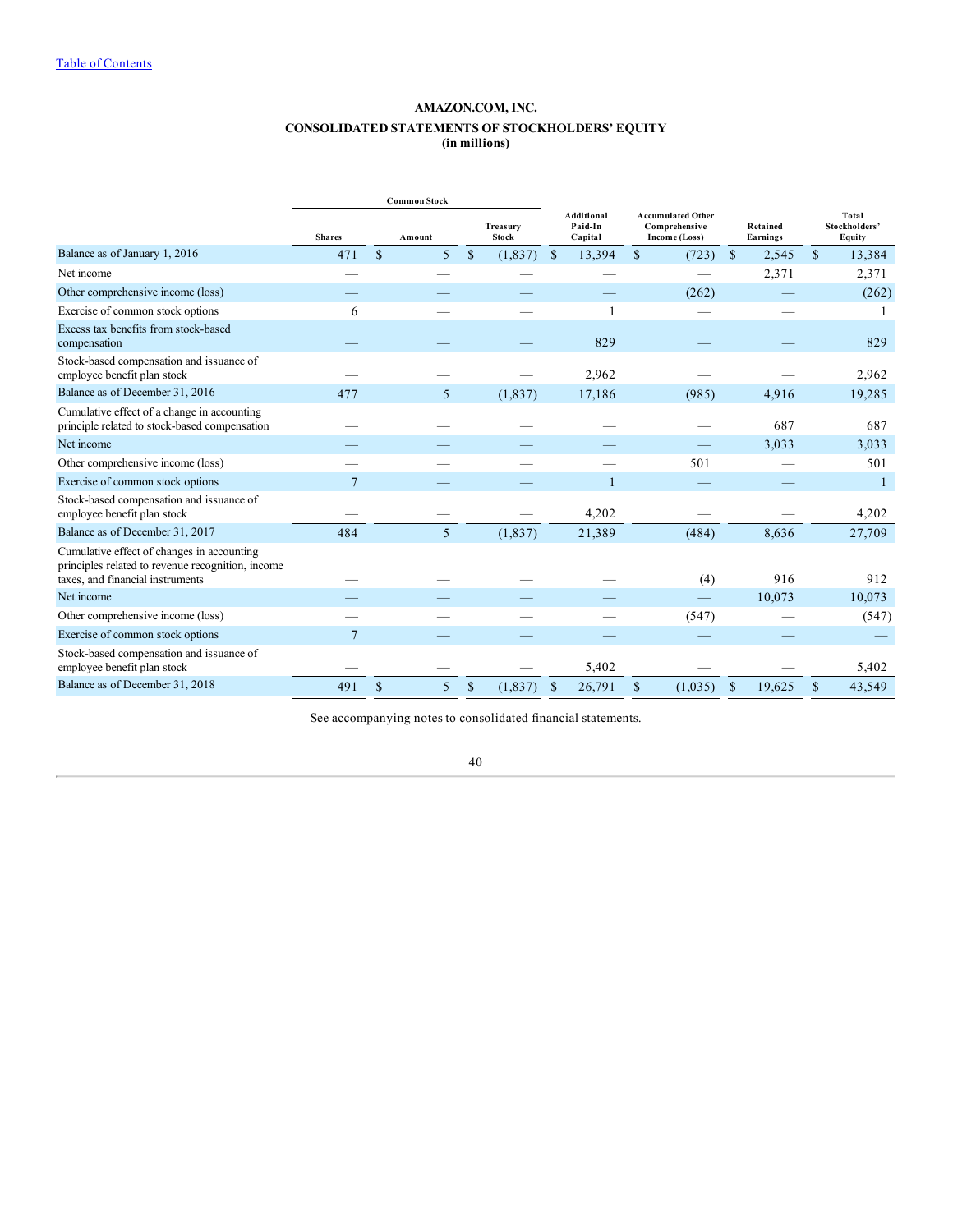# **AMAZON.COM, INC. NOTES TO CONSOLIDATED FINANCIAL STATEMENTS**

# **Note 1 — DESCRIPTION OF BUSINESS AND ACCOUNTING POLICIES**

# *Description of Business*

We seek to be Earth's most customer-centric company. In each of our segments, we serve our primary customer sets, consisting of consumers, sellers, developers, enterprises, and content creators. We serve consumers through our online and physical stores and focus on selection, price, and convenience. We offer programs that enable sellers to sell their products in our stores and fulfill orders through us, and programs that allow authors, musicians, filmmakers, skill and app developers, and others to publish and sell content. We serve developers and enterprises of all sizes through our AWS segment, which offers a broad set of global compute, storage, database, and other service offerings. We also manufacture and sell electronic devices. In addition, we provide services, such as advertising.

We have organized our operations into three segments: North America, International, and AWS. See "Note 10 — Segment Information."

### *Prior Period Reclassifications*

Certain prior period amounts have been reclassified to conform to the current period presentation, including the addition of restricted cash to cash and cash equivalents on our consolidated statements of cash flows as a result of the adoption of new accounting guidance.

#### *Principles of Consolidation*

The consolidated financial statements include the accounts of Amazon.com, Inc., its wholly-owned subsidiaries, and those entities in which we have a variable interest and of which we are the primary beneficiary, including certain entities in India and China and that support our seller lending financing activities (collectively, the "Company"). Intercompany balances and transactions between consolidated entities are eliminated. The financial results of Whole Foods Market, Inc. ("Whole Foods Market") have been included in our consolidated financial statements from the date of acquisition on August 28, 2017.

### *Use of Estimates*

The preparation of financial statements in conformity with GAAP requires estimates and assumptions that affect the reported amounts of assets and liabilities, revenues and expenses, and related disclosures of contingent liabilities in the consolidated financial statements and accompanying notes. Estimates are used for, but not limited to, income taxes, commitments and contingencies, valuation of acquired intangibles and goodwill, stock-based compensation forfeiture rates, vendor funding, and inventory valuation. Actual results could differ materially from those estimates.

### *Earnings per Share*

Basic earnings per share is calculated using our weighted-average outstanding common shares. Diluted earnings per share is calculated using our weighted-average outstanding common shares including the dilutive effect of stock awards as determined under the treasury stock method. In periods when we have a net loss, stock awards are excluded from our calculation of earnings per share as their inclusion would have an antidilutive effect.

The following table shows the calculation of diluted shares (in millions):

|                                                          | Year Ended December 31, |      |      |  |  |  |  |
|----------------------------------------------------------|-------------------------|------|------|--|--|--|--|
|                                                          | 2016                    | 2017 | 2018 |  |  |  |  |
| Shares used in computation of basic earnings per share   | 474                     | 480  | 487  |  |  |  |  |
| Total dilutive effect of outstanding stock awards        | 10                      |      |      |  |  |  |  |
| Shares used in computation of diluted earnings per share | 484                     | 493  | 500  |  |  |  |  |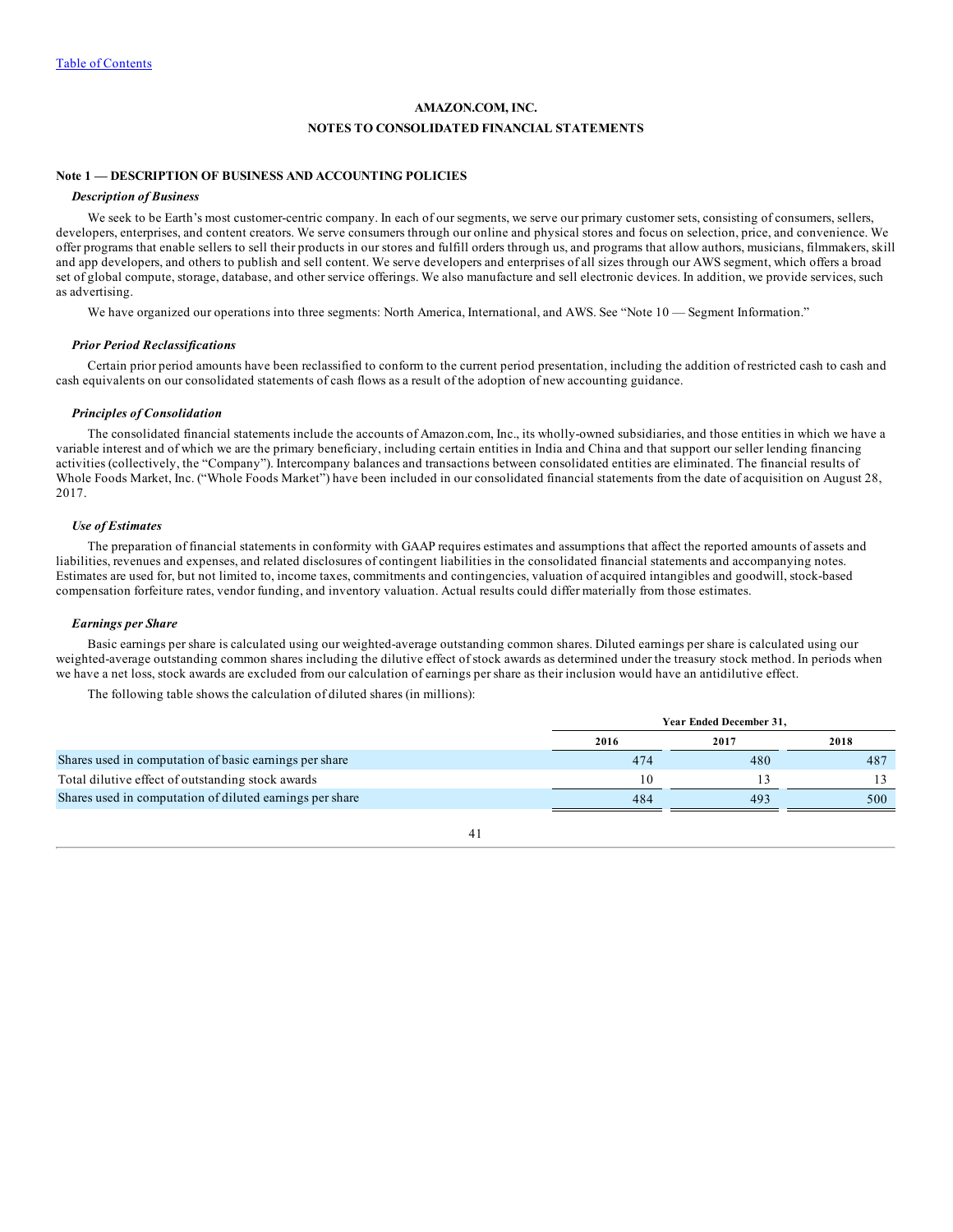#### *Revenue*

Revenue is measured based on the amount of consideration that we expect to receive, reduced by estimates for return allowances, promotional discounts, and rebates. Revenue also excludes any amounts collected on behalf of third parties, including sales and indirect taxes. In arrangements where we have multiple performance obligations, the transaction price is allocated to each performance obligation using the relative stand-alone selling price. We generally determine stand-alone selling prices based on the prices charged to customers or using expected cost plus a margin.

A description of our principal revenue generating activities is as follows:

*Retail sales* - We offer consumer products through our online and physical stores. Revenue is recognized when control of the goods is transferred to the customer, which generally occurs upon our delivery to a third-party carrier or, in the case of an Amazon delivery, to the customer.

*Third-party seller services* - We offer programs that enable sellers to sell their products in our stores, and fulfill orders through us. We are not the seller of record in these transactions. The commissions and any related fulfillment and shipping fees we earn from these arrangements are recognized when the services are rendered, which generally occurs upon delivery of the related products to a third-party carrier or, in the case of an Amazon delivery, to the customer.

*Subscription services* - Our subscription sales include fees associated with Amazon Prime memberships and access to content including audiobooks, digital video, e-books, digital music, and other non-AWS subscription services. Prime memberships provide our customers with access to an evolving suite of benefits that represent a single stand-ready obligation. Subscriptions are paid for at the time of or in advance of delivering the services. Revenue from such arrangements is recognized over the subscription period.

*AWS* - Our AWS arrangements include global sales of compute, storage, database, and other services. Revenue is allocated to services using stand-alone selling prices and is primarily recognized when the customer uses these services, based on the quantity of services rendered, such as compute or storage capacity delivered on-demand. Certain services, including compute and database, are also offered as a fixed quantity over a specified term, for which revenue is recognized ratably. Sales commissions we pay in connection with contracts that exceed one year are capitalized and amortized over the contract term.

*Other* - Other revenue primarily includes sales of advertising services, which are recognized as ads are delivered based on the number of clicks or impressions.

#### *Return Allowances*

Return allowances, which reduce revenue and cost of sales, are estimated using historical experience. Liabilities for return allowances are included in "Accrued expenses and other" and were \$567 million, \$468 million, and \$623 million as of December 31, 2016, 2017, and 2018. Additions to the allowance were \$1.5 billion, \$1.8 billion, and \$2.3 billion and deductions from the allowance were \$1.5 billion, \$1.9 billion, and \$2.3 billion in 2016, 2017, and 2018. Included in "Inventories" on our consolidated balance sheets are assets totaling \$411 million, \$406 million, and \$519 million as of December 31, 2016, 2017, and 2018, for the rights to recover products from customers associated with our liabilities for return allowances.

#### *Cost of Sales*

Cost of sales primarily consists of the purchase price of consumer products, digital media content costs where we record revenue gross, including video and music, packaging supplies, sortation and delivery centers and related equipment costs, and inbound and outbound shipping costs, including where we are the transportation service provider. Shipping costs to receive products from our suppliers are included in our inventory, and recognized as cost of sales upon sale of products to our customers. Payment processing and related transaction costs, including those associated with seller transactions, are classified in "Fulfillment" on our consolidated statements of operations.

### *Vendor Agreements*

We have agreements with our vendors to receive funds primarily for cooperative marketing efforts, promotions, incentives, and volume rebates. We generally consider these amounts received from vendors to be a reduction of the prices we pay for their goods, including property and equipment, or services, and are recorded as a reduction of the cost of inventory, cost of services, or cost of property and equipment. Volume rebates typically depend on reaching minimum purchase thresholds. We evaluate the likelihood of reaching purchase thresholds using past experience and current year forecasts. When volume rebates can be reasonably estimated, we record a portion of the rebate as we make progress towards the purchase threshold.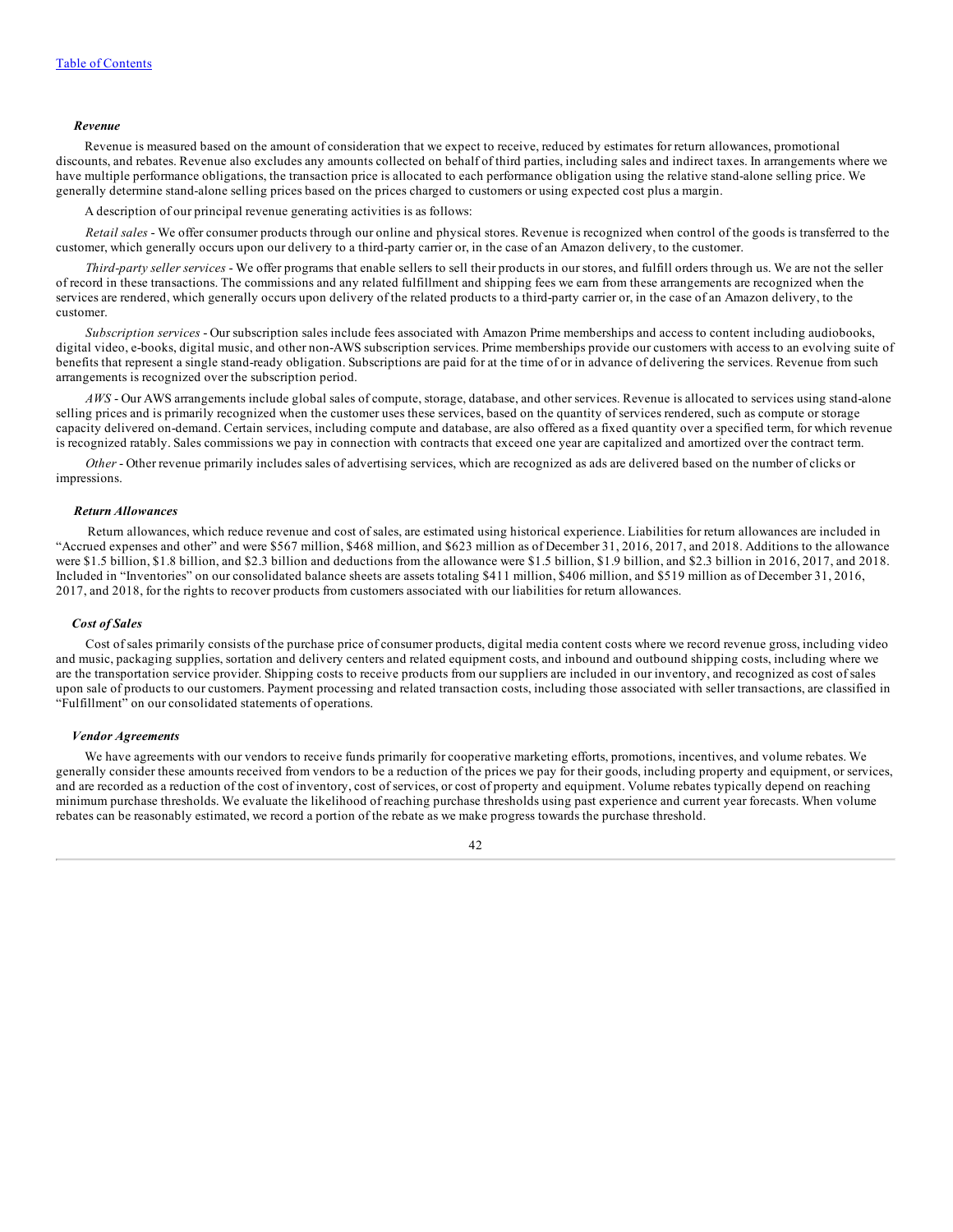# *Fulfillment*

Fulfillment costs primarily consist of those costs incurred in operating and staffing our North America and International segments' fulfillment centers, customer service centers, and physical stores, including costs attributable to buying, receiving, inspecting, and warehousing inventories; picking, packaging, and preparing customer orders for shipment; payment processing and related transaction costs, including costs associated with our guarantee for certain seller transactions; responding to inquiries from customers; and supply chain management for our manufactured electronic devices. Fulfillment costs also include amounts paid to third parties that assist us in fulfillment and customer service operations.

### *Marketing*

Marketing costs primarily consist of targeted online advertising, payroll and related expenses for personnel engaged in marketing and selling activities, and television advertising. We pay commissions to third parties when their customer referrals result in sales. We also participate in cooperative advertising arrangements with certain of our vendors, and other third parties.

Advertising and other promotional costs to market our products and services are expensed as incurred and were \$5.0 billion, \$6.3 billion, and \$8.2 billion in 2016, 2017, and 2018. Prepaid advertising costs were not significant as of December 31, 2017 and 2018.

### *Technology and Content*

Technology and content costs include payroll and related expenses for employees involved in the research and development of new and existing products and services, development, design, and maintenance of our stores, curation and display of products and services made available in our online stores, and infrastructure costs. Infrastructure costs include servers, networking equipment, and data center related depreciation, rent, utilities, and other expenses necessary to support AWS and other Amazon businesses. Collectively, these costs reflect the investments we make in order to offer a wide variety of products and services to our customers. Technology and content costs are generally expensed as incurred.

### *General and Administrative*

General and administrative expenses primarily consist of payroll and related expenses; facilities and equipment expenses, such as depreciation expense and rent; professional fees and litigation costs; and other general corporate costs for corporate functions, including accounting, finance, tax, legal, and human resources, among others.

#### *Stock-Based Compensation*

Compensation cost for all stock awards expected to vest is measured at fair value on the date of grant and recognized over the service period. The fair value of restricted stock units is determined based on the number of shares granted and the quoted price of our common stock. Such value is recognized as expense over the service period, net of estimated forfeitures, using the accelerated method. The estimated number of stock awards that will ultimately vest requires judgment, and to the extent actual results or updated estimates differ from our current estimates, such amounts will be recorded as a cumulative adjustment in the period estimates are revised. We consider many factors when estimating expected forfeitures, including historical forfeiture experience and employee level.

#### *Other Operating Expense, Net*

Other operating expense, net, consists primarily of marketing-related, contract-based, and customer-related intangible asset amortization expense, and expenses related to legal settlements.

#### *Other Income (Expense), Net*

Other income (expense), net, consists primarily of foreign currency gains (losses) of \$21 million, \$247 million, and \$(206) million in 2016, 2017, and 2018 and equity warrant valuation gains (losses) of \$67 million, \$109 million, and \$(131) million in 2016, 2017, and 2018 and equity securities gains of \$1 million, \$18 million, and \$145 million in 2016, 2017, and 2018.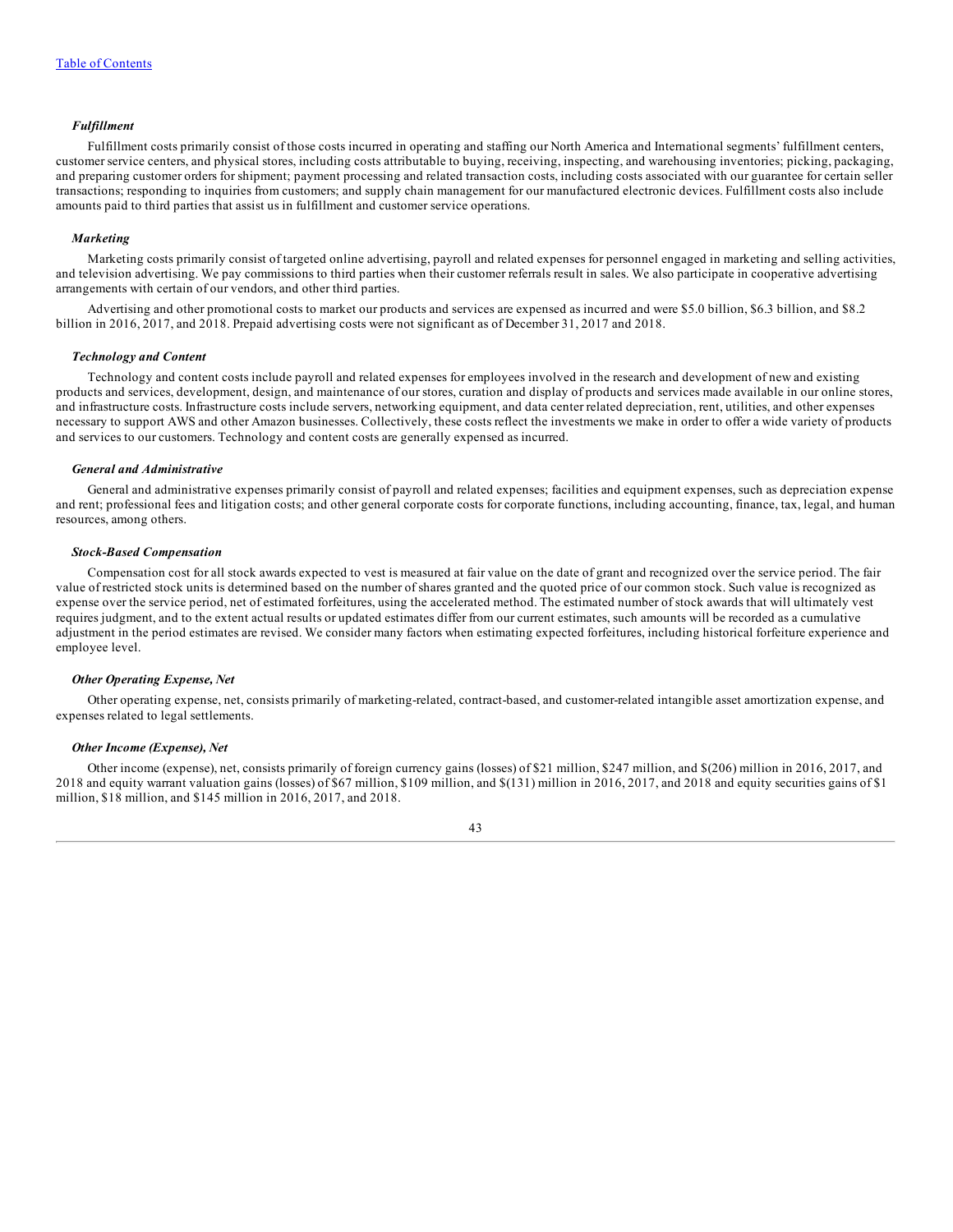### *Income Taxes*

Income tax expense includes U.S. (federal and state) and foreign income taxes. Certain foreign subsidiary earnings are subject to U.S. taxation under the U.S. Tax Act, which also repeals U.S. taxation on the subsequent repatriation of those earnings. We intend to invest substantially all of our foreign subsidiary earnings, as well as our capital in our foreign subsidiaries, indefinitely outside of the U.S. in those jurisdictions in which we would incur significant, additional costs upon repatriation of such amounts.

Deferred income tax balances reflect the effects of temporary differences between the carrying amounts of assets and liabilities and their tax bases and are stated at enacted tax rates expected to be in effect when taxes are actually paid or recovered.

Deferred tax assets are evaluated for future realization and reduced by a valuation allowance to the extent we believe they will not be realized. We consider many factors when assessing the likelihood of future realization of our deferred tax assets, including our recent cumulative loss experience and expectations of future earnings, capital gains and investment in such jurisdiction, the carry-forward periods available to us for tax reporting purposes, and other relevant factors.

We utilize a two-step approach to recognizing and measuring uncertain income tax positions (tax contingencies). The first step is to evaluate the tax position for recognition by determining if the weight of available evidence indicates it is more likely than not the position will be sustained on audit, including resolution of related appeals or litigation processes. The second step is to measure the tax benefit as the largest amount which is more than 50% likely of being realized upon ultimate settlement. We consider many factors when evaluating our tax positions and estimating our tax benefits, which may require periodic adjustments and which may not accurately forecast actual outcomes. We include interest and penalties related to our tax contingencies in income tax expense.

### *Fair Value of Financial Instruments*

Fair value is defined as the price that would be received to sell an asset or paid to transfer a liability in an orderly transaction between market participants at the measurement date. To increase the comparability of fair value measures, the following hierarchy prioritizes the inputs to valuation methodologies used to measure fair value:

**Level 1 —** Valuations based on quoted prices for identical assets and liabilities in active markets.

**Level 2 —** Valuations based on observable inputs other than quoted prices included in Level 1, such as quoted prices for similar assets and liabilities in active markets, quoted prices for identical or similar assets and liabilities in markets that are not active, or other inputs that are observable or can be corroborated by observable market data.

**Level 3 —** Valuations based on unobservable inputs reflecting our own assumptions, consistent with reasonably available assumptions made by other market participants. These valuations require significant judgment.

For our cash, cash equivalents, or marketable securities, we measure the fair value of money market funds and equity securities based on quoted prices in active markets for identical assets or liabilities. All other financial instruments were valued either based on recent trades of securities in inactive markets or based on quoted market prices of similar instruments and other significant inputs derived from or corroborated by observable market data. We did not hold any cash, cash equivalents, or marketable securities categorized as Level 3 assets as of December 31, 2017 and 2018.

As part of entering into commercial agreements, we often obtain equity warrant assets giving us the right to acquire stock of other companies. As of December 31, 2017 and 2018, these warrants had a fair value of \$441 million and \$440 million, and are recorded within "Other assets" on our consolidated balance sheets. The related gain (loss) recorded in "Other income (expense), net" was \$67 million, \$109 million, and \$(131) million in 2016, 2017, and 2018. These assets are primarily classified as Level 2 assets.

# *Cash and Cash Equivalents*

We classify all highly liquid instruments with an original maturity of three months or less as cash equivalents.

### *Inventories*

Inventories, consisting of products available for sale, are primarily accounted for using the first-in, first-out method, and are valued at the lower of cost and net realizable value. This valuation requires us to make judgments, based on currently available information, about the likely method of disposition, such as through sales to individual customers, returns to product vendors, or liquidations, and expected recoverable values of each disposition category.

We provide Fulfillment by Amazon services in connection with certain of our sellers' programs. Third-party sellers maintain ownership of their inventory, regardless of whether fulfillment is provided by us or the third-party sellers, and therefore these products are not included in our inventories.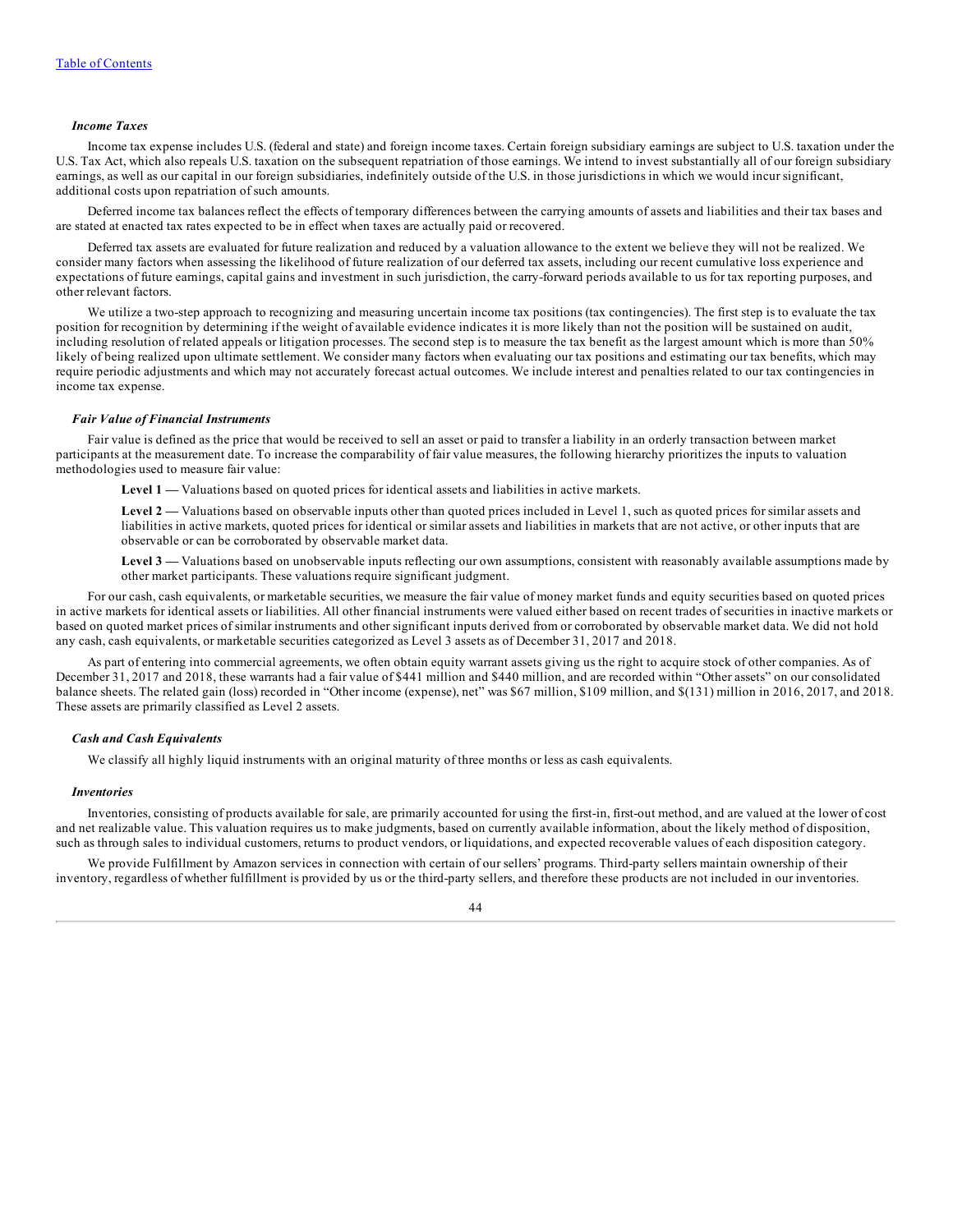We also purchase electronic device components from a variety of suppliers and use several contract manufacturers to provide manufacturing services for our products. During the normal course of business, in order to manage manufacturing lead times and help ensure adequate supply, we enter into agreements with contract manufacturers and suppliers for certain electronic device components. A portion of our reported purchase commitments arising from these agreements consists of firm, non-cancellable commitments. These commitments are based on forecasted customer demand. If we reduce these commitments, we may incur additional costs. We also have firm, non-cancellable commitments for certain products offered in our Whole Foods Market stores.

### *Accounts Receivable, Net and Other*

Included in "Accounts receivable, net and other" on our consolidated balance sheets are amounts primarily related to customers, vendors, and sellers. As of December 31, 2017 and 2018, customer receivables, net, were \$6.4 billion and \$9.4 billion, vendor receivables, net, were \$2.6 billion and \$3.2 billion, and seller receivables, net, were \$692 million and \$710 million. Seller receivables are amounts due from sellers related to our seller lending program, which provides funding to sellers primarily to procure inventory.

We estimate losses on receivables based on known troubled accounts and historical experience of losses incurred. Receivables are considered impaired and written-off when it is probable that all contractual payments due will not be collected in accordance with the terms of the agreement. The allowance for doubtful accounts was \$237 million, \$348 million, and \$495 million as of December 31, 2016, 2017, and 2018. Additions to the allowance were \$451 million, \$626 million, and \$878 million, and deductions to the allowance were \$403 million, \$515 million, and \$731 million in 2016, 2017, and 2018.

### *Software Development Costs*

We incur software development costs related to products to be sold, leased, or marketed to external users, internal-use software, and our websites. Software development costs capitalized were not significant for the years presented. All other costs, including those related to design or maintenance, are expensed as incurred.

# *Property and Equipment, Net*

Property and equipment are stated at cost less accumulated depreciation. Incentives that we receive from property and equipment vendors are recorded as a reduction in our costs. Property includes buildings and land that we own, along with property we have acquired under build-to-suit, finance, and capital lease arrangements. Equipment includes assets such as servers and networking equipment, heavy equipment, and other fulfillment equipment. Depreciation is recorded on a straight-line basis over the estimated useful lives of the assets (generally the lesser of 40 years or the remaining life of the underlying building, three years for our servers, five years for networking equipment, ten years for heavy equipment, and three to seven years for other fulfillment equipment). Depreciation expense is classified within the corresponding operating expense categories on our consolidated statements of operations.

### *Leases and Asset Retirement Obligations*

We categorize leases at their inception as either operating or capital leases. On certain of our lease agreements, we may receive rent holidays and other incentives provided by the landlord. We recognize lease costs on a straight-line basis without regard to deferred payment terms, such as rent holidays, that defer the commencement date of required payments. Additionally, incentives we receive are treated as a reduction of our costs over the term of the agreement. Leasehold improvements are capitalized at cost and amortized over the lesser of their expected useful life or the non-cancellable term of the lease.

We establish assets and liabilities for the estimated construction costs incurred under build-to-suit lease arrangements to the extent we are involved in the construction of structural improvements or take construction risk prior to commencement of a lease. Upon occupancy of facilities under build-to-suit leases, we assess whether these arrangements qualify for sales recognition under the sale-leaseback accounting guidance. If we continue to be the deemed owner, the facilities are accounted for as finance leases.

We establish assets and liabilities for the present value of estimated future costs to retire long-lived assets at the termination or expiration of a lease. Such assets are depreciated over the lease period into operating expense, and the recorded liabilities are accreted to the future value of the estimated retirement costs.

As disclosed in "Accounting Pronouncements Not Yet Adopted," our accounting for build-to-suit and finance leases will change on January 1, 2019.

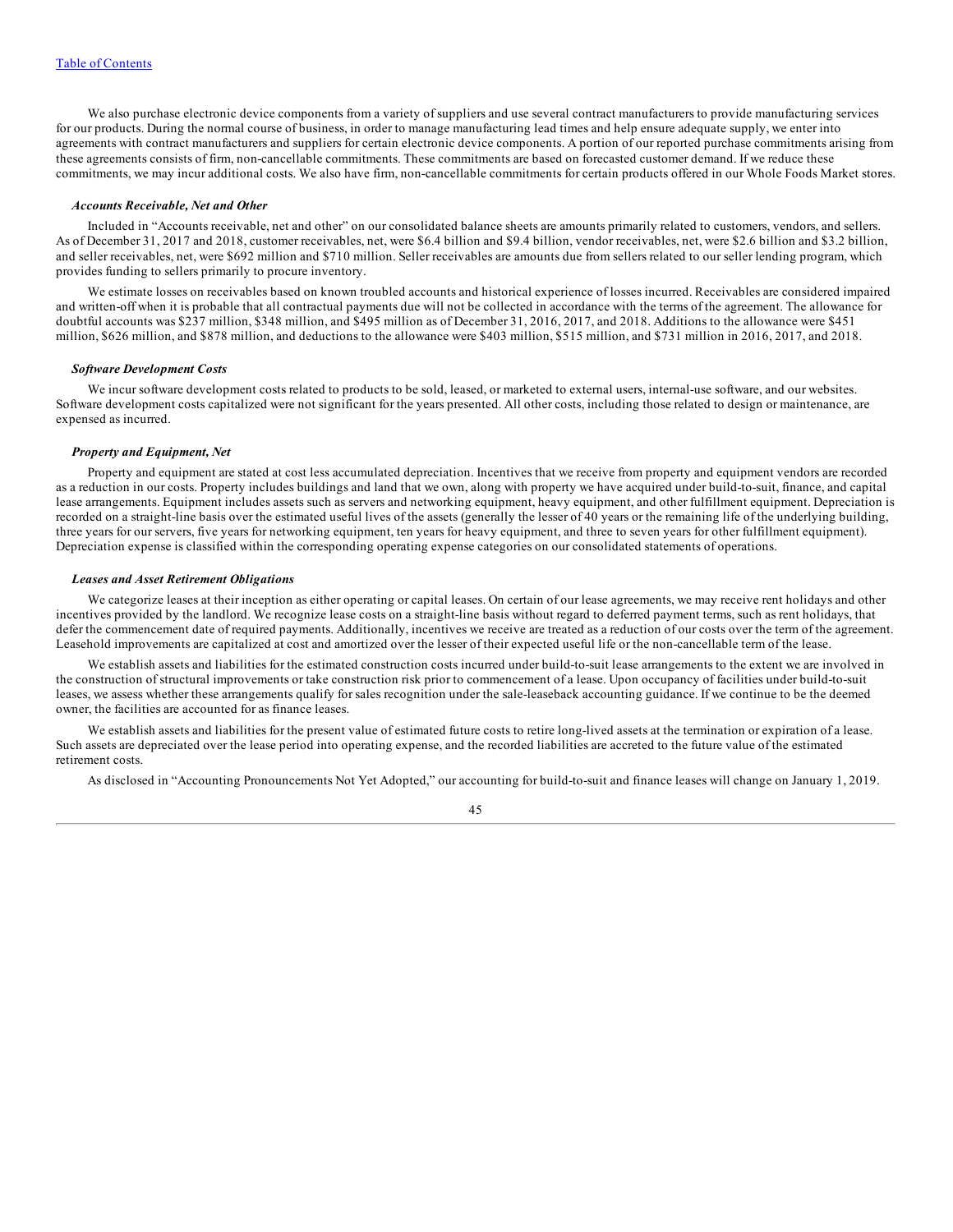### *Goodwill*

We evaluate goodwill for impairment annually or more frequently when an event occurs or circumstances change that indicate the carrying value may not be recoverable. In testing goodwill for impairment, we may elect to utilize a qualitative assessment to evaluate whether it is more likely than not that the fair value of a reporting unit is less than its carrying amount. If our qualitative assessment indicates that goodwill impairment is more likely than not, we perform a two-step impairment test. We test goodwill for impairment under the two-step impairment test by first comparing the book value of net assets to the fair value of the reporting units. If the fair value is determined to be less than the book value or qualitative factors indicate that it is more likely than not that goodwill is impaired, a second step is performed to compute the amount of impairment as the difference between the estimated fair value of goodwill and the carrying value. We estimate the fair value of the reporting units using discounted cash flows. Forecasts of future cash flows are based on our best estimate of future net sales and operating expenses, based primarily on expected category expansion, pricing, market segment share, and general economic conditions.

We completed the required annual testing of goodwill for impairment for all reporting units as of April 1, 2018, and determined that goodwill is not impaired as the fair value of our reporting units substantially exceeded their book value. There were no events that caused us to update our annual impairment test. See "Note 4 — Acquisitions, Goodwill, and Acquired Intangible Assets."

#### *Other Assets*

Included in "Other assets" on our consolidated balance sheets are amounts primarily related to acquired intangible assets, net of accumulated amortization; video and music content, net of accumulated amortization; long-term deferred tax assets; certain equity investments; marketable securities restricted for longer than one year, the majority of which are attributable to collateralization of bank guarantees and debt related to our international operations; and equity warrant assets.

### *Video and Music Content*

We obtain video and music content for customers through licensing agreements that have a wide range of licensing provisions, which include both fixed and variable payment schedules. When the license fee for a specific movie, television, or music title is determinable or reasonably estimable and the content is available for streaming, we recognize an asset representing the fee and a corresponding liability for the amounts owed. We relieve the liability as payments are made and we amortize the asset to "Cost of sales" on a straight-line basis or on an accelerated basis, based on estimated usage patterns, which typically ranges from one to five years. If we are unable to reasonably estimate the cost per title, no asset or liability is recorded and licensing costs are expensed as incurred. We also develop original content. Capitalized production costs associated with our original content are limited by the amount of revenue we expect to earn, which results in a portion being expensed as incurred. These capitalized costs are amortized to "Cost of sales" on an accelerated basis that follows the viewing pattern of customer streams in the first months after availability.

### *Investments*

We generally invest our excess cash in AAA-rated money market funds and investment grade short- to intermediate-term fixed income securities. Such investments are included in "Cash and cash equivalents" or "Marketable securities" on the accompanying consolidated balance sheets. Marketable debt securities are classified as available-for-sale and reported at fair value with unrealized gains and losses included in "Accumulated other comprehensive loss."

Equity investments are accounted for using the equity method of accounting if the investment gives us the ability to exercise significant influence, but not control, over an investee. Equity-method investments are included within "Other assets" on our consolidated balance sheets. Our share of the earnings or losses as reported by equity-method investees, amortization of basis differences, and related gains or losses, if any, are classified as "Equity*-*method investment activity, net of tax" on our consolidated statements of operations.

Equity investments without readily determinable fair values and for which we do not have the ability to exercise significant influence are accounted for at cost with adjustments for observable changes in prices or impairments and are classified as "Other assets" on our consolidated balance sheets.

Equity investments that have readily determinable fair values are included in "Marketable securities" on our consolidated balance sheets and measured at fair value with changes recognized in "Other income (expense), net" on our consolidated statement of operations.

We periodically evaluate whether declines in fair values of our investments indicate impairment. For debt securities and equity method investments, we also evaluate whether declines in fair value of our investments below their book value are other-than-temporary. This evaluation consists of several qualitative and quantitative factors regarding the severity and duration of the unrealized loss as well as our ability and intent to hold the investment until a forecasted recovery occurs. Additionally, we

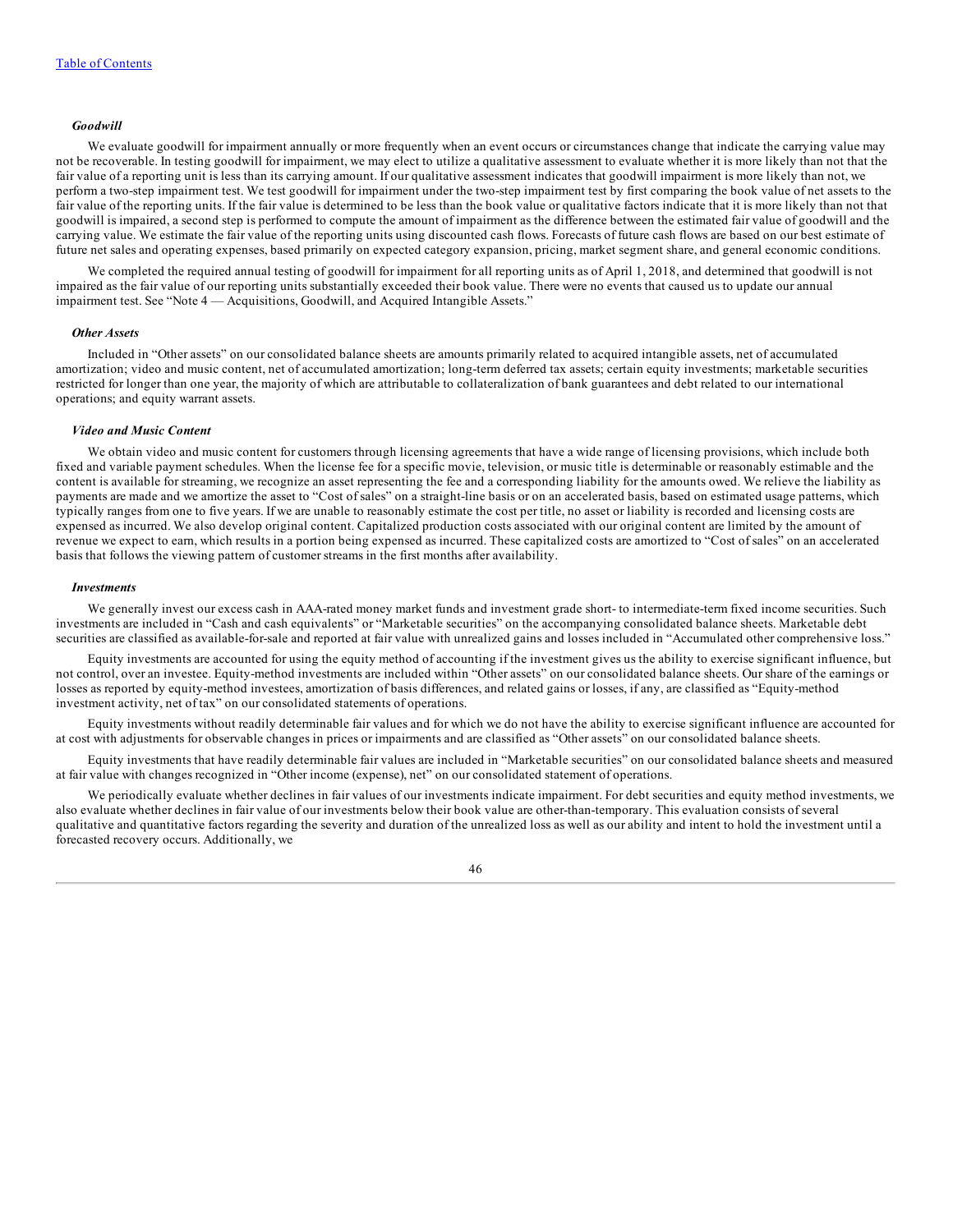assess whether we have plans to sell the security or it is more likely than not we will be required to sell any investment before recovery of its amortized cost basis. Factors considered include: quoted market prices; recent financial results and operating trends; implied values from any recent transactions or offers of investee securities; credit quality of debt instrument issuers; other publicly available information that may affect the value of our investments; duration and severity of the decline in value; and our strategy and intentions for holding the investment.

#### *Long-Lived Assets*

Long-lived assets, other than goodwill, are reviewed for impairment whenever events or changes in circumstances indicate that the carrying amount of the assets might not be recoverable. Conditions that would necessitate an impairment assessment include a significant decline in the observable market value of an asset, a significant change in the extent or manner in which an asset is used, or any other significant adverse change that would indicate that the carrying amount of an asset or group of assets may not be recoverable.

For long-lived assets used in operations, impairment losses are only recorded if the asset's carrying amount is not recoverable through its undiscounted, probability-weighted future cash flows. We measure the impairment loss based on the difference between the carrying amount and estimated fair value. Longlived assets are considered held for sale when certain criteria are met, including when management has committed to a plan to sell the asset, the asset is available for sale in its immediate condition, and the sale is probable within one year of the reporting date. Assets held for sale are reported at the lower of cost or fair value less costs to sell. Assets held for sale were not significant as of December 31, 2017 and 2018.

### *Accrued Expenses and Other*

Included in "Accrued expenses and other" on our consolidated balance sheets are liabilities primarily related to leases and asset retirement obligations, payroll and related expenses, unredeemed gift cards, customer liabilities, current debt, acquired digital media content, and other operating expenses.

As of December 31, 2017 and 2018, our liabilities for payroll related expenses were \$2.9 billion and \$3.4 billion and our liabilities for unredeemed gift cards were \$3.0 billion and \$2.8 billion. We reduce the liability for a gift card when redeemed by a customer. The portion of gift cards that we do not expect to be redeemed is recognized based on customer usage patterns.

### *Unearned Revenue*

Unearned revenue is recorded when payments are received or due in advance of performing our service obligations and is recognized over the service period. Unearned revenue primarily relates to prepayments of AWS services and Amazon Prime memberships. Our total unearned revenue as of December 31, 2017 was \$6.1 billion, of which \$5.3 billion was recognized as revenue during the year ended December 31, 2018, including adjustments related to the new revenue recognition guidance. Included in "Other long-term liabilities" on our consolidated balance sheets was \$1.0 billion and \$1.4 billion of unearned revenue as of December 31, 2017 and 2018.

Additionally, we have performance obligations, primarily related to AWS, associated with commitments in customer contracts for future services that have not yet been recognized in our financial statements. For contracts with original terms that exceed one year, those commitments not yet recognized were \$19.3 billion as of December 31, 2018. The weighted average remaining life of our long-term contracts is 3.3 years. However, the amount and timing of revenue recognition is largely driven by customer usage, which can extend beyond the original contractual term.

### *Foreign Currency*

We have internationally-focused stores for which the net sales generated, as well as most of the related expenses directly incurred from those operations, are denominated in local functional currencies. The functional currency of our subsidiaries that either operate or support these stores is generally the same as the local currency. Assets and liabilities of these subsidiaries are translated into U.S. Dollars at period-end foreign exchange rates, and revenues and expenses are translated at average rates prevailing throughout the period. Translation adjustments are included in "Accumulated other comprehensive loss," a separate component of stockholders' equity, and in the "Foreign currency effect on cash and cash equivalents," on our consolidated statements of cash flows. Transaction gains and losses including intercompany transactions denominated in a currency other than the functional currency of the entity involved are included in "Other income (expense), net" on our consolidated statements of operations. In connection with the settlement and remeasurement of intercompany balances, we recorded gains (losses) of \$62 million, \$202 million, and \$(186) million in 2016, 2017, and 2018.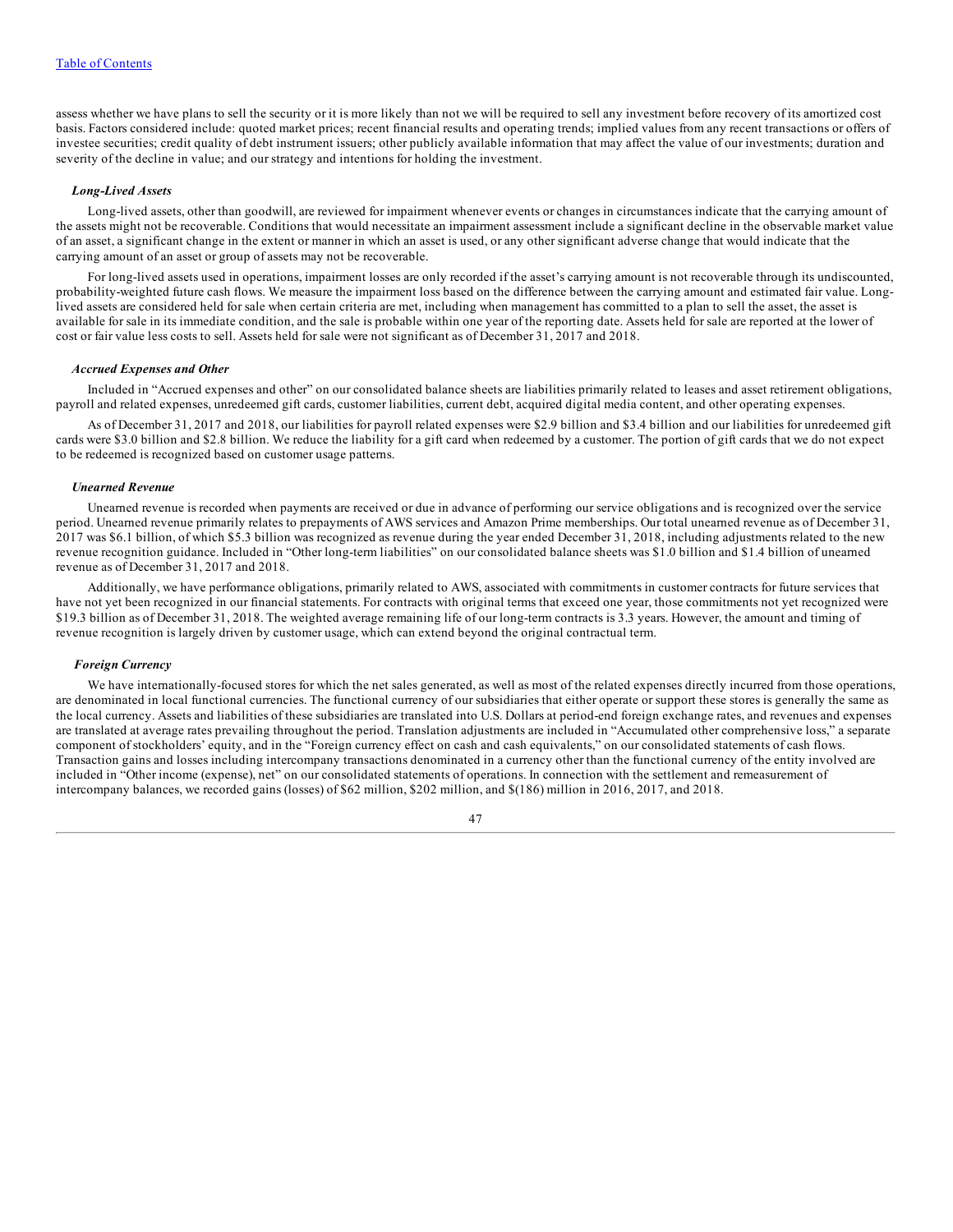## *Accounting Pronouncements Recently Adopted*

In May 2014, the Financial Accounting Standards Board ("FASB") issued an Accounting Standards Update ("ASU") amending revenue recognition guidance and requiring more detailed disclosures to enable users of financial statements to understand the nature, amount, timing, and uncertainty of revenue and cash flows arising from contracts with customers. We adopted this ASU on January 1, 2018 for all revenue contracts with our customers using the modified retrospective approach and increased retained earnings by approximately \$650 million. The adjustment primarily relates to the unredeemed portion of our gift cards, which are now recognized over the expected customer usage period rather than waiting until gift cards expire or when the likelihood of redemption becomes remote. We changed the recognition and classification of Amazon Prime memberships, which are now accounted for as a single performance obligation and recognized ratably over the membership period as service sales. Previously, Prime memberships were considered to be arrangements with multiple deliverables and were allocated among product sales and service sales. Other changes relate primarily to the presentation of revenue. Certain advertising services are now classified as revenue rather than a reduction in cost of sales, and sales of apps, in-app content, and certain digital media content are presented on a net basis. Prior year amounts have not been adjusted and continue to be reported in accordance with our historic accounting policy.

The impact of applying this ASU for the year ended December 31, 2018 primarily resulted in a decrease in product sales and an increase in service sales driven by the reclassification of Prime membership fees of approximately \$3.8 billion. Service sales also increased by approximately \$3.0 billion for the year ended December 31, 2018 due to the reclassification of certain advertising services.

In January 2016, the FASB issued an ASU that updates certain aspects of recognition, measurement, presentation, and disclosure of financial instruments. Under this ASU, certain equity investments are measured at fair value with changes recognized in net income. We adopted this ASU in Q1 2018 with no material impact to our consolidated financial statements.

In October 2016, the FASB issued an ASU amending the accounting for income taxes. The new guidance requires the recognition of the income tax consequences of an intercompany asset transfer, other than transfers of inventory, when the transfer occurs. For intercompany transfers of inventory, the income tax effects will continue to be deferred until the inventory has been sold to a third party. We adopted this ASU in Q1 2018 with an increase of approximately \$250 million to retained earnings and deferred tax assets net of valuation allowances.

In November 2016, the FASB issued an ASU amending the presentation of restricted cash within the consolidated statements of cash flows. The new guidance requires that restricted cash be added to cash and cash equivalents on the consolidated statements of cash flows. We adopted this ASU in Q1 2018 on a retrospective basis with the following impacts to our consolidated statements of cash flows (in millions):

| Year Ended December 31, 2016                              | <b>Previously Reported</b> | Adjustments | <b>As Revised</b> |
|-----------------------------------------------------------|----------------------------|-------------|-------------------|
| Operating activities                                      | 17.272                     | (69)        | 17,203            |
| Investing activities                                      | (9,876)                    | 360         | (9,516)           |
| Financing activities                                      | (3,740)                    | 24          | (3,716)           |
| Net change in cash, cash equivalents, and restricted cash | 3.656                      |             | 3.971             |

| Year Ended December 31, 2017                              | <b>Previously Reported</b> | Adjustments | <b>As Revised</b> |           |
|-----------------------------------------------------------|----------------------------|-------------|-------------------|-----------|
| Operating activities                                      | 18.434                     |             | (69)              | 18,365    |
| Investing activities                                      | (27, 819)                  |             | 735               | (27, 084) |
| Financing activities                                      | 9.860                      |             | 68                | 9.928     |
| Net change in cash, cash equivalents, and restricted cash | 475                        |             | 734               | 1.209     |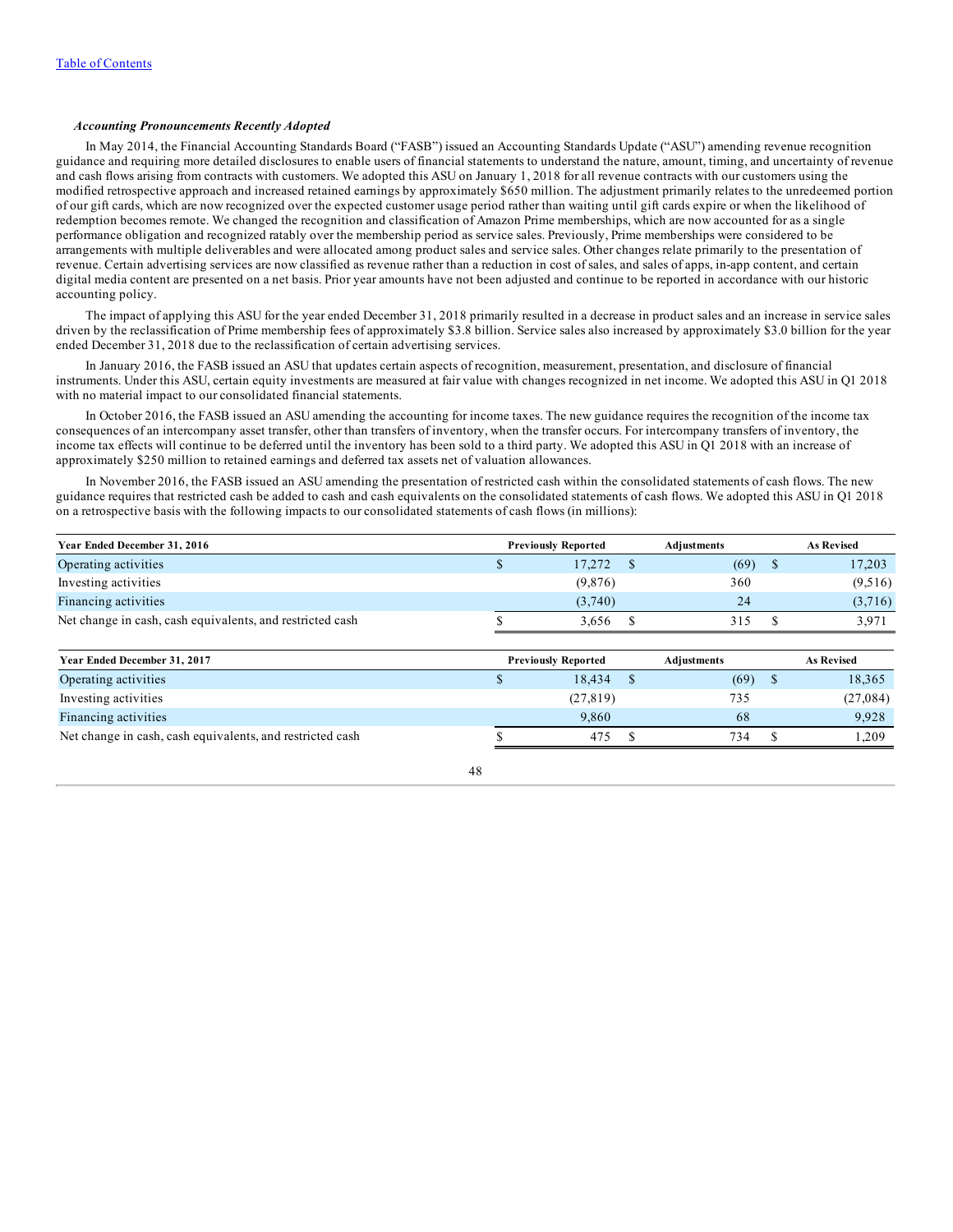# *Accounting Pronouncements Not Yet Adopted*

In February 2016, the FASB issued an ASU amending the accounting for leases. The new guidance requires the recognition of lease assets and liabilities for operating leases with terms of more than 12 months, in addition to those currently recorded, on our consolidated balance sheets. Presentation of leases within the consolidated statements of operations and consolidated statements of cash flows will be generally consistent with the current lease accounting guidance. The ASU is effective for reporting periods beginning after December 15, 2018, with early adoption permitted. We will adopt this ASU on January 1, 2019 with an immaterial cumulative adjustment to retained earnings rather than retrospectively adjusting prior periods. This adoption approach will result in a balance sheet presentation that will not be comparable to the prior period in the first year of adoption. The adoption of this ASU will result in the recognition of operating lease assets and liabilities of approximately \$21 billion, which includes the reclassification of finance leases to operating leases of approximately \$1.2 billion, and the derecognition of build-to-suit lease assets and liabilities when we do not control the building during the construction period of approximately \$1.5 billion.

# **Note 2 — CASH, CASH EQUIVALENTS, RESTRICTED CASH, AND MARKETABLE SECURITIES**

As of December 31, 2017 and 2018, our cash, cash equivalents, restricted cash, and marketable securities primarily consisted of cash, AAA-rated money market funds, U.S. and foreign government and agency securities, and other investment grade securities. Cash equivalents and marketable securities are recorded at fair value. The following table summarizes, by major security type, our cash, cash equivalents, restricted cash, and marketable securities that are measured at fair value on a recurring basis and are categorized using the fair value hierarchy (in millions):

|                                                                        | December 31, 2017 |                              |    |                              |    |                                      |              |                                                |  |  |
|------------------------------------------------------------------------|-------------------|------------------------------|----|------------------------------|----|--------------------------------------|--------------|------------------------------------------------|--|--|
|                                                                        |                   | Cost or<br>Amortized<br>Cost |    | Gross<br>Unrealized<br>Gains |    | Gross<br><b>Unrealized</b><br>Losses |              | Total<br><b>Estimated</b><br><b>Fair Value</b> |  |  |
| Cash                                                                   | \$                | 9,982                        | -S |                              | \$ |                                      |              | 9,982                                          |  |  |
| Level 1 securities:                                                    |                   |                              |    |                              |    |                                      |              |                                                |  |  |
| Money market funds                                                     |                   | 11,343                       |    |                              |    |                                      |              | 11,343                                         |  |  |
| Equity securities                                                      |                   | 23                           |    | 30                           |    |                                      |              | 53                                             |  |  |
| Level 2 securities:                                                    |                   |                              |    |                              |    |                                      |              |                                                |  |  |
| Foreign government and agency securities                               |                   | 620                          |    |                              |    |                                      |              | 620                                            |  |  |
| U.S. government and agency securities                                  |                   | 4,841                        |    |                              |    | (19)                                 |              | 4,823                                          |  |  |
| Corporate debt securities                                              |                   | 4,265                        |    |                              |    | (9)                                  |              | 4,257                                          |  |  |
| Asset-backed securities                                                |                   | 910                          |    |                              |    | (5)                                  |              | 905                                            |  |  |
| Other fixed income securities                                          |                   | 340                          |    |                              |    | (2)                                  |              | 338                                            |  |  |
|                                                                        |                   | 32,324                       | -S | 32                           | N, | (35)                                 | <sup>S</sup> | 32,321                                         |  |  |
| Less: Restricted cash, cash equivalents, and marketable securities (1) |                   |                              |    |                              |    |                                      |              | (1, 335)                                       |  |  |
| Total cash, cash equivalents, and marketable securities                |                   |                              |    |                              |    |                                      |              | 30,986                                         |  |  |
|                                                                        |                   |                              |    |                              |    |                                      |              |                                                |  |  |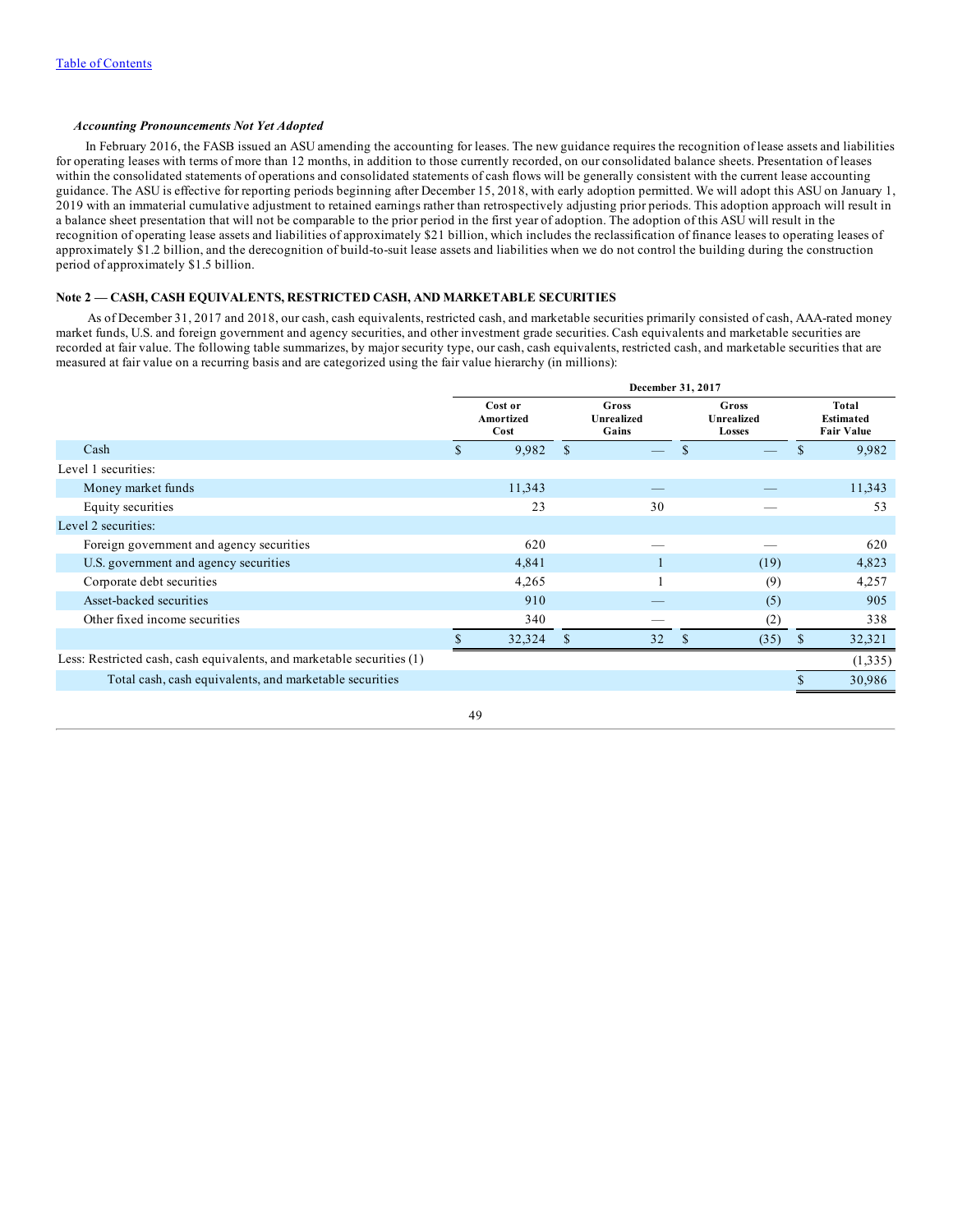|                                                                        |                              |    | December 31, 2018            |              |                               |                                                |
|------------------------------------------------------------------------|------------------------------|----|------------------------------|--------------|-------------------------------|------------------------------------------------|
|                                                                        | Cost or<br>Amortized<br>Cost |    | Gross<br>Unrealized<br>Gains |              | Gross<br>Unrealized<br>Losses | Total<br><b>Estimated</b><br><b>Fair Value</b> |
| Cash                                                                   | \$<br>10,406                 | -S |                              | $\mathbb{S}$ |                               | \$<br>10,406                                   |
| Level 1 securities:                                                    |                              |    |                              |              |                               |                                                |
| Money market funds                                                     | 12,515                       |    |                              |              |                               | 12,515                                         |
| Equity securities                                                      | 29                           |    | 143                          |              | (2)                           | 170                                            |
| Level 2 securities:                                                    |                              |    |                              |              |                               |                                                |
| Foreign government and agency securities                               | 815                          |    |                              |              |                               | 815                                            |
| U.S. government and agency securities                                  | 11,686                       |    |                              |              | (20)                          | 11,667                                         |
| Corporate debt securities                                              | 5,008                        |    |                              |              | (19)                          | 4,990                                          |
| Asset-backed securities                                                | 896                          |    |                              |              | (4)                           | 892                                            |
| Other fixed income securities                                          | 190                          |    |                              |              | (2)                           | 188                                            |
| Equity securities                                                      | 28                           |    | 5                            |              |                               | 33                                             |
|                                                                        | 41,573                       | £. | 150                          |              | (47)                          | \$<br>41,676                                   |
| Less: Restricted cash, cash equivalents, and marketable securities (1) |                              |    |                              |              |                               | (426)                                          |
| Total cash, cash equivalents, and marketable securities                |                              |    |                              |              |                               | \$<br>41,250                                   |

 $(1)$  We are required to pledge or otherwise restrict a portion of our cash, cash equivalents, and marketable securities as collateral for real estate leases, amounts due to third-party sellers in certain jurisdictions, debt, and standby and trade letters of credit. We classify cash, cash equivalents, and marketable securities with use restrictions of less than twelve months as "Accounts receivable, net and other" and of twelve months or longer as non-current "Other assets" on our consolidated balance sheets. See "Note 7 — Commitments and Contingencies."

The following table summarizes gross gains and gross losses realized on sales of available-for-sale fixed income marketable securities (in millions):

|                 |      | Year Ended December 31, |  |      |  |
|-----------------|------|-------------------------|--|------|--|
|                 | 2016 | 2017                    |  | 2018 |  |
| Realized gains  |      |                         |  |      |  |
| Realized losses |      |                         |  |      |  |

The following table summarizes the remaining contractual maturities of our cash equivalents and marketable fixed income securities as of December 31, 2018 (in millions):

|                                        | Amortized<br>Cost |        | <b>Estimated</b><br><b>Fair Value</b> |
|----------------------------------------|-------------------|--------|---------------------------------------|
| Due within one year                    | ъ                 | 27,520 | 27,508                                |
| Due after one year through five years  |                   | 2,865  | 2,845                                 |
| Due after five years through ten years |                   | 187    | 185                                   |
| Due after ten years                    |                   | 538    | 529                                   |
| Total                                  |                   | 31,110 | 31,067                                |

Actual maturities may differ from the contractual maturities because borrowers may have certain prepayment conditions.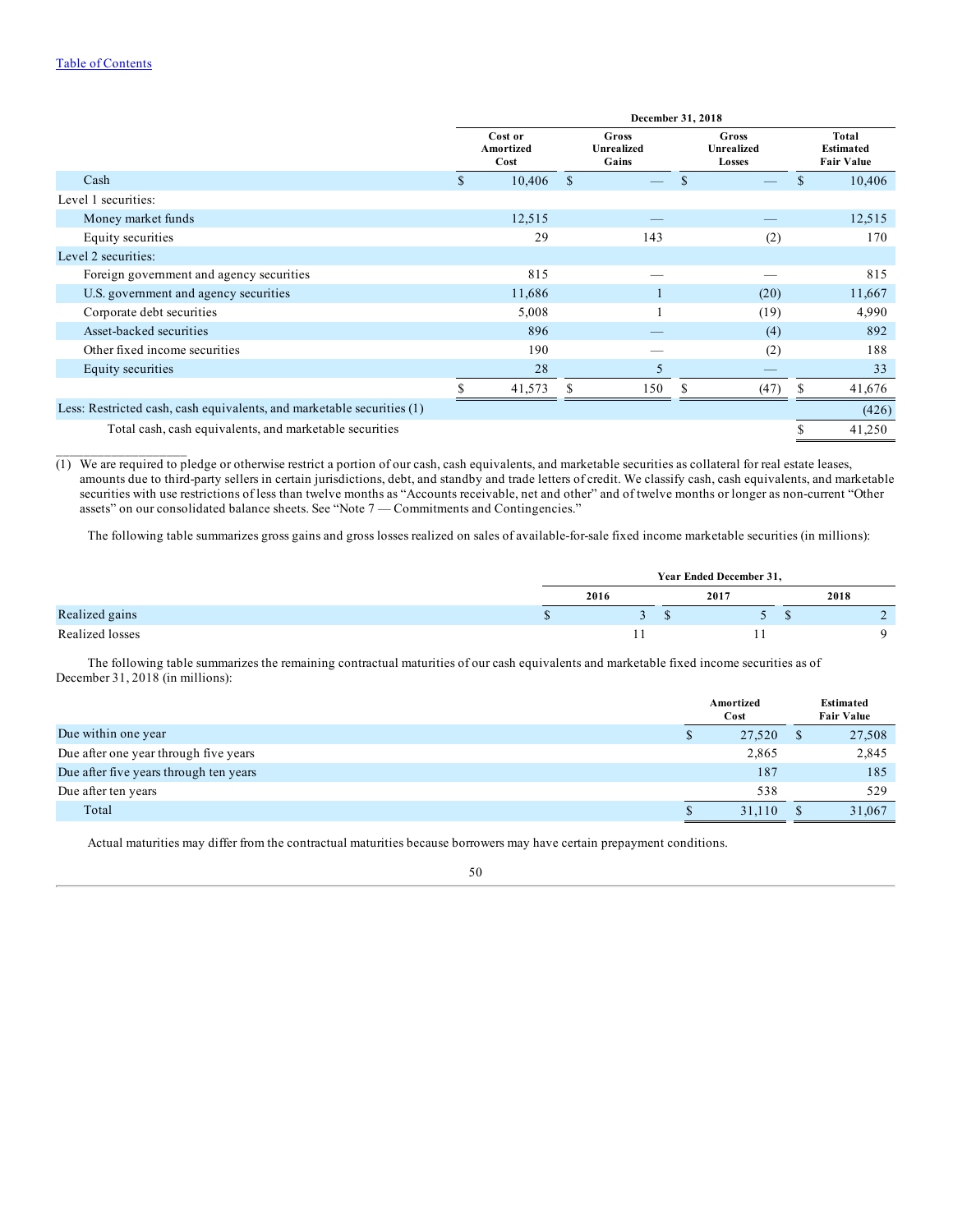The following table provides a reconciliation of the amount of cash, cash equivalents, and restricted cash reported within the consolidated balance sheets to the total of the same such amounts shown in the consolidated statements of cash flows (in millions):

|                                                                                                      | December 31, 2017 | December 31, 2018 |        |  |
|------------------------------------------------------------------------------------------------------|-------------------|-------------------|--------|--|
| Cash and cash equivalents                                                                            | 20.522            |                   | 31.750 |  |
| Restricted cash included in accounts receivable, net and other                                       | .329              |                   | 418    |  |
| Restricted cash included in other assets                                                             |                   |                   |        |  |
| Total cash, cash equivalents, and restricted cash shown in the consolidated statements of cash flows | 21.856            |                   | 32.173 |  |

### **Note 3 — PROPERTY AND EQUIPMENT**

Property and equipment, at cost, consisted of the following (in millions):

|                                                     | December 31, |                         |  |  |
|-----------------------------------------------------|--------------|-------------------------|--|--|
|                                                     | 2017         | 2018                    |  |  |
| Gross property and equipment (1):                   |              |                         |  |  |
| Land and buildings                                  | 23,896       | 31,741<br><sup>\$</sup> |  |  |
| Equipment                                           | 42,244       | 54,591                  |  |  |
| Other assets                                        | 2,438        | 2,577                   |  |  |
| Construction in progress                            | 4,078        | 6,861                   |  |  |
| Gross property and equipment                        | 72,656       | 95,770                  |  |  |
| Total accumulated depreciation and amortization (1) | 23,790       | 33,973                  |  |  |
| Total property and equipment, net                   | 48,866       | 61,797                  |  |  |

 $\overline{(1)}$  We revised our prior year presentation of gross property and equipment and total accumulated depreciation and amortization to include all property and equipment in service, including equipment which is fully-depreciated, to conform to the current year presentation. Total property and equipment, net remains unchanged for the prior year.

Depreciation expense on property and equipment was \$6.4 billion, \$8.8 billion, and \$12.1 billion which includes amortization of property and equipment acquired under capital leases of \$3.8 billion, \$5.4 billion, and \$7.3 billion for 2016, 2017, and 2018. Gross assets recorded under capital leases were \$26.4 billion and \$36.1 billion as of December 31, 2017 and 2018. Accumulated amortization associated with capital leases was \$13.4 billion and \$19.8 billion as of December 31, 2017 and 2018.

We capitalize construction in progress and record a corresponding long-term liability for build-to-suit lease agreements where we are considered the owner, for accounting purposes, during the construction period. For buildings under build-to-suit lease arrangements where we have taken occupancy, which do not qualify for sales recognition under the sale-leaseback accounting guidance, we determined that we continue to be the deemed owner of these buildings. This is principally due to our significant investment in tenant improvements. As a result, the buildings are being depreciated over the shorter of their useful lives or the related leases' terms. Additionally, certain build-to-suit lease arrangements and finance leases provide purchase options. Upon occupancy, the long-term construction obligations are considered long-term finance lease obligations with amounts payable during the next 12 months recorded as "Accrued expenses and other." Gross assets remaining under finance leases were \$5.4 billion and \$7.5 billion as of December 31, 2017 and 2018. Accumulated amortization associated with finance leases was \$635 million and \$1.1 billion as of December 31, 2017 and 2018. As disclosed in "Note 1 — Description of Business and Accounting Policies," our accounting for build-to-suit and finance leases will change on January 1, 2019.

# **Note 4 — ACQUISITIONS, GOODWILL, AND ACQUIRED INTANGIBLE ASSETS**

#### *2016 Acquisition Activity*

During 2016, we acquired certain companies for an aggregate purchase price of \$103 million. The primary reason for these acquisitions, none of which were individually material to our consolidated financial statements, was to acquire technologies and know-how to enable Amazon to serve customers more effectively.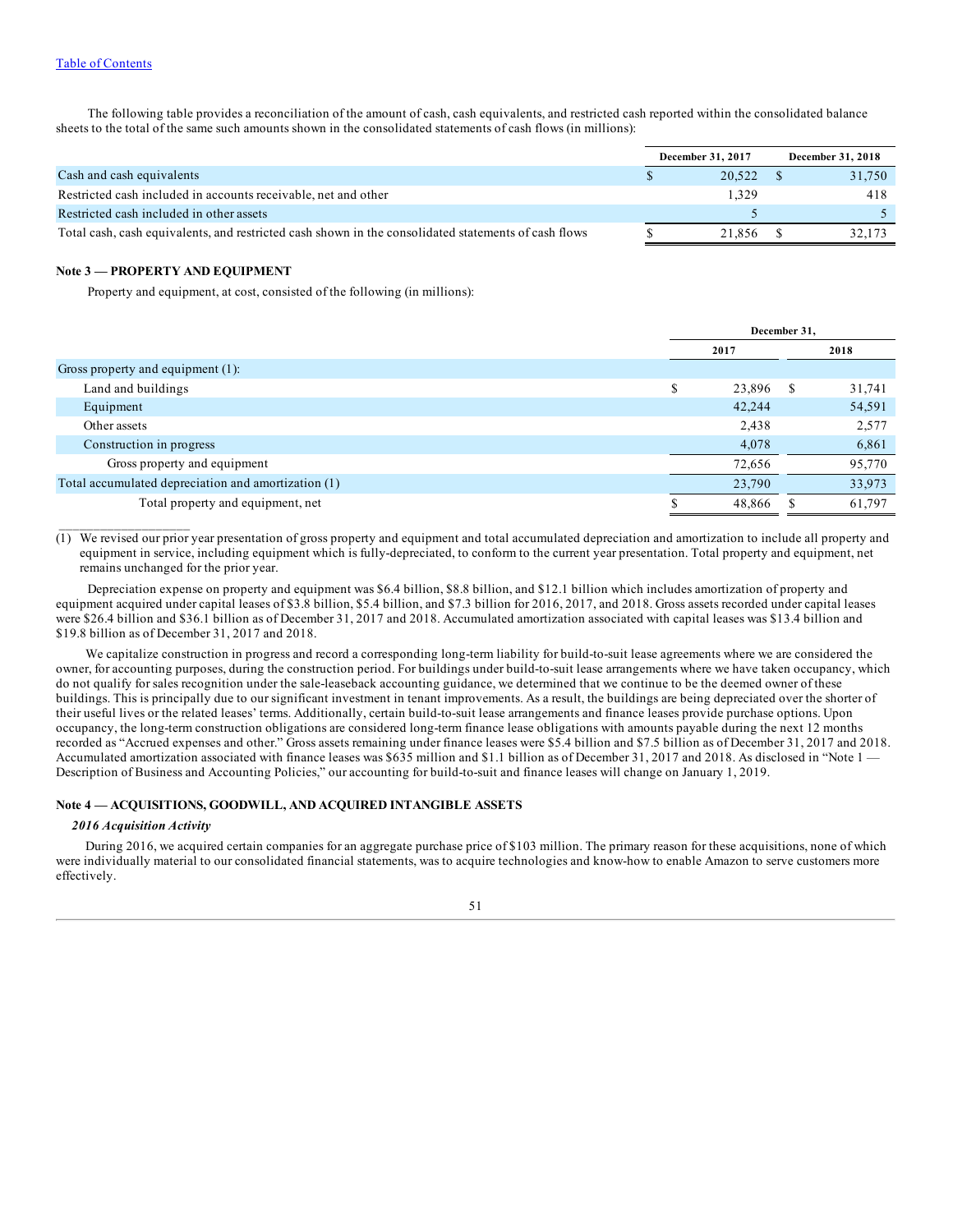# *2017 Acquisition Activity*

On May 12, 2017, we acquired Souq Group Ltd. ("Souq"), an e-commerce company, for approximately \$583 million, net of cash acquired, and on August 28, 2017, we acquired Whole Foods Market, a grocery store chain, for approximately \$13.2 billion, net of cash acquired. Both acquisitions are intended to expand our retail presence. During 2017, we also acquired certain other companies for an aggregate purchase price of \$204 million. The primary reason for our other 2017 acquisitions was to acquire technologies and know-how to enable Amazon to serve customers more effectively.

### *2018 Acquisition Activity*

On April 12, 2018, we acquired Ring Inc. ("Ring") for cash consideration of approximately \$839 million, net of cash acquired, and on September 11, 2018, we acquired PillPack, Inc. ("PillPack") for cash consideration of approximately \$753 million, net of cash acquired, to expand our product and service offerings. During 2018, we also acquired certain other companies for an aggregate purchase price of \$57 million. The primary reason for our other 2018 acquisitions was to acquire technologies and know-how to enable Amazon to serve customers more effectively.

Acquisition-related costs were expensed as incurred and were not significant.

Pro forma results of operations have not been presented because the effects of these acquisitions, individually and in the aggregate, were not material to our consolidated results of operations.

### *Purchase Price Allocation*

The aggregate purchase price of these acquisitions was allocated as follows (in millions):

|                                 | December 31,   |               |         |               |       |  |
|---------------------------------|----------------|---------------|---------|---------------|-------|--|
|                                 | 2016           |               | 2017    |               | 2018  |  |
|                                 |                |               |         |               |       |  |
| <b>Purchase Price</b>           |                |               |         |               |       |  |
| Cash paid, net of cash acquired | \$<br>81       | $\mathcal{S}$ | 13,859  | $\mathbb{S}$  | 1,618 |  |
| Indemnification holdback        | 22             |               | 104     |               | 31    |  |
|                                 | \$<br>103      | $\mathcal{S}$ | 13,963  | $\mathcal{S}$ | 1,649 |  |
| <b>Allocation</b>               |                |               |         |               |       |  |
| Goodwill                        | \$<br>60       | $\mathcal{S}$ | 9,501   | $\mathbb{S}$  | 1,228 |  |
| Intangible assets $(1)$ :       |                |               |         |               |       |  |
| Marketing-related               | $\overline{2}$ |               | 1,987   |               | 186   |  |
| Contract-based                  |                |               | 440     |               | 13    |  |
| Technology-based                | 53             |               | 166     |               | 285   |  |
| Customer-related                |                |               | 54      |               | 193   |  |
|                                 | 57             |               | 2,647   |               | 677   |  |
| Property and equipment          | 3              |               | 3,810   |               | 11    |  |
| Deferred tax assets             | 17             |               | 117     |               | 174   |  |
| Other assets acquired           | 10             |               | 1,858   |               | 282   |  |
| Long-term debt                  | (5)            |               | (1,165) |               | (176) |  |
| Deferred tax liabilities        | (18)           |               | (961)   |               | (159) |  |
| Other liabilities assumed       | (21)           |               | (1,844) |               | (388) |  |
|                                 | \$<br>103      | S             | 13,963  | \$            | 1,649 |  |

(1) Intangible assets acquired in 2016, 2017, and 2018 have estimated useful lives of between one and seven years, one and twenty-five years, and two and seven years, with weighted-average amortization periods of five years, twenty-one years, and six years.

We determined the estimated fair value of identifiable intangible assets acquired primarily by using the income approach. These assets are included within "Other assets" on our consolidated balance sheets and are being amortized to operating expenses on a straight-line basis over their estimated useful lives.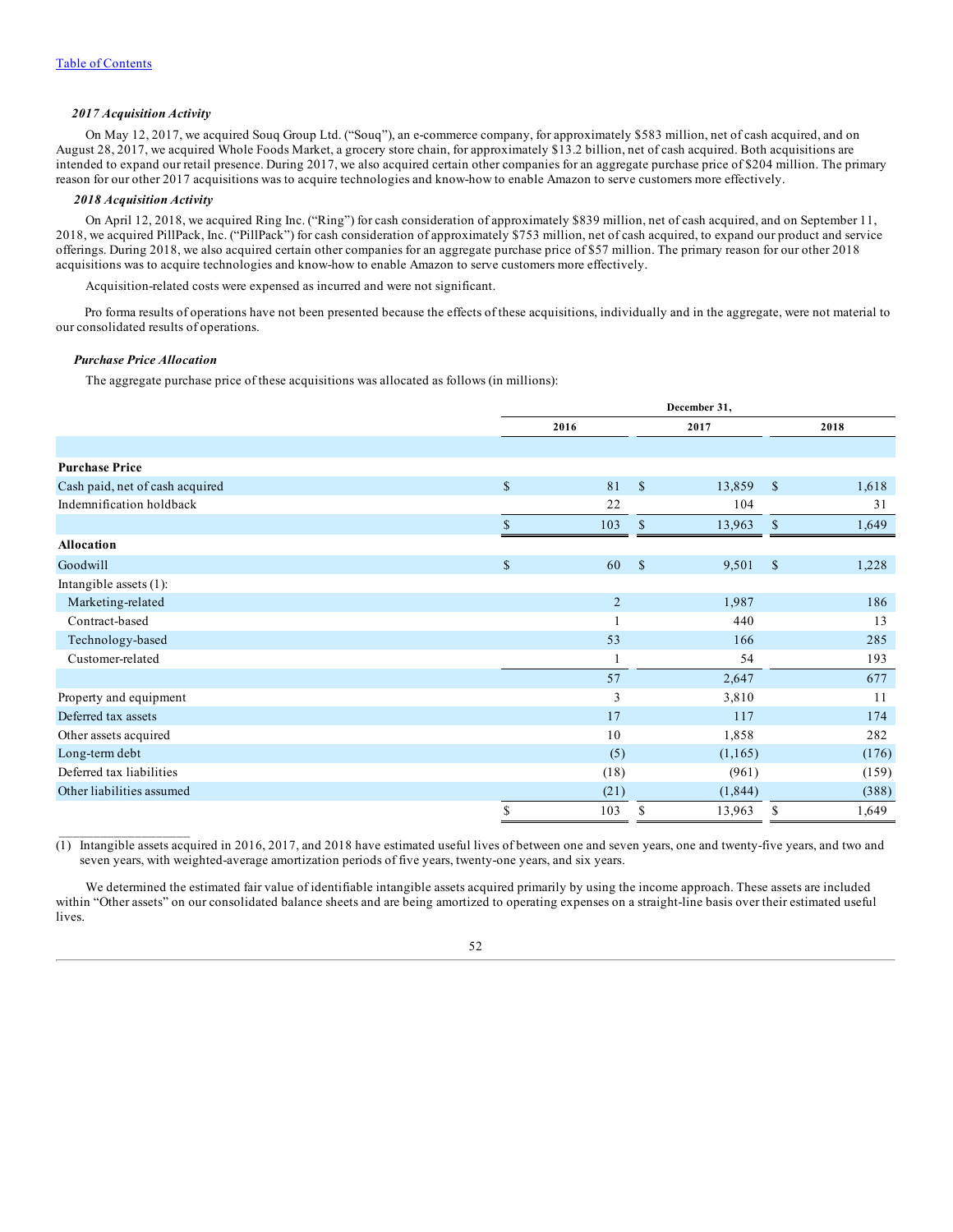# *Goodwill*

The goodwill of the acquired companies is primarily related to expected improvements in technology performance and functionality, as well as sales growth from future product and service offerings and new customers, together with certain intangible assets that do not qualify for separate recognition. The goodwill of the acquired companies is generally not deductible for tax purposes. The following summarizes our goodwill activity in 2017 and 2018 by segment (in millions):

|                              | North<br>America |              | International | AWS   | Consolidated |
|------------------------------|------------------|--------------|---------------|-------|--------------|
| Goodwill - January 1, 2017   | 2,044            | <sup>S</sup> | 694           | 1,046 | 3,784        |
| New acquisitions $(1)$       | 9,115            |              | 368           | 18    | 9,501        |
| Other adjustments $(2)$      | 6                |              | 46            | 13    | 65           |
| Goodwill - December 31, 2017 | 11,165           |              | 1,108         | 1,077 | 13,350       |
| New acquisitions $(1)$       | 1,031            |              | 177           | 20    | 1,228        |
| Other adjustments (2)        | (5)              |              | (15)          | (10)  | (30)         |
| Goodwill - December 31, 2018 | 12.191           |              | 1.270         | 1,087 | 14,548       |

(1) Primarily includes the acquisition of Whole Foods Market in the North America segment and Souq in the International segment in 2017 and the acquisitions of Ring and PillPack in the North America segment in 2018.

(2) Primarily includes changes in foreign exchange rates.

### *Intangible Assets*

Acquired intangible assets, included within "Other assets" on our consolidated balance sheets, consist of the following (in millions):

|                                   | December 31. |                                      |               |                                        |               |                                        |               |       |    |                                      |                                 |       |      |                                        |                                       |
|-----------------------------------|--------------|--------------------------------------|---------------|----------------------------------------|---------------|----------------------------------------|---------------|-------|----|--------------------------------------|---------------------------------|-------|------|----------------------------------------|---------------------------------------|
|                                   |              |                                      |               | 2017                                   |               |                                        |               |       |    | 2018                                 |                                 |       |      |                                        |                                       |
|                                   |              | Acquired<br>Intangibles,<br>Gross(1) |               | Accumulated<br><b>Amortization</b> (1) |               | Acquired<br>Intangibles,<br><b>Net</b> |               |       |    | Acquired<br>Intangibles,<br>Gross(1) | Accumulated<br>Amortization (1) |       |      | Acquired<br>Intangibles,<br><b>Net</b> | Weighted<br>Average Life<br>Remaining |
| Marketing-related                 | \$.          | 2,486                                | \$            | (418)                                  | \$            | 2,068                                  | S             | 2,542 | -S | (431)                                | $\mathbf S$                     | 2,111 | 21.2 |                                        |                                       |
| Contract-based                    |              | 1,013                                |               | (213)                                  |               | 800                                    |               | 1,430 |    | (224)                                |                                 | 1,206 | 12.3 |                                        |                                       |
| Technology- and content-<br>based |              | 640                                  |               | (252)                                  |               | 388                                    |               | 941   |    | (377)                                |                                 | 564   | 4.6  |                                        |                                       |
| Customer-related                  |              | 283                                  |               | (168)                                  |               | 115                                    |               | 437   |    | (208)                                |                                 | 229   | 4.4  |                                        |                                       |
| Acquired<br>intangibles $(2)$     |              | 4,422                                | <sup>\$</sup> | (1,051)                                | <sup>\$</sup> | 3.371                                  | <sup>\$</sup> | 5,350 | -8 | (1,240)                              | $\mathbb{S}$                    | 4,110 | 15.4 |                                        |                                       |

(1) Excludes the original cost and accumulated amortization of fully-amortized intangibles.

(2) Intangible assets have estimated useful lives of between one and twenty-five years.

Amortization expense for acquired intangibles was \$287 million, \$366 million, and \$475 million in 2016, 2017, and 2018. Expected future amortization expense of acquired intangible assets as of December 31, 2018 is as follows (in millions):

| Year Ended December 31, |     |       |
|-------------------------|-----|-------|
| 2019                    | ۰D. | 511   |
| 2020                    |     | 412   |
| 2021                    |     | 355   |
| 2022                    |     | 323   |
| 2023                    |     | 270   |
| Thereafter              |     | 2,217 |
|                         |     | 4,088 |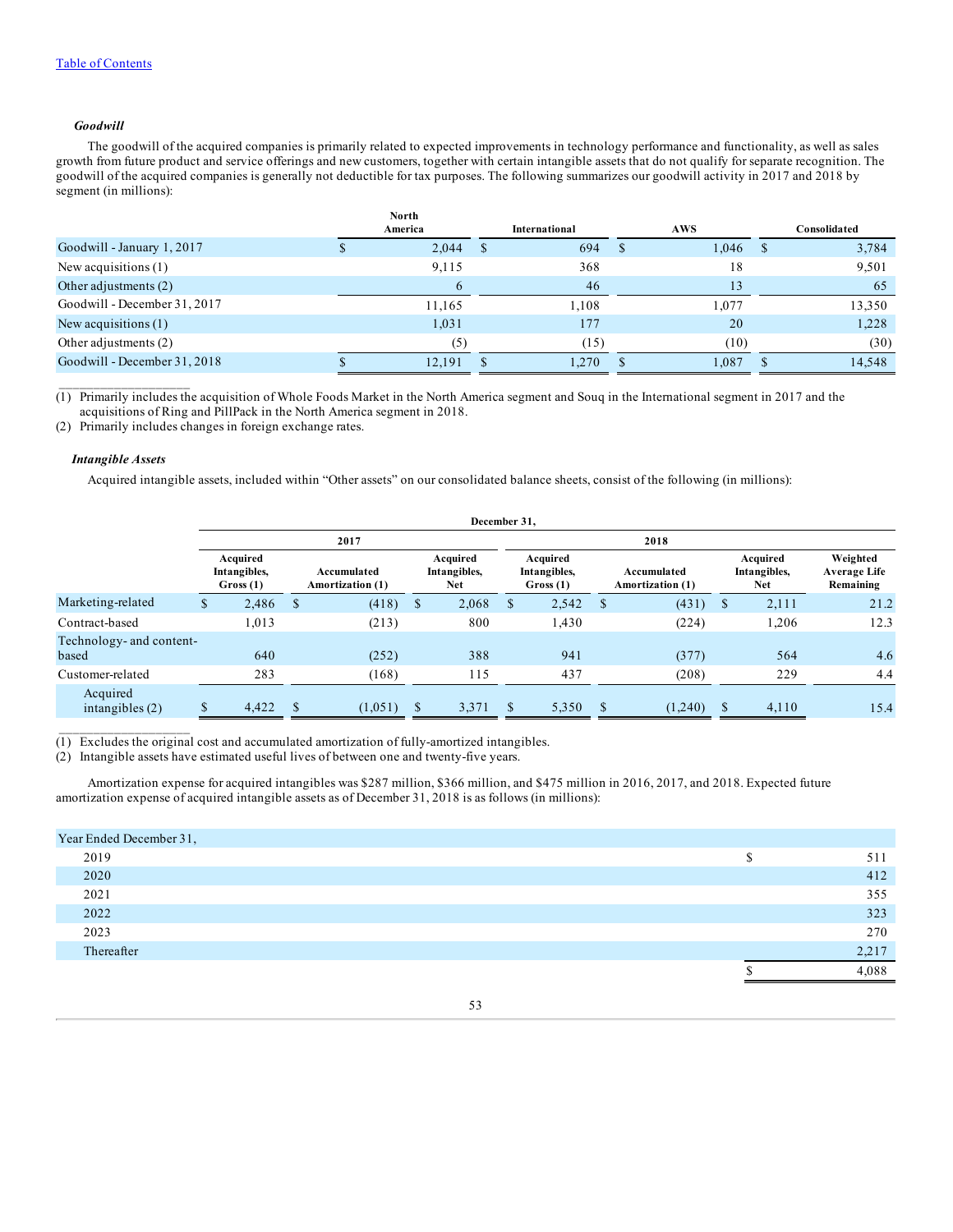# **Note 5 — DEBT**

As of December 31, 2018, we had \$24.3 billion of unsecured senior notes outstanding (the "Notes"). As of December 31, 2017 and 2018, the net unamortized discount and debt issuance costs on the Notes was \$99 million and \$101 million. We also have other long-term debt with a carrying amount, including the current portion and borrowings under our credit facility, of \$692 million and \$715 million as of December 31, 2017 and 2018. The face value of our total long-term debt obligations is as follows (in millions):

|                                           | December 31. |        |               |         |  |  |
|-------------------------------------------|--------------|--------|---------------|---------|--|--|
|                                           |              | 2017   |               | 2018    |  |  |
| 2.600% Notes due on December 5, 2019 (2)  |              | 1,000  |               | 1,000   |  |  |
| 1.900% Notes due on August 21, 2020 (3)   |              | 1,000  |               | 1,000   |  |  |
| 3.300% Notes due on December 5, 2021 (2)  |              | 1,000  |               | 1,000   |  |  |
| 2.500% Notes due on November 29, 2022 (1) |              | 1,250  |               | 1,250   |  |  |
| 2.400% Notes due on February 22, 2023 (3) |              | 1,000  |               | 1,000   |  |  |
| 2.800% Notes due on August 22, 2024 (3)   |              | 2,000  |               | 2,000   |  |  |
| 3.800% Notes due on December 5, 2024 (2)  |              | 1,250  |               | 1,250   |  |  |
| 5.200% Notes due on December 3, 2025 (4)  |              | 1,000  |               | 1,000   |  |  |
| 3.150% Notes due on August 22, 2027 (3)   |              | 3,500  |               | 3,500   |  |  |
| 4.800% Notes due on December 5, 2034 (2)  |              | 1,250  |               | 1,250   |  |  |
| 3.875% Notes due on August 22, 2037 (3)   |              | 2,750  |               | 2,750   |  |  |
| 4.950% Notes due on December 5, 2044 (2)  |              | 1,500  |               | 1,500   |  |  |
| 4.050% Notes due on August 22, 2047 (3)   |              | 3,500  |               | 3,500   |  |  |
| 4.250% Notes due on August 22, 2057 (3)   |              | 2,250  |               | 2,250   |  |  |
| Credit Facility                           |              | 592    |               | 594     |  |  |
| Other long-term debt                      |              | 100    |               | 121     |  |  |
| Total debt                                |              | 24,942 |               | 24,965  |  |  |
| Less current portion of long-term debt    |              | (100)  |               | (1,371) |  |  |
| Face value of long-term debt              | $\mathbb{S}$ | 24,842 | $\mathcal{S}$ | 23,594  |  |  |

(1) Issued in November 2012, effective interest rate of the 2022 Notes was 2.66%.

(2) Issued in December 2014, effective interest rates of the 2019, 2021, 2024, 2034, and 2044 Notes were 2.73%, 3.43%, 3.90%, 4.92%, and 5.11%.

(3) Issued in August 2017, effective interest rates of the 2020, 2023, 2024, 2027, 2037, 2047, and 2057 Notes were 2.16%, 2.56%, 2.95%, 3.25%, 3.94%, 4.13%, and 4.33%.

(4) Consists of \$872 million of 2025 Notes issued in December 2017 in exchange for notes assumed in connection with the acquisition of Whole Foods Market and \$128 million of 2025 Notes issued by Whole Foods Market that did not participate in our December 2017 exchange offer. The effective interest rate of the 2025 Notes was 3.02%.

Interest on the Notes issued in 2012 is payable semi-annually in arrears in May and November. Interest on the Notes issued in 2014 is payable semiannually in arrears in June and December. Interest on the Notes issued in 2017 is payable semi-annually in arrears in February and August. Interest on the 2025 Notes is payable semi-annually in arrears in June and December. We may redeem the Notes at any time in whole, or from time to time, in part at specified redemption prices. We are not subject to any financial covenants under the Notes. The proceeds from the November 2012 and the December 2014 Notes were used for general corporate purposes. The proceeds from the August 2017 Notes were used to fund the consideration for the acquisition of Whole Foods Market, to repay notes due in 2017, and for general corporate purposes. The estimated fair value of the Notes was approximately \$25.7 billion and \$24.3 billion as of December 31, 2017 and 2018, which is based on quoted prices for our debt as of those dates.

In October 2016, we entered into a \$500 million secured revolving credit facility with a lender that is secured by certain seller receivables, which we subsequently increased to \$620 million and may from time to time increase in the future subject to lender approval (the "Credit Facility"). The Credit Facility is available for a term of three years, bears interest at the London interbank offered rate ("LIBOR") plus 1.65%, and has a commitment fee of 0.50% on the undrawn portion. There were \$592 million and \$594 million of borrowings outstanding under the Credit Facility as of December 31, 2017 and 2018, which had a weighted-average interest rate of 2.7% and 3.2% as of December 31, 2017 and 2018. As of December 31, 2017 and 2018, we

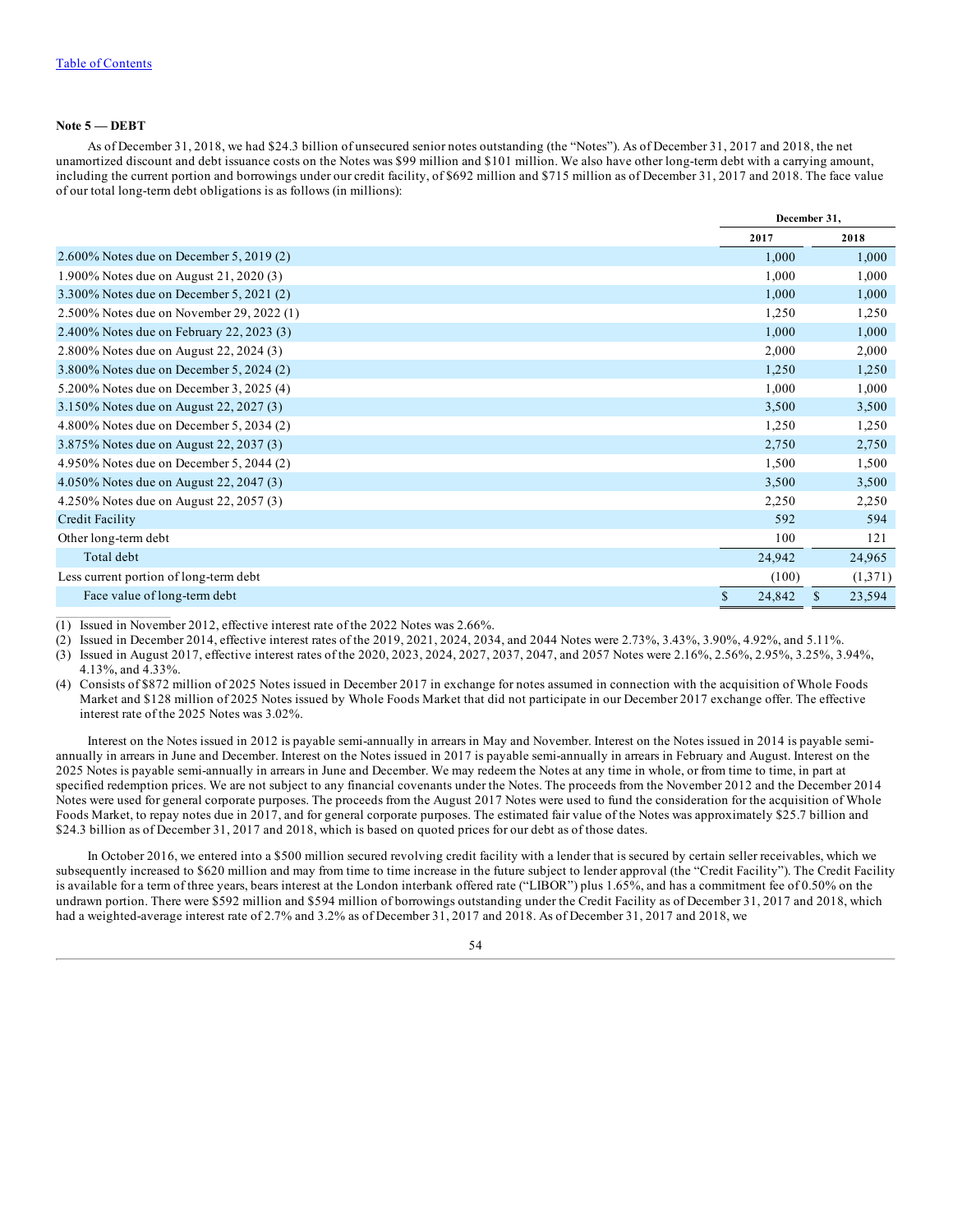have pledged \$686 million of our cash and seller receivables as collateral for debt related to our Credit Facility. The estimated fair value of the Credit Facility, which is based on Level 2 inputs, approximated its carrying value as of December 31, 2017 and 2018.

The other debt, including the current portion, had a weighted-average interest rate of 5.8% and 6.0% as of December 31, 2017 and 2018. We used the net proceeds from the issuance of this debt primarily to fund certain business operations. The estimated fair value of the other long-term debt, which is based on Level 2 inputs, approximated its carrying value as of December 31, 2017 and 2018.

As of December 31, 2018, future principal payments for our total debt were as follows (in millions):

| Year Ended December 31, |   |        |
|-------------------------|---|--------|
| 2019                    | Ф | 1,371  |
| 2020                    |   | 1,298  |
| 2021                    |   | 1,016  |
| 2022                    |   | 1,266  |
| 2023                    |   | 1,014  |
| Thereafter              |   | 19,000 |
|                         |   | 24,965 |

In April 2018, we established a commercial paper program (the "Commercial Paper Program") under which we may from time to time issue unsecured commercial paper up to a total of \$7.0 billion at any time, with individual maturities that may vary but will not exceed 397 days from the date of issue. There were no borrowings outstanding under the Commercial Paper Program as of December 31, 2018.

In April 2018, in connection with our Commercial Paper Program, we amended and restated our unsecured revolving credit facility (the "Credit Agreement") with a syndicate of lenders to increase our borrowing capacity thereunder to \$7.0 billion. As amended and restated, the Credit Agreement has a term of three years, but it may be extended for up to three additional one-year terms if approved by the lenders. The interest rate applicable to outstanding balances under the amended and restated Credit Agreement is LIBOR plus 0.50%, with a commitment fee of 0.04% on the undrawn portion of the credit facility. There were no borrowings outstanding under the Credit Agreement as of December 31, 2017 and 2018.

# **Note 6 — OTHER LONG-TERM LIABILITIES**

Our other long-term liabilities are summarized as follows (in millions):

|                                     | December 31. |        |      |        |  |  |
|-------------------------------------|--------------|--------|------|--------|--|--|
|                                     |              | 2018   |      |        |  |  |
| Long-term capital lease obligations |              | 8,438  | - \$ | 9,650  |  |  |
| Long-term finance lease obligations |              | 4,745  |      | 6,642  |  |  |
| Construction liabilities            |              | 1,350  |      | 2,516  |  |  |
| Tax contingencies                   |              | 1.004  |      | 896    |  |  |
| Long-term deferred tax liabilities  |              | 990    |      | 1,490  |  |  |
| Other                               |              | 4,448  |      | 6,019  |  |  |
| Total other long-term liabilities   |              | 20,975 |      | 27,213 |  |  |

# *Capital and Finance Leases*

Certain of our equipment, primarily related to technology infrastructure, and buildings have been acquired under capital leases. Long-term capital lease obligations are as follows (in millions):

|                                                   | December 31, 2018 |
|---------------------------------------------------|-------------------|
| Gross capital lease obligations                   | 17,952            |
| Less imputed interest                             | (582)             |
| Present value of net minimum lease payments       | 17,370            |
| Less current portion of capital lease obligations | (7,720)           |
| Total long-term capital lease obligations         | 9,650             |
|                                                   |                   |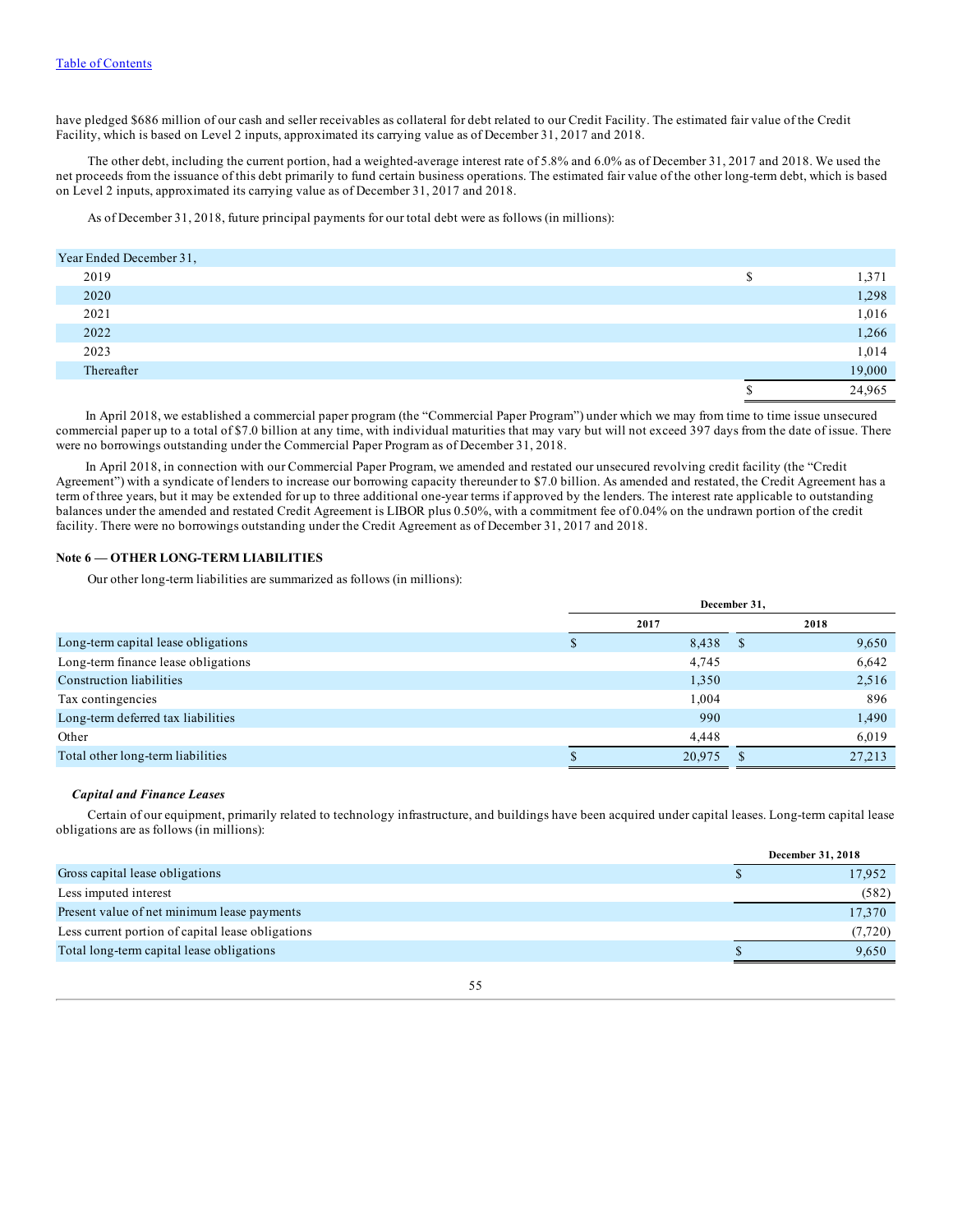We continue to be the deemed owner after occupancy of certain facilities that were constructed as build-to-suit lease arrangements and previously reflected as "Construction liabilities." As such, these arrangements are accounted for as finance leases. Long-term finance lease obligations are as follows (in millions):

|                                                   | December 31, 2018 |
|---------------------------------------------------|-------------------|
| Gross finance lease obligations                   | 8,376             |
| Less imputed interest                             | (1,323)           |
| Present value of net minimum lease payments       | 7,053             |
| Less current portion of finance lease obligations | (411)             |
| Total long-term finance lease obligations         | 6,642             |

As disclosed in "Note 1 — Description of Business and Accounting Policies," our accounting for build-to-suit and finance leases will change on January 1, 2019.

### *Construction Liabilities*

We capitalize construction in progress and record a corresponding long-term liability for build-to-suit lease agreements where we are considered the owner during the construction period for accounting purposes. These liabilities primarily relate to our corporate buildings and fulfillment, sortation, delivery, and data centers. As disclosed in "Note 1 — Description of Business and Accounting Policies," our accounting for build-to-suit and finance leases will change on January 1, 2019.

#### *Tax Contingencies*

We have recorded reserves for tax contingencies, inclusive of accrued interest and penalties, for U.S. and foreign income taxes. These reserves primarily relate to transfer pricing and state income taxes, and are presented net of offsetting deferred tax assets related to net operating losses and tax credits. See "Note 9 — Income Taxes" for discussion of tax contingencies.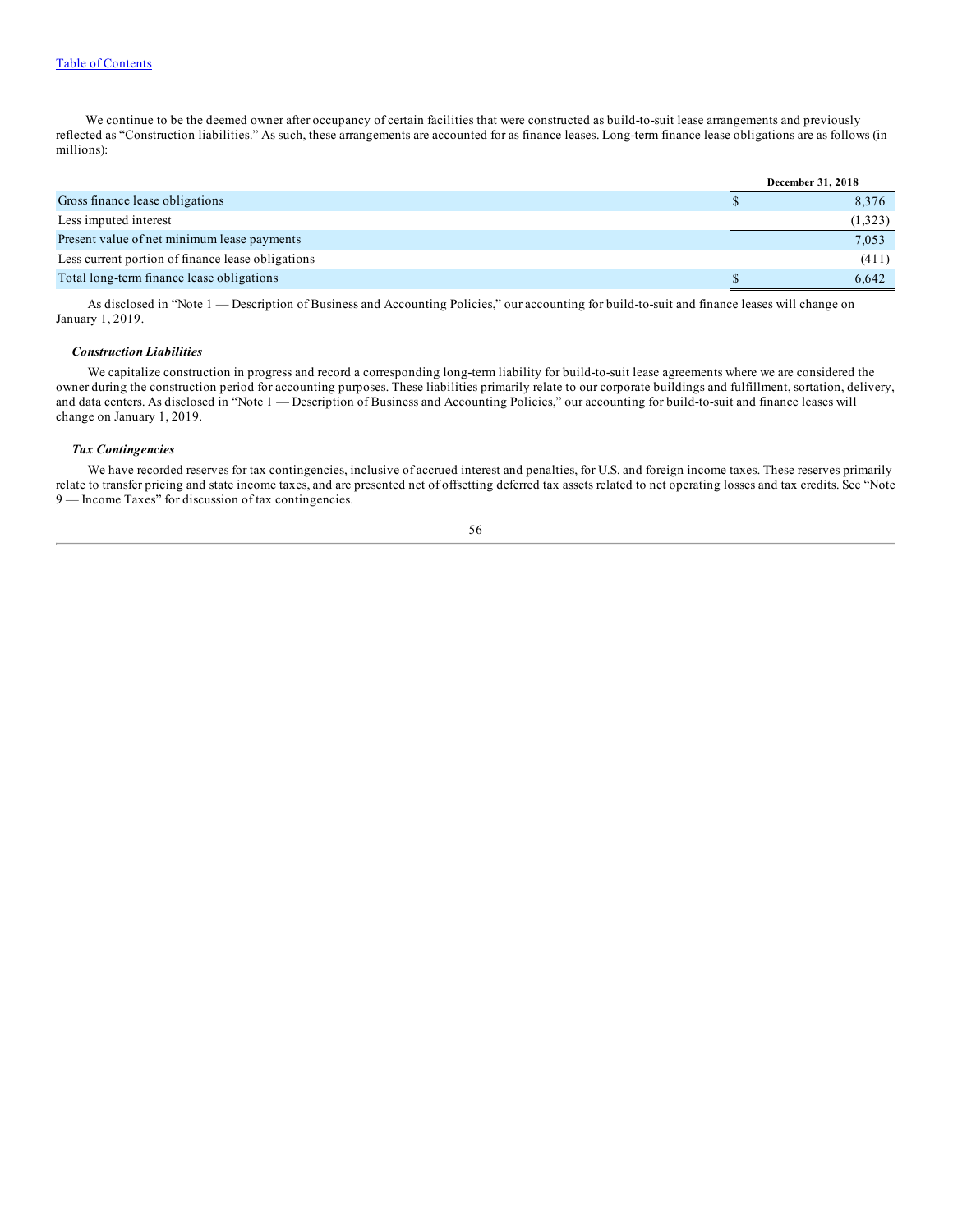### **Note 7 — COMMITMENTS AND CONTINGENCIES**

### *Commitments*

We have entered into non-cancellable operating, capital, and finance leases for equipment and office, fulfillment, sortation, delivery, data center, physical store, and renewable energy facilities. Rental expense under operating lease agreements was \$1.4 billion, \$2.2 billion, and \$3.4 billion for 2016, 2017, and 2018.

The following summarizes our principal contractual commitments, excluding open orders for purchases that support normal operations and are generally cancellable, as of December 31, 2018 (in millions):

|                                                   | Year Ended December 31, |             |          |       |            |                   |               |
|---------------------------------------------------|-------------------------|-------------|----------|-------|------------|-------------------|---------------|
|                                                   | 2019                    | 2020        | 2021     | 2022  | 2023       | <b>Thereafter</b> | Total         |
| Debt principal and interest                       | 2,277<br>S              | 2.161<br>S. | ,861     | 2.078 | .781<br>S  | 30,013<br>×       | 40,171<br>Ð   |
| Capital lease obligations, including interest (1) | 7,807                   | 5.742       | 2.725    | 704   | 473        | 501               | 17,952        |
| Finance lease obligations, including interest (2) | 628                     | 640         | 652      | 664   | 675        | 5.117             | 8,376         |
| Operating leases                                  | 3.127                   | 3.070       | 2,775    | 2.473 | 2.195      | 13.026            | 26,666        |
| Unconditional purchase obligations (3)            | 3.523                   | 4.103       | 3,291    | 3,098 | 2.974      | 5.204             | 22,193        |
| Other commitments $(4)(5)$                        | 2,618                   | 1,455       | 1.056    | 843   | 808        | 8.875             | 15,655        |
| Total commitments                                 | \$19,980                | \$17.171    | \$12,360 | 9.860 | 8.906<br>S | 62.736            | 131.013<br>S. |

(1) Excluding interest, current capital lease obligations of \$5.8 billion and \$7.7 billion are recorded within "Accrued expenses and other" as of December 31, 2017 and 2018, and \$8.4 billion and \$9.6 billion are recorded within "Other long-term liabilities" as of December 31, 2017 and 2018.

(2) Excluding interest, current finance lease obligations of \$282 million and \$411 million are recorded within "Accrued expenses and other" as of December 31, 2017 and 2018, and \$4.7 billion and \$6.6 billion are recorded within "Other long-term liabilities" as of December 31, 2017 and 2018.

- (3) Includes unconditional purchase obligations related to certain products offered in our Whole Foods Market stores and long-term agreements to acquire and license digital media content that are not reflected on the consolidated balance sheets. For those digital media content agreements with variable terms, we do not estimate the total obligation beyond any minimum quantities and/or pricing as of the reporting date. Purchase obligations associated with renewal provisions solely at the option of the content provider are included to the extent such commitments are fixed or a minimum amount is specified.
- (4) Includes the estimated timing and amounts of payments for rent and tenant improvements associated with build-to-suit lease arrangements and equipment lease arrangements that have not been placed in service and digital media content liabilities associated with long-term digital media content assets with initial terms greater than one year.
- (5) Excludes approximately \$3.4 billion of accrued tax contingencies for which we cannot make a reasonably reliable estimate of the amount and period of payment, if any.

# *Pledged Assets*

As of December 31, 2017 and 2018, we have pledged or otherwise restricted \$1.4 billion and \$575 million of our cash, cash equivalents, and marketable securities, and certain property and equipment as collateral for real estate leases, amounts due to third-party sellers in certain jurisdictions, debt, and standby and trade letters of credit.

#### *Suppliers*

During 2018, no vendor accounted for 10% or more of our purchases. We generally do not have long-term contracts or arrangements with our vendors to guarantee the availability of merchandise, particular payment terms, or the extension of credit limits.

### *Other Contingencies*

In 2016, we determined that we processed and delivered orders of consumer products for certain individuals and entities located outside Iran covered by the Iran Threat Reduction and Syria Human Rights Act or other United States sanctions and export control laws. The consumer products included books, music, other media, apparel, home and kitchen, health and beauty, jewelry, office, consumer electronics, software, lawn and patio, grocery, and automotive products. Our review is ongoing and we have voluntarily reported these orders to the United States Treasury Department's Office of Foreign Assets Control and the United States Department of Commerce's Bureau of Industry and Security. We intend to cooperate fully with OFAC and BIS with respect to their review, which may result in the imposition of penalties. For additional information, see Item 9B of Part II, "Other Information — Disclosure Pursuant to Section 13(r) of the Exchange Act."

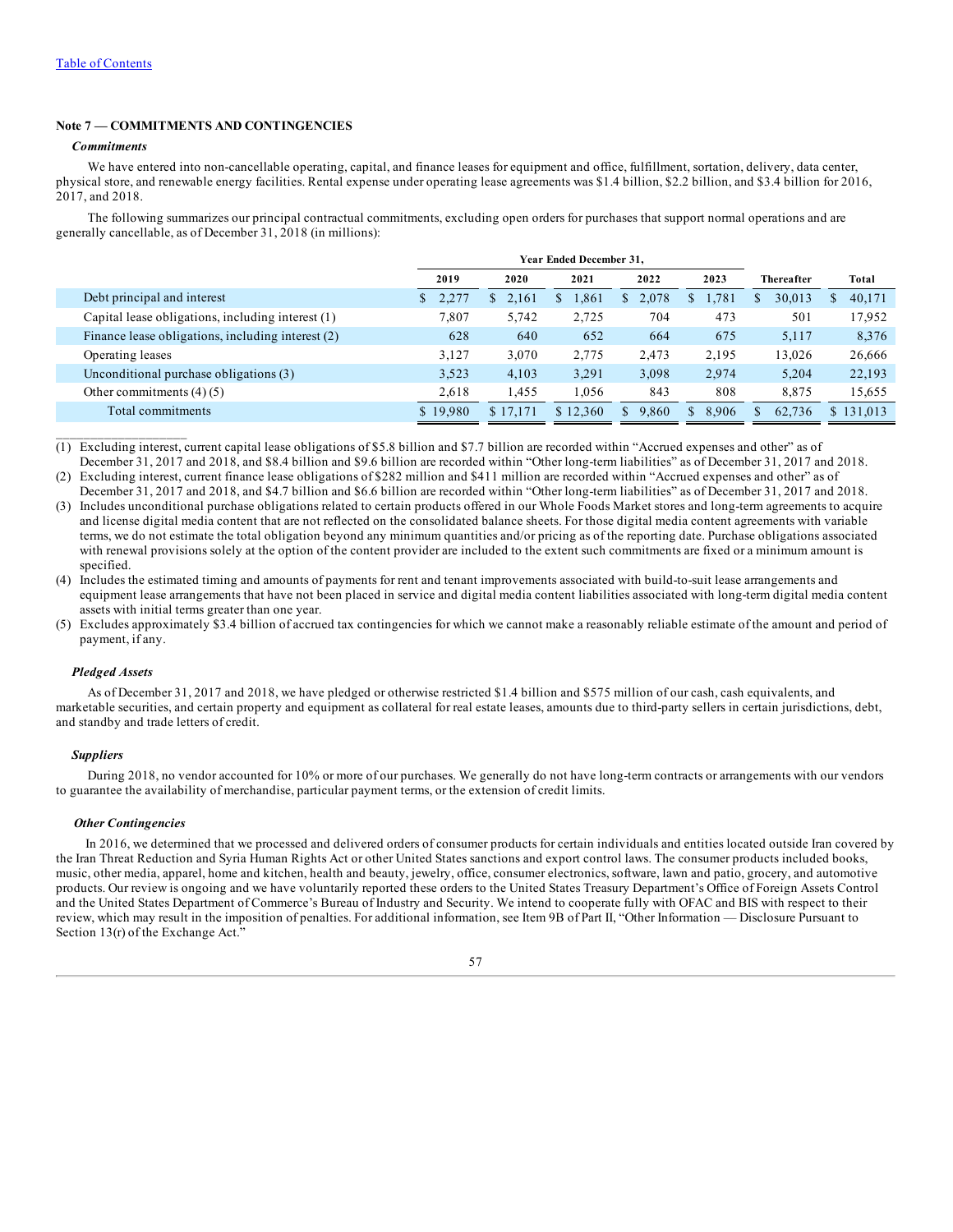We are subject to claims related to various indirect taxes (such as sales, value added, consumption, service, and similar taxes), including in jurisdictions in which we already collect and remit such taxes. If the relevant taxing authorities were successfully to pursue these claims, we could be subject to significant additional tax liabilities. For example, in June 2017, the State of South Carolina issued an assessment for uncollected sales and use taxes for the period from January 2016 to March 2016, including interest and penalties. South Carolina is alleging that we should have collected sales and use taxes on transactions by our third-party sellers. We believe the assessment is without merit. If South Carolina or other states were successfully to seek additional adjustments of a similar nature, we could be subject to significant additional tax liabilities. We intend to defend ourselves vigorously in this matter.

### *Legal Proceedings*

The Company is involved from time to time in claims, proceedings, and litigation, including the following:

In November 2007, an Austrian copyright collection society, Austro-Mechana, filed lawsuits against Amazon.com International Sales, Inc., Amazon EU S.à r.l., Amazon.de GmbH, Amazon.com GmbH, and Amazon Logistik in the Commercial Court of Vienna, Austria and in the District Court of Munich, Germany seeking to collect a tariff on blank digital media sold by our EU-based retail websites to customers located in Austria. In July 2008, the German court stayed the German case pending a final decision in the Austrian case. In July 2010, the Austrian court ruled in favor of Austro-Mechana and ordered us to report all sales of products to which the tariff potentially applies for a determination of damages. We contested Austro-Mechana's claim and in September 2010 commenced an appeal in the Commercial Court of Vienna. We lost this appeal and in March 2011 commenced an appeal in the Supreme Court of Austria. In October 2011, the Austrian Supreme Court referred the case to the European Court of Justice ("ECJ"). In July 2013, the ECJ ruled that EU law does not preclude application of the tariff where certain conditions are met and directed the case back to the Austrian Supreme Court for further proceedings. In October 2013, the Austrian Supreme Court referred the case back to the Commercial Court of Vienna for further fact finding to determine whether the tariff on blank digital media meets the conditions set by the ECJ. In August 2015, the Commercial Court of Vienna ruled that the Austrian tariff regime does not meet the conditions the ECJ set and dismissed Austro-Mechana's claims. In September 2015, Austro-Mechana appealed that judgment to the Higher Commercial Court of Vienna. In December 2015, the Higher Commercial Court of Vienna confirmed that the Austrian tariff regime does not meet the conditions the ECJ set and dismissed Austro-Mechana's appeal. In February 2016, Austro-Mechana appealed that judgment to the Austrian Supreme Court. In March 2017, the Austrian Supreme Court ruled in favor of Austro-Mechana and referred the case back to the Commercial Court of Vienna for further proceedings. A number of additional actions have been filed making similar allegations. In December 2012, a German copyright collection society, Zentralstelle für private Überspielungsrechte ("ZPU"), filed a complaint against Amazon EU S.à r.l., Amazon Media EU S.à r.l., Amazon Services Europe S.à r.l., Amazon Payments Europe SCA, Amazon Europe Holding Technologies SCS, and Amazon Eurasia Holdings S.à r.l. in the District Court of Luxembourg seeking to collect a tariff on blank digital media sold by the Amazon.de retail website to customers located in Germany. In January 2013, a Belgian copyright collection society, AUVIBEL, filed a complaint against Amazon EU S.à r.l. in the Court of First Instance of Brussels, Belgium, seeking to collect a tariff on blank digital media sold by the Amazon.fr retail website to customers located in Belgium. In November 2013, the Belgian court ruled in favor of AUVIBEL and ordered us to report all sales of products to which the tariff potentially applies for a determination of damages. We dispute the allegations of wrongdoing and intend to defend ourselves vigorously in these matters.

Beginning in August 2013, a number of complaints were filed alleging, among other things, that Amazon.com, Inc. and several of its subsidiaries failed to compensate hourly workers for time spent waiting in security lines and otherwise violated federal and state wage and hour statutes and common law. In August 2013, Busk v. Integrity Staffing Solutions, Inc. and Amazon.com, Inc. was filed in the United States District Court for the District of Nevada, and Vance v. Amazon.com, Inc., Zappos.com Inc., another affiliate of Amazon.com, Inc., and Kelly Services, Inc. was filed in the United States District Court for the Western District of Kentucky. In September 2013, Allison v. Amazon.com, Inc. and Integrity Staffing Solutions, Inc. was filed in the United States District Court for the Western District of Washington, and Johnson v. Amazon.com, Inc. and an affiliate of Amazon.com, Inc. was filed in the United States District Court for the Western District of Kentucky. In October 2013, Davis v. Amazon.com, Inc., an affiliate of Amazon.com, Inc., and Integrity Staffing Solutions, Inc. was filed in the United States District Court for the Middle District of Tennessee. The plaintiffs variously purport to represent a nationwide class of certain current and former employees under the Fair Labor Standards Act and/or state-law-based subclasses for certain current and former employees in states including Arizona, California, Pennsylvania, South Carolina, Kentucky, Washington, and Nevada, and one complaint asserts nationwide breach of contract and unjust enrichment claims. The complaints seek an unspecified amount of damages, interest, injunctive relief, and attorneys' fees. We have been named in several other similar cases. In December 2014, the Supreme Court ruled in Busk that time spent waiting for and undergoing security screening is not compensable working time under the federal wage and hour statute. In February 2015, the courts in those actions alleging only federal law claims entered stipulated orders dismissing those actions without prejudice. In March 2016, the United States District Court for the Western District of Kentucky dismissed the Vance case with prejudice. In April 2016, the plaintiffs appealed the district court's judgment to the United States Court of Appeals for the Federal Circuit. In March 2017, the court of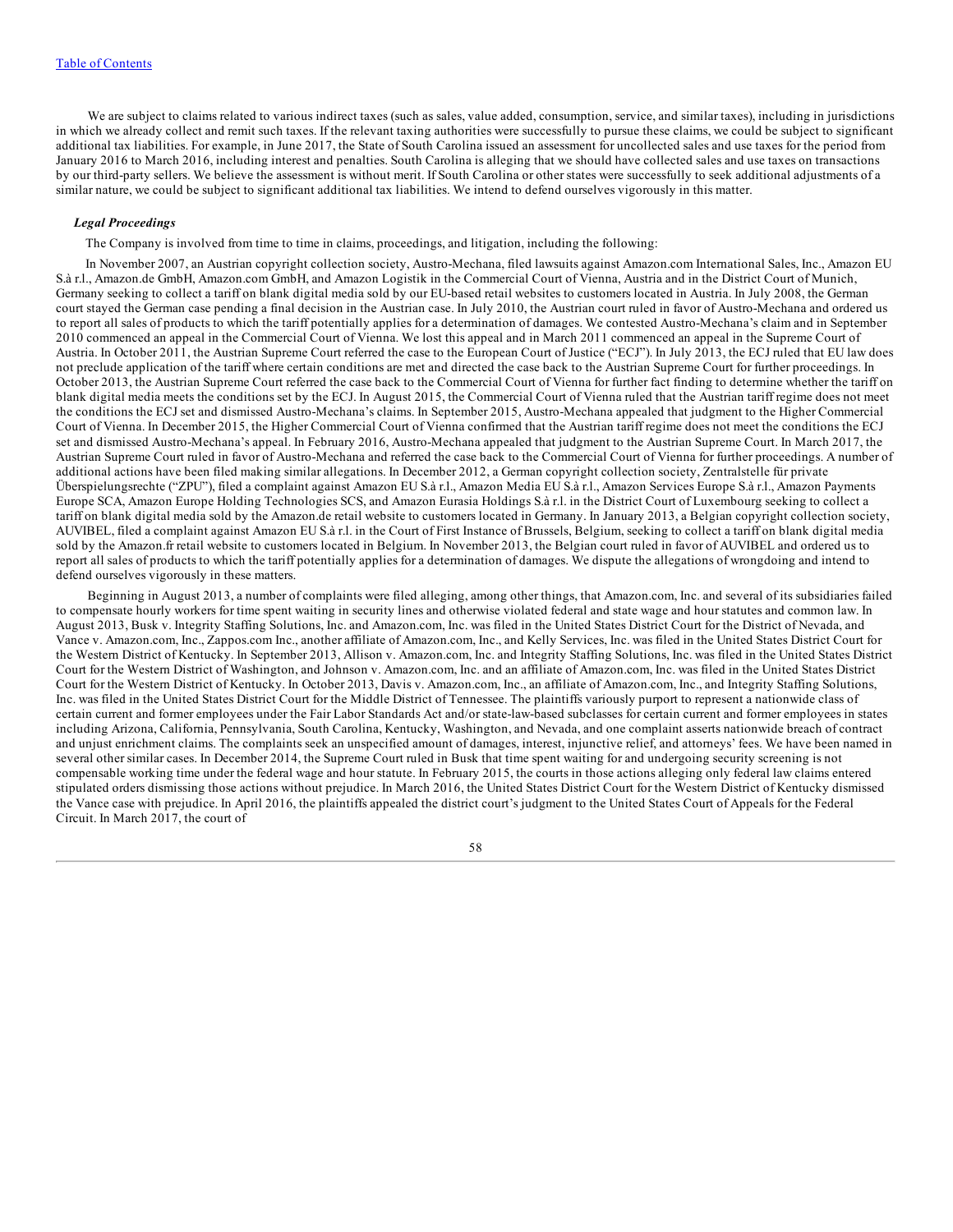appeals affirmed the district court's decision. In June 2017, the United States District Court for the Western District of Kentucky dismissed the Busk and Saldana cases with prejudice. We dispute any remaining allegations of wrongdoing and intend to defend ourselves vigorously in these matters.

In March 2015, Zitovault, LLC filed a complaint against Amazon.com, Inc., Amazon.com, LLC, Amazon Web Services, Inc., and Amazon Web Services, LLC for patent infringement in the United States District Court for the Eastern District of Texas. The complaint alleges that Elastic Compute Cloud, Virtual Private Cloud, Elastic Load Balancing, Auto-Scaling, and Elastic Beanstalk infringe U.S. Patent No. 6,484,257, entitled "System and Method for Maintaining N Number of Simultaneous Cryptographic Sessions Using a Distributed Computing Environment." The complaint seeks injunctive relief, an unspecified amount of damages, enhanced damages, attorneys' fees, costs, and interest. In January 2016, the case was transferred to the United States District Court for the Western District of Washington. In June 2016, the case was stayed pending resolution of a review petition we filed with the United States Patent and Trademark Office. In January 2019, the stay of the case was lifted following resolution of the review petition. We dispute the allegations of wrongdoing and intend to defend ourselves vigorously in this matter.

In November 2015, Eolas Technologies, Inc. filed a complaint against Amazon.com, Inc. in the United States District Court for the Eastern District of Texas. The complaint alleges, among other things, that the use of "interactive features" on www.amazon.com, including "search suggestions and search results," infringes U.S. Patent No. 9,195,507, entitled "Distributed Hypermedia Method and System for Automatically Invoking External Application Providing Interaction and Display of Embedded Objects Within A Hypermedia Document." The complaint sought a judgment of infringement together with costs and attorneys' fees. In February 2016, Eolas filed an amended complaint seeking, among other things, an unspecified amount of damages. In February 2017, Eolas alleged in its damages report that in the event of a finding of liability Amazon could be subject to \$130-\$250 million in damages. In April 2017, the case was transferred to the United States District Court for the Northern District of California. We dispute the allegations of wrongdoing and intend to defend ourselves vigorously in this matter.

In October 2017, SRC Labs, LLC and Saint Regis Mohawk Tribe filed a complaint for patent infringement against Amazon Web Services, Inc., Amazon.com, Inc., and VADATA, Inc. in the United States District Court for the Eastern District of Virginia. The complaint alleges, among other things, that certain AWS EC2 Instances infringe U.S. Patent Nos. 6,434,687, entitled "System and method for accelerating web site access and processing utilizing a computer system incorporating reconfigurable processors operating under a single operating system image"; 7,149,867, entitled "System and method of enhancing efficiency and utilization of memory bandwidth in reconfigurable hardware"; 7,225,324 and 7,620,800, both entitled "Multi-adaptive processing systems and techniques for enhancing parallelism and performance of computational functions"; and 9,153,311, entitled "System and method for retaining DRAM data when reprogramming reconfigurable devices with DRAM memory controllers." The complaint seeks an unspecified amount of damages, enhanced damages, interest, and a compulsory on-going royalty. In February 2018, the Virginia district court transferred the case to the United States District Court for the Western District of Washington. In November 2018, the case was stayed pending resolution of eight review petitions filed with the United States Patent and Trademark Office relating to the '324, '867, and '311 patents. We dispute the allegations of wrongdoing and intend to defend ourselves vigorously in this matter.

In May 2018, Rensselaer Polytechnic Institute and CF Dynamic Advances LLC filed a complaint against Amazon.com, Inc. in the United States District Court for the Northern District of New York. The complaint alleges, among other things, that "Alexa Voice Software and Alexa enabled devices" infringe U.S. Patent No. 7,177,798, entitled "Natural Language Interface Using Constrained Intermediate Dictionary of Results." The complaint seeks an injunction, an unspecified amount of damages, enhanced damages, an ongoing royalty, pre- and post-judgment interest, attorneys' fees, and costs. We dispute the allegations of wrongdoing and intend to defend ourselves vigorously in this matter.

In June 2018, VoIP-Pal.com, Inc. filed a complaint against Amazon Technologies, Inc. and Amazon.com, Inc. in the United States District Court for the District of Nevada. The complaint alleges, among other things, that the Alexa calling and messaging system, the Alexa app, and Echo, Tap, and Fire devices with Alexa support infringe U.S. Patent Nos. 9,537,762; 9,813,330; 9,826,002; and 9,948,549, all entitled "Producing Routing Messages For Voice Over IP Communications." The complaint seeks an unspecified amount of damages, enhanced damages, attorneys' fees, costs, and interest. In November 2018, the case was transferred to the United States District Court for the Northern District of California. We dispute the allegations of wrongdoing and intend to defend ourselves vigorously in this matter.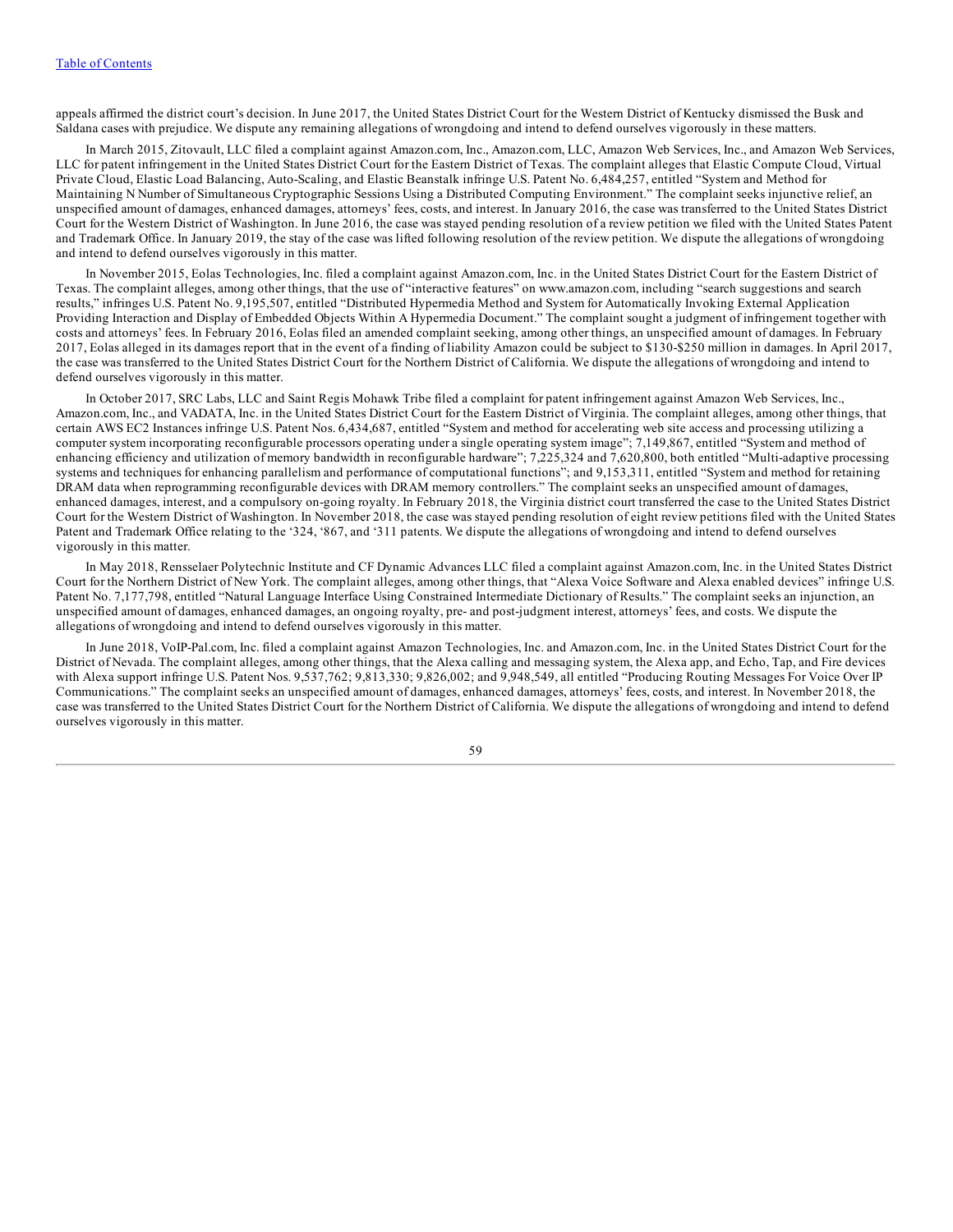In November 2018, Dynamic Data Technologies, LLC filed a complaint for patent infringement against Amazon.com, Inc., Amazon Web Services, Inc., and Amazon Digital Services, LLC in the United States District Court for the Eastern District of Texas. The complaint alleges, among other things, that products and services with H.265 functionality, including Amazon Elastic Transcoder, AWS Elemental Media Convert, AWS Elemental MediaLive, certain EC2 instances, Amazon CloudFront, Amazon Fire TV, and Amazon Fire tablets, infringe U.S. Patent Nos. 8,135,073, entitled "Enhancing Video Images Depending On Prior Image Enhancements"; 6,774,918, entitled "Video Overlay Processor With Reduced Memory and Bus Performance Requirements"; and 7,571,450, entitled "System For And Method Of Displaying Information." The complaint also alleges that products and services with H.265 functionality, including AWS Elemental Media Convert, AWS Elemental MediaLive, certain EC2 instances, Amazon CloudFront, and Amazon Fire TV, infringe U.S. Patent Nos. 8,073,054, entitled "Unit For And Method Of Estimating A Current Motion Vector"; 6,996,177, entitled "Motion Estimation"; 8,311,112, entitled "System And Method For Video Compression Using Predictive Coding"; and 7,894,529, entitled "Method And Device For Determining Motion Vectors." The complaint also alleges that products and services for encoding video data, including Amazon Elastic Transcoder and Amazon Video, infringe U.S. Patent No. 8,184,689, entitled "Method Video Encoding And Decoding Preserving Cache Localities," and that products and services with VP9 encoding functionality, including Amazon Elastic Transcoder and Amazon Fire TV, infringe U.S. Patent No. 7,519,230, entitled "Background Motion Vector Detection." The complaint seeks an unspecified amount of damages, enhanced damages, attorneys' fees, and interest. We dispute the allegations of wrongdoing and intend to defend ourselves vigorously in this matter.

In December 2018, Kove IO, Inc. filed a complaint against Amazon Web Services, Inc. in the United States District Court for the Northern District of Illinois. The complaint alleges, among other things, that Amazon S3 and DynamoDB infringe U.S. Patent Nos. 7,814,170 and 7,103,640, both entitled "Network Distributed Tracking Wire Transfer Protocol," and 7,233,978, entitled "Method And Apparatus For Managing Location Information In A Network Separate From The Data To Which The Location Information Pertains." The complaint seeks an unspecified amount of damages, enhanced damages, attorneys' fees, costs, interest, and injunctive relief. We dispute the allegations of wrongdoing and intend to defend ourselves vigorously in this matter.

The outcomes of our legal proceedings and other contingencies are inherently unpredictable, subject to significant uncertainties, and could be material to our operating results and cash flows for a particular period. In addition, for the matters disclosed above that do not include an estimate of the amount of loss or range of losses, such an estimate is not possible or is immaterial, and we may be unable to estimate the possible loss or range of losses that could potentially result from the application of non-monetary remedies.

See also "Note 9 — Income Taxes."

### **Note 8 — STOCKHOLDERS' EQUITY**

### *Preferred Stock*

We have authorized 500 million shares of \$0.01 par value preferred stock. No preferred stock was outstanding for any year presented.

### *Common Stock*

Common shares outstanding plus shares underlying outstanding stock awards totaled 497 million, 504 million, and 507 million, as of December 31, 2016, 2017, and 2018. These totals include all vested and unvested stock awards outstanding, including those awards we estimate will be forfeited.

### *Stock Repurchase Activity*

In February 2016, the Board of Directors authorized a program to repurchase up to \$5.0 billion of our common stock, with no fixed expiration. There were no repurchases of common stock in 2016, 2017, or 2018.

### *Stock Award Plans*

Employees vest in restricted stock unit awards and stock options over the corresponding service term, generally between two and five years.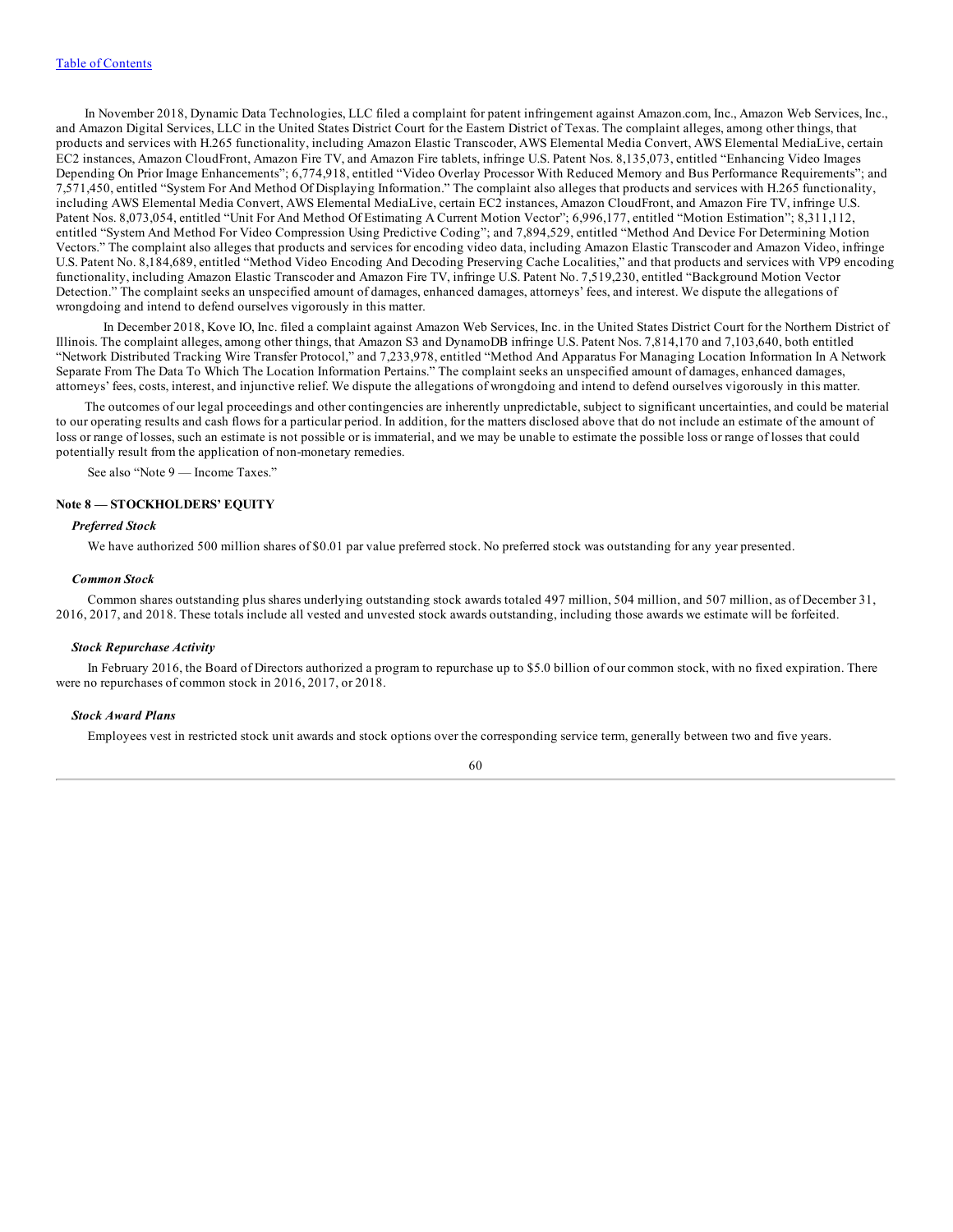# *Stock Award Activity*

Stock-based compensation expense is as follows (in millions):

|                                            | Year Ended December 31, |       |    |       |      |       |  |  |
|--------------------------------------------|-------------------------|-------|----|-------|------|-------|--|--|
|                                            |                         | 2016  |    | 2017  | 2018 |       |  |  |
| Cost of sales                              |                         | 16    | -S | 47    |      | 73    |  |  |
| Fulfillment                                |                         | 657   |    | 911   |      | 1,121 |  |  |
| Marketing                                  |                         | 323   |    | 511   |      | 769   |  |  |
| Technology and content                     |                         | 1,664 |    | 2,305 |      | 2,888 |  |  |
| General and administrative                 |                         | 315   |    | 441   |      | 567   |  |  |
| Total stock-based compensation expense (1) |                         | 2,975 |    | 4.215 |      | 5,418 |  |  |

(1) The related tax benefits were \$907 million, \$860 million, and \$1.1 billion for 2016, 2017, and 2018. In 2017 and 2018, the tax benefit reflects the permanent reduction in the U.S. statutory corporate tax rate from 35% to 21%.

The following table summarizes our restricted stock unit activity (in millions):

|                                     | <b>Number of Units</b> |              | <b>Weighted Average</b><br><b>Grant-Date</b><br><b>Fair Value</b> |
|-------------------------------------|------------------------|--------------|-------------------------------------------------------------------|
| Outstanding as of January 1, 2016   | 18.9                   | $\mathbb{S}$ | 362                                                               |
| Units granted                       | 9.3                    |              | 660                                                               |
| Units vested                        | (6.1)                  |              | 321                                                               |
| Units forfeited                     | (2.3)                  |              | 440                                                               |
| Outstanding as of December 31, 2016 | 19.8                   |              | 506                                                               |
| Units granted                       | 8.9                    |              | 946                                                               |
| Units vested                        | (6.8)                  |              | 400                                                               |
| Units forfeited                     | (1.8)                  |              | 649                                                               |
| Outstanding as of December 31, 2017 | 20.1                   |              | 725                                                               |
| Units granted                       | 5.0                    |              | 1,522                                                             |
| Units vested                        | (7.1)                  |              | 578                                                               |
| Units forfeited                     | (2.1)                  |              | 862                                                               |
| Outstanding as of December 31, 2018 | 15.9                   | \$           | 1,024                                                             |

Scheduled vesting for outstanding restricted stock units as of December 31, 2018, is as follows (in millions):

|                                            | 2019 | 2020 | 2021   | 2022 | 2023 | Thereafter | Total |
|--------------------------------------------|------|------|--------|------|------|------------|-------|
| Scheduled vesting — restricted stock units | υ.   |      | $\sim$ | 0.8  | 0.1  |            |       |

As of December 31, 2018, there was \$6.6 billion of net unrecognized compensation cost related to unvested stock-based compensation arrangements. This compensation is recognized on an accelerated basis with approximately half of the compensation expected to be expensed in the next twelve months, and has a weighted-average recognition period of 1.1 years. The estimated forfeiture rate as of December 31, 2016, 2017, and 2018 was 28%, 28%, and 27%. Changes in our estimates and assumptions relating to forfeitures may cause us to realize material changes in stock-based compensation expense in the future.

During 2016, 2017, and 2018, the fair value of restricted stock units that vested was \$4.3 billion, \$6.8 billion, and \$11.4 billion.

### *Common Stock Available for Future Issuance*

As of December 31, 2018, common stock available for future issuance to employees is 113 million shares.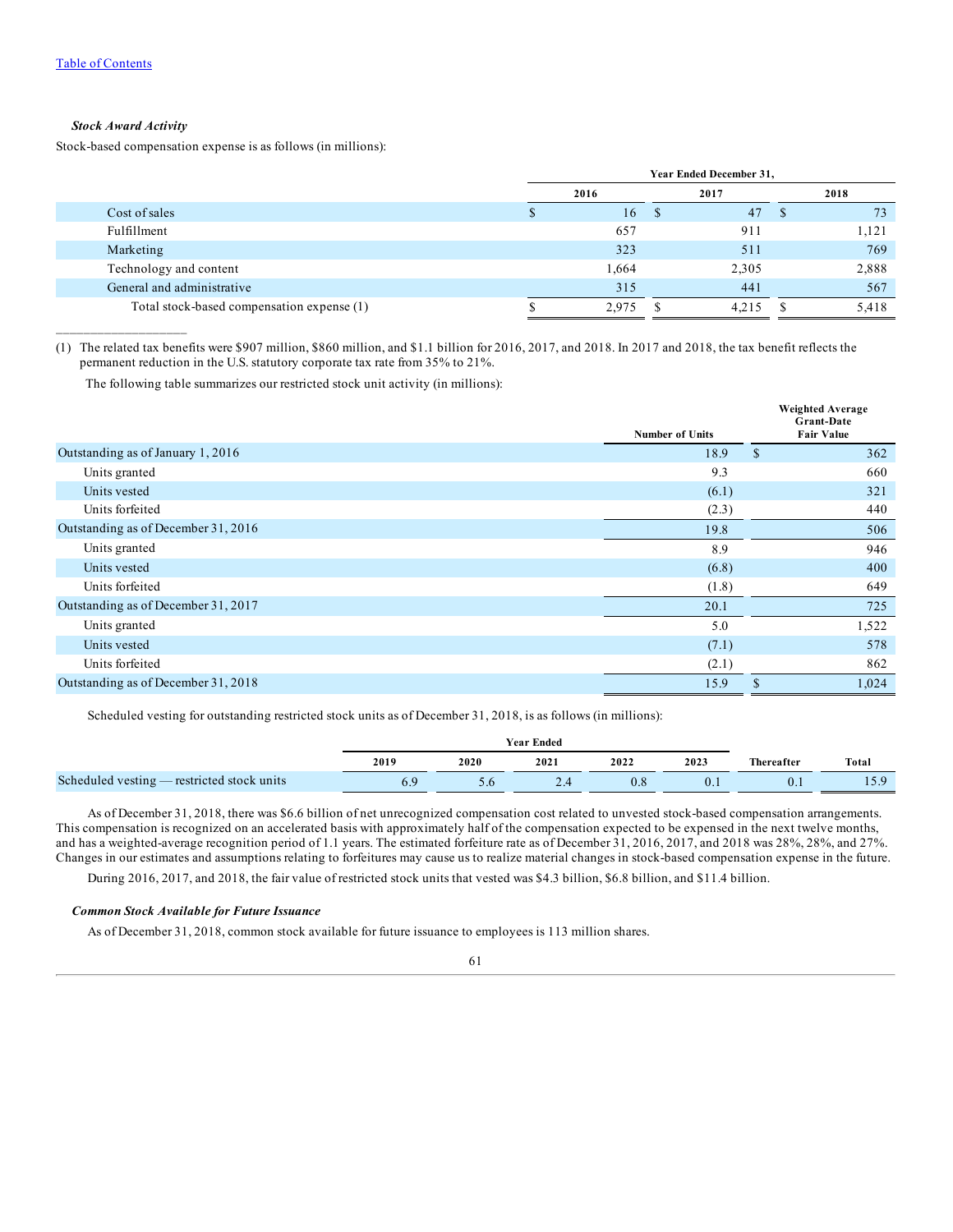# **Note 9 — INCOME TAXES**

In 2016, 2017, and 2018, we recorded net tax provisions of \$1.4 billion, \$769 million, and \$1.2 billion. We have tax benefits relating to excess stockbased compensation deductions and accelerated depreciation deductions that are being utilized to reduce our U.S. taxable income. Cash taxes paid, net of refunds, were \$412 million, \$957 million, and \$1.2 billion for 2016, 2017, and 2018.

The U.S. Tax Act was signed into law on December 22, 2017. The U.S. Tax Act significantly revised the U.S. corporate income tax by, among other things, lowering the statutory corporate tax rate from 35% to 21%, eliminating certain deductions, imposing a mandatory one-time tax on accumulated earnings of foreign subsidiaries, introducing new tax regimes, and changing how foreign earnings are subject to U.S. tax. The U.S. Tax Act also enhanced and extended the option to claim accelerated depreciation deductions by allowing full expensing of qualified property, primarily equipment, through 2022. We reasonably estimated the effects of the U.S. Tax Act and recorded provisional amounts in our financial statements as of December 31, 2017. We recorded a provisional tax benefit for the impact of the U.S. Tax Act of approximately \$789 million. This amount was primarily comprised of the remeasurement of federal net deferred tax liabilities resulting from the permanent reduction in the U.S. statutory corporate tax rate to 21% from 35%, after taking into account the mandatory one-time tax on the accumulated earnings of our foreign subsidiaries. The amount of this one-time tax was not material. In 2018, we completed our determination of the accounting implications of the U.S. Tax Act.

The components of the provision for income taxes, net are as follows (in millions):

|                                 | Year Ended December 31, |       |     |            |  |       |  |
|---------------------------------|-------------------------|-------|-----|------------|--|-------|--|
|                                 |                         | 2016  |     | 2017       |  | 2018  |  |
| Current taxes:                  |                         |       |     |            |  |       |  |
| U.S. Federal                    | \$                      | 1,136 | - S | $(137)$ \$ |  | (129) |  |
| U.S. State                      |                         | 208   |     | 211        |  | 322   |  |
| International                   |                         | 327   |     | 724        |  | 563   |  |
| Current taxes                   |                         | 1,671 |     | 798        |  | 756   |  |
| Deferred taxes:                 |                         |       |     |            |  |       |  |
| U.S. Federal                    |                         | 116   |     | (202)      |  | 565   |  |
| U.S. State                      |                         | (31)  |     | (26)       |  | 5     |  |
| International                   |                         | (331) |     | 199        |  | (129) |  |
| Deferred taxes                  |                         | (246) |     | (29)       |  | 441   |  |
| Provision for income taxes, net | $\sigma$                | 1,425 |     | 769        |  | 1,197 |  |

U.S. and international components of income before income taxes are as follows (in millions):

|                            | Year Ended December 31, |  |         |  |        |  |  |  |  |  |
|----------------------------|-------------------------|--|---------|--|--------|--|--|--|--|--|
|                            | 2016                    |  | 2017    |  | 2018   |  |  |  |  |  |
| U.S.                       | 4.551                   |  | 5,630   |  | 11,157 |  |  |  |  |  |
| International              | (659)                   |  | (1,824) |  | 104    |  |  |  |  |  |
| Income before income taxes | 3.892                   |  | 3,806   |  | 11,261 |  |  |  |  |  |
|                            |                         |  |         |  |        |  |  |  |  |  |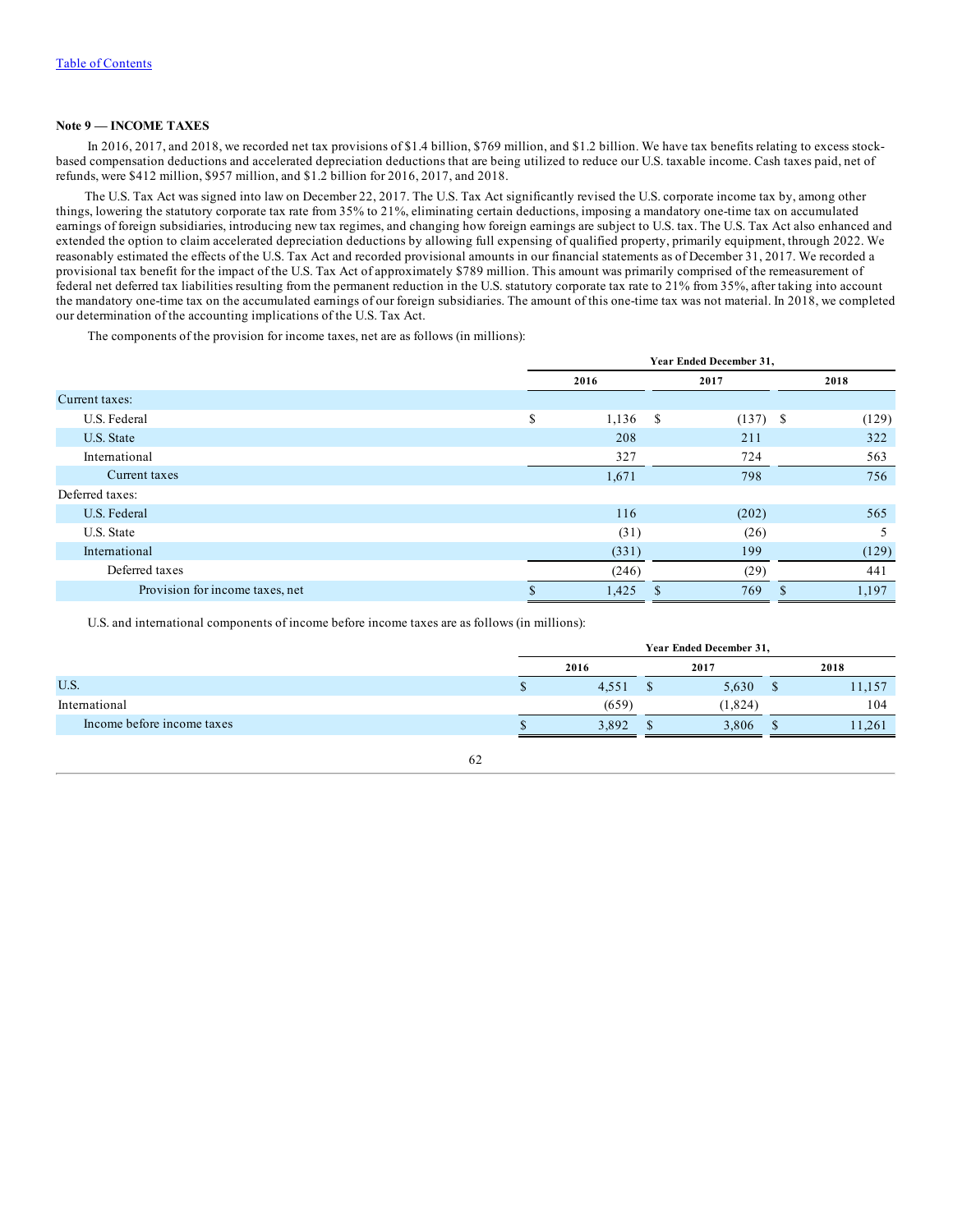The items accounting for differences between income taxes computed at the federal statutory rate and the provision recorded for income taxes are as follows (in millions):

|                                                           | Year Ended December 31, |       |       |    |         |  |  |
|-----------------------------------------------------------|-------------------------|-------|-------|----|---------|--|--|
|                                                           |                         | 2016  | 2017  |    | 2018    |  |  |
| Income taxes computed at the federal statutory rate $(1)$ | Ф                       | 1,362 | 1,332 | -S | 2,365   |  |  |
| Effect of:                                                |                         |       |       |    |         |  |  |
| Tax impact of foreign earnings                            |                         | (69)  | 1,178 |    | 119     |  |  |
| State taxes, net of federal benefits                      |                         | 110   | 114   |    | 263     |  |  |
| Tax credits                                               |                         | (119) | (220) |    | (419)   |  |  |
| Stock-based compensation (2)                              |                         | 189   | (917) |    | (1,086) |  |  |
| Domestic production activities deduction                  |                         | (94)  | __    |    |         |  |  |
| 2017 Impact of U.S. Tax Act                               |                         |       | (789) |    | (157)   |  |  |
| Other, net                                                |                         | 46    | 71    |    | 112     |  |  |
| Total                                                     |                         | 1,425 | 769   |    | 1,197   |  |  |
|                                                           |                         |       |       |    |         |  |  |

(1) The U.S. Tax Act reduced the U.S. federal statutory rate from  $35\%$  to  $21\%$  beginning in 2018.

(2) Includes non-deductible stock-based compensation and beginning in 2017, excess tax benefits from stock-based compensation. For 2017 and 2018, our tax provision includes \$1.3 billion and \$1.6 billion of excess tax benefits from stock-based compensation.

Our provision for income taxes in 2017 was lower than in 2016 primarily due to excess tax benefits from stock-based compensation and the one-time favorable effect of the U.S. Tax Act, partially offset by an increase in the proportion of foreign losses for which we may not realize a tax benefit and auditrelated developments.

We regularly assess whether it is more likely than not that we will realize our deferred tax assets in each taxing jurisdiction in which we operate. In performing this assessment with respect to each jurisdiction, we review all available evidence, including recent cumulative loss experience and expectations of future earnings, capital gains, and investment in such jurisdiction, the carry-forward periods available to us for tax reporting purposes, and other relevant factors. In Q2 2017, we recognized an estimated charge to tax expense of \$600 million to record a valuation allowance against the net deferred tax assets in Luxembourg.

Our provision for income taxes in 2018 was higher than in 2017 primarily due to an increase in U.S. pre-tax income and the one-time provisional tax benefit of the U.S. Tax Act recognized in 2017. This was partially offset by the reduction to the U.S. federal statutory tax rate in 2018, a decline in the proportion of foreign losses for which we may not realize a tax benefit and an increase in excess tax benefits from stock-based compensation.

Certain foreign subsidiary earnings are subject to U.S. taxation under the U.S. Tax Act, which also repeals U.S. taxation on the subsequent repatriation of those earnings. We intend to invest substantially all of our foreign subsidiary earnings, as well as our capital in our foreign subsidiaries, indefinitely outside of the U.S. in those jurisdictions in which we would incur significant, additional costs upon repatriation of such amounts.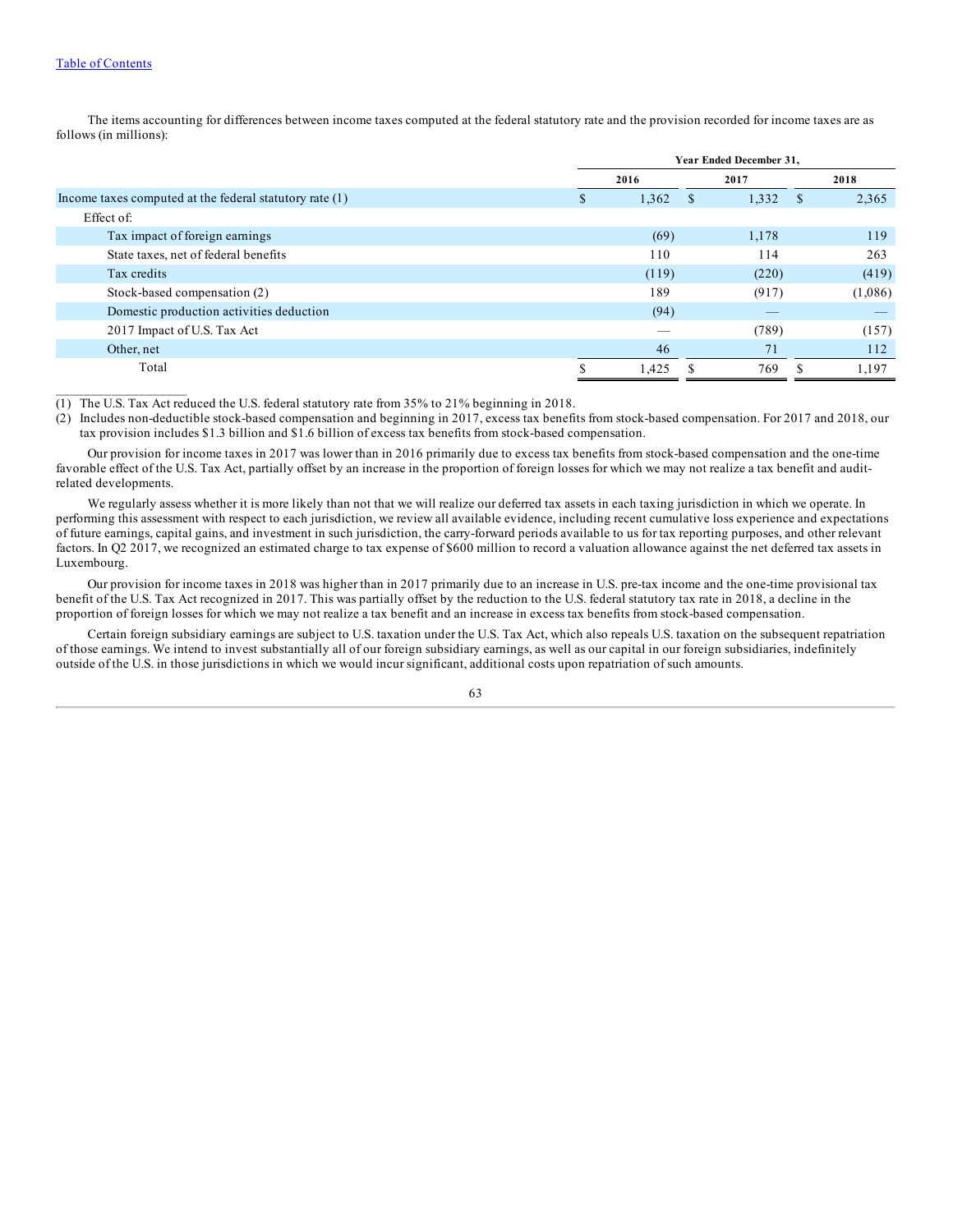Deferred income tax assets and liabilities are as follows (in millions):

|                                                                   | December 31, |         |   |         |
|-------------------------------------------------------------------|--------------|---------|---|---------|
|                                                                   |              | 2017    |   | 2018    |
| Deferred tax assets $(1)$ :                                       |              |         |   |         |
| Loss carryforwards U.S. - Federal/States                          | \$           | 211     | S | 222     |
| Loss carryforwards - Foreign                                      |              | 2,149   |   | 2,551   |
| Accrued liabilities, reserves, and other expenses                 |              | 901     |   | 1,064   |
| Stock-based compensation                                          |              | 1,026   |   | 1,293   |
| Deferred revenue                                                  |              | 349     |   | 321     |
| Assets held for investment                                        |              | 35      |   | 69      |
| Depreciation and amortization                                     |              | 279     |   | 2,386   |
| Other items                                                       |              | 167     |   | 94      |
| Tax credits                                                       |              | 381     |   | 734     |
| Total gross deferred tax assets                                   |              | 5,498   |   | 8,734   |
| Less valuation allowance (2)                                      |              | (2,538) |   | (4,950) |
| Deferred tax assets, net of valuation allowance                   |              | 2,960   |   | 3,784   |
| Deferred tax liabilities:                                         |              |         |   |         |
| Depreciation and amortization                                     |              | (2,568) |   | (3,579) |
| Acquisition related intangible assets                             |              | (531)   |   | (682)   |
| Other items                                                       |              | (58)    |   | (67)    |
| Net deferred tax assets (liabilities), net of valuation allowance |              | (197)   | S | (544)   |

(1) Deferred tax assets are presented net of tax contingencies.

(2) Relates primarily to deferred tax assets that would only be realizable upon the generation of net income in certain foreign taxing jurisdictions and future capital gains.

As of December 31, 2018, our federal, foreign, and state net operating loss carryforwards for income tax purposes were approximately \$627 million, \$7.8 billion, and \$919 million. The federal, foreign, and state net operating loss carryforwards are subject to limitations under Section 382 of the Internal Revenue Code and applicable foreign and state tax law. If not utilized, a portion of the federal, foreign, and state net operating loss carryforwards will begin to expire in 2029, 2019, and 2019, respectively. As of December 31, 2018, our tax credit carryforwards for income tax purposes were approximately \$1.7 billion. If not utilized, a portion of the tax credit carryforwards will begin to expire in 2022. As of December 31, 2018, our federal capital loss carryforwards for income tax purposes was approximately \$261 million. If not utilized, a portion of the capital loss carryforwards will begin to expire in 2022.

### *Tax Contingencies*

We are subject to income taxes in the U.S. (federal and state) and numerous foreign jurisdictions. Significant judgment is required in evaluating our tax positions and determining our provision for income taxes. During the ordinary course of business, there are many transactions and calculations for which the ultimate tax determination is uncertain. We establish reserves for tax-related uncertainties based on estimates of whether, and the extent to which, additional taxes will be due. These reserves are established when we believe that certain positions might be challenged despite our belief that our tax return positions are fully supportable. We adjust these reserves in light of changing facts and circumstances, such as the outcome of tax audits. The provision for income taxes includes the impact of reserve provisions and changes to reserves that are considered appropriate.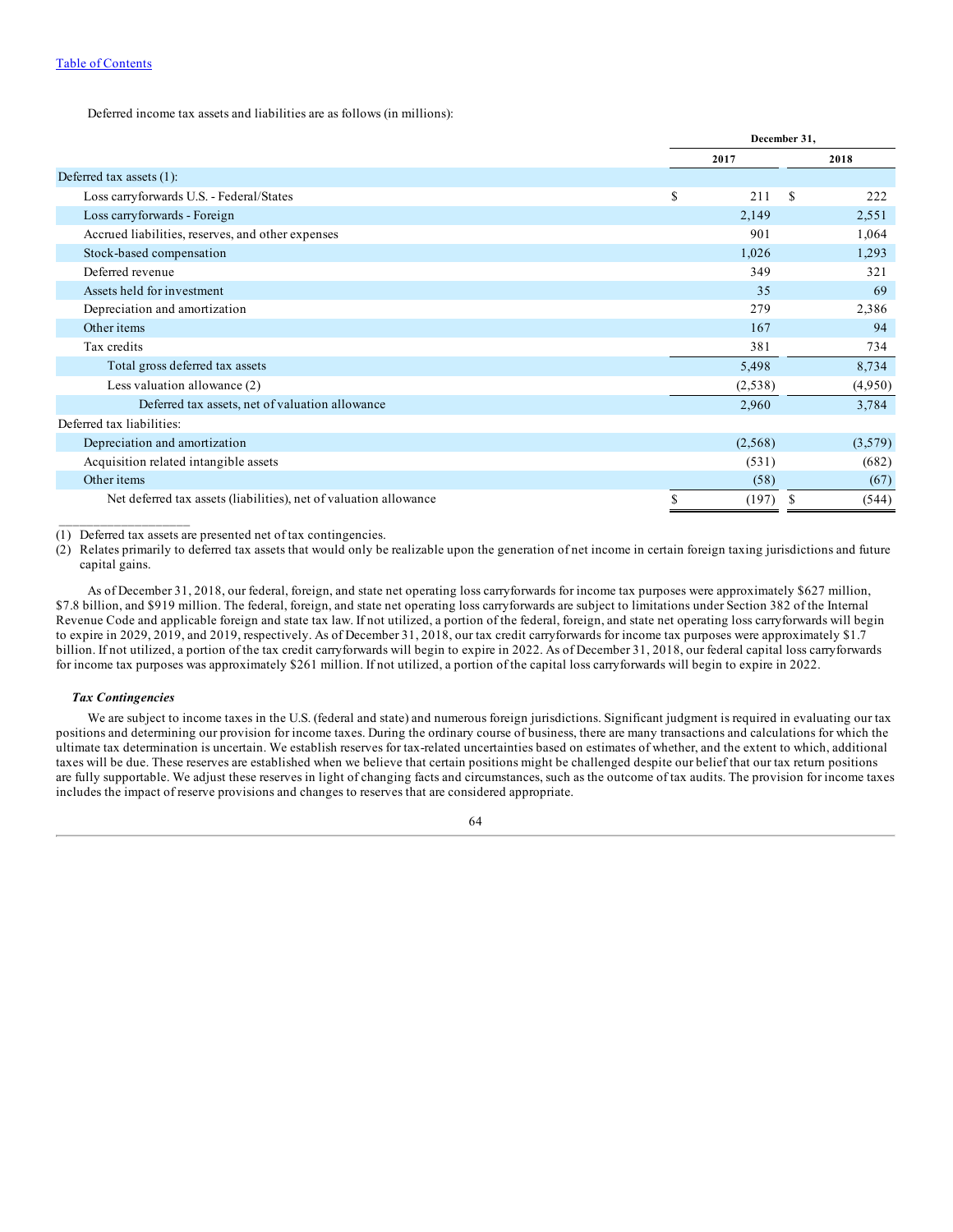The reconciliation of our tax contingencies is as follows (in millions):

|                                                   | December 31. |       |  |       |      |       |  |
|---------------------------------------------------|--------------|-------|--|-------|------|-------|--|
|                                                   |              | 2016  |  | 2017  |      | 2018  |  |
| Gross tax contingencies $-$ January 1             |              | 1,181 |  | 1,710 | - \$ | 2,309 |  |
| Gross increases to tax positions in prior periods |              | 355   |  | 223   |      | 164   |  |
| Gross decreases to tax positions in prior periods |              | (133) |  | (139) |      | (90)  |  |
| Gross increases to current period tax positions   |              | 308   |  | 518   |      | 1,088 |  |
| Settlements with tax authorities                  |              |       |  |       |      | (36)  |  |
| Lapse of statute of limitations                   |              | (1)   |  | (3)   |      | (21)  |  |
| Gross tax contingencies – December 31 $(1)$       |              | 1.710 |  | 2.309 |      | 3,414 |  |

 $(1)$  As of December 31, 2018, we had approximately \$3.4 billion of accrued tax contingencies, of which \$1.7 billion, if fully recognized, would decrease our effective tax rate.

As of December 31, 2017 and 2018, we had accrued interest and penalties, net of federal income tax benefit, related to tax contingencies of \$107 million and \$127 million. Interest and penalties, net of federal income tax benefit, recognized for the years ended December 31, 2016, 2017, and 2018 was \$9 million, \$40 million, and \$20 million.

We are under examination, or may be subject to examination, by the Internal Revenue Service ("IRS") for the calendar year 2005 and thereafter. These examinations may lead to ordinary course adjustments or proposed adjustments to our taxes or our net operating losses with respect to years under examination as well as subsequent periods. As previously disclosed, we have received Notices of Proposed Adjustment ("NOPAs") from the IRS for transactions undertaken in the 2005 and 2006 calendar years relating to transfer pricing with our foreign subsidiaries. The IRS is seeking to increase our U.S. taxable income by an amount that would result in additional federal tax of approximately \$1.5 billion, subject to interest. On March 23, 2017, the U.S. Tax Court issued its decision regarding the issues raised in the IRS NOPAs. The Tax Court rejected the approach from the IRS NOPAs in determining transfer pricing adjustments in 2005 and 2006 for the transactions undertaken with our foreign subsidiaries and adopted, with adjustments, our suggested approach. In September 2017, the IRS appealed the decision to the U.S. Court of Appeals for the Ninth Circuit. We will continue to defend ourselves vigorously in this matter. If the Tax Court decision were reversed on appeal or if the IRS were to successfully assert transfer pricing adjustments of a similar nature to the NOPAs for transactions in subsequent years, we could be subject to significant additional tax liabilities.

In October 2014, the European Commission opened a formal investigation to examine whether decisions by the tax authorities in Luxembourg with regard to the corporate income tax paid by certain of our subsidiaries comply with European Union rules on state aid. On October 4, 2017, the European Commission announced its decision that determinations by the tax authorities in Luxembourg did not comply with European Union rules on state aid. Based on that decision the European Commission announced an estimated recovery amount of approximately  $\epsilon$ 250 million, plus interest, for the period May 2006 through June 2014, and ordered Luxembourg tax authorities to calculate the actual amount of additional taxes subject to recovery. Luxembourg computed an initial recovery amount, consistent with the European Commission's decision, that we deposited into escrow in March 2018, subject to adjustment pending conclusion of all appeals. In December 2017, Luxembourg appealed the European Commission's decision. In May 2018, we appealed. We believe the European Commission's decision to be without merit and will continue to defend ourselves vigorously in this matter. We are also subject to taxation in various states and other foreign jurisdictions including China, Germany, India, Japan, Luxembourg, and the United Kingdom. We are under, or may be subject to, audit or examination and additional assessments by the relevant authorities in respect of these particular jurisdictions primarily for 2008 and thereafter.

We expect the total amount of tax contingencies will grow in 2019. In addition, changes in state, federal, and foreign tax laws may increase our tax contingencies. The timing of the resolution of income tax examinations is highly uncertain, and the amounts ultimately paid, if any, upon resolution of the issues raised by the taxing authorities may differ from the amounts accrued. It is reasonably possible that within the next 12 months we will receive additional assessments by various tax authorities or possibly reach resolution of income tax examinations in one or more jurisdictions. These assessments or settlements could result in changes to our contingencies related to positions on tax filings in years through 2018. The actual amount of any change could vary significantly depending on the ultimate timing and nature of any settlements. We cannot currently provide an estimate of the range of possible outcomes.

### **Note 10 — SEGMENT INFORMATION**

We have organized our operations into three segments: North America, International, and AWS. We allocate to segment results the operating expenses "Fulfillment," "Marketing," "Technology and content," and "General and administrative" based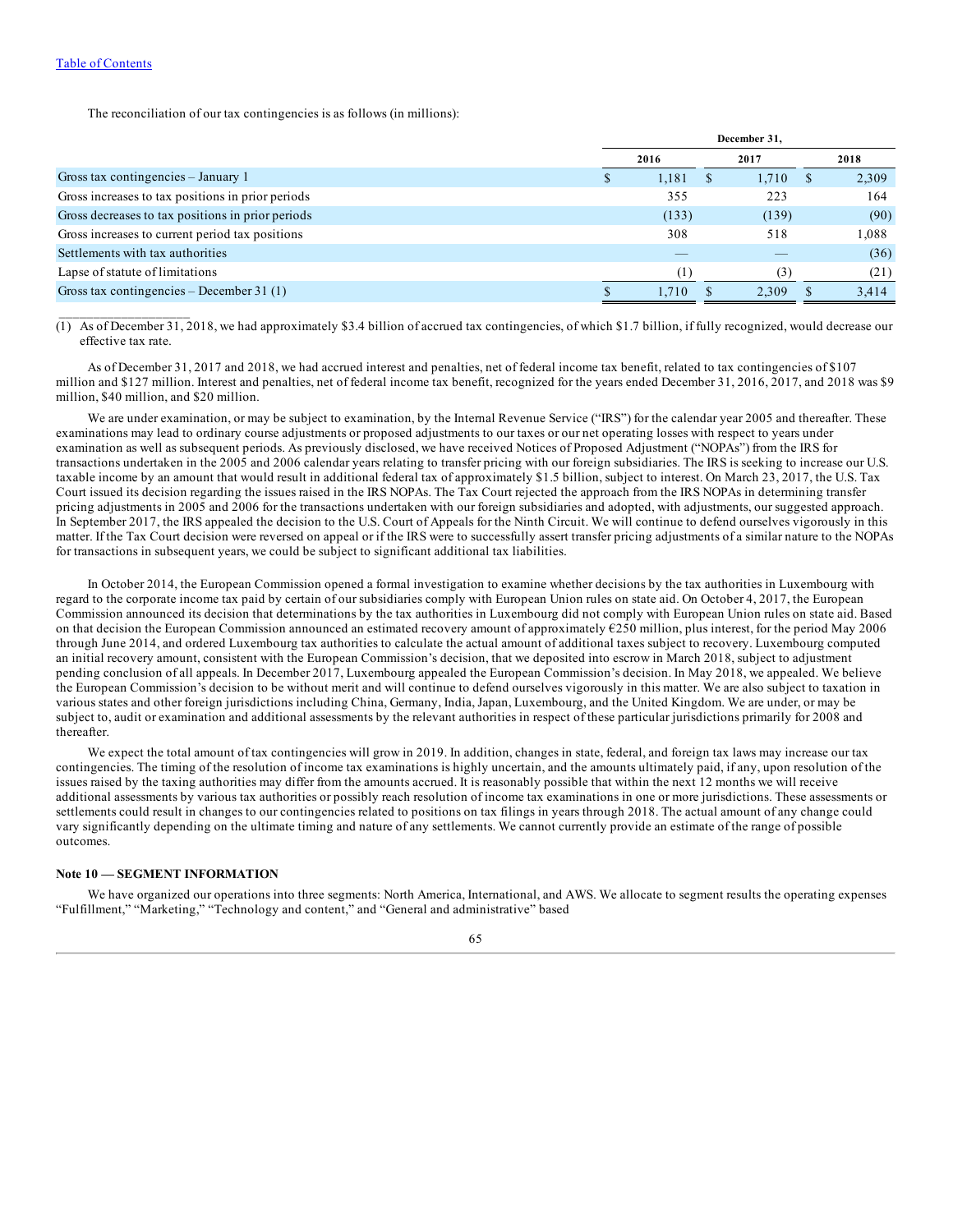on usage, which is generally reflected in the segment in which the costs are incurred. The majority of technology infrastructure costs are allocated to the AWS segment based on usage. The majority of the remaining non-infrastructure technology costs are incurred in the U.S. and are allocated to our North America segment. There are no internal revenue transactions between our reportable segments. These segments reflect the way our chief operating decision maker evaluates the Company's business performance and manages its operations.

### *North America*

The North America segment primarily consists of amounts earned from retail sales of consumer products (including from sellers) and subscriptions through North America-focused online and physical stores. This segment includes export sales from these online stores.

### *International*

The International segment primarily consists of amounts earned from retail sales of consumer products (including from sellers) and subscriptions through internationally-focused online stores. This segment includes export sales from these internationally-focused online stores (including export sales from these online stores to customers in the U.S., Mexico, and Canada), but excludes export sales from our North America-focused online stores.

# *AWS*

The AWS segment consists of amounts earned from global sales of compute, storage, database, and other service offerings for start-ups, enterprises, government agencies, and academic institutions.

Information on reportable segments and reconciliation to consolidated net income (loss) is as follows (in millions):

|                                               |               | Year Ended December 31, |               |         |               |         |  |
|-----------------------------------------------|---------------|-------------------------|---------------|---------|---------------|---------|--|
|                                               |               | 2016                    |               | 2017    |               | 2018    |  |
| <b>North America</b>                          |               |                         |               |         |               |         |  |
| Net sales                                     | <sup>\$</sup> | 79,785                  | <sup>\$</sup> | 106,110 | S             | 141,366 |  |
| Operating expenses                            |               | 77,424                  |               | 103,273 |               | 134,099 |  |
| Operating income                              | \$            | 2,361                   | \$            | 2,837   | \$            | 7,267   |  |
| <b>International</b>                          |               |                         |               |         |               |         |  |
| Net sales                                     | \$            | 43,983                  | \$            | 54,297  | S             | 65,866  |  |
| Operating expenses                            |               | 45,266                  |               | 57,359  |               | 68,008  |  |
| Operating income (loss)                       | \$            | (1,283)                 | \$            | (3,062) | <sup>\$</sup> | (2,142) |  |
| <b>AWS</b>                                    |               |                         |               |         |               |         |  |
| Net sales                                     | \$            | 12,219                  | \$            | 17,459  | $\mathbf S$   | 25,655  |  |
| Operating expenses                            |               | 9,111                   |               | 13,128  |               | 18,359  |  |
| Operating income                              | S             | 3,108                   | \$            | 4,331   | \$            | 7,296   |  |
| <b>Consolidated</b>                           |               |                         |               |         |               |         |  |
| Net sales                                     | \$            | 135,987                 | \$            | 177,866 | <sup>\$</sup> | 232,887 |  |
| Operating expenses                            |               | 131,801                 |               | 173,760 |               | 220,466 |  |
| Operating income                              |               | 4,186                   |               | 4,106   |               | 12,421  |  |
| Total non-operating income (expense)          |               | (294)                   |               | (300)   |               | (1,160) |  |
| Provision for income taxes                    |               | (1, 425)                |               | (769)   |               | (1,197) |  |
| Equity-method investment activity, net of tax |               | (96)                    |               | (4)     |               | 9       |  |
| Net income                                    |               | 2,371                   | \$            | 3,033   | \$            | 10,073  |  |
|                                               |               |                         |               |         |               |         |  |

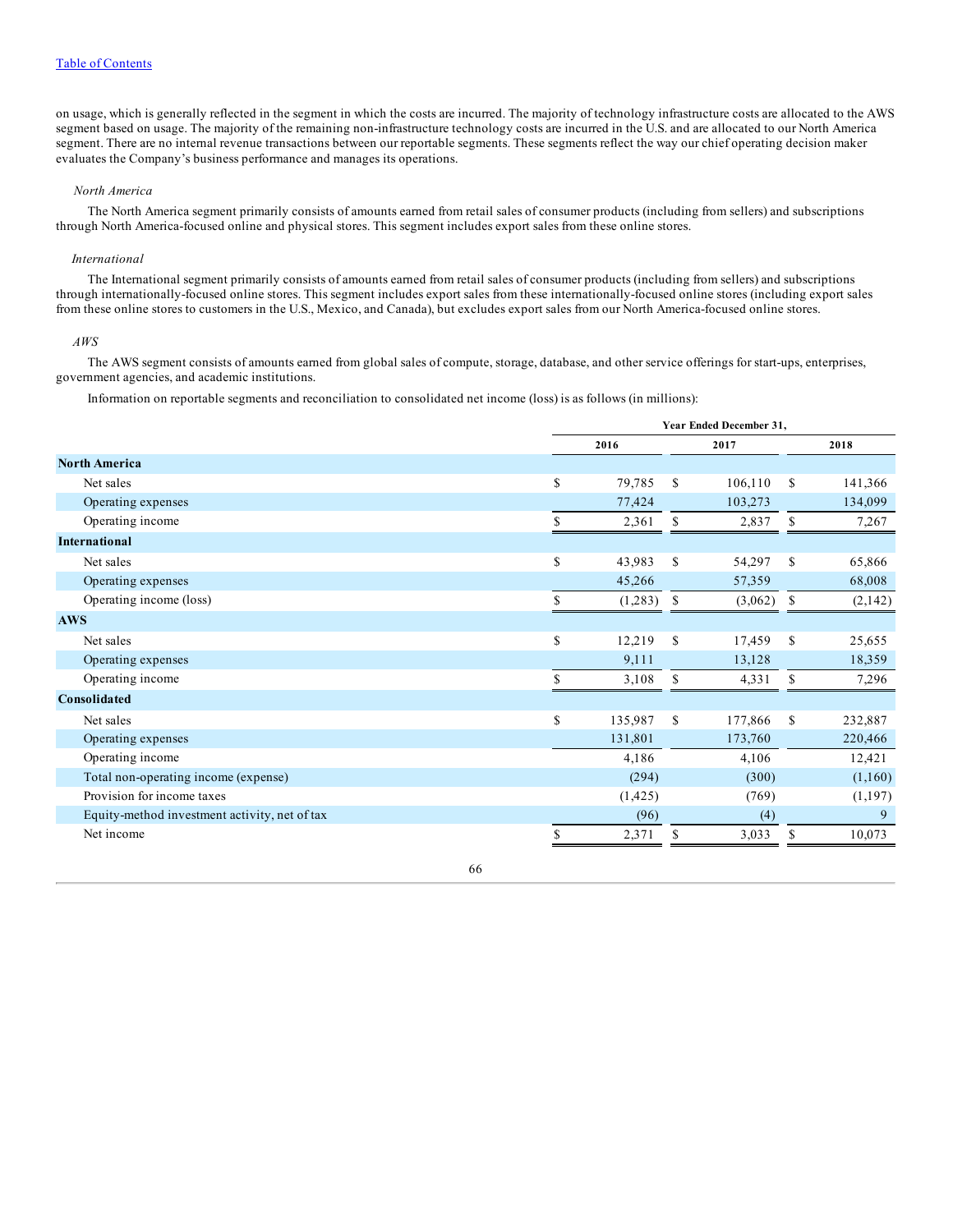$\overline{\phantom{a}}$  , where  $\overline{\phantom{a}}$ 

Net sales by groups of similar products and services, which also have similar economic characteristics, is as follows (in millions):

|                                 | Year Ended December 31, |                          |   |         |    |         |  |  |
|---------------------------------|-------------------------|--------------------------|---|---------|----|---------|--|--|
|                                 |                         | 2016                     |   | 2017    |    | 2018    |  |  |
| Net Sales:                      |                         |                          |   |         |    |         |  |  |
| Online stores $(1)$             | S                       | 91,431                   | S | 108,354 | -S | 122,987 |  |  |
| Physical stores (2)             |                         | $\overline{\phantom{a}}$ |   | 5,798   |    | 17,224  |  |  |
| Third-party seller services (3) |                         | 22,993                   |   | 31,881  |    | 42,745  |  |  |
| Subscription services (4)       |                         | 6,394                    |   | 9,721   |    | 14,168  |  |  |
| <b>AWS</b>                      |                         | 12,219                   |   | 17,459  |    | 25,655  |  |  |
| Other $(5)$                     |                         | 2,950                    |   | 4,653   |    | 10,108  |  |  |
| Consolidated                    |                         | 135,987                  |   | 177,866 |    | 232,887 |  |  |

(1) Includes product sales and digital media content where we record revenue gross. We leverage our retail infrastructure to offer a wide selection of consumable and durable goods that includes media products available in both a physical and digital format, such as books, music, videos, games, and software. These product sales include digital products sold on a transactional basis. Digital product subscriptions that provide unlimited viewing or usage rights are included in Subscription services.

(2) Includes product sales where our customers physically select items in a store.

(3) Includes commissions and any related fulfillment and shipping fees, and other third-party seller services.

(4) Includes annual and monthly fees associated with Amazon Prime memberships, as well as audiobook, digital video, e-book, digital music, and other non-AWS subscription services.

(5) Primarily includes sales of advertising services, as well as sales related to our other service offerings.

Net sales generated from our internationally-focused online stores are denominated in local functional currencies. Revenues are translated at average rates prevailing throughout the period. Net sales attributed to countries that represent a significant portion of consolidated net sales are as follows (in millions):

|                      | Year Ended December 31, |         |      |         |      |         |  |  |
|----------------------|-------------------------|---------|------|---------|------|---------|--|--|
|                      |                         | 2016    | 2017 |         | 2018 |         |  |  |
| <b>United States</b> | Φ                       | 90,349  | S    | 120,486 | S    | 160,146 |  |  |
| Germany              |                         | 14,148  |      | 16,951  |      | 19,881  |  |  |
| United Kingdom       |                         | 9,547   |      | 11,372  |      | 14,524  |  |  |
| Japan                |                         | 10,797  |      | 11,907  |      | 13,829  |  |  |
| Rest of world        |                         | 11,146  |      | 17,150  |      | 24,507  |  |  |
| Consolidated         |                         | 135,987 |      | 177,866 | S    | 232,887 |  |  |

Total segment assets exclude corporate assets, such as cash and cash equivalents, marketable securities, other long-term investments, corporate facilities, goodwill and other acquired intangible assets, and tax assets. Technology infrastructure assets are allocated among the segments based on usage, with the majority allocated to the AWS segment. Total segment assets reconciled to consolidated amounts are as follows (in millions):

|                   | December 31, |        |    |         |      |         |  |  |
|-------------------|--------------|--------|----|---------|------|---------|--|--|
|                   | 2016         |        |    | 2017    | 2018 |         |  |  |
| North America (1) | Φ            | 22,225 | S  | 35,844  | S    | 47,251  |  |  |
| International (1) |              | 10,429 |    | 18,014  |      | 19.923  |  |  |
| AWS(2)            |              | 12,698 |    | 18,660  |      | 26,340  |  |  |
| Corporate         |              | 38,050 |    | 58,792  |      | 69,134  |  |  |
| Consolidated      | D            | 83,402 | \$ | 131,310 | S    | 162,648 |  |  |

(1) North America and International segment assets primarily consist of property and equipment, inventory, and accounts receivable.

(2) AWS segment assets primarily consist of property and equipment and accounts receivable.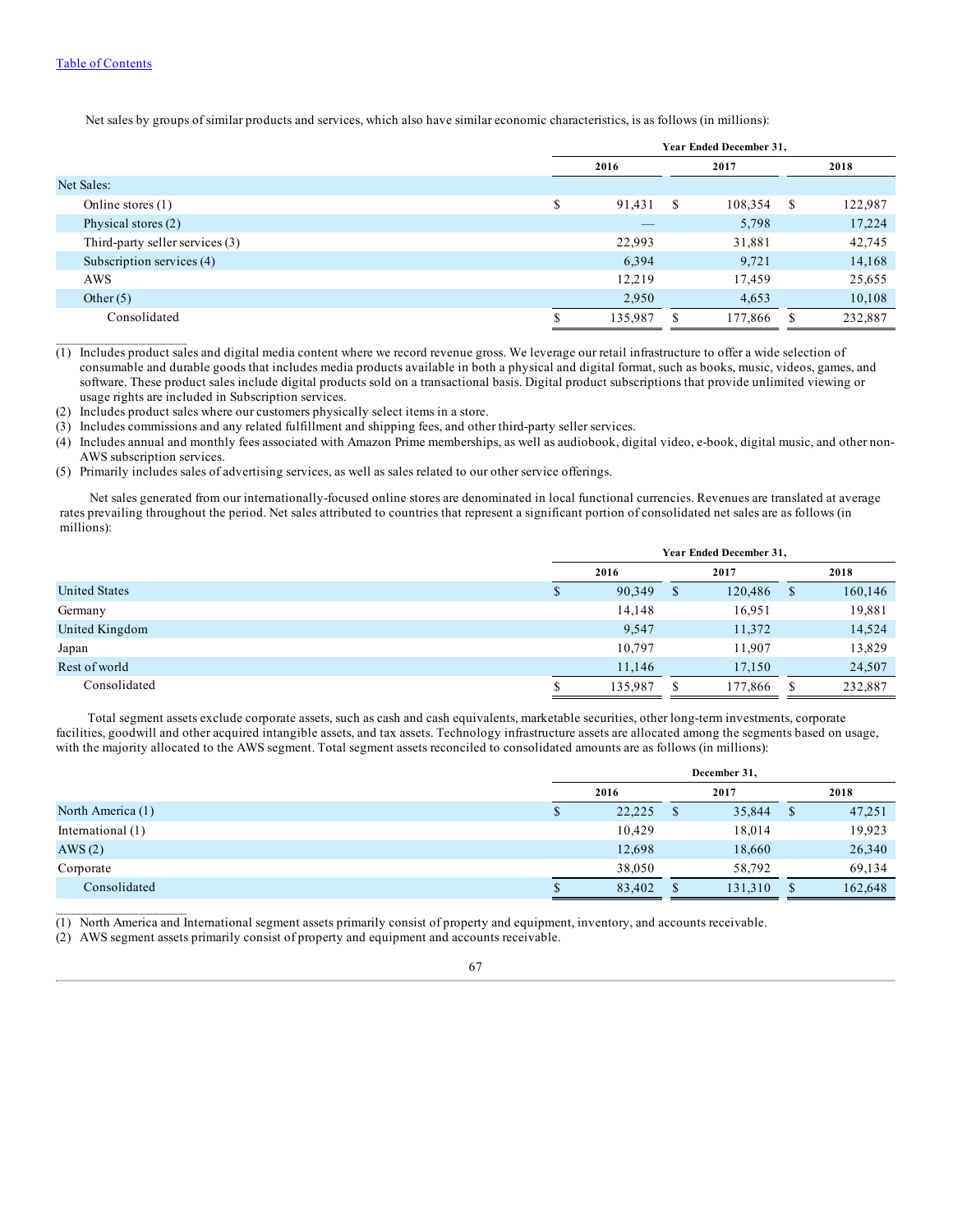# Table of [Contents](#page-1-0)

Property and equipment, net by segment is as follows (in millions):

| December 31, |        |      |        |               |        |  |
|--------------|--------|------|--------|---------------|--------|--|
|              |        |      | 2017   |               | 2018   |  |
| Φ            | 10,143 | S    | 20,401 | S             | 27,052 |  |
|              | 3,448  |      | 7,425  |               | 8.552  |  |
|              | 10,300 |      | 14,885 |               | 18,851 |  |
|              | 5.223  |      | 6,155  |               | 7,342  |  |
|              | 29,114 | S    | 48,866 | <sup>\$</sup> | 61,797 |  |
|              |        | 2016 |        |               |        |  |

Total net additions to property and equipment by segment are as follows (in millions):

|                   | Year Ended December 31, |        |   |        |               |        |  |
|-------------------|-------------------------|--------|---|--------|---------------|--------|--|
|                   | 2016                    |        |   | 2017   |               | 2018   |  |
| North America (1) | \$                      | 5,132  | S | 13,200 | <sup>\$</sup> | 10,749 |  |
| International (1) |                         | 1,680  |   | 5,196  |               | 2,476  |  |
| AWS(2)            |                         | 5,193  |   | 9,190  |               | 9,783  |  |
| Corporate         |                         | 1,580  |   | 2,197  |               | 2,060  |  |
| Consolidated      | \$                      | 13,585 |   | 29,783 | S             | 25,068 |  |

 $\overline{(1)}$  Includes property and equipment added under capital leases of \$1.5 billion, \$2.9 billion, and \$2.0 billion in 2016, 2017, and 2018, and under other financing arrangements of \$849 million, \$2.9 billion, and \$3.0 billion in 2016, 2017, and 2018.

(2) Includes property and equipment added under capital leases of \$4.0 billion, \$7.3 billion, and \$8.4 billion in 2016, 2017, and 2018, and under finance leases of \$75 million, \$134 million, and \$245 million in 2016, 2017, and 2018.

U.S. property and equipment, net was \$22.0 billion, \$35.5 billion, and \$45.1 billion, in 2016, 2017, and 2018, and rest of world property and equipment, net was \$7.1 billion, \$13.4 billion, and \$16.7 billion in 2016, 2017, and 2018. Except for the U.S., property and equipment, net, in any single country was less than 10% of consolidated property and equipment, net.

Depreciation expense, including other corporate property and equipment depreciation expense, are allocated to all segments based on usage. Total depreciation expense, by segment, is as follows (in millions):

|               | Year Ended December 31, |       |      |       |      |        |  |
|---------------|-------------------------|-------|------|-------|------|--------|--|
|               | 2016                    |       | 2017 |       | 2018 |        |  |
| North America | <sup>\$</sup>           | 1,971 | S    | 3,029 | S    | 4,415  |  |
| International |                         | 930   |      | 1,278 |      | 1,628  |  |
| <b>AWS</b>    |                         | 3,461 |      | 4,524 |      | 6,095  |  |
| Consolidated  |                         | 6.362 |      | 8,831 |      | 12,138 |  |
|               |                         |       |      |       |      |        |  |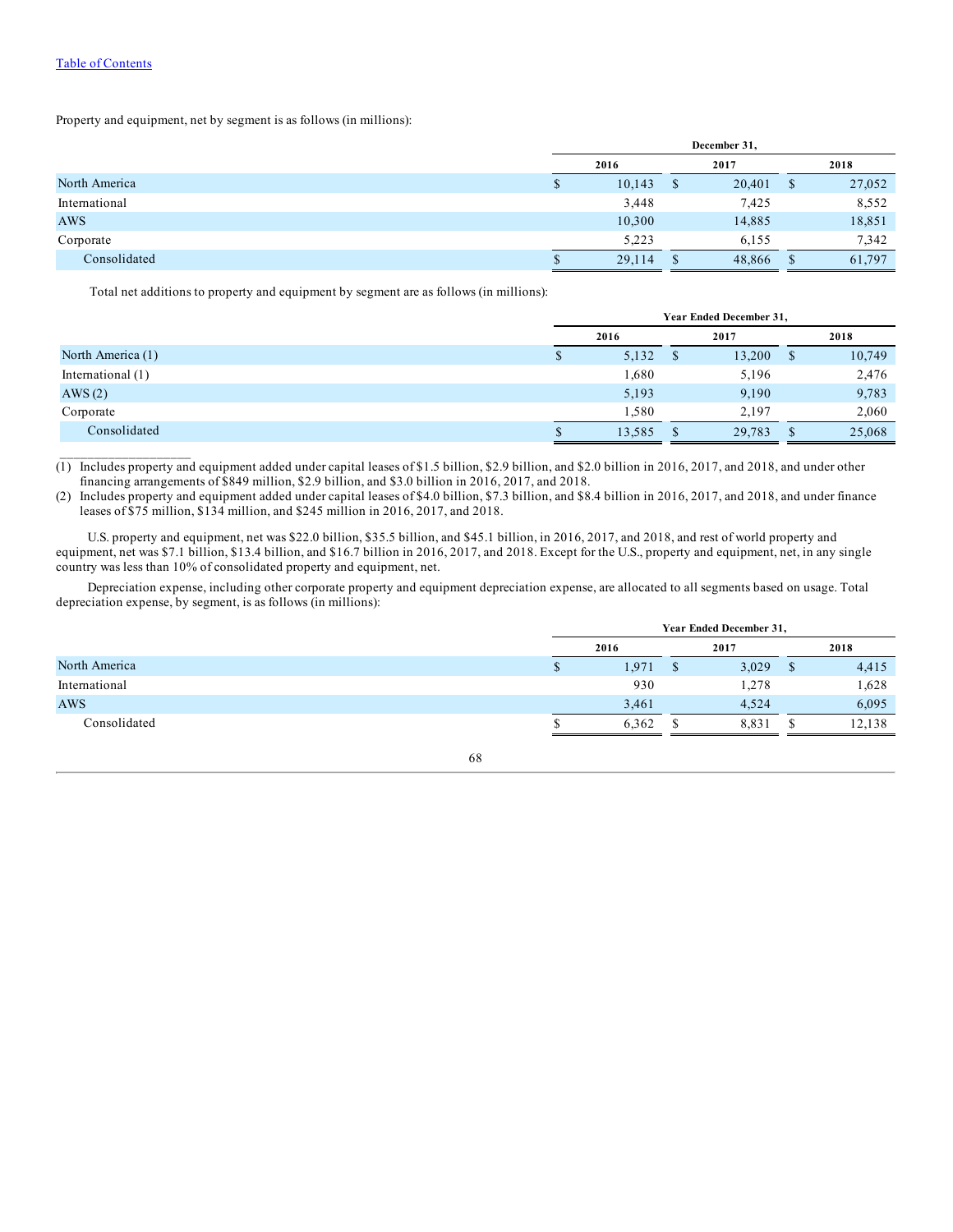# **Note 11 — QUARTERLY RESULTS (UNAUDITED)**

The following tables contain selected unaudited statement of operations information for each quarter of 2017 and 2018. The following information reflects all normal recurring adjustments necessary for a fair presentation of the information for the periods presented. The operating results for any quarter are not necessarily indicative of results for any future period. Our business is affected by seasonality, which historically has resulted in higher sales volume during our fourth quarter. Unaudited quarterly results are as follows (in millions, except per share data):

|                                                   |              | Year Ended December 31, 2017 (1) |                   |        |                             |        |                       |        |
|---------------------------------------------------|--------------|----------------------------------|-------------------|--------|-----------------------------|--------|-----------------------|--------|
|                                                   |              | First<br>Ouarter                 | Second<br>Ouarter |        | <b>Third</b><br>Quarter (2) |        | Fourth<br>Quarter (2) |        |
| Net sales                                         | $\mathbb{S}$ | 35,714                           | <sup>\$</sup>     | 37,955 | - \$                        | 43,744 | <sup>\$</sup>         | 60,453 |
| Operating income                                  |              | 1,005                            |                   | 628    |                             | 347    |                       | 2,127  |
| Income before income taxes                        |              | 953                              |                   | 666    |                             | 316    |                       | 1,872  |
| Provision for income taxes                        |              | (229)                            |                   | (467)  |                             | (58)   |                       | (16)   |
| Net income                                        |              | 724                              |                   | 197    |                             | 256    |                       | 1,856  |
| Basic earnings per share                          |              | 1.52                             |                   | 0.41   |                             | 0.53   |                       | 3.85   |
| Diluted earnings per share                        |              | 1.48                             |                   | 0.40   |                             | 0.52   |                       | 3.75   |
| Shares used in computation of earnings per share: |              |                                  |                   |        |                             |        |                       |        |
| Basic                                             |              | 477                              |                   | 479    |                             | 481    |                       | 483    |
| Diluted                                           |              | 490                              |                   | 492    |                             | 494    |                       | 496    |

|                                                   |    | Year Ended December 31, 2018 (1) |            |                          |      |                         |  |                          |  |
|---------------------------------------------------|----|----------------------------------|------------|--------------------------|------|-------------------------|--|--------------------------|--|
|                                                   |    | First<br><b>Quarter</b>          |            | Second<br><b>Ouarter</b> |      | <b>Third</b><br>Ouarter |  | Fourth<br><b>Ouarter</b> |  |
| Net sales                                         | \$ | 51,042                           | $\sqrt{s}$ | 52,886                   | - \$ | 56,576 \$               |  | 72,383                   |  |
| Operating income                                  |    | 1,927                            |            | 2,983                    |      | 3,724                   |  | 3,786                    |  |
| Income before income taxes                        |    | 1,916                            |            | 2,605                    |      | 3,390                   |  | 3,350                    |  |
| Provision for income taxes                        |    | (287)                            |            | (74)                     |      | (508)                   |  | (327)                    |  |
| Net income                                        |    | 1,629                            |            | 2,534                    |      | 2,883                   |  | 3,027                    |  |
| Basic earnings per share                          |    | 3.36                             |            | 5.21                     |      | 5.91                    |  | 6.18                     |  |
| Diluted earnings per share                        |    | 3.27                             |            | 5.07                     |      | 5.75                    |  | 6.04                     |  |
| Shares used in computation of earnings per share: |    |                                  |            |                          |      |                         |  |                          |  |
| Basic                                             |    | 484                              |            | 486                      |      | 488                     |  | 490                      |  |
| Diluted                                           |    | 498                              |            | 500                      |      | 501                     |  | 501                      |  |
|                                                   |    |                                  |            |                          |      |                         |  |                          |  |

(1) The sum of quarterly amounts, including per share amounts, may not equal amounts reported for year-to-date periods. This is due to the effects of rounding and changes in the number of weighted-average shares outstanding for each period.

(2) We acquired Whole Foods Market on August 28, 2017. The results of Whole Foods Market have been included in our results of operation from the date of acquisition. See Item 8 of Part II, "Financial Statements and Supplementary Data — Note 4 — Acquisitions, Goodwill, and Acquired Intangible Assets" for additional information regarding this transaction.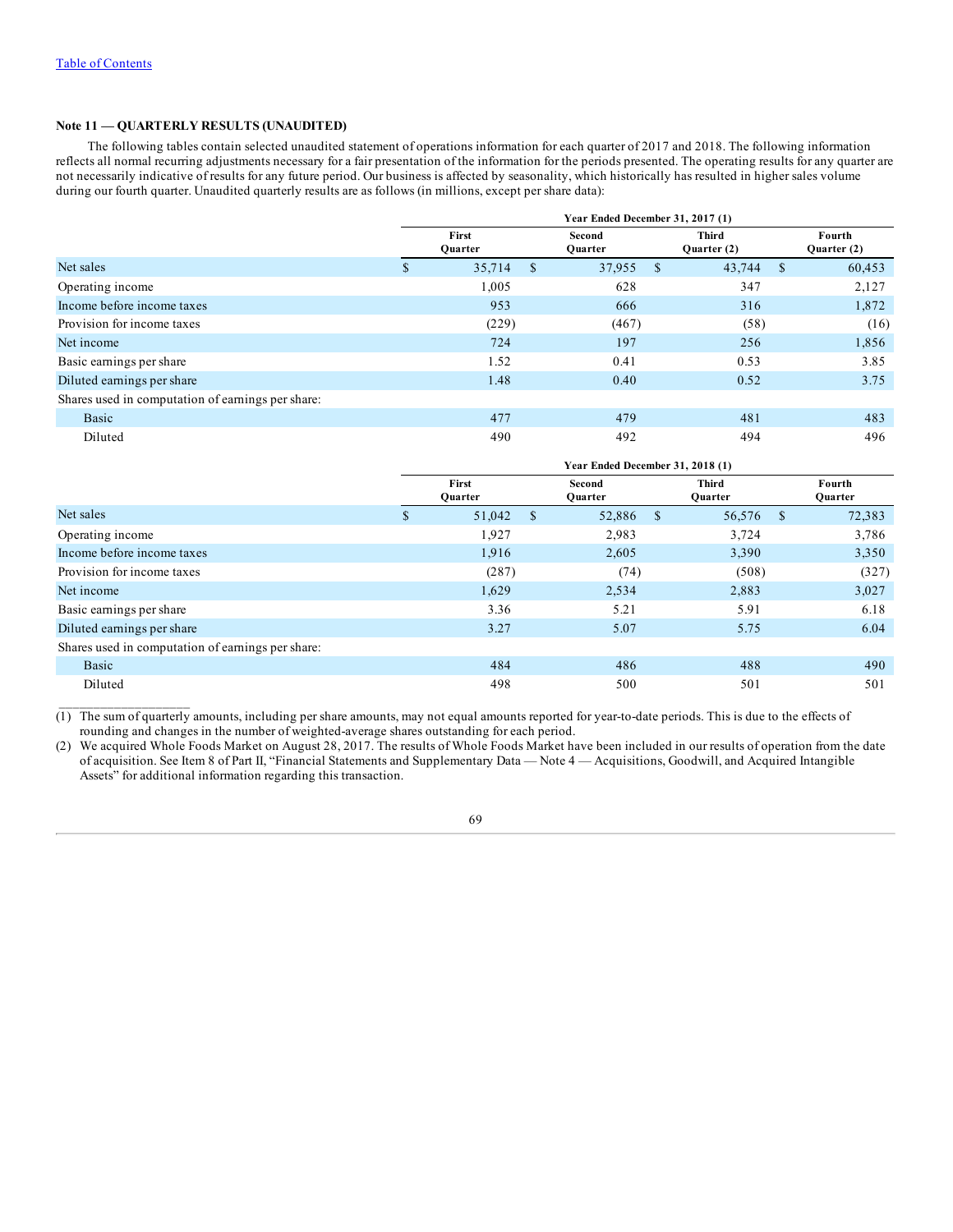### **Item 9.** *Changes in and Disagreements with Accountants On Accounting and Financial Disclosure*

None.

#### **Item 9A.** *Controls and Procedures*

### *Evaluation of Disclosure Controls and Procedures*

We carried out an evaluation required by the Securities Exchange Act of 1934 (the "1934 Act"), under the supervision and with the participation of our principal executive officer and principal financial officer, of the effectiveness of the design and operation of our disclosure controls and procedures, as defined in Rule 13a-15(e) of the 1934 Act, as of December 31, 2018. Based on this evaluation, our principal executive officer and principal financial officer concluded that, as of December 31, 2018, our disclosure controls and procedures were effective to provide reasonable assurance that information required to be disclosed by us in the reports that we file or submit under the 1934 Act is recorded, processed, summarized, and reported within the time periods specified in the SEC's rules and forms and to provide reasonable assurance that such information is accumulated and communicated to our management, including our principal executive officer and principal financial officer, as appropriate to allow timely decisions regarding required disclosure.

### *Management's Report on Internal Control over Financial Reporting*

Management is responsible for establishing and maintaining adequate internal control over financial reporting, as defined in Rule 13a-15(f) of the 1934 Act. Management has assessed the effectiveness of our internal control over financial reporting as of December 31, 2018 based on criteria established in Internal Control — Integrated Framework (2013) issued by the Committee of Sponsoring Organizations of the Treadway Commission. As a result of this assessment, management concluded that, as of December 31, 2018, our internal control over financial reporting was effective in providing reasonable assurance regarding the reliability of financial reporting and the preparation of financial statements for external purposes in accordance with generally accepted accounting principles. Ernst & Young has independently assessed the effectiveness of our internal control over financial reporting and its report is included below.

### *Changes in Internal Control Over Financial Reporting*

There were no changes in our internal control over financial reporting during the quarter ended December 31, 2018 that materially affected, or are reasonably likely to materially affect, our internal control over financial reporting.

#### *Limitations on Controls*

Our disclosure controls and procedures and internal control over financial reporting are designed to provide reasonable assurance of achieving their objectives as specified above. Management does not expect, however, that our disclosure controls and procedures or our internal control over financial reporting will prevent or detect all error and fraud. Any control system, no matter how well designed and operated, is based upon certain assumptions and can provide only reasonable, not absolute, assurance that its objectives will be met. Further, no evaluation of controls can provide absolute assurance that misstatements due to error or fraud will not occur or that all control issues and instances of fraud, if any, within the Company have been detected.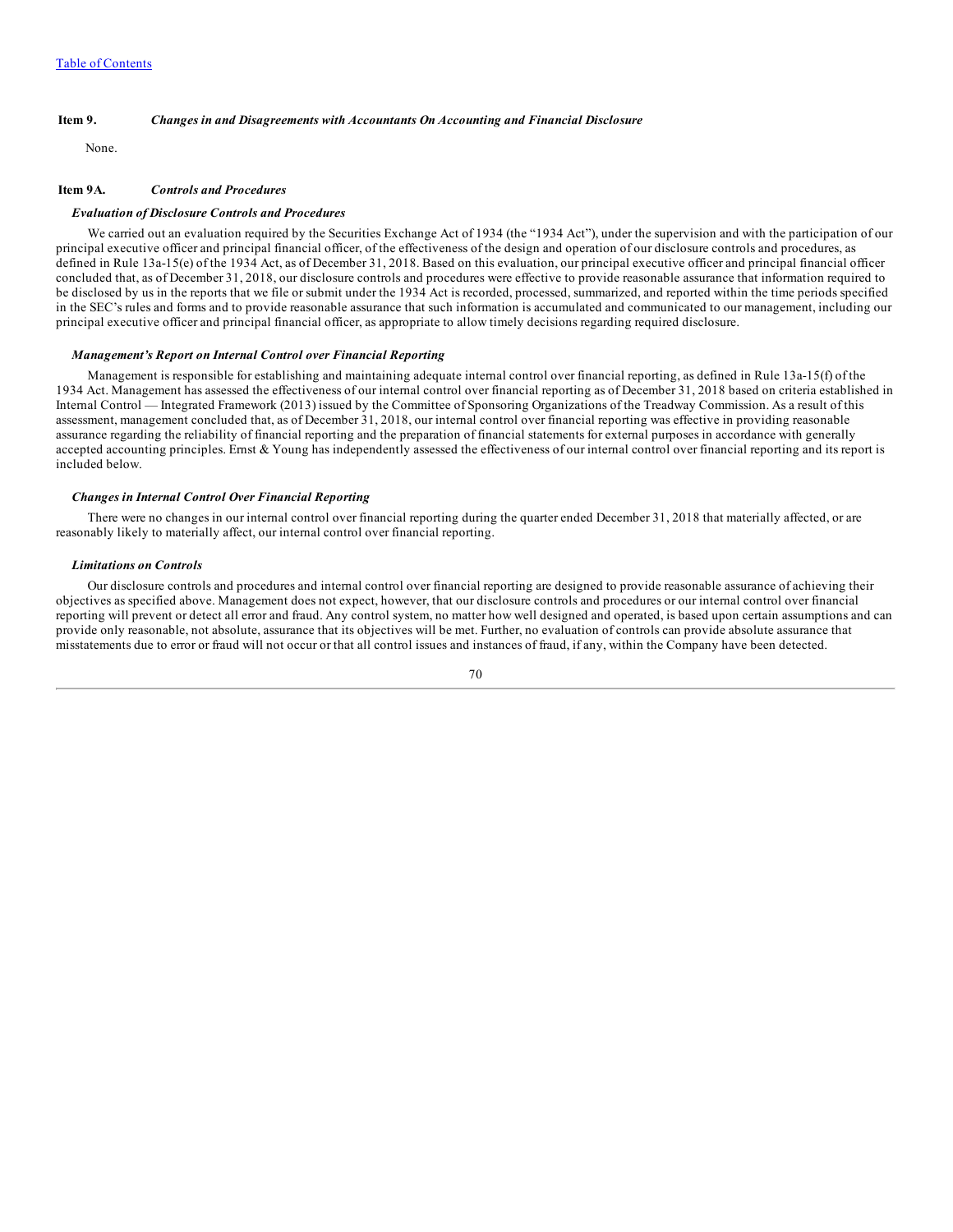### **Report of Independent Registered Public Accounting Firm**

The Board of Directors and Shareholders Amazon.com, Inc.

# **Opinion on Internal Control Over Financial Reporting**

We have audited Amazon.com, Inc.'s internal control over financial reporting as of December 31, 2018, based on criteria established in Internal Control — Integrated Framework issued by the Committee of Sponsoring Organizations of the Treadway Commission (2013 framework) (the COSO criteria). In our opinion, Amazon.com, Inc. (the Company) maintained, in all material respects, effective internal control over financial reporting as of December 31, 2018, based on the COSO criteria.

We also have audited, in accordance with the standards of the Public Company Accounting Oversight Board (United States) (PCAOB), the consolidated balance sheets of the Company as of December 31, 2018 and 2017, and the related consolidated statements of operations, comprehensive income, stockholders' equity, and cash flows for each of the three years in the period ended December 31, 2018 and the related notes and our report dated January 31, 2019 expressed an unqualified opinion thereon.

#### **Basis for Opinion**

The Company's management is responsible for maintaining effective internal control over financial reporting, and for its assessment of the effectiveness of internal control over financial reporting included in the accompanying Management's Report on Internal Control over Financial Reporting. Our responsibility is to express an opinion on the Company's internal control over financial reporting based on our audit. We are a public accounting firm registered with the PCAOB and are required to be independent with respect to the Company in accordance with the U.S. federal securities laws and the applicable rules and regulations of the Securities and Exchange Commission and the PCAOB.

We conducted our audit in accordance with the standards of the PCAOB. Those standards require that we plan and perform the audit to obtain reasonable assurance about whether effective internal control over financial reporting was maintained in all material respects.

Our audit included obtaining an understanding of internal control over financial reporting, assessing the risk that a material weakness exists, testing and evaluating the design and operating effectiveness of internal control based on the assessed risk, and performing such other procedures as we considered necessary in the circumstances. We believe that our audit provides a reasonable basis for our opinion.

### **Definition and Limitations of Internal Control Over Financial Reporting**

A company's internal control over financial reporting is a process designed to provide reasonable assurance regarding the reliability of financial reporting and the preparation of financial statements for external purposes in accordance with generally accepted accounting principles. A company's internal control over financial reporting includes those policies and procedures that (1) pertain to the maintenance of records that, in reasonable detail, accurately and fairly reflect the transactions and dispositions of the assets of the company; (2) provide reasonable assurance that transactions are recorded as necessary to permit preparation of financial statements in accordance with generally accepted accounting principles, and that receipts and expenditures of the company are being made only in accordance with authorizations of management and directors of the company; and (3) provide reasonable assurance regarding prevention or timely detection of unauthorized acquisition, use, or disposition of the company's assets that could have a material effect on the financial statements.

Because of its inherent limitations, internal control over financial reporting may not prevent or detect misstatements. Also, projections of any evaluation of effectiveness to future periods are subject to the risk that controls may become inadequate because of changes in conditions, or that the degree of compliance with the policies or procedures may deteriorate.

/s/ Ernst & Young LLP

Seattle, Washington January 31, 2019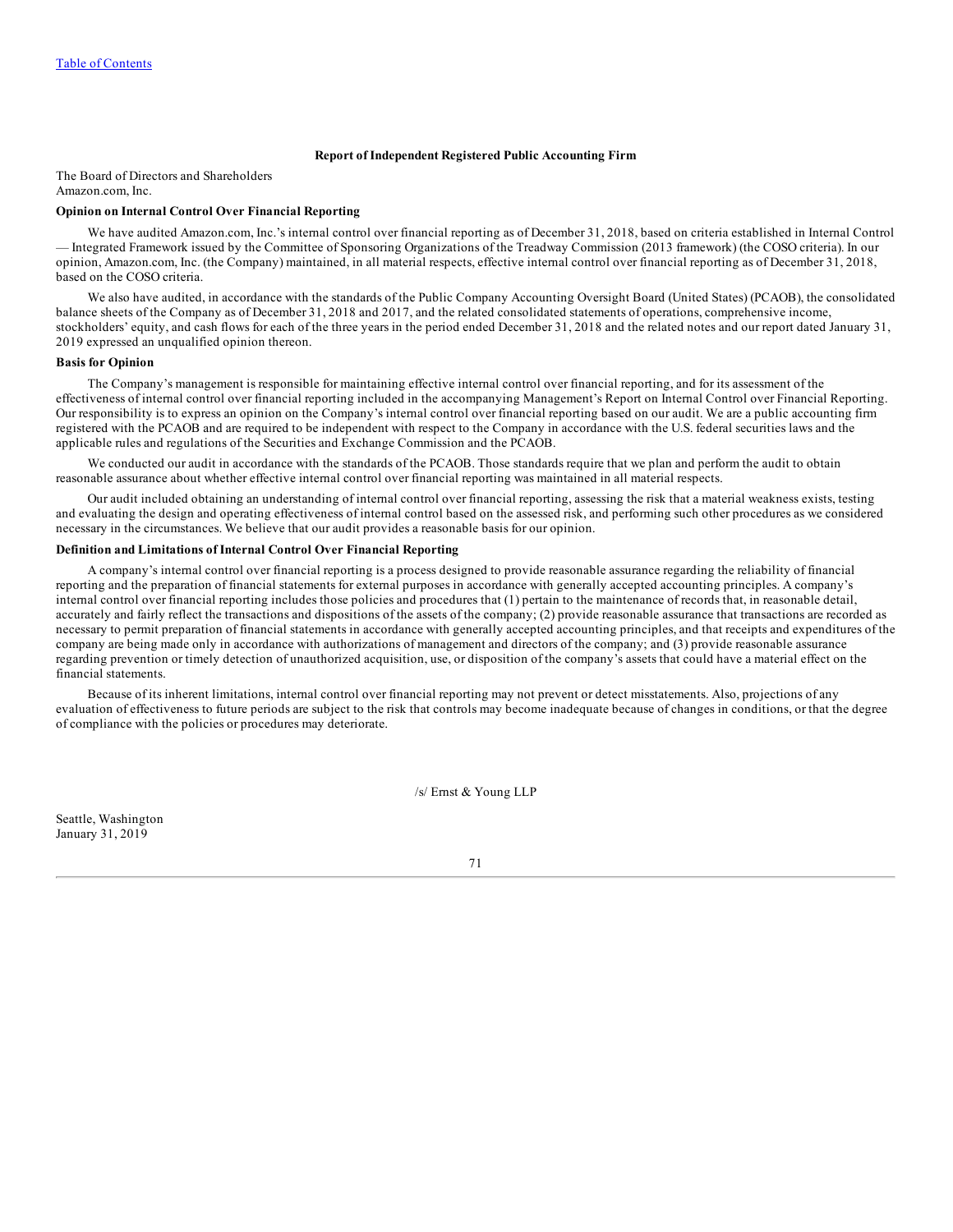### **Item 9B.** *Other Information*

# *Disclosure Pursuant to Section 13(r) of the Exchange Act*

We determined that, between January 2012 and December 2018, we processed and delivered orders of consumer products for certain individuals and entities located outside Iran covered by the Iran Threat Reduction and Syria Human Rights Act ("ITRA"), in addition to those we have previously disclosed, as follows: consumer products valued at approximately \$80 for an Iranian embassy located in a country other than Iran; consumer products valued at approximately \$50,900 for individuals who may have been acting for 18 Iranian embassies and diplomatic organizations located in countries other than Iran; consumer products valued at approximately \$17,500 for individuals who may have been acting for four entities owned or controlled by the Iranian government; consumer products valued at approximately \$500 for three individuals designated under Executive Order 13224 and Executive Order 13382; and consumer products valued at approximately \$1,100 for individuals who may have been acting for four individuals and entities designated under Executive Order 13224 or Executive Order 13382, one of which is owned or controlled by the Iranian government. The consumer products included books, other media, apparel, home and kitchen, jewelry, office, toys, health and beauty, consumer electronics, lawn and patio, automotive, musical instruments, software, grocery, and pet products. In addition, the information provided pursuant to Section 13(r) of the Exchange Act in Item 5 of Part II of the Company's Quarterly Reports on 10-Q for the quarters ended March 31, 2018, June 30, 2018, and September 30, 2018 is hereby incorporated by reference to such reports. We are unable to accurately calculate the net profit attributable to these transactions. We do not plan to continue selling to these accounts in the future. Our review is ongoing and we are enhancing our processes designed to identify transactions associated with individuals and entities covered by the ITRA.

# **PART III**

#### **Item 10.** *Directors, Executive Of icers, and Corporate Governance*

Information regarding our Executive Officers required by Item 10 of Part III is set forth in Item 1 of Part I "Business — Executive Officers of the Registrant." Information required by Item 10 of Part III regarding our Directors and any material changes to the process by which security holders may recommend nominees to the Board of Directors is included in our Proxy Statement relating to our 2019 Annual Meeting of Shareholders, and is incorporated herein by reference. Information relating to our Code of Business Conduct and Ethics and to compliance with Section 16(a) of the 1934 Act is set forth in our Proxy Statement relating to our 2019 Annual Meeting of Shareholders and is incorporated herein by reference. To the extent permissible under Nasdaq rules, we intend to disclose amendments to our Code of Business Conduct and Ethics, as well as waivers of the provisions thereof, on our investor relations website under the heading "Corporate Governance" at amazon.com/ir.

### **Item 11.** *Executive Compensation*

Information required by Item 11 of Part III is included in our Proxy Statement relating to our 2019 Annual Meeting of Shareholders and is incorporated herein by reference.

### **Item 12.** *Security Ownership of Certain Beneficial Owners and Management and Related Shareholder Matters*

Information required by Item 12 of Part III is included in our Proxy Statement relating to our 2019 Annual Meeting of Shareholders and is incorporated herein by reference.

### **Item 13.** *Certain Relationships and Related Transactions, and Director Independence*

Information required by Item 13 of Part III is included in our Proxy Statement relating to our 2019 Annual Meeting of Shareholders and is incorporated herein by reference.

#### **Item 14.** *Principal Accountant Fees and Services*

Information required by Item 14 of Part III is included in our Proxy Statement relating to our 2019 Annual Meeting of Shareholders and is incorporated herein by reference.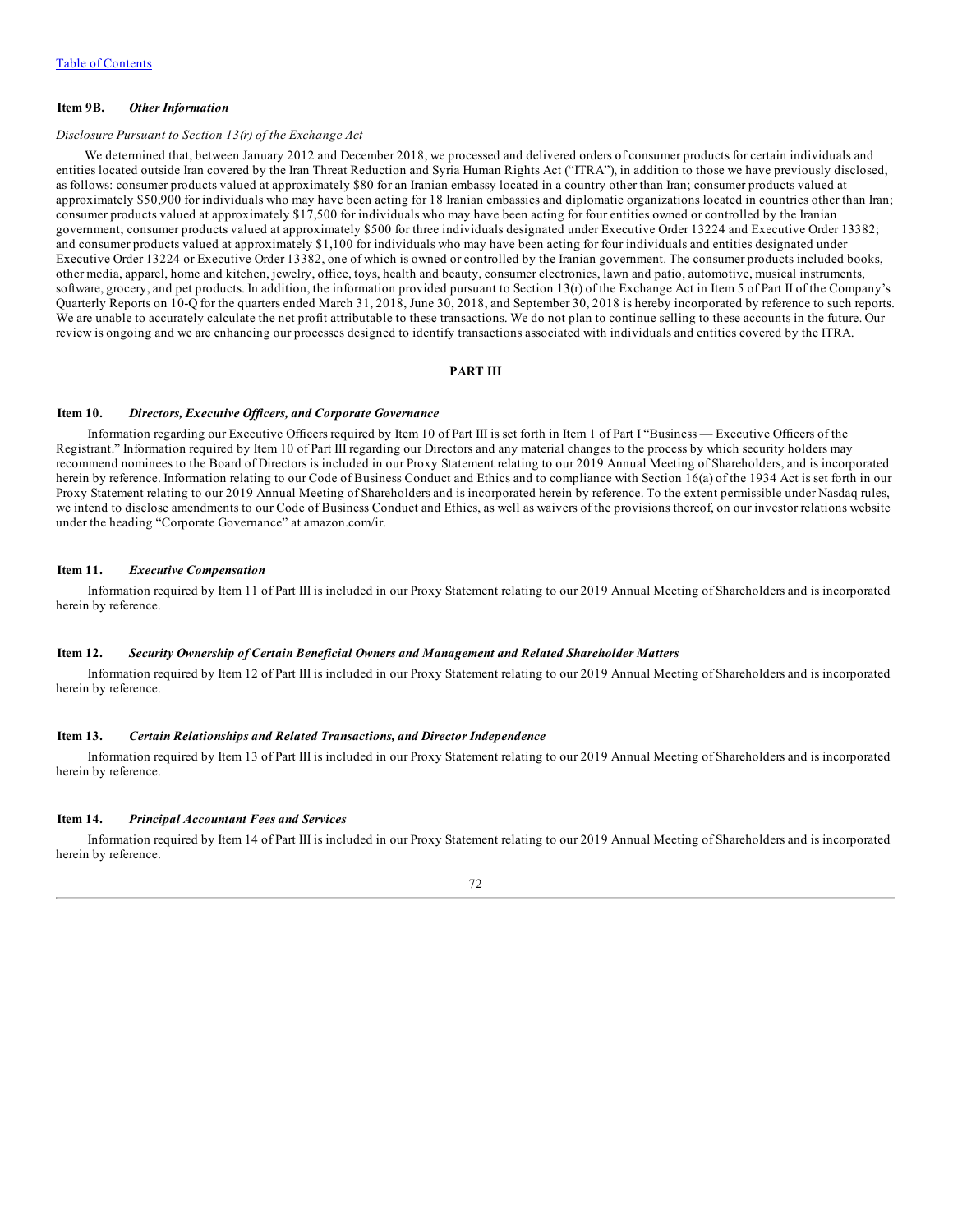# **PART IV**

## <span id="page-72-0"></span>**Item 15.** *Exhibits, Financial Statement Schedules*

(a) *List of Documents Filed as a Part of This Report:*

(1) *Index to Consolidated Financial Statements:*

Report of Ernst & Young LLP, Independent Registered Public Accounting Firm

Consolidated Statements of Cash Flows for each of the three years ended December 31, 2018

Consolidated Statements of Operations for each of the three years ended December 31, 2018

Consolidated Statements of Comprehensive Income for each of the three years ended December 31, 2018

Consolidated Balance Sheets as of December 31, 2017 and 2018

Consolidated Statements of Stockholders' Equity for each of the three years ended December 31, 2018

Notes to Consolidated Financial Statements

Report of Ernst & Young LLP, Independent Registered Public Accounting Firm

(2) *Index to Financial Statement Schedules:*

All schedules have been omitted because the required information is included in the consolidated financial statements or the notes thereto, or because it is not required.

(3) *Index to Exhibits*

See exhibits listed under Part (b) below.

## (b) *Exhibits:*

| <b>Exhibit Number</b> | Description                                                                                                                                                                                                                                                                                                                                                                                                                             |
|-----------------------|-----------------------------------------------------------------------------------------------------------------------------------------------------------------------------------------------------------------------------------------------------------------------------------------------------------------------------------------------------------------------------------------------------------------------------------------|
| 3.1                   | Restated Certificate of Incorporation of the Company (incorporated by reference to Exhibit 3.1 to the Company's Quarterly Report on Form<br>10-Q for the Quarter ended March 31, 2000).                                                                                                                                                                                                                                                 |
| 3.2                   | Amended and Restated Bylaws of the Company (incorporated by reference to the Company's Current Report on Form 8-K, filed February 25,<br>$2016$ ).                                                                                                                                                                                                                                                                                      |
| 4.1                   | Indenture, dated as of November 29, 2012, between Amazon.com, Inc. and Wells Fargo Bank, National Association, as trustee, and Form of<br>0.650% Note due 2015. Form of 1.200% Note due 2017, and Form of 2.500% Note due 2022 (incorporated by reference to the Company's<br>Current Report on Form 8-K, filed November 29, 2012).                                                                                                     |
| 4.2                   | Officers' Certificate of Amazon.com, Inc., dated as of December 5, 2014, containing Form of 2.600% Note due 2019, Form of 3.300% Note due<br>2021. Form of 3.800% Note due 2024. Form of 4.800% Note due 2034, and Form of 4.950% Note due 2044 (incorporated by reference to the<br>Company's Current Report on Form 8-K, filed December 5, 2014).                                                                                     |
| 4.3                   | Officers' Certificate of Amazon.com, Inc., dated as of August 22, 2017, containing Form of 1.900% Note due 2020, Form of 2.400% Note due<br>2023. Form of 2.800% Note due 2024. Form of 3.150% Note due 2027. Form of 3.875% Note due 2037. Form of 4.050% Note due 2047, and<br>Form of 4.250% Note due 2057 (incorporated by reference to the Company's Current Report on Form 8-K, filed August 22, 2017).                           |
| 4.4                   | Registration Rights Agreement, dated as of August 22, 2017, among Amazon.com, Inc. and the representatives of the initial purchasers of<br>Amazon.com, Inc.'s 1.900% Notes due 2020, 2.400% Notes due 2023, 2.800% Notes due 2024, 3.150% Notes due 2027, 3.875% Notes due<br>2037, 4.050% Notes due 2047, and 4.250% Notes due 2057 (incorporated by reference to the Company's Current Report on Form 8-K, filed<br>August 22, 2017). |
| 4.5                   | Officers' Certificate of Amazon.com, Inc., dated as of December 20, 2017, containing Form of 5.200% Note due 2025 (incorporated by<br>reference to the Company's Current Report on Form 8-K, filed December 20, 2017).                                                                                                                                                                                                                  |
| $10.1\dagger$         | 1997 Stock Incentive Plan (amended and restated) (incorporated by reference to the Company's Quarterly Report on Form 10-Q for the Quarter<br>ended March 31, 2013).                                                                                                                                                                                                                                                                    |
| $10.2\dagger$         | 1999 Nonofficer Employee Stock Option Plan (amended and restated) (incorporated by reference to the Company's Quarterly Report on Form<br>10-O for the Quarter ended March 31, 2013).                                                                                                                                                                                                                                                   |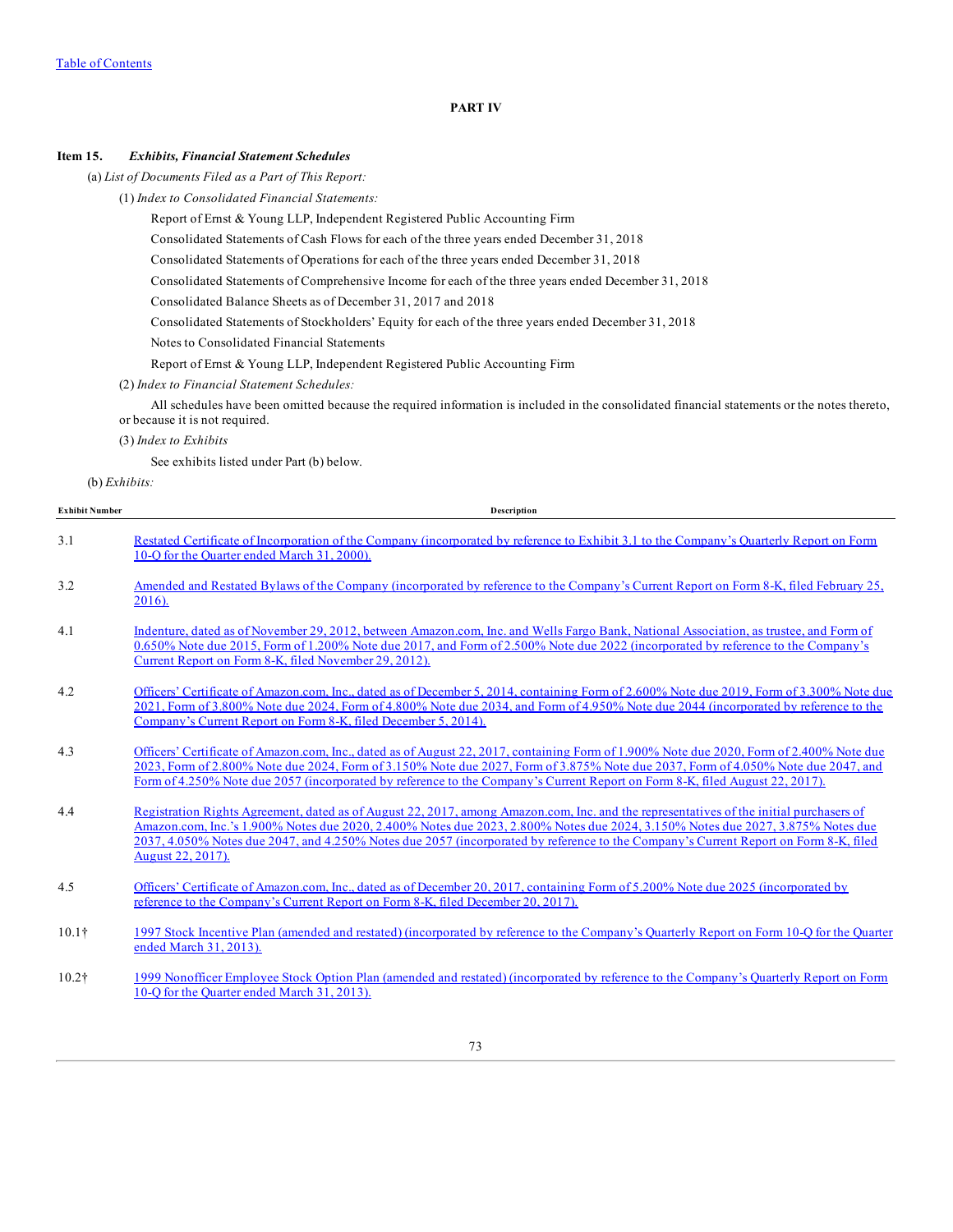- <span id="page-73-0"></span>10.3† Form of [Indemnification](http://www.sec.gov/Archives/edgar/data/1018724/0000891020-97-000603.txt) Agreement between the Company and each of its Directors (incorporated by reference to Exhibit 10.1 to the Company's Registration Statement on Form S-1 (Registration No. 333-23795) filed March 24, 1997, as amended on April 21, 1997).
- 10.4† Form of Restricted Stock Unit Agreement for Officers and Employees [\(incorporated](http://www.sec.gov/Archives/edgar/data/1018724/000095014903000355/v87419orexv10w12.htm) by reference to the Company's Annual Report on Form 10- K for the Year ended December 31, 2002).
- 10.5† Form of Restricted Stock Unit Agreement for Directors [\(incorporated](http://www.sec.gov/Archives/edgar/data/1018724/000095014903000355/v87419orexv10w13.htm) by reference to the Company's Annual Report on Form 10-K for the Year ended December 31, 2002).
- 10.6† Form of Restricted Stock Agreement [\(incorporated](http://www.sec.gov/Archives/edgar/data/1018724/000103221002000059/dex1016.htm) by reference to the Company's Annual Report on Form 10-K for the Year ended December 31, 2001).
- 10.7† Form of Global Restricted Stock Unit Award [Agreement](#page-75-0) for Executive Officers.
- 10.8 Credit Agreement, dated as of May 20, 2016, among Amazon.com, Inc., Bank of America, N.A., as [administrative](http://www.sec.gov/Archives/edgar/data/1018724/000101872416000286/amzn-20160630xex101.htm) agent, and the other lenders party thereto (incorporated by reference to the Company's Quarterly Report on Form 10-Q for the Quarter ended June 30, 2016).
- 10.9+ Independent Contractor Agreement, dated as of March 15, 2017, between Amazon Corporate LLC and William B. Gordon [\(incorporated](http://www.sec.gov/Archives/edgar/data/1018724/000101872417000051/amzn-20170331xex101.htm) by reference to the Company's Quarterly Report on Form 10-Q for the Quarter ended March 31, 2017).
- 21.1 List of Significant [Subsidiaries.](#page-83-0)
- 23.1 Consent of [Independent](#page-84-0) Registered Public Accounting Firm.
- 31.1 Certification of Jeffrey P. Bezos, Chairman and Chief Executive Officer of [Amazon.com,](#page-85-0) Inc., pursuant to Rule 13a-14(a) under the Securities Exchange Act of 1934.
- 31.2 Certification of Brian T. Olsavsky, Senior Vice President and Chief Financial Officer of [Amazon.com,](#page-86-0) Inc., pursuant to Rule 13a-14(a) under the Securities Exchange Act of 1934.
- 32.1 Certification of Jeffrey P. Bezos, Chairman and Chief Executive Officer of [Amazon.com,](#page-87-0) Inc., pursuant to 18 U.S.C. Section 1350.
- 32.2 Certification of Brian T. Olsavsky, Senior Vice President and Chief Financial Officer of [Amazon.com,](#page-88-0) Inc., pursuant to 18 U.S.C. Section 1350.
- 101 The following financial statements from the Company's Annual Report on Form 10-K for the year ended December 31, 2018, formatted in XBRL: (i) Consolidated Statements of Cash Flows, (ii) Consolidated Statements of Operations, (iii) Consolidated Statements of Comprehensive Income, (iv) Consolidated Balance Sheets, (v) Consolidated Statements of Stockholders' Equity, and (vi) Notes to Consolidated Financial Statements, tagged as blocks of text and including detailed tags.

As permitted by Item 601(b)(4)(iii)(A) of Regulation S-K, the Company has not filed with this Annual Report on Form 10-K certain instruments defining the rights of holders of long-term debt of the Company and its subsidiaries because the total amount of securities authorized thereunder does not exceed 10 percent of the total assets of the Company and its subsidiaries on a consolidated basis. The Company agrees to furnish a copy of such agreements to the Commission upon request.

- Certain schedules and exhibits to this agreement have been omitted pursuant to Item 601(b)(2) of Regulation S-K and the Company agrees to furnish supplementally to the Securities and Exchange Commission a copy of any omitted schedule and/or exhibit upon request.
- † Executive Compensation Plan or Agreement.
- Portions of this exhibit have been omitted and filed separately with the Securities and Exchange Commission pursuant to a request for confidential treatment.

#### **Item 16.** *Form 10-K Summary*

None.

74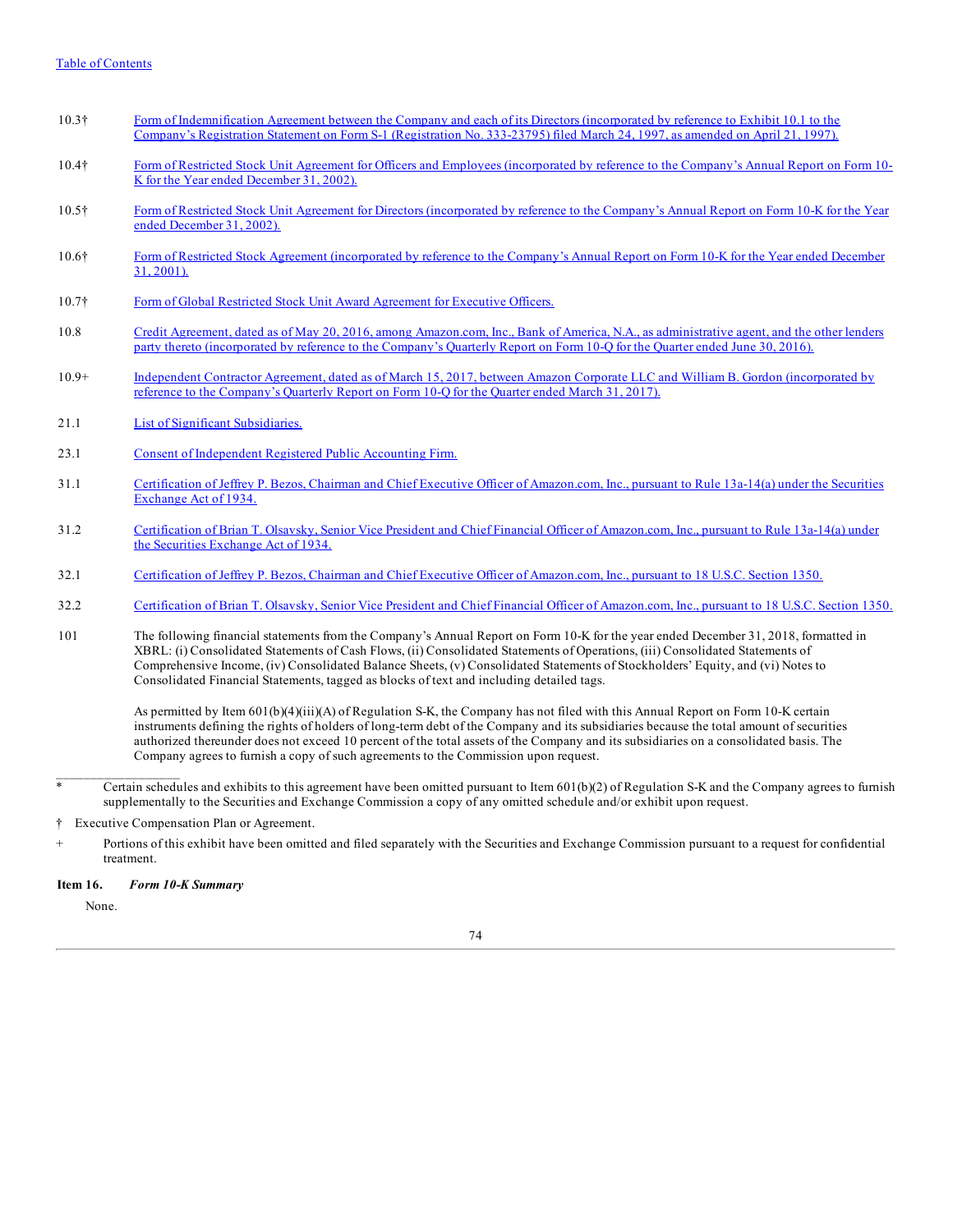### **SIGNATURES**

Pursuant to the requirements of Section 13 or 15(d) of the Securities Exchange Act of 1934, the registrant has duly caused this Report to be signed on its behalf by the undersigned, thereunto duly authorized, as of January 31, 2019.

AMAZON.COM, INC.

By:  $\frac{1}{s}$  Jeffrey P. Bezos

**Jeffrey P. Bezos President, Chief Executive Officer,**

**and Chairman of the Board**

Pursuant to the requirements of the Securities Exchange Act of 1934, this Report has been signed below by the following persons on behalf of the registrant and in the capacities indicated as of January 31, 2019.

| Signature                  | Title                                                                                          |  |  |
|----------------------------|------------------------------------------------------------------------------------------------|--|--|
| /s/ Jeffrey P. Bezos       |                                                                                                |  |  |
| <b>Jeffrey P. Bezos</b>    | Chairman of the Board, President, and Chief Executive Officer (Principal Executive<br>Officer) |  |  |
| /s/ Brian T. Olsavsky      |                                                                                                |  |  |
| <b>Brian T. Olsavsky</b>   | Senior Vice President and Chief Financial Officer (Principal Financial Officer)                |  |  |
| /s/ Shelley L. Reynolds    |                                                                                                |  |  |
| <b>Shelley L. Reynolds</b> | Vice President, Worldwide Controller (Principal Accounting Officer)                            |  |  |
| /s/ Tom A. Alberg          |                                                                                                |  |  |
| Tom A. Alberg              | Director                                                                                       |  |  |
| /s/ Jamie S. Gorelick      |                                                                                                |  |  |
| Jamie S. Gorelick          | Director                                                                                       |  |  |
| /s/ Daniel P. Huttenlocher |                                                                                                |  |  |
| Daniel P. Huttenlocher     | Director                                                                                       |  |  |
| /s/ Judith A. McGrath      |                                                                                                |  |  |
| Judith A. McGrath          | Director                                                                                       |  |  |
| /s/ Jonathan J. Rubinstein |                                                                                                |  |  |
| Jonathan J. Rubinstein     | Director                                                                                       |  |  |
| /s/ Thomas O. Ryder        |                                                                                                |  |  |
| Thomas O. Ryder            | Director                                                                                       |  |  |
| /s/ Patricia Q. Stonesifer |                                                                                                |  |  |
| Patricia Q. Stonesifer     | Director                                                                                       |  |  |
| /s/ Wendell P. Weeks       |                                                                                                |  |  |
| <b>Wendell P. Weeks</b>    | Director                                                                                       |  |  |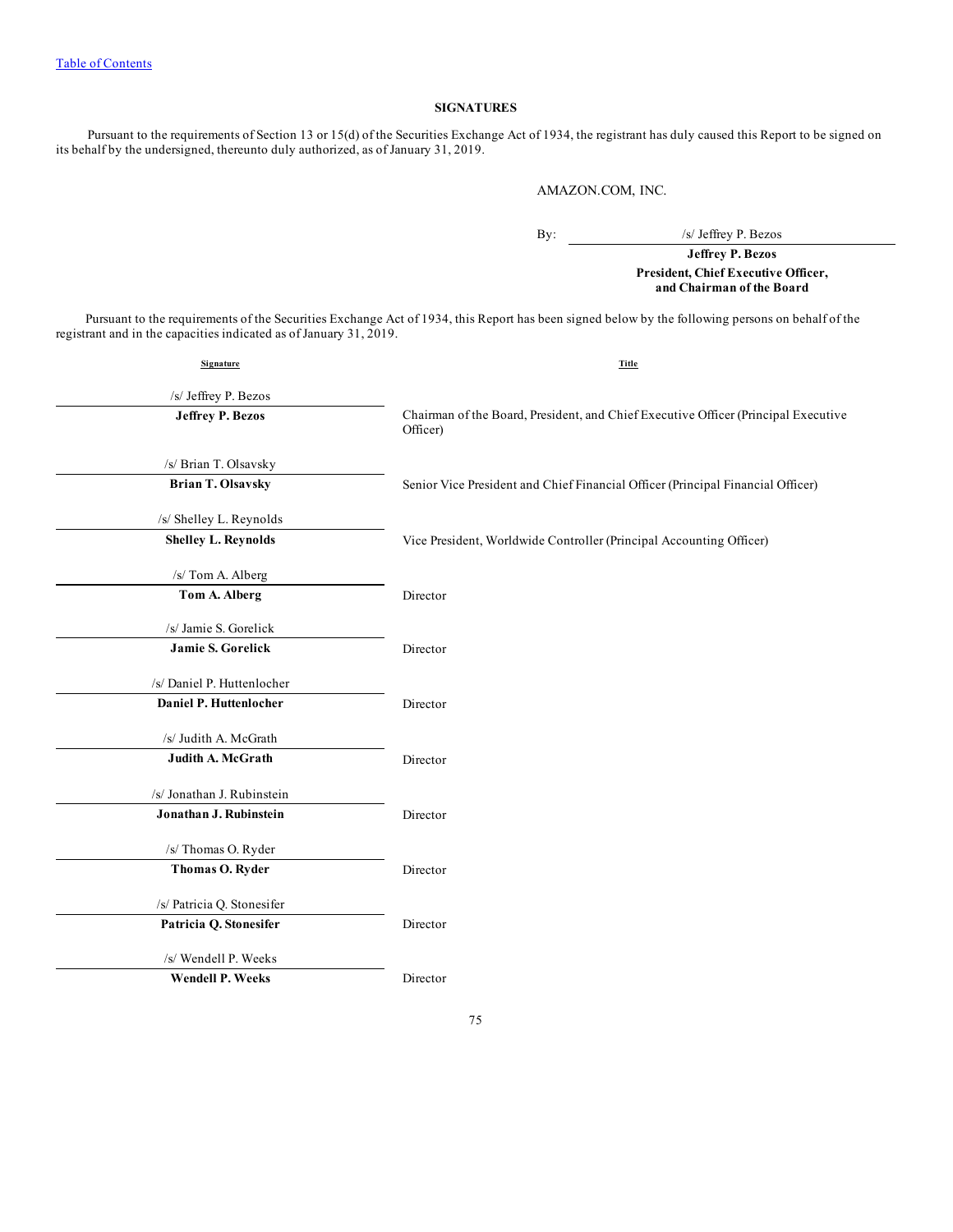## <span id="page-75-0"></span>THE SHARES ISSUABLE UPON VESTING OF THIS AWARD WILL NOT BE RELEASED TO YOU UNTIL ALL APPLICABLE TAX-RELATED **ITEMS HAVE BEEN COLLECTED FROM YOU OR HAVE OTHERWISE BEEN PROVIDED FOR.**

# **AMAZON.COM, INC.**

## **GLOBAL RESTRICTED STOCK UNIT AWARD AGREEMENT**

TO: << Participant>>

You have been granted this restricted stock unit award (the "Award") by Amazon.com, Inc. (the "Company") pursuant to the Company's 1997 Stock Incentive Plan (the "Plan"). The Award represents an unsecured and unfunded promise of the Company to deliver Common Stock of the Company in the future subject to the fulfillment of the vesting conditions set forth in this Global Restricted Stock Unit Award Agreement.

**1. Introduction.** The terms of the Award are as set forth in this Global Restricted Stock Unit Award Agreement including any countryspecific terms in the Appendix hereto (the "Appendix") (together, this "Agreement") and in the Plan. The Plan is incorporated into this Agreement by reference, which means that this Agreement is limited by and subject to the express terms and provisions of the Plan. In the event of a conflict between the terms of this Agreement and the terms of the Plan, the terms of the Plan shall control. Capitalized terms that are not defined in this Agreement have the meanings given to them in the Plan. The most important terms of the Award are summarized as follows:

#### **2. Award Date:**

## **3. Number of Restricted Stock Units Subject to this Award:**

**4. Vesting Schedule:** Subject to your continuous employment and the terms of this Agreement, including, without limitation, Sections 6 and 7, the Award will vest according to the following schedule:

## **Vest Date Number of Shares**

The number of Restricted Stock Units, vesting schedule of the Restricted Stock Units, and Award Date with respect to this Award, all of which are accessible to you through your brokerage account with the Company's designated brokerage firm ("the Designated Broker"), are hereby incorporated into this Agreement by reference if not set forth above.

Notwithstanding the foregoing, if at any time you become an officer required to file reports pursuant to Section 16 of the Securities Exchange Act of 1934, as amended, then with respect to any part of this Award that is then unvested, vesting shall in addition be contingent on and subject to satisfaction of such performance criteria for such performance period as the Plan Administrator shall establish with specific reference to this Award, and this Award shall be cancelled without the issuance of Common Stock if and to the extent any such performance criteria are not satisfied.

**5. Conversion of Restricted Stock Units and Issuance of Shares.** Upon each vesting of the Award (each, a "<u>Vest Date</u>"), one share of Common Stock shall be issuable for each restricted stock unit that vests on such Vest Date (the "Shares"), subject to the terms and provisions of the Plan and this Agreement. Thereafter, the Company will transfer such Shares to you upon satisfaction of any required Tax-Related Items (as defined in Section 9). No fractional shares shall be issued under this Agreement.

**6. Termination of Employment.** The unvested portion of the Award will terminate automatically and be forfeited to the Company immediately and without further notice upon the voluntary or involuntary termination of your employment with the Company or any Subsidiary for any reason (including as a result of death or disability), except to the extent that the Plan Administrator has provided for accelerated vesting in the event of death. Notwithstanding the foregoing, in no event shall accelerated vesting on death apply if, at the time of grant of this Award or at any time thereafter, you become employed at level 11 or above. No Shares shall be issued or issuable with respect to any portion of the Award that terminates unvested and is forfeited.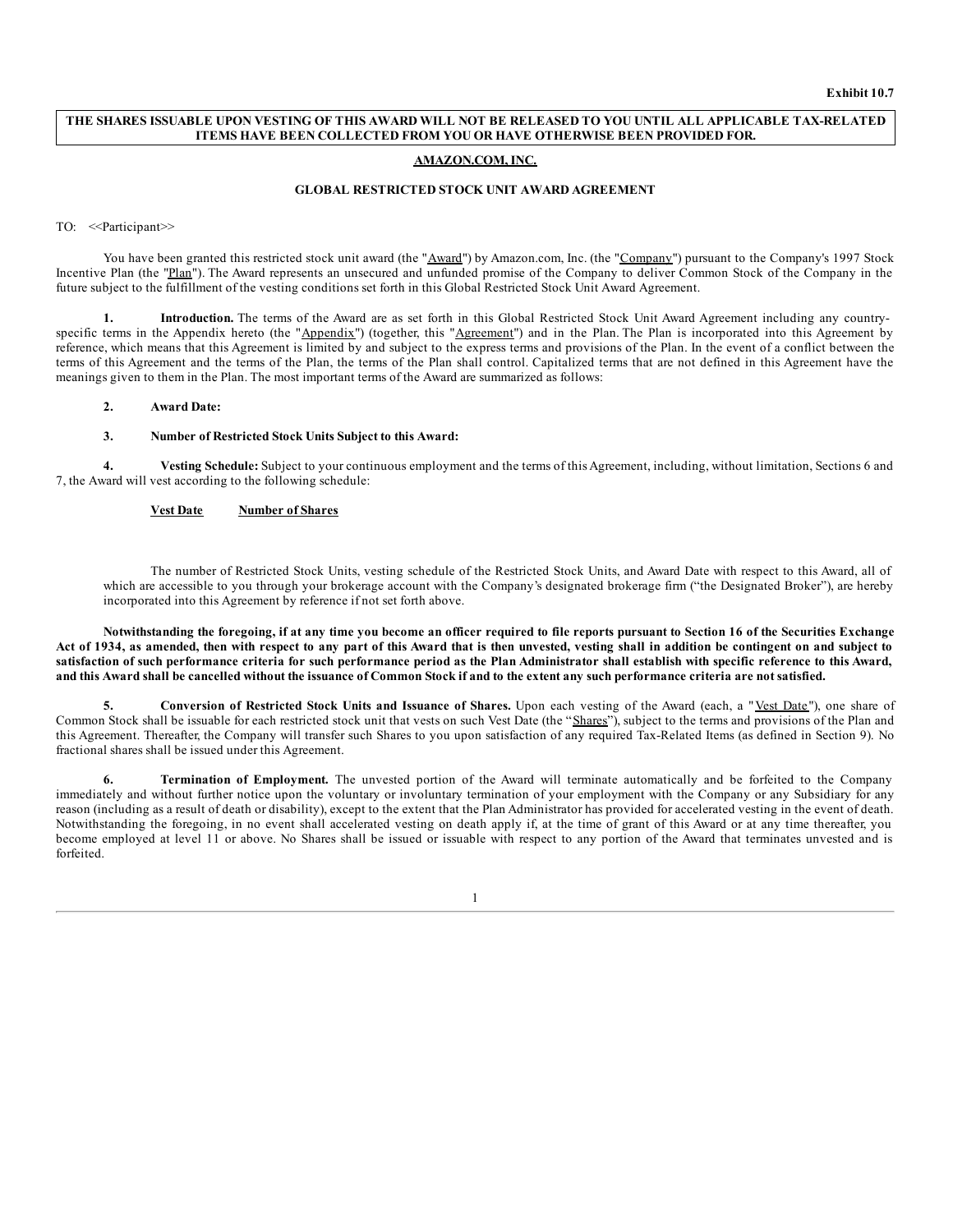For purposes of the Award, your employment will be considered terminated as of the date the Company determines you are no longer actively providing services to the Company or a Subsidiary (regardless of the reason for such termination and whether or not later found to be invalid or in breach of employment laws in the jurisdiction where you are employed or the terms of your employment agreement, if any), and unless otherwise expressly provided in this Agreement or determined by the Company, your right to continue to vest in the Award, if any, will terminate as of such date and will not be extended by any notice period (e.g., your period of service would not include any contractual notice period or any period of "garden leave" or similar period mandated under employment laws, statutory laws, regulatory laws or common laws in the jurisdiction where you are employed or the terms of your employment agreement, if any).

Unless the Plan Administrator determines otherwise, a transfer of employment or services between or among the Company and its Subsidiaries shall not be considered a termination of employment. Further, unless the Plan Administrator determines otherwise, including through policies it may adopt from time to time re[garding](#page-2-0) part-time work arrangements or reduced work schedules, and except as otherwise required by local law, for purposes of this Aw[ar](#page-2-0)d only, any reduction in [your](#page-5-0) regular hours of employment to less than thirty hours per week is deemed a termination of your employment with the Compan[y](#page-5-0) or any Subsidiary. In case of [termination](#page-13-0) of your employment for Cause or for a violation of the Company's code of business conduct and ethics, the A[war](#page-13-0)d shall automatically [termin](#page-13-0)ate upon first notification to you of such termination, unless the Plan Administrator determines otherwise. If your employm[ent](#page-13-0) is suspended pending an [investigatio](#page-14-0)n of whether you should be terminated for Cause or for a violation of the Company's code of business conduct and ethics, all of your rights under the Award likewise may be suspended during the period of investigation. The Plan Administrator, the Vice President of H[uma](#page-14-0)n Resources, the [Associate](#page-14-0) General Counsel, Labor and Employment, or any other officer of the Company delegated such authority by the Plan Administ[rato](#page-14-0)r shall have the exclusive discretion to determine when you are no longer actively providing services to the Company or any Subsidiary or when your rights under the Award may be suspended pending an investigation of whether you should be terminated for Cause or a violation of the Company's code of business conduct and ethics.

**7. Leave of [Absence](#page-15-0) and Change in Work Schedule.** Your rights under the Award in the event of a leave of absence or a change in [you](#page-15-0)r regularly scheduled hours of [employment](#page-16-0) (other than a change addressed in Section 6 of this Agreement) will be affected in accordance with applicable Company policies, including its leave of absence policy and policies regarding part-time work arrangements or reduced work schedules, and this Agree[men](#page-16-0)t. A copy of the Company's leave of absence policy or other [applicable](#page-29-0) policies may be obtained by contacting the Company's stock plan administration t[eam](#page-29-0).

**8. Right to [Shares.](#page-68-0)** You shall not have any right in, to or with respect to any of the Shares (including any voting rights or rights with re[spe](#page-68-0)ct to dividends paid on the [Common](#page-69-0) Stock) issuable under the Award until the Award is settled by the issuance of such Shares to you.

### **9. [Taxes.](#page-71-0)**

**(a) Responsibility for Taxes.** You acknowledge that, regardless of any action taken by the Company or, if different, your employer (the "Employer"), the ultimate liability for all income tax, social insurance payroll tax, fringe benefits tax, payment on account or other tax-related items related to your [participation](#page-71-0) in the Plan and legally applicable to you or deemed by the Company or the Employer in its discretion to be an appro[pria](#page-71-0)te charge to you even if legally [applicable](#page-71-0) to the Company or the Employer (collectively, "Tax-Related Items") is and re[ma](#page-71-0)ins your responsibility and may exceed the amount (if any) withheld by the Company or the Employer. You further acknowledge that (i) neither the Company nor the Employer make any representation or [undertaking](#page-71-0) regarding the treatment of any Tax-Related Items in connection with any aspect of the Award including without limitation, [th](#page-71-0)e grant, vesting, or settlement of the Award or the [subsequent](#page-71-0) sale of Shares issued pursuant to the Award; and (ii) the Company and the Employer do [no](#page-71-0)t commit to and are under no [obligation](#page-71-0) to structure the Award to reduce or eliminate your liability for Tax-Related Items or achieve any particular tax r[esul](#page-71-0)t. Further, if you are subject to Tax-Related Items in more than one jurisdiction between the Award Date and the date of any relevant taxable or tax withholding event, as applicable, you acknowledge that the Company or the Employer (or former employer, as applicable) may be required to withhold or account for Tax-Related Items in more than one jurisdiction.

**(b) [Paymen](#page-73-0)t of [Tax-Related](#page-72-0) Items.** Prior to any event in connection with the Award (e.g., vesting) that gives rise to a Tax-Re[late](#page-72-0)d [Items](#page-73-0) obligation, you must arrange for the satisfaction of such Tax -Related Items in a manner acceptable to the Company and the Employer.

By Sale of Shares. Unless you choose to satisfy the Tax-Related Items by some other means in accordance with clause (ii) below, your acceptance of this Award constitutes your instruction and authorization to the Company and the Designated Broker to sell on your behalf a whole number of Shares from those Shares issued to you as the Company determines to be appropriate to generate cash proceeds sufficient to satisfy **your obligation for Tax-Related Items.** Such Shares will be sold on the day of the event giving rise to the Tax-Related Items (*e.g.*, a Vest Date) or as soon thereafter

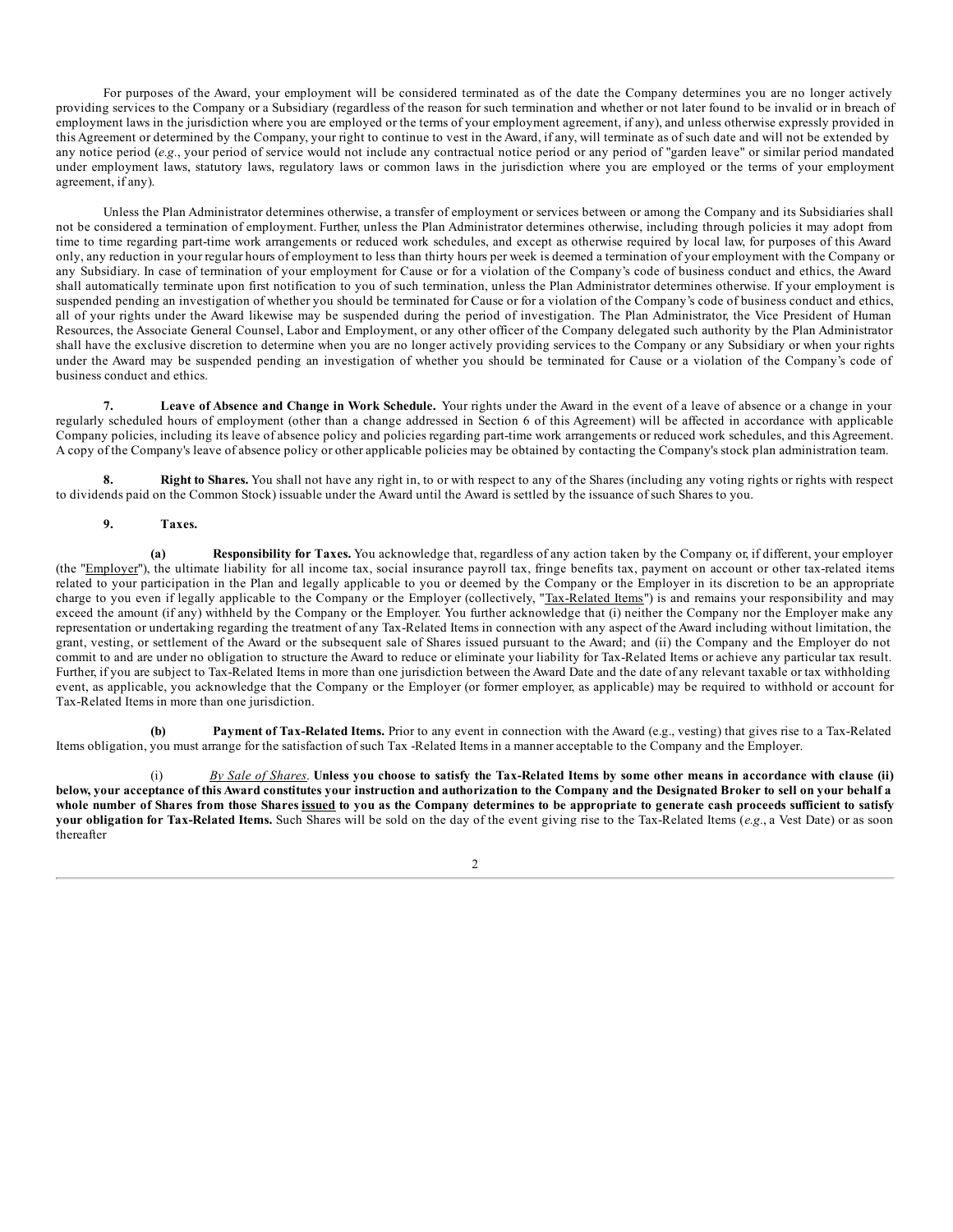as practicable. You will be responsible for all broker's fees and other costs of sale, and you agree to indemnify and hold the Company harmless from any losses, costs, damages, or expenses relating to any such sale. The number of Shares sold may be determined by considering any applicable withholding rates, including maximum applicable rates, and to the extent the proceeds of such sale exceed your obligation for Tax-Related Items, the Company agrees to pay such excess in cash to you through payroll or otherwise as soon as practicable and you acknowledge that you have no entitlement to the equivalent in Shares. You further acknowledge that the Company or its designee is under no obligation to arrange for such sale at any particular price, and that the proceeds of any such sale may not be sufficient to satisfy your obligation for Tax-Related Items. Accordingly, you agree to pay to the Company or any of its Subsidiaries including the Employer as soon as practicable, including through additional payroll withholding, any amount of the Tax -Related Items that is not satisfied by the sale of Shares described above.

(ii) *By Wire Transfer or Other Means.* At any time not less than five business days before any obligation for Tax-Related Items arises (e.g., a Vest Date), you may elect to satisfy your obligation for Tax-Related Items by delivering to the Company an amount that the Company determines is sufficient to satisfy the Tax-Related Items by wire transfer to such account as the Company may direct, or such other means as the Company may establish or permit. If you have made an election to satisfy your obligation for Tax-Related Items by wire transfer or other means and, as determined by the Company, have not adequately funded the obligation for Tax-Related Items within five business days before a Vest Date for this Award or any other award of restricted stock units granted to you under the Plan, the Company reserves the right to satisfy your obligation for Tax-Related Items pursuant to the method described above in 9(b)(i).

**(c) Right to Retain Shares or Cash.** The Company may refuse to issue or deliver any Shares or the proceeds from the sale of Shares to you until the obligation for any Tax-Related Items due in connection with the Award has been satisfied. To the extent permitted by law, the Company has the right to retain, without notice, from Shares issuable under the Award, Shares having a value sufficient to satisfy the Tax-Related Items. Further, the Company or the Employer has the right to retain, without notice, from salary or other amounts payable to you, cash sufficient to satisfy the Tax-Related Items. If your obligation for Tax-Related Items is satisfied by the Company withholding in Shares, for tax purposes, you are deemed to have been issued the full number of Shares subject to the vested Award, notwithstanding that a number of the Shares is held back solely for the purpose of paying the Tax-Related Items. You agree to pay to the Company or the Employer any amount of Tax-Related Items that the Company or the Employer may be required to withhold or account for as a result of your participation in the Plan that cannot be satisfied by the means described in this Section 9.

10. **Registration.** The Company currently has an effective registration statement on file with the U.S. Securities and Exchange Commission with respect to the Shares subject to the Award. The Company intends to maintain this registration but has no obligation to do so. If the registration ceases to be effective, you will not be able to transfer or sell Shares issued to you pursuant to the Award unless exemptions from registration under applicable securities laws are available. Such exemptions from registration are very limited and might be unavailable. You agree that any resale by you of the Shares issued pursuant to the Award shall comply in all respects with the requirements of all applicable securities laws, rules and regulations, including, without limitation, the provisions of the Securities Act, the Exchange Act and the respective rules and regulations promulgated thereunder, and any other law, rule or regulation including, without limitation, applicable securities law and exchange control regulations for your country of residence, as all may be amended from time to time. The Company shall not be obligated to either issue the Shares (or any benefit in lieu of the Shares) or permit the resale of any Shares if such issuance or resale would violate any such requirements.

**11. Limitation on Rights; Nature of Grant.** By entering into this Agreement and accepting the Award, you acknowledge, understand and agree that:

**(a)** the Plan is established voluntarily by the Company, it is discretionary in nature and it may be modified, suspended or terminated by the Company at any time, to the extent permitted by the Plan;

**(b)** the grant of the Award is a one-time benefit and does not create any contractual or other right to receive future grants of awards or benefits in lieu of awards, even if awards have been granted in the past;

- **(c)** all determinations with respect to any future grants, of awards will be at the sole discretion of the Company;
- **(d)** your participation in the Plan is voluntary;
- **(e)** the Award and the Shares subject to the Award are not intended to replace any pension rights or compensation;

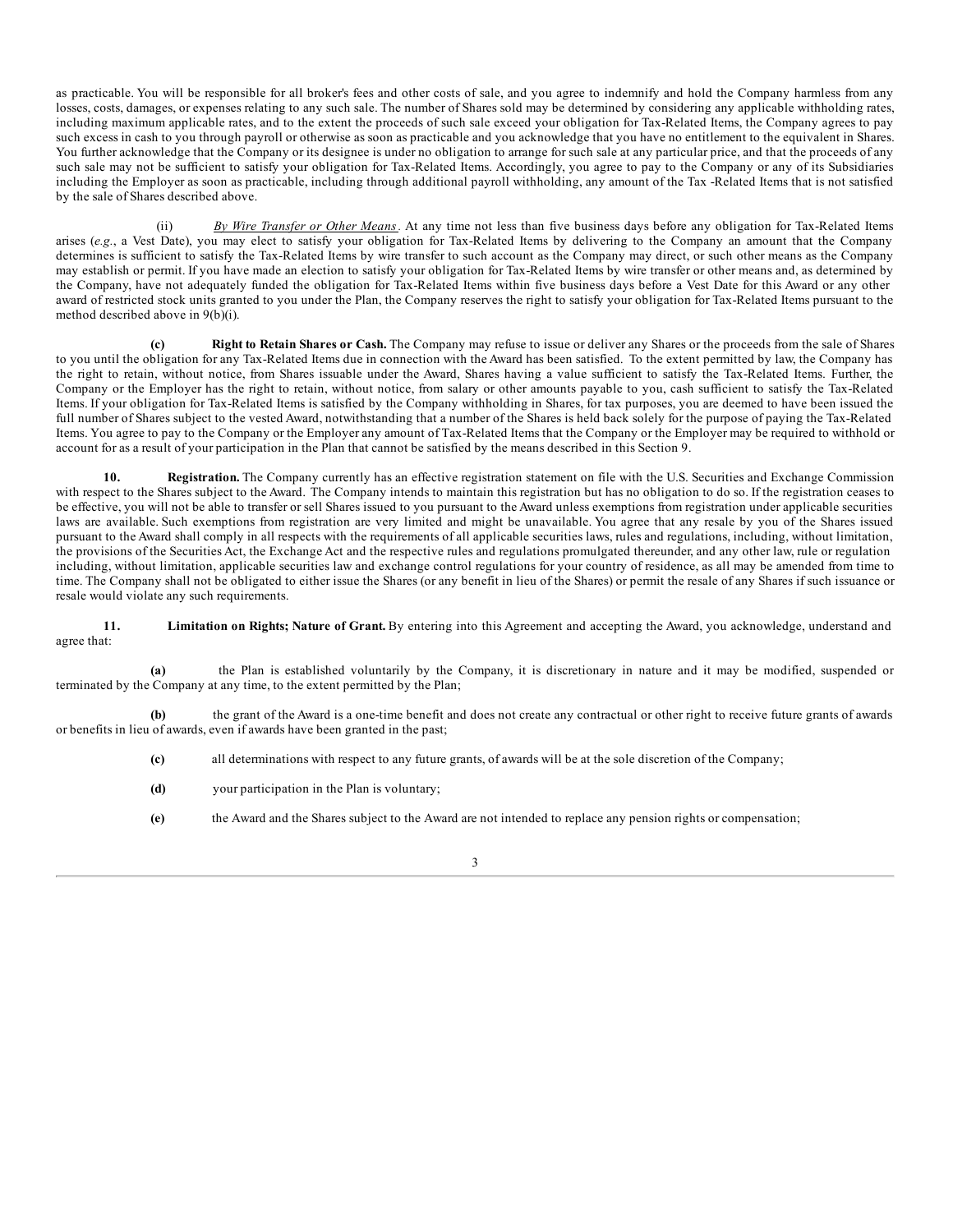**(f)** the Award and the Shares subject to the Award, and the income and value of same, are not part of normal or expected compensation for purposes of calculating any benefits, severance, resignation, termination, redundancy, dismissal, end of service payments, bonuses, longservice awards, pension or retirement or welfare benefits or similar payments;

**(g)** no claim or entitlement to compensation or damages shall arise as a consequence of your forfeiture of any unvested portion of the Award as a result of the termination of your employment (for any reason whatsoever, whether or not later found to be invalid or in breach of employment laws in the jurisdiction where you are employed or the terms of your employment agreement, if any) and, in consideration of the grant of the Award to which you are otherwise not entitled, you irrevocably agree never to institute any claim against the Company, any Subsidiary or the Employer;

**(h)** the future value of the Common Stock subject to the Award is unknown, indeterminable and cannot be predicted with certainty,

**(i)** neither the Plan, the Award nor the issuance of the Shares shall create a right to employment or be interpreted to form an employment contract with the Employer, the Company, or any Subsidiary and shall not interfere with the ability of the Company, any Subsidiary or the Employer, as applicable, to terminate your employment at any time;

**(j)** unless otherwise provided in the Plan or by the Company in its discretion, the Award and the benefit evidenced by this Agreement do not create any entitlement to have the Award or any such benefits transferred to, or assumed by, another company nor to be exchanged, cashed out or substituted for, in connection with any corporate transaction affecting the Shares; and

**(k)** the following provisions apply to you only if you are providing services outside the United States:

(i) notwithstanding subsection 11(f) hereof, the Award and the Shares subject to the Award are not part of normal or expected compensation or salary for any purpose; and

(ii) you acknowledge and agree that neither the Company or any Subsidiary nor the Employer shall be liable for any foreign exchange rate fluctuation between your local currency and the U.S. dollar that may affect the value of the Award or of any amounts due to you pursuant to the settlement of the Award or the subsequent sale of any Shares issued upon settlement.

**12. No Advice Regarding Grant.** The Company is not providing any tax, legal or financial advice, nor is the Company making any recommendations regarding your participation in the Plan, or your acquisition or sale of the underlying Shares. You are hereby advised to consult with your own personal tax, legal and financial advisors regarding your participation in the Plan before taking any action related to the Plan.

### **13. Employee Data Privacy.** *By entering into this Agreement and accepting the Award:*

(a) you explicitly and unambiguously consent to the collection, use and transfer, in electronic or other form, of any of your personal data as described in this Agreement and any other restricted stock unit grant materials ("Data") by and among, as applicable, the Employer, the Company and its Subsidiaries for the exclusive purpose of implementing, administering and managing your participation in the Plan;

you understand that the Company and the Employer may, for the exclusive purpose of implementing, administering and managing the Plan, hold certain personal information about you, including but not limited to your name, home address and telephone number, date of birth, social insurance number or other identification number, salary, nationality, job title, and details of all awards or entitlements to Common Stock *granted to you under the Plan or otherwise ("Data");*

you understand that Data will be transferred to, in electronic or other form, and stored by, a broker or stock plan service provider selected by the Company, to assist the Company with the implementation, administration and management of the Plan. You understand that the recipients of the Data may be located in the United States or elsewhere, and that the recipients' country may have different data privacy laws and protections than your country. You authorize the Company, the broker or stock plan services provider, and any other possible recipients that may assist the Company (presently or in the future) with implementing, administering and managing the Plan to receive, possess, use, retain and transfer the Data, in electronic or other form, for the sole purpose of implementing, administering and managing your participation in the Plan.

(d) you understand that Data will be held only as long as is necessary to implement, administer and

4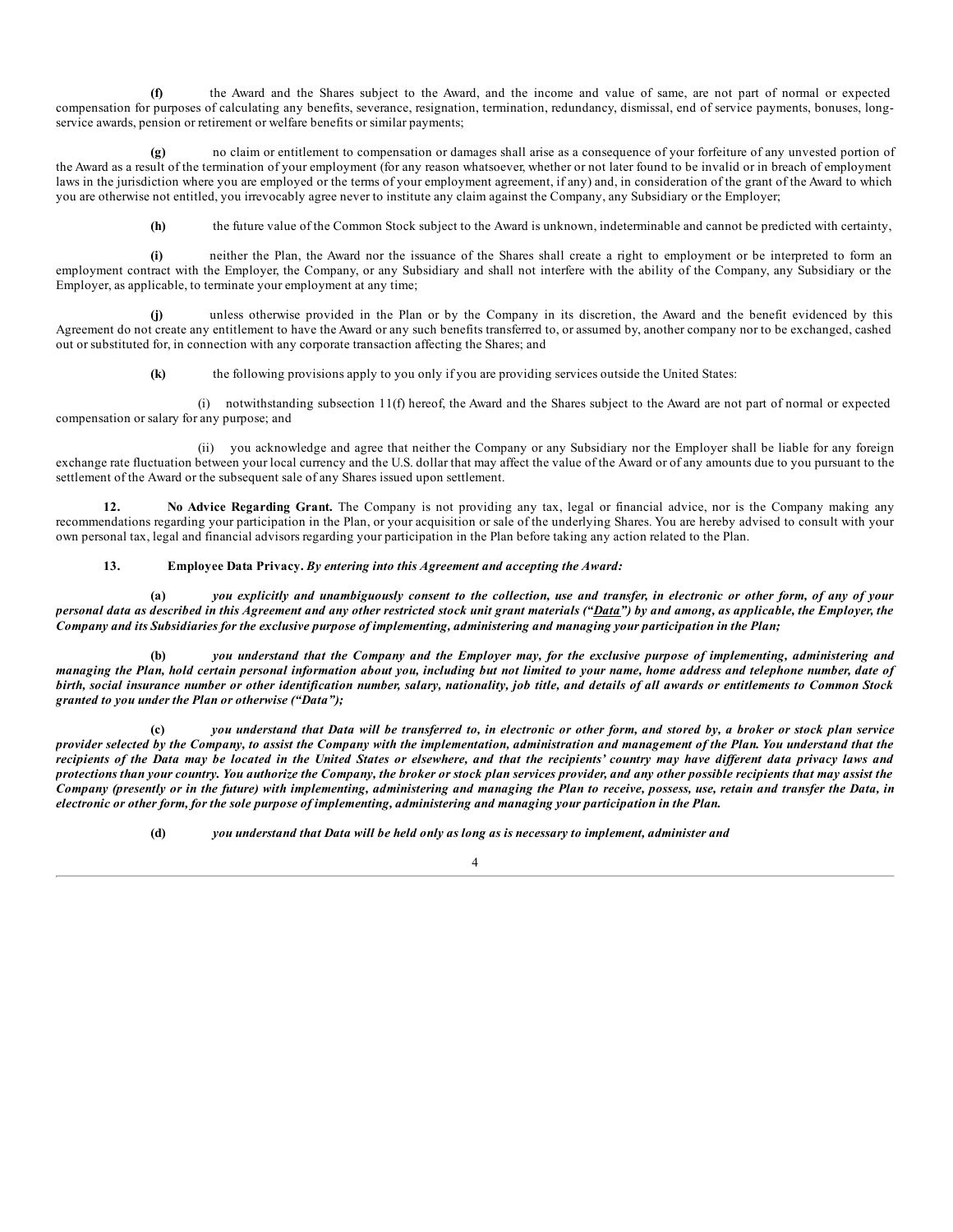#### *manage your participation in the Plan.*

(e) you understand that you are providing the consents herein on a purely voluntary basis, and that if you do not consent, or if you later seek to revoke your consent, your employment and career with the Employer will not be adversely affected, and the only adverse consequence of refusing or withdrawing your consent is that the Company would not be able to grant you restricted stock units or other equity awards or administer or maintain such awards, and you therefore understand that refusing or withdrawing your consent may affect your ability to participate in the Plan; and

(f) you understand that, if you reside outside of the United States, you may, at any time, request a list with the names and addresses of any potential recipients of the Data, request access to the Data, request additional information about the storage and processing of Data, require any necessary amendments to Data or refuse or withdraw the consents herein, in any case without cost, by contacting in writing your human resources *representative.*

**14. Severability.** In the event that any provision of this Agreement is deemed to be invalid or unenforceable, in whole or in part, the remaining provisions shall nevertheless remain in full force and effect without being impaired or invalidated in any way.

**15. Governing Law and Venue.** The Award and this Agreement shall be governed by and construed in accordance with the laws of the State of Washington, U.S.A., without regard to conflict of laws principles. Each party agrees to exclusive personal jurisdiction and venue in the federal and state courts in King County, Washington, U.S.A., for any dispute arising out of this Agreement.

**16. Language.** If you have received this Agreement or any other document related to the Plan or the Award translated into a language other than English and if the meaning of the translated version is different than the English version, the English version will control.

**17. Electronic Delivery and Acceptance.** The Company may, in its sole discretion, decide to deliver any documents related to the Award and participation in the Plan or future Awards that may be granted under the Plan by electronic means or to request your consent to participate in the Plan by electronic means. You hereby consent to receive such documents by electronic delivery and, if requested, to agree to participate in the Plan through an online or electronic system established and maintained by the Company or a third party designated by the Company.

**18. Appendix.** Notwithstanding the provisions of this Agreement, the Award shall be subject to any special terms and conditions for your country set forth in the Appendix to this Agreement. To the extent any provision in the Appendix is inconsistent with a provision in the body of this Agreement, the provision in the Appendix shall prevail. Moreover, if you relocate to one of the countries included in the Appendix, the terms and conditions for such country will apply to you to the extent the Company determines that the application of such terms and conditions is necessary or advisable for legal or administrative reasons.

**19. Compliance with Applicable Laws.** You acknowledge that, as a result of your participation in the Plan, you may have obligations under applicable securities, exchange control or other laws or regulations in effect in your country. Without limitation, such obligations may include obligations to report your acquisition of Awards or Shares to local regulators, to repatriate proceeds from the sale of Shares and dividends (if any) to your home country, to engage a locally licensed intermediary to assist with transactions in the Shares, or to obtain licenses or approvals from local regulators prior to acquiring or selling Shares. Further, depending on your country of residence, you may be subject to insider trading restrictions or market abuse laws, which may affect your ability to acquire or sell Shares or rights to Shares (e.g., restricted stock units) under the Plan during such times as you are considered to have "inside information" regarding the Company (as defined by the laws in your country). Any restrictions under these insider trading or market abuse laws or regulations are separate from and in addition to any restrictions that may be imposed under any applicable Company insider trading policy. Neither the Company, the Employer, nor any Subsidiary will be liable for any fines or penalties that you may incur as a result of your failure to comply with any applicable laws. You should be aware that securities, exchange control, insider trading and other laws may change frequently and often without notice. You are hereby advised to confirm the legal obligations that may arise from your participation in the Plan with a qualified advisor.

**20. Imposition of Other Requirements.** The Company reserves the right to impose other requirements on your participation in the Plan, on the Award and on any Shares issued in settlement of the Award, to the extent the Company determines it is necessary or advisable for legal or administrative reasons, and to require you to sign any additional agreements or undertakings that may be necessary to accomplish the foregoing.

**21. Waiver.** You acknowledge that a waiver by the Company of breach of any provision of this Agreement shall not operate or be construed as a waiver of any other provision of this Agreement, or of any subsequent breach by you or any other

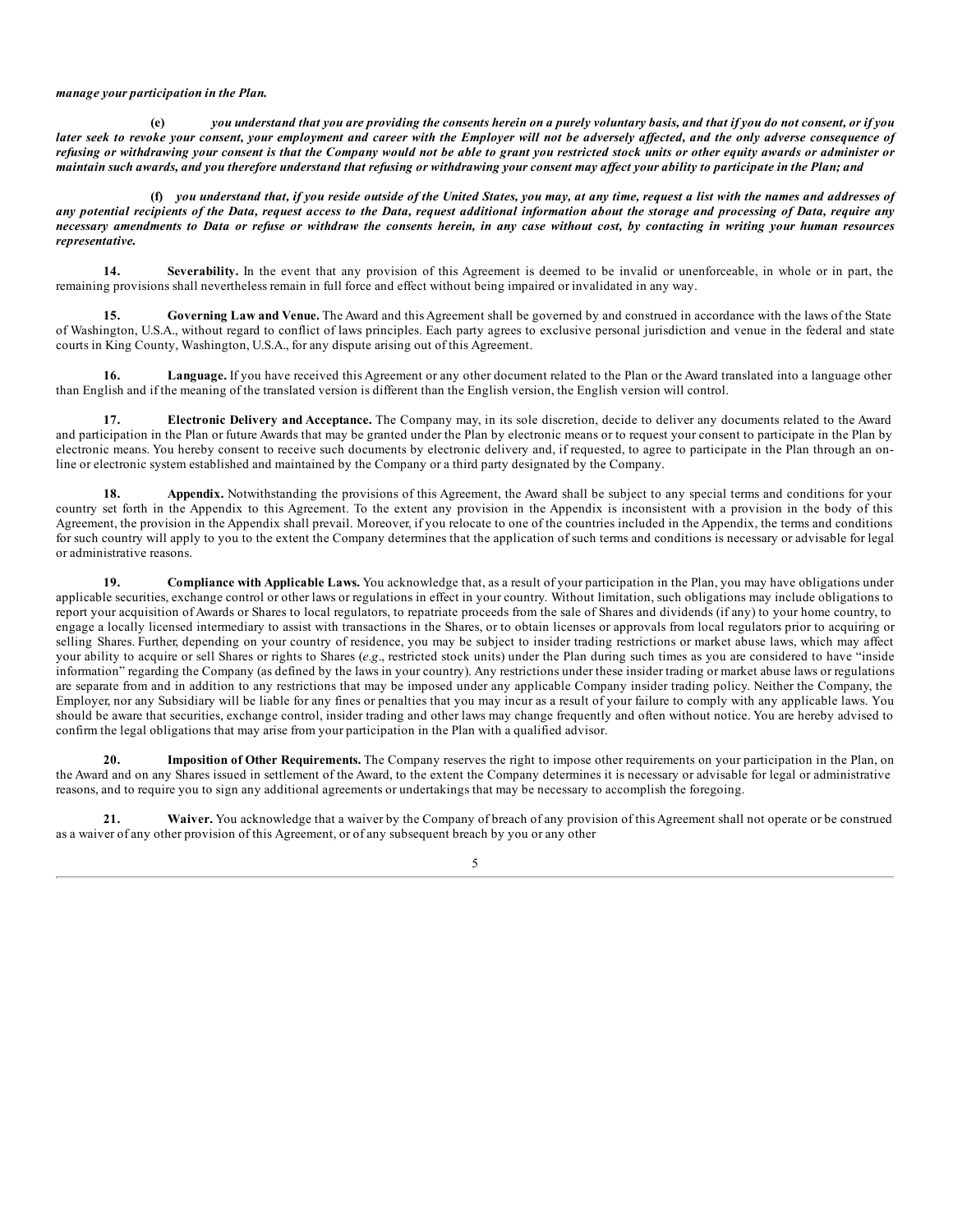Participant.

**22. Recoupment.** By entering into this Agreement and accepting the Award, you agree that if, at the time of grant of this Award or at any time thereafter, you (a) are an officer required to file reports under Section 16 of the Securities Exchange Act of 1934, as amended, or (b) become employed at level 11 or above, this Award and any other equity awards granted to you, the shares issuable or issued under any such awards, the proceeds from sales of any such shares, and any cash bonuses paid to you by the Company are subject to recoupment pursuant to the Company's clawback policy contained in the Guidelines on Significant Corporate Governance Issues, as amended from time to time.

**23. Execution of Agreement.** By electronically or otherwise accepting this Agreement, you acknowledge your understanding and acceptance of the terms and conditions of the Award. The Company has no obligation to issue you Shares under this Agreement if you do not accept the Award. Further, any acceptance of Shares issued pursuant to this Agreement shall constitute your acceptance of the Award and your agreement with all terms and conditions of the Award, as set forth in the Plan and this Agreement.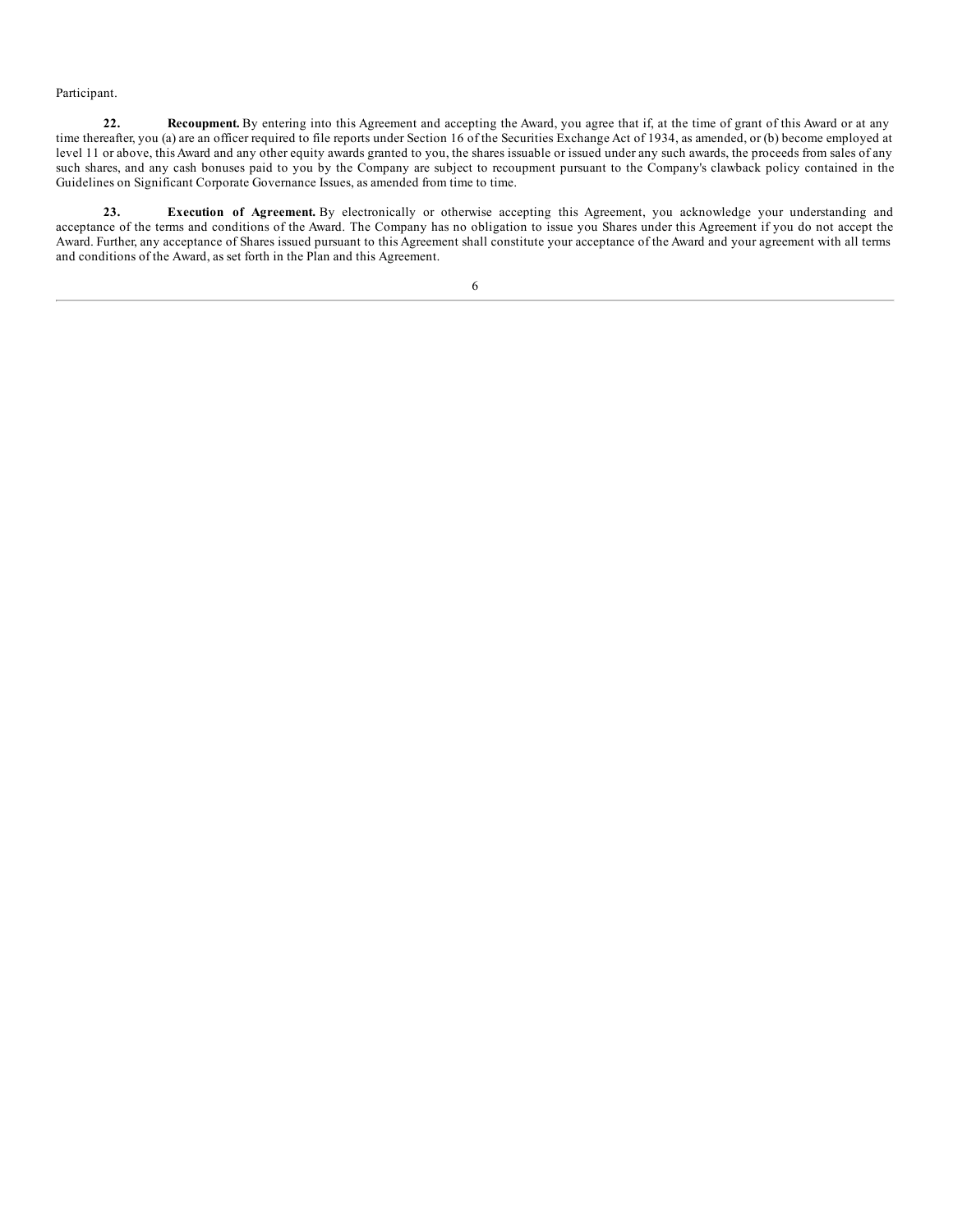## **ACCEPTANCE AND ACKNOWLEDGMENT**

If the Company requests that your acceptance of this Agreement be evidenced other than electronically, please complete and sign the following:

I, a resident of \_\_\_\_\_\_\_\_\_\_\_\_\_\_\_\_\_ (state, or country if other than U.S.), accept and agree to the terms of the Restricted Stock Unit Award described in this Agreement and in the Plan, acknowledge receipt of a copy of this Agreement, the Plan and the applicable Plan Summary, and acknowledge that I have read them carefully and that I fully understand their contents.

Dated:\_\_\_\_\_\_\_\_\_\_\_\_\_

Taxpayer I.D. Number <<Participant>>

Address:\_\_\_\_\_\_\_\_\_\_\_\_\_\_\_\_\_\_\_\_\_  $\overline{\phantom{a}}$  , where  $\overline{\phantom{a}}$  , where  $\overline{\phantom{a}}$  , where  $\overline{\phantom{a}}$ 

AMAZON.COM, INC.

| By:    |  |
|--------|--|
| Name:  |  |
| Title: |  |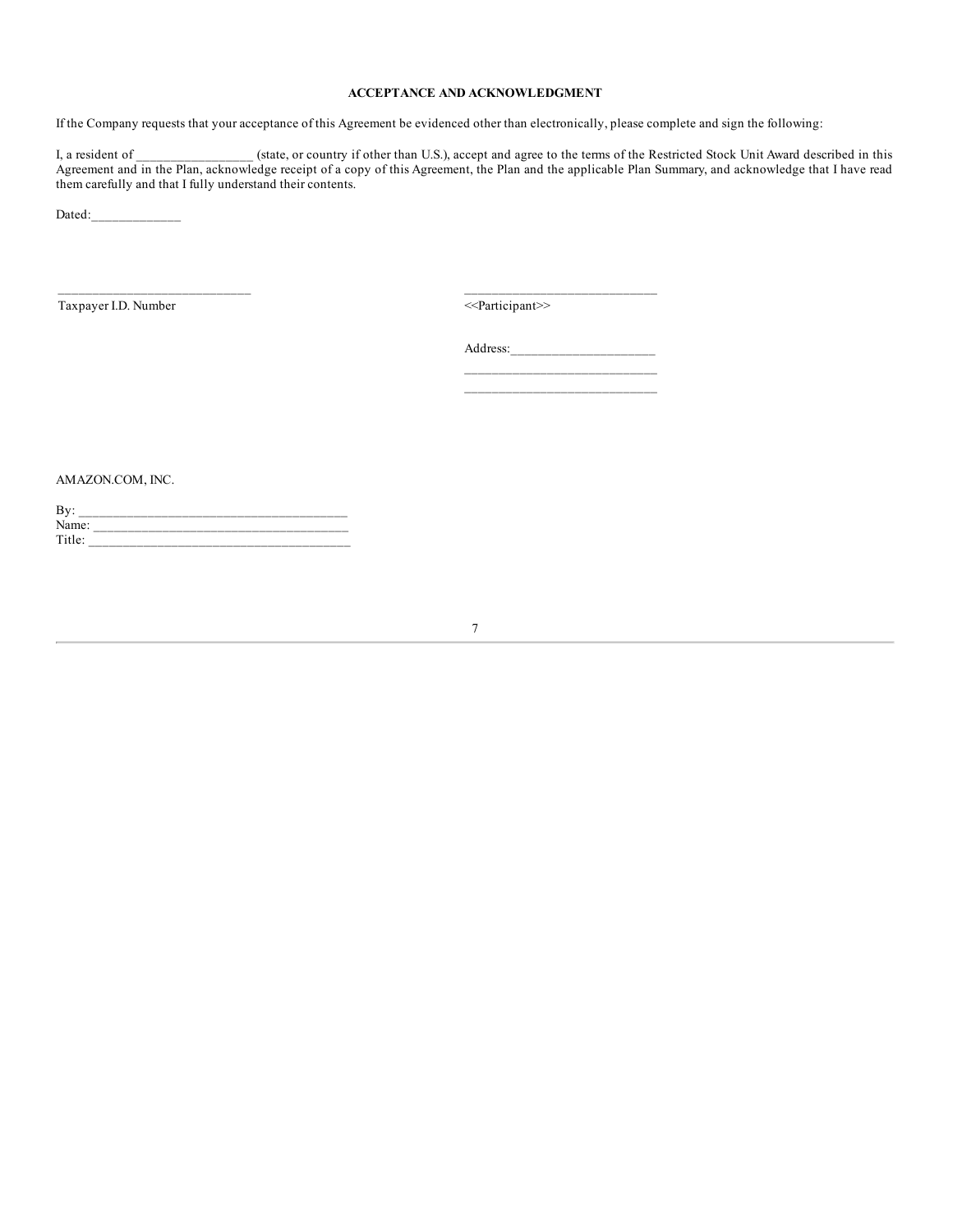## **APPENDIX TO THE**

#### **AMAZON.COM, INC.**

### **GLOBAL RESTRICTED STOCK UNIT AWARD AGREEMENT**

**\*\*\*\***

## **UNITED STATES**

**Code Section 409A.** For U.S. taxpayers, it is the intent that the grant of the Award as set forth in this Agreement shall qualify for exemption from or comply with the requirements of Section 409A of the Code, and any ambiguities herein will be interpreted to so qualify or comply. The Company reserves the right, to the extent the Company deems necessary or advisable in its sole discretion, to unilaterally amend or modify this Agreement as may be necessary to ensure that all payments provided for under this Agreement are made in a manner that qualifies for exemption from or complies with Section 409A of the Code; provided, however, that the Company makes no representation that the grant, vesting, or settlement of the Award will be exempt from or comply with Section 409A of the Code and makes no undertaking to preclude Section 409A of the Code from applying to the grant, vesting or settlement of the Award granted pursuant to this Agreement. The Company will have no liability to you or any other party if the Award, the delivery of Shares upon settlement of the Award or other payment hereunder that is intended to be exempt from, or compliant with, Section 409Aof the Code, is not so exempt or compliant, or for any action taken by the Company with respect thereto.

8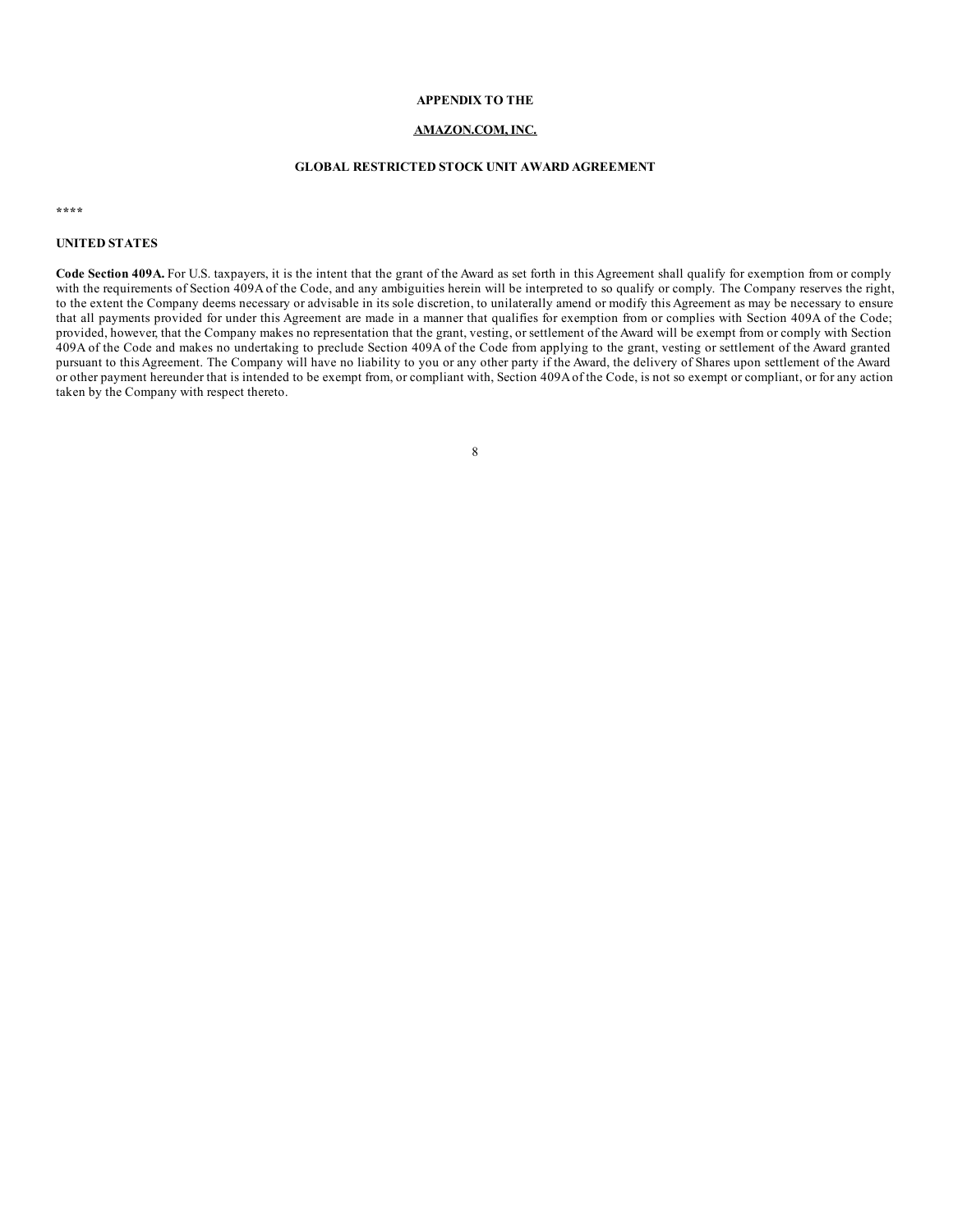# **AMAZON.COM, INC. LIST OF SIGNIFICANT SUBSIDIARIES**

<span id="page-83-0"></span>

| Legal Name                   | Jurisdiction | <b>Percent Owned</b> |
|------------------------------|--------------|----------------------|
| Amazon Services LLC          | Nevada       | 100%                 |
| Amazon Digital Services LLC  | Delaware     | 100%                 |
| Amazon.com Services, Inc.    | Delaware     | 100%                 |
| Amazon.com Int'l Sales, Inc. | Delaware     | 100%                 |
| Amazon Technologies, Inc.    | Nevada       | 100%                 |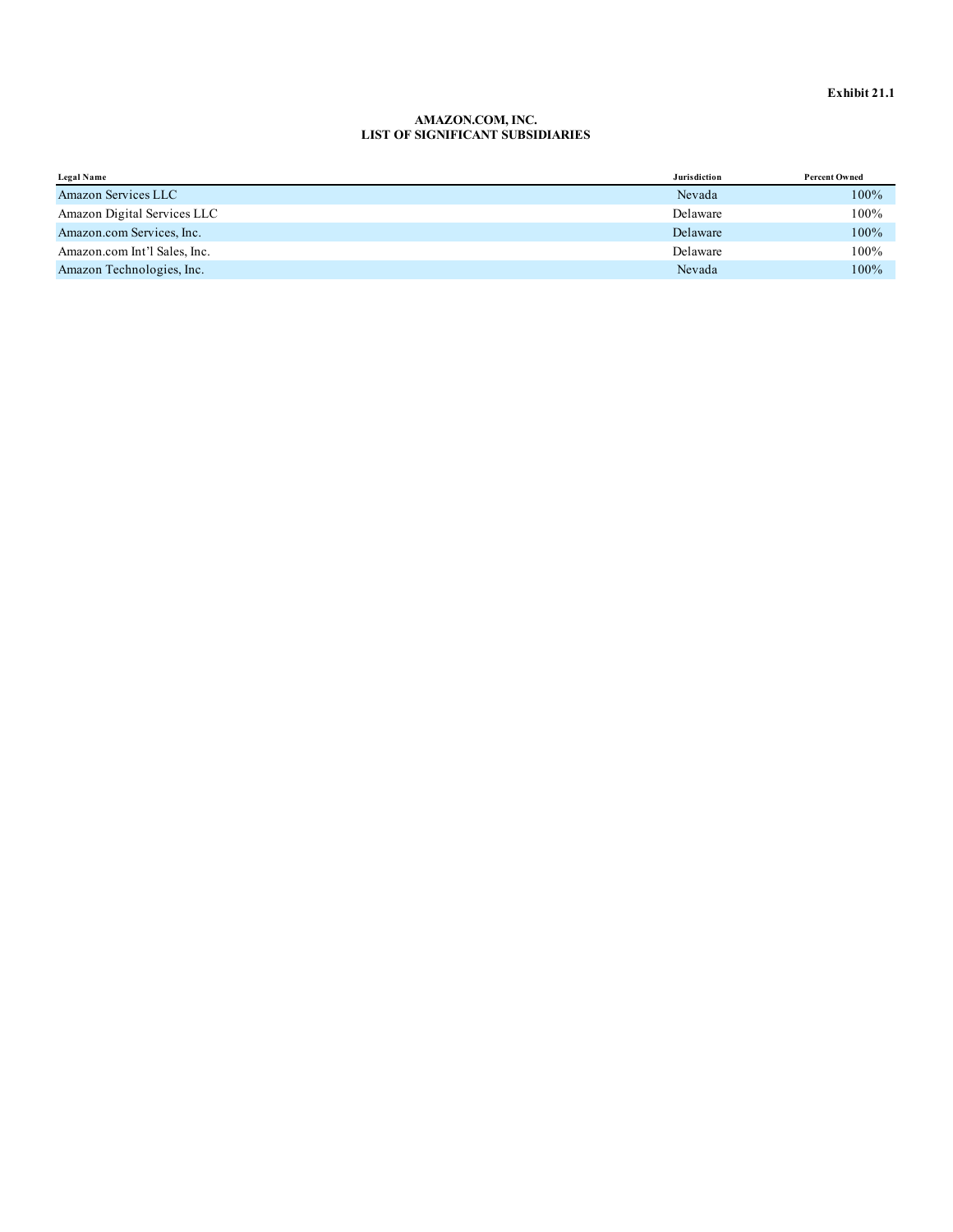### **Consent of Independent Registered Public Accounting Firm**

<span id="page-84-0"></span>We consent to the incorporation by reference in the following Registration Statements:

- (a) Registration Statement (Form S-4 No. 333-55943), as amended, pertaining to the acquisition shelf-registration of up to 30 million shares of common stock,
- (b) Registration Statement (Form S-8 No. 333-28763), as amended, pertaining to the Amazon.com, Inc. 1997 Stock Incentive Plan (formerly the "1997 Stock Option Plan") and the Amended and Restated 1994 Stock Option Plan of Amazon.com, Inc.,
- (c) Registration Statement (Form S-8 No. 333-74419) pertaining to the Amazon.com, Inc. 1999 Nonofficer Employee Stock Option Plan,
- (d) Registration Statement (Form S-8 POS No. 333-160831) pertaining to the Zappos.com, Inc. 2009 Stock Plan,
- (e) Registration Statement (Form S-8 No. 333-169470) pertaining to 25,000,000 shares of Common Stock, par value \$0.01 per share, to be issued pursuant to the Company's 1997 Stock Incentive Plan,
- (f) Registration Statement (Form S-8 No. 333-173054), pertaining to the Quidsi, Inc. (fka1800Diapers, Inc.) 2006 Stock Option/Stock Issuance Plan,
- (g) Registration Statement (Form S-8 No. 333-181073) pertaining to the Kiva Systems, Inc. 2003 Stock Plan, as amended,
- (h) Registration Statement (Form S-8 No. 333-199572) pertaining to the Twitch Interactive, Inc. Amended and Restated 2007 Stock Plan,
- (i) Registration Statement (Form S-8 No. 333-207591) pertaining to the Elemental Technologies, Inc. 2006 Stock Incentive Plan, as amended and restated,
- (j) Registration Statement (Form S-4 No. 333-221675) pertaining to the exchange of 5.200% Senior Notes due 2025 of Whole Foods Market, Inc. for 5.200% Notes due 2025 of Amazon.com, Inc., and
- (k) Registration Statement (Form S-4 No. 333-224475) pertaining to the exchange of unregistered 1.900% Notes due 2020, 2.400% Notes due 2023, 2.800% Notes due 2024, 3.150% Notes due 2027, 3.875% Notes due 2037, 4.050% Notes due 2047, and 4.250% Notes due 2057 of Amazon.com, Inc. for registered 1.900% Notes due 2020, 2.400% Notes due 2023, 2.800% Notes due 2024, 3.150% Notes due 2027, 3.875% Notes due 2037, 4.050% Notes due 2047, and 4.250% Notes due 2057 of Amazon.com, Inc.

of our reports dated January 31, 2019, with respect to the consolidated financial statements of Amazon.com, Inc. and the effectiveness of internal control over financial reporting of Amazon.com, Inc. included in this Annual Report (Form 10-K) of Amazon.com, Inc. for the year ended December 31, 2018.

/s/ Ernst & Young LLP

Seattle, Washington January 31, 2019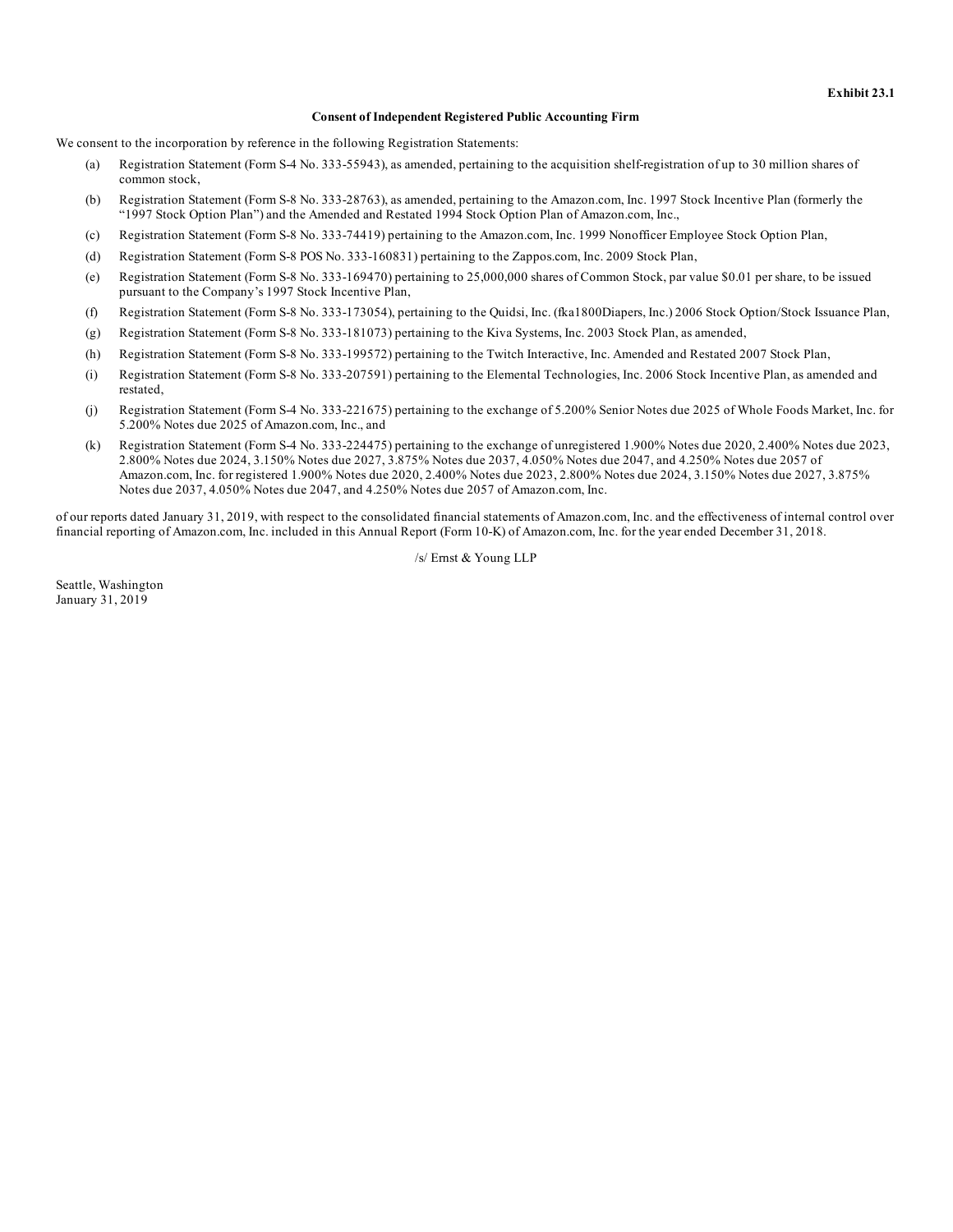## **CERTIFICATIONS**

<span id="page-85-0"></span>I, Jeffrey P. Bezos, certify that:

1. I have reviewed this Form 10-K of Amazon.com, Inc.;

2. Based on my knowledge, this report does not contain any untrue statement of a material fact or omit to state a material fact necessary to make the statements made, in light of the circumstances under which such statements were made, not misleading with respect to the period covered by this report;

3. Based on my knowledge, the financial statements, and other financial information included in this report, fairly present in all material respects the financial condition, results of operations and cash flows of the registrant as of, and for, the periods presented in this report;

4. The registrant's other certifying officer(s) and I are responsible for establishing and maintaining disclosure controls and procedures (as defined in Exchange Act Rules 13a-15(e) and 15d-15(e)) and internal control over financial reporting (as defined in Exchange Act Rules 13a-15(f) and 15d-15(f)) for the registrant and have:

(a) Designed such disclosure controls and procedures, or caused such disclosure controls and procedures to be designed under our supervision, to ensure that material information relating to the registrant, including its consolidated subsidiaries, is made known to us by others within those entities, particularly during the period in which this report is being prepared;

(b) Designed such internal control over financial reporting, or caused such internal control over financial reporting to be designed under our supervision, to provide reasonable assurance regarding the reliability of financial reporting and the preparation of financial statements for external purposes in accordance with generally accepted accounting principles;

(c) Evaluated the effectiveness of the registrant's disclosure controls and procedures and presented in this report our conclusions about the effectiveness of the disclosure controls and procedures, as of the end of the period covered by this report based on such evaluation; and

(d) Disclosed in this report any change in the registrant's internal control over financial reporting that occurred during the registrant's most recent fiscal quarter (the registrant's fourth fiscal quarter in the case of an annual report) that has materially affected, or is reasonably likely to materially affect, the registrant's internal control over financial reporting; and

5. The registrant's other certifying officer(s) and I have disclosed, based on our most recent evaluation of internal control over financial reporting, to the registrant's auditors and the audit committee of the registrant's board of directors (or persons performing the equivalent functions):

(a) All significant deficiencies and material weaknesses in the design or operation of internal control over financial reporting which are reasonably likely to adversely affect the registrant's ability to record, process, summarize and report financial information; and

(b) Any fraud, whether or not material, that involves management or other employees who have a significant role in the registrant's internal control over financial reporting.

/s/ Jeffrey P. Bezos

**Jeffrey P. Bezos Chairman and Chief Executive Officer (Principal Executive Officer)**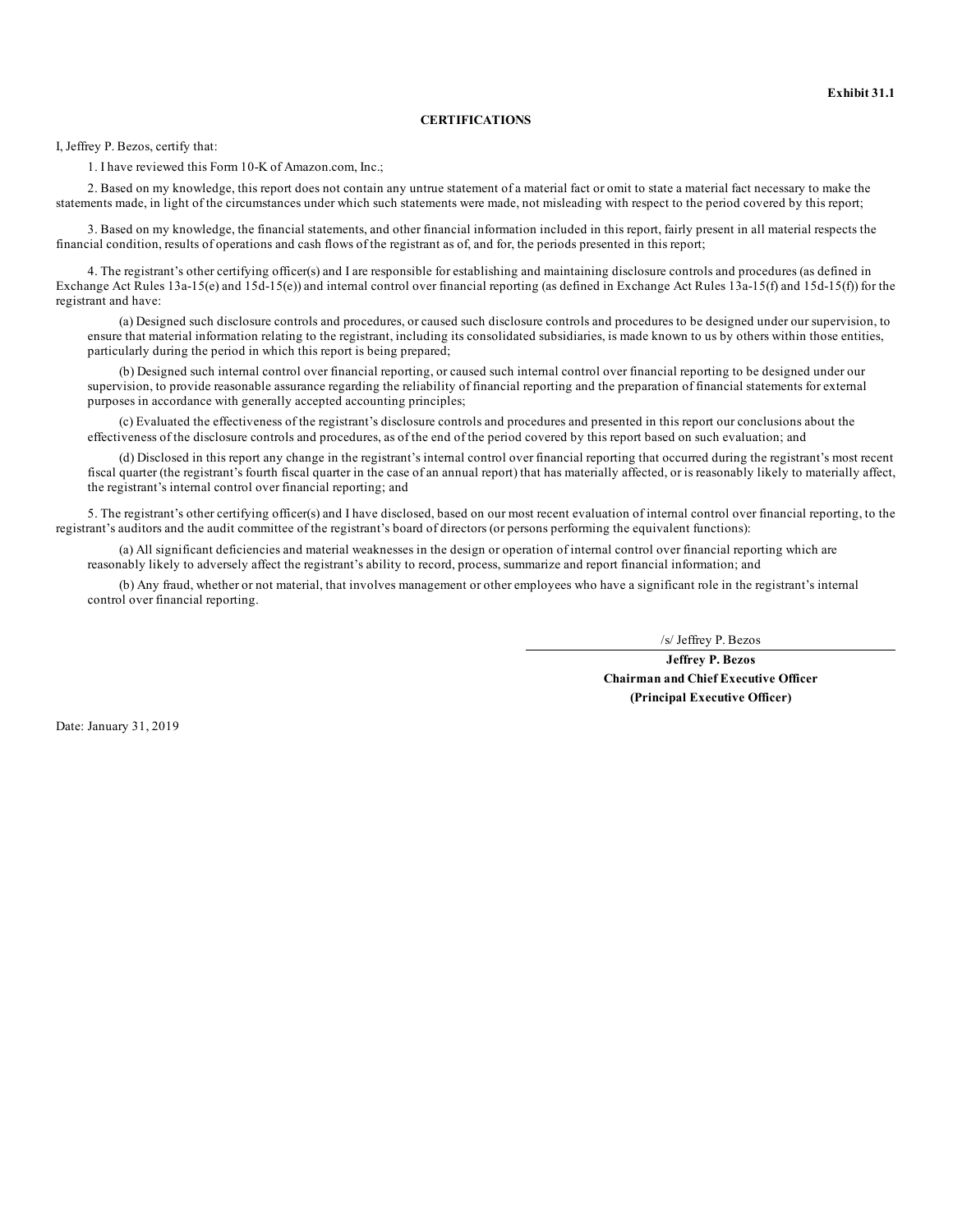## **CERTIFICATIONS**

<span id="page-86-0"></span>I, Brian T. Olsavsky, certify that:

1. I have reviewed this Form 10-K of Amazon.com, Inc.;

2. Based on my knowledge, this report does not contain any untrue statement of a material fact or omit to state a material fact necessary to make the statements made, in light of the circumstances under which such statements were made, not misleading with respect to the period covered by this report;

3. Based on my knowledge, the financial statements, and other financial information included in this report, fairly present in all material respects the financial condition, results of operations and cash flows of the registrant as of, and for, the periods presented in this report;

4. The registrant's other certifying officer(s) and I are responsible for establishing and maintaining disclosure controls and procedures (as defined in Exchange Act Rules 13a-15(e) and 15d-15(e)) and internal control over financial reporting (as defined in Exchange Act Rules 13a-15(f) and 15d-15(f)) for the registrant and have:

(a) Designed such disclosure controls and procedures, or caused such disclosure controls and procedures to be designed under our supervision, to ensure that material information relating to the registrant, including its consolidated subsidiaries, is made known to us by others within those entities, particularly during the period in which this report is being prepared;

(b) Designed such internal control over financial reporting, or caused such internal control over financial reporting to be designed under our supervision, to provide reasonable assurance regarding the reliability of financial reporting and the preparation of financial statements for external purposes in accordance with generally accepted accounting principles;

(c) Evaluated the effectiveness of the registrant's disclosure controls and procedures and presented in this report our conclusions about the effectiveness of the disclosure controls and procedures, as of the end of the period covered by this report based on such evaluation; and

(d) Disclosed in this report any change in the registrant's internal control over financial reporting that occurred during the registrant's most recent fiscal quarter (the registrant's fourth fiscal quarter in the case of an annual report) that has materially affected, or is reasonably likely to materially affect, the registrant's internal control over financial reporting; and

5. The registrant's other certifying officer(s) and I have disclosed, based on our most recent evaluation of internal control over financial reporting, to the registrant's auditors and the audit committee of the registrant's board of directors (or persons performing the equivalent functions):

(a) All significant deficiencies and material weaknesses in the design or operation of internal control over financial reporting which are reasonably likely to adversely affect the registrant's ability to record, process, summarize and report financial information; and

(b) Any fraud, whether or not material, that involves management or other employees who have a significant role in the registrant's internal control over financial reporting.

/s/ Brian T. Olsavsky

**Brian T. Olsavsky Senior Vice President and Chief Financial Officer (Principal Financial Officer)**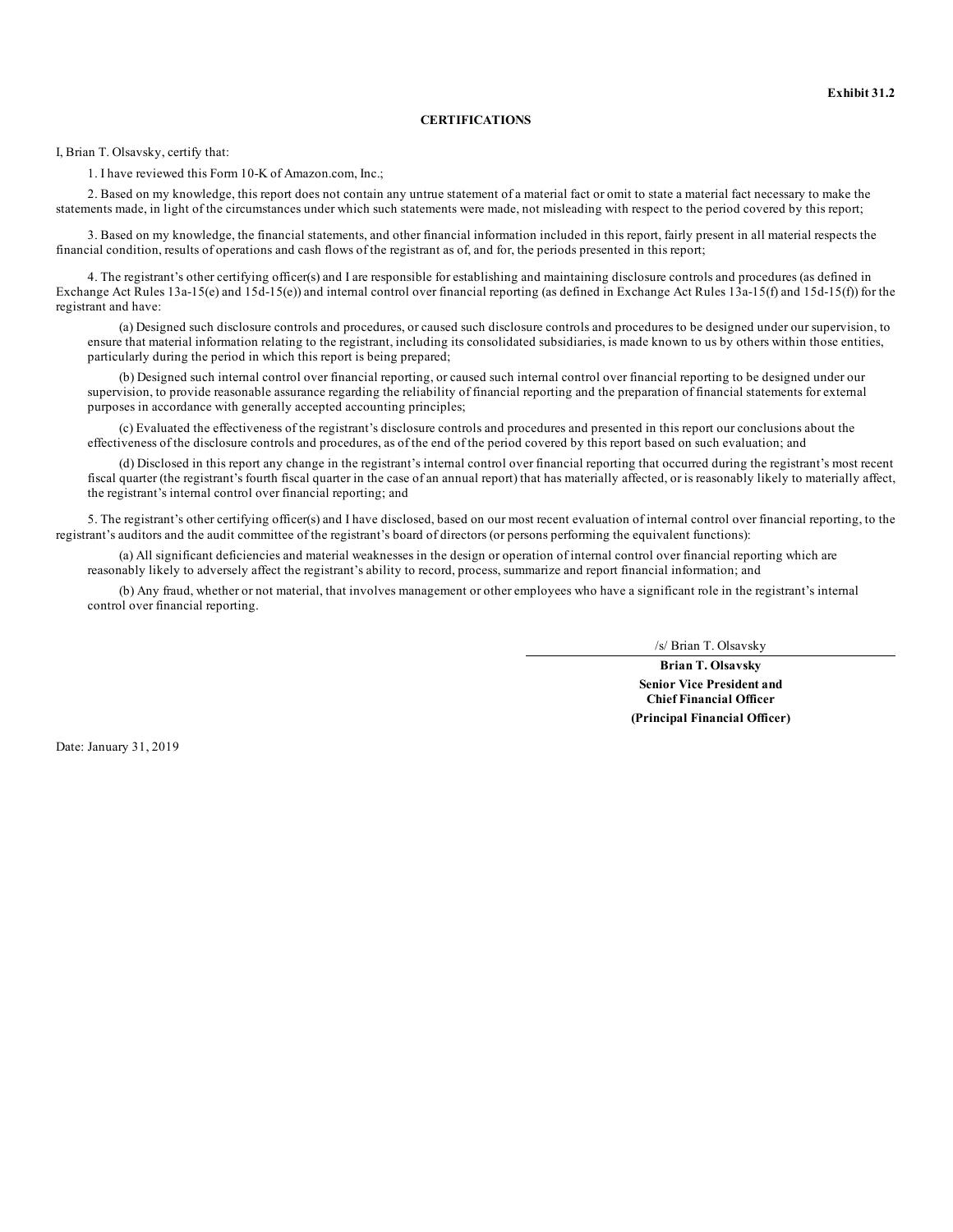### **Certification Pursuant to 18 U.S.C. Section 1350**

<span id="page-87-0"></span>In connection with the Annual Report of Amazon.com, Inc. (the "Company") on Form 10-K for the year ended December 31, 2018, as filed with the Securities and Exchange Commission (the "SEC") on or about the date hereof (the "Report"), I, Jeffrey P. Bezos, Chairman and Chief Executive Officer of the Company, certify, pursuant to 18 U.S.C. Section 1350, as adopted pursuant to Section 906 of the Sarbanes-Oxley Act of 2002, that:

(1) The Report fully complies with the requirements of Section 13(a) or 15(d) of the Securities Exchange Act of 1934; and

(2) The information contained in the Report fairly presents, in all material respects, the financial condition and results of operations of the Company.

A signed original of this written statement has been provided to the Company and will be retained by the Company and furnished to the SEC or its staff upon request.

/s/ Jeffrey P. Bezos

**Jeffrey P. Bezos Chairman and Chief Executive Officer (Principal Executive Officer)**